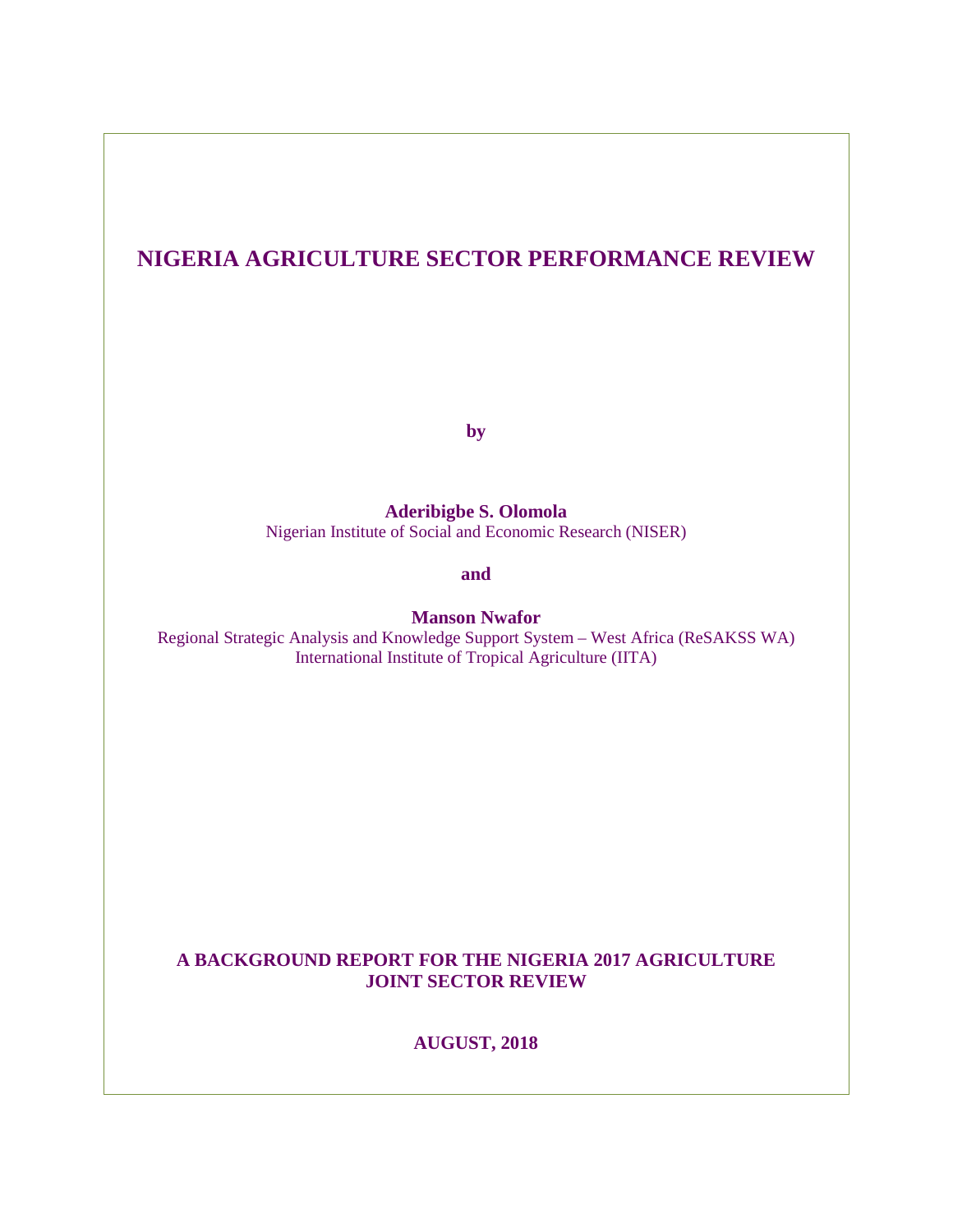# **TABLE OF CONTENTS**

<span id="page-1-0"></span>

| <b>Chapter One</b>                                                                  |
|-------------------------------------------------------------------------------------|
|                                                                                     |
| Chapter two                                                                         |
| Recent trends in agricultural policies, programmes and implementation processes  11 |
| Chapter three                                                                       |
|                                                                                     |
| Chapter four                                                                        |
|                                                                                     |
| Chapter five                                                                        |
|                                                                                     |
| Chapter six                                                                         |
|                                                                                     |
|                                                                                     |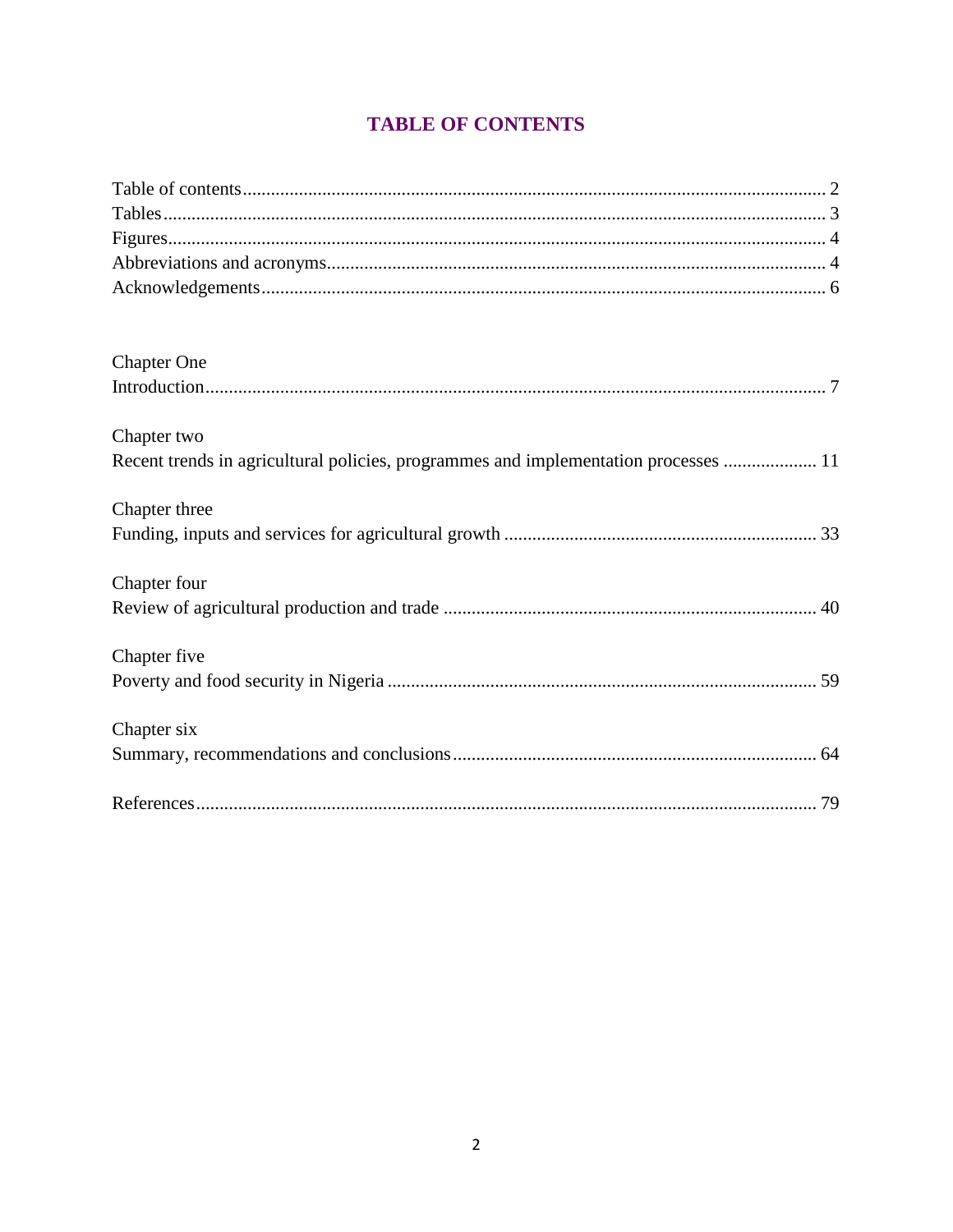## **TABLES**

<span id="page-2-0"></span>

| Table 4: Achievements on improving political commitment to reducing hunger  29             |
|--------------------------------------------------------------------------------------------|
|                                                                                            |
| Table 6: Achievements on availing the country Biennial Report to the AU Assembly  32       |
|                                                                                            |
| Table 8: Production factors, inputs and services for agriculture sector activities  37     |
|                                                                                            |
|                                                                                            |
|                                                                                            |
| Table 12: Volatility of agricultural commodity prices in Nigeria, 2010-2015 53             |
| Table 13: Achievements on intra-african trade for agriculture commodities and services  56 |
| Table 14: Achievements on increasing trade between ECOWAS countries 57                     |
|                                                                                            |
|                                                                                            |
|                                                                                            |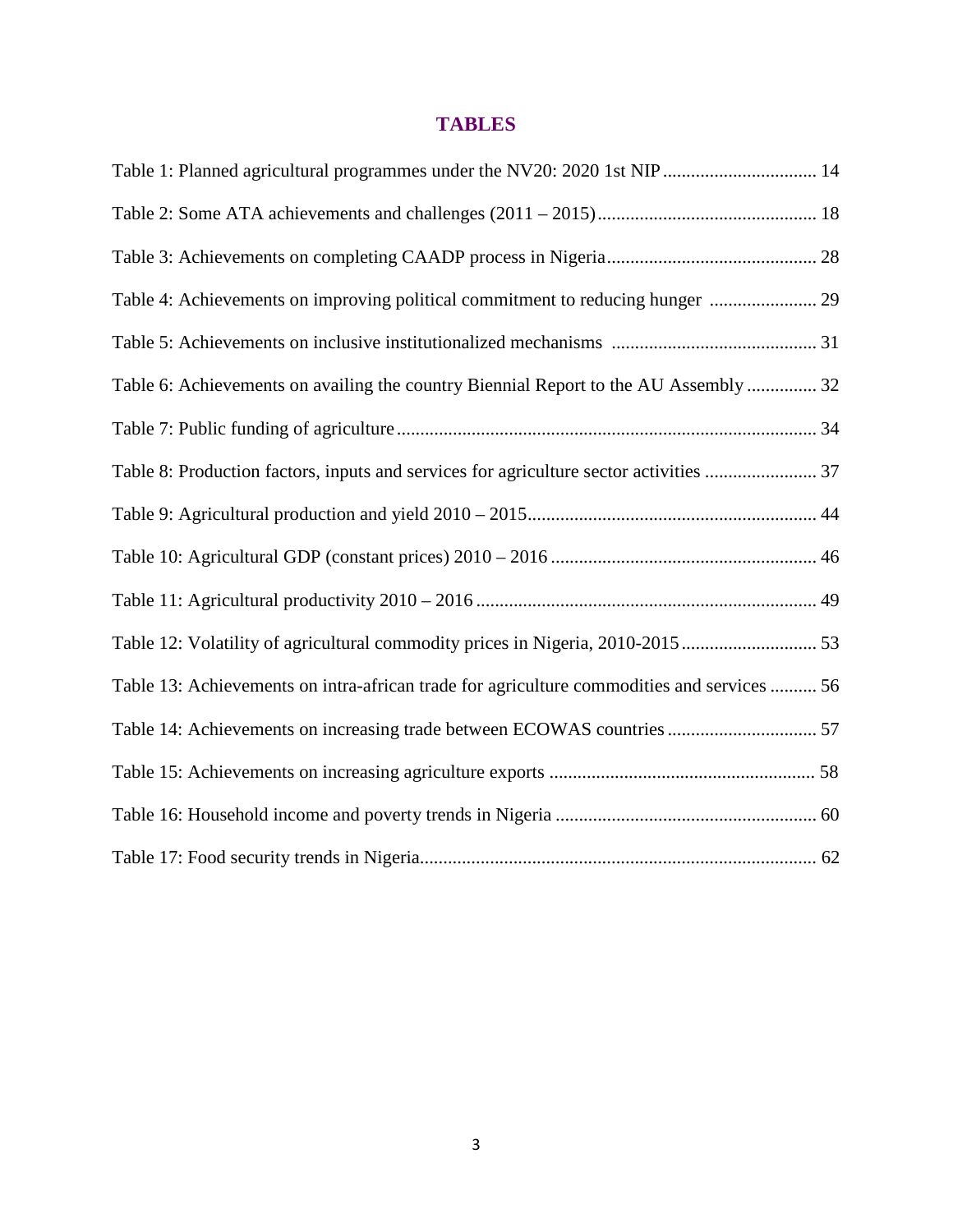# **FIGURES**

<span id="page-3-1"></span><span id="page-3-0"></span>

| Figure 4: Growth rate (%) of yields of selected grains in Nigeria (2010 – 2015 average) 48 |  |
|--------------------------------------------------------------------------------------------|--|
|                                                                                            |  |
|                                                                                            |  |
|                                                                                            |  |
|                                                                                            |  |
|                                                                                            |  |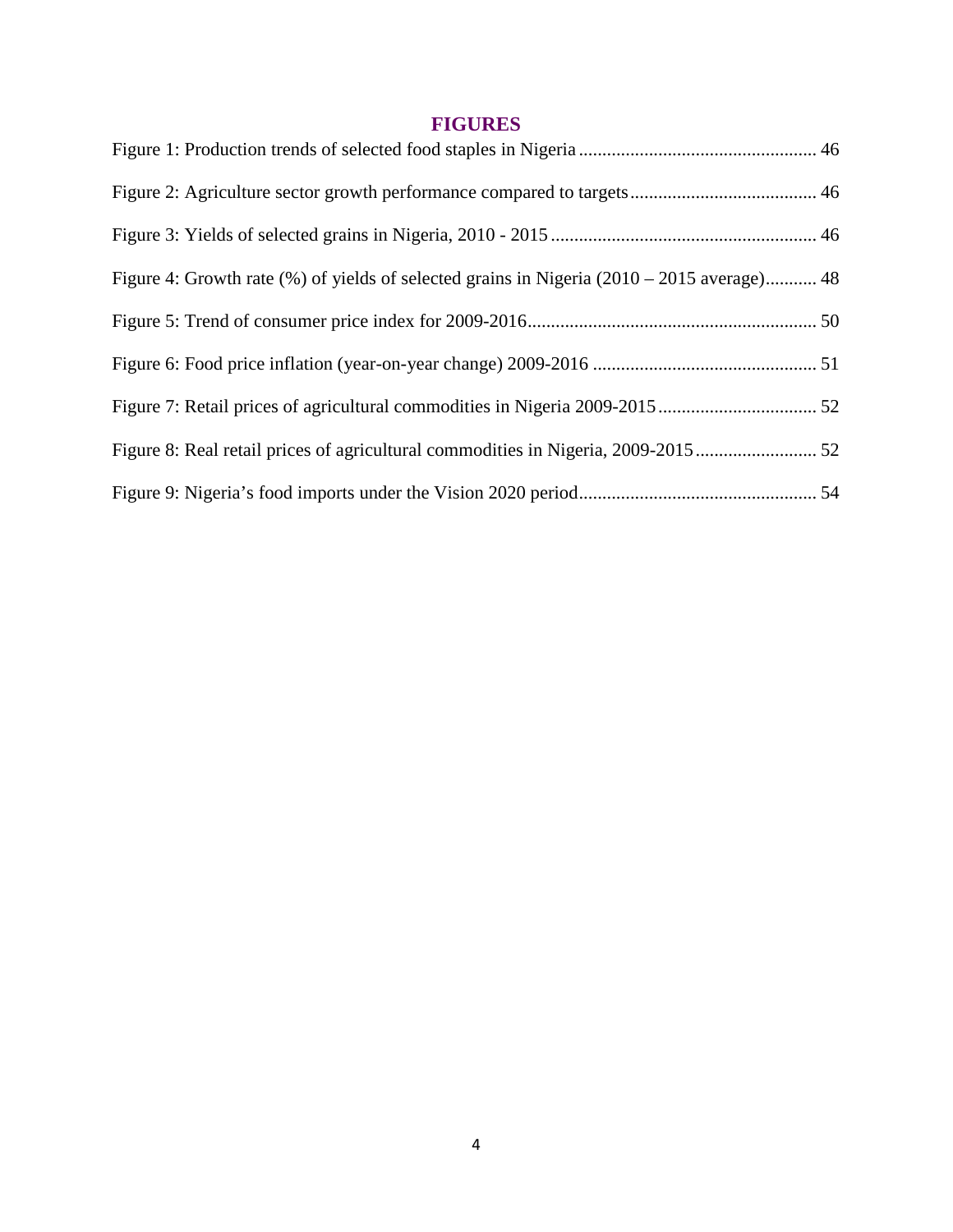# **ABBREVIATIONS AND ACRONYMS**

| APP             | <b>Agriculture Promotion Policy</b>                                   |
|-----------------|-----------------------------------------------------------------------|
| ATA             | <b>Agricultural Transformation Agenda</b>                             |
| <b>CAADP</b>    | Comprehensive Africa Agriculture Development Program                  |
| <b>CBN</b>      | Central Bank of Nigeria                                               |
| <b>ECOAGRIS</b> | <b>ECOWAS Agriculture Regional Information System</b>                 |
| <b>ECOWAP</b>   | <b>ECOWAS Agriculture Policy</b>                                      |
| <b>ERGP</b>     | Economic Recovery and Growth Plan                                     |
| <b>FAO</b>      | Food and Agriculture Organization                                     |
| FEPSAN          | Fertilizer Producers and Suppliers Association of Nigeria             |
| <b>FMARD</b>    | Federal Ministry of Agriculture and Rural Development                 |
| <b>GDP</b>      | <b>Gross Domestic Product</b>                                         |
| <b>GESS</b>     | <b>Growth Enhancement Support Scheme</b>                              |
| <b>IITA</b>     | International Institute of Tropical Agriculture                       |
| JSR             | <b>Joint Sector Review</b>                                            |
| MDA             | Ministries, departments, and agencies                                 |
| MDG             | Millennium Development Goals                                          |
| <b>NAIP</b>     | National Agricultural Investment Plan                                 |
| NGO             | Non-governmental organization                                         |
| NIRSAL          | Nigerian Incentive-based Risk Sharing System for Agricultural Lending |
| <b>ODA</b>      | Official development assistance                                       |
| <b>UNCTAD</b>   | United Nations Conference on Trade and Development                    |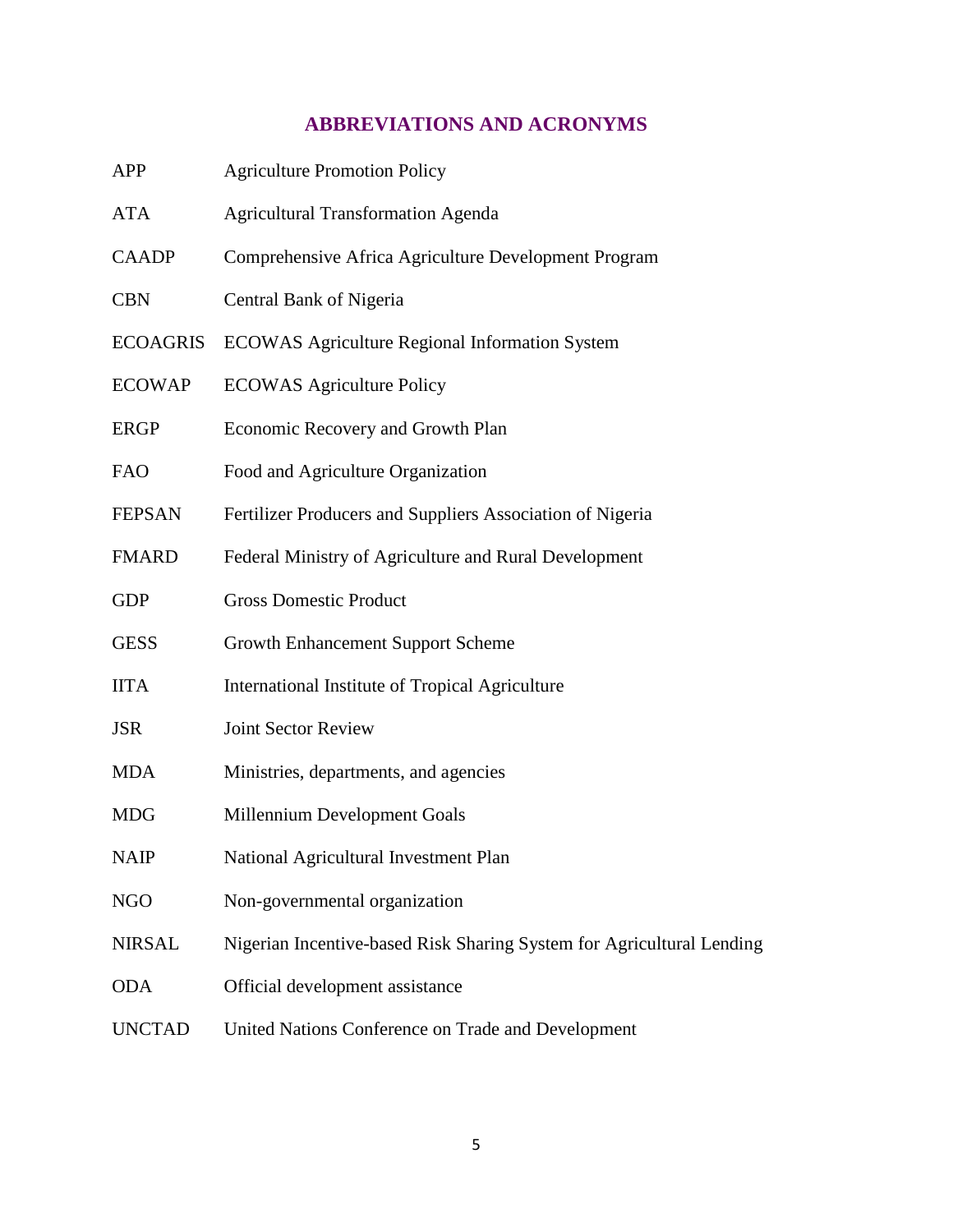### **ACKNOWLEDGEMENTS**

<span id="page-5-0"></span>We would like to express our appreciation to the review team for the JSR and the ECOAGRIS focal points that sourced and provided much of the data that was used in the study. Members of the review team include Sylvester Baye, Paul Oranachu, Ibrahim Mohahmed, Onojighofia Emmanuel and Olagunju Olanrewaju. We would also like to thank those who took time to review the draft report and provided comments and those who provided feedback at the JSR workshop. A special thanks goes to Olagunju Olanrewaju for the diligent work done in following up on the data requirements for the study. Finally, much gratitude is owed to GIZ for providing financial support for the study.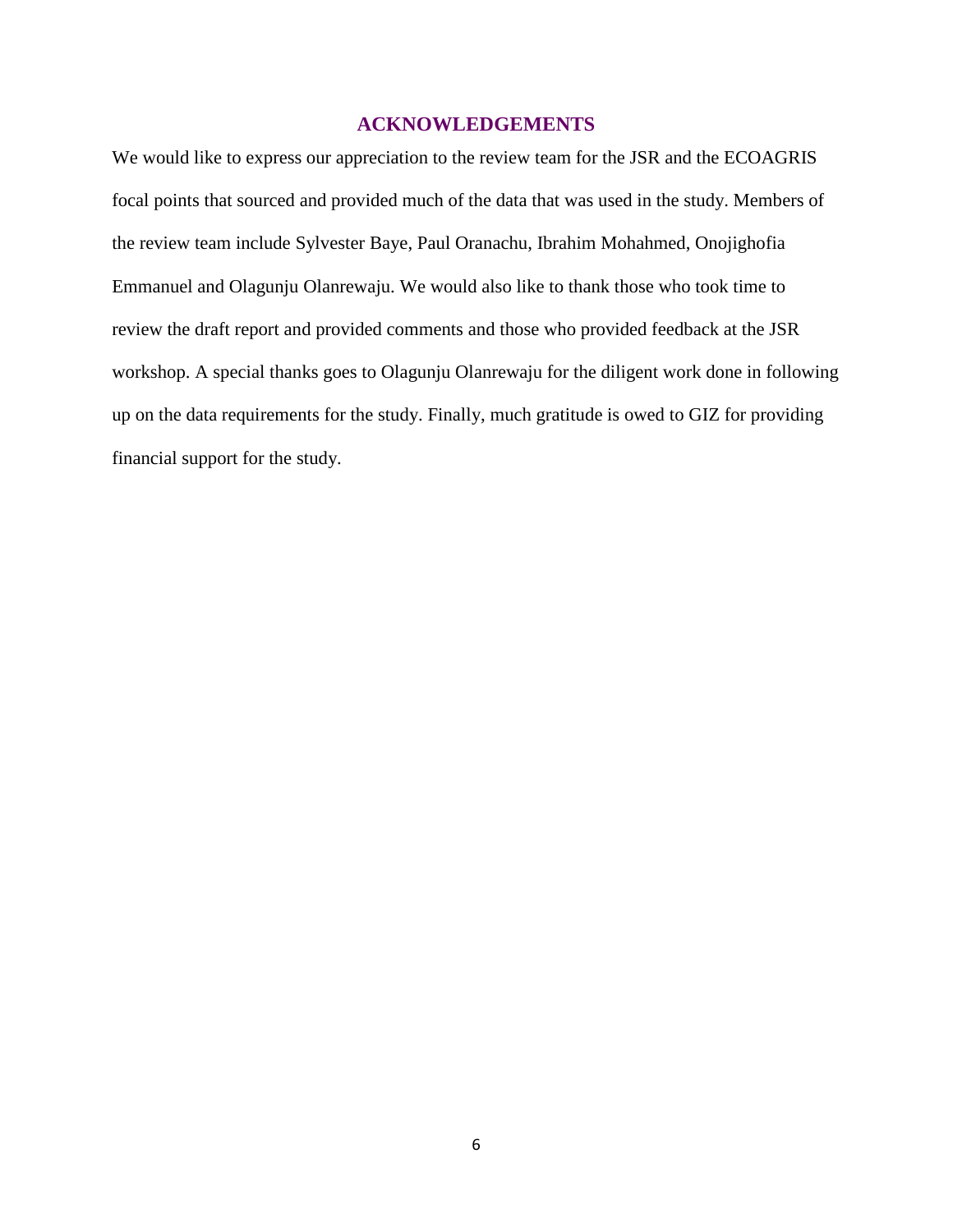#### **CHAPTER ONE**

#### **INTRODUCTION**

<span id="page-6-0"></span>The agricultural sector has witnessed remarkable policy changes since the Nigerian Vision 20: 2020 (NV20: 2020) was launched in 2009. The first implementation plan (2010-2013) was ongoing when the agricultural transformation agenda (ATA) came on stream in 2011 and lasted till 2015. In August 2016, the agriculture promotion policy (otherwise known as the Green Alternative) was launched and it is now reshaping the direction of agricultural development in the country. As the nation experienced these different phases of strategic plans there has been no systematic framework of reviewing the performance of the sector in a holistic fashion to provide evidence to guide policy decisions and development strategies.

A regular review is required for proper planning, identification of priorities and setting of targets not only to achieve meaningful transformation of the sector but also to synchronize the sector's development with the nation's medium and long term development objectives. Usually, the reviews that have so far guided the aforementioned plans are hurriedly conducted spawning a number of stopgap measures which of necessity have to continue to change from time to time. What is more, such reviews are not participatory and sufficiently linked with economy-wide plans to ensure effective programme implementation in the agricultural sector. With weak data base and lack of generally agreed monitoring indicators, it has been difficult to provide evidence to support the scale up of some of the emerging innovations and success stories which the sector has witnessed in the recent past.

A review of the sector's performance is imperative at this juncture, as the end point of NV20: 2020 draws near and as economic planners and policy makers continue to reveal their preference for the sector as the fulcrum for food and nutrition security, rapid industrialization, employment generation, sustained economic growth, and poverty reduction. Moreover, as the prospects for reliance on crude oil dims globally, developments and investments in the agricultural sector need to be properly guided through participatory and regular reviews so that the sector can fully realize its potentials and serve as a viable alternative to oil as a source of tax and export revenues.

A further motivation for a joint review of the agricultural sector is the regional and subregional initiatives aimed at fostering peer review and knowledge sharing in the transformation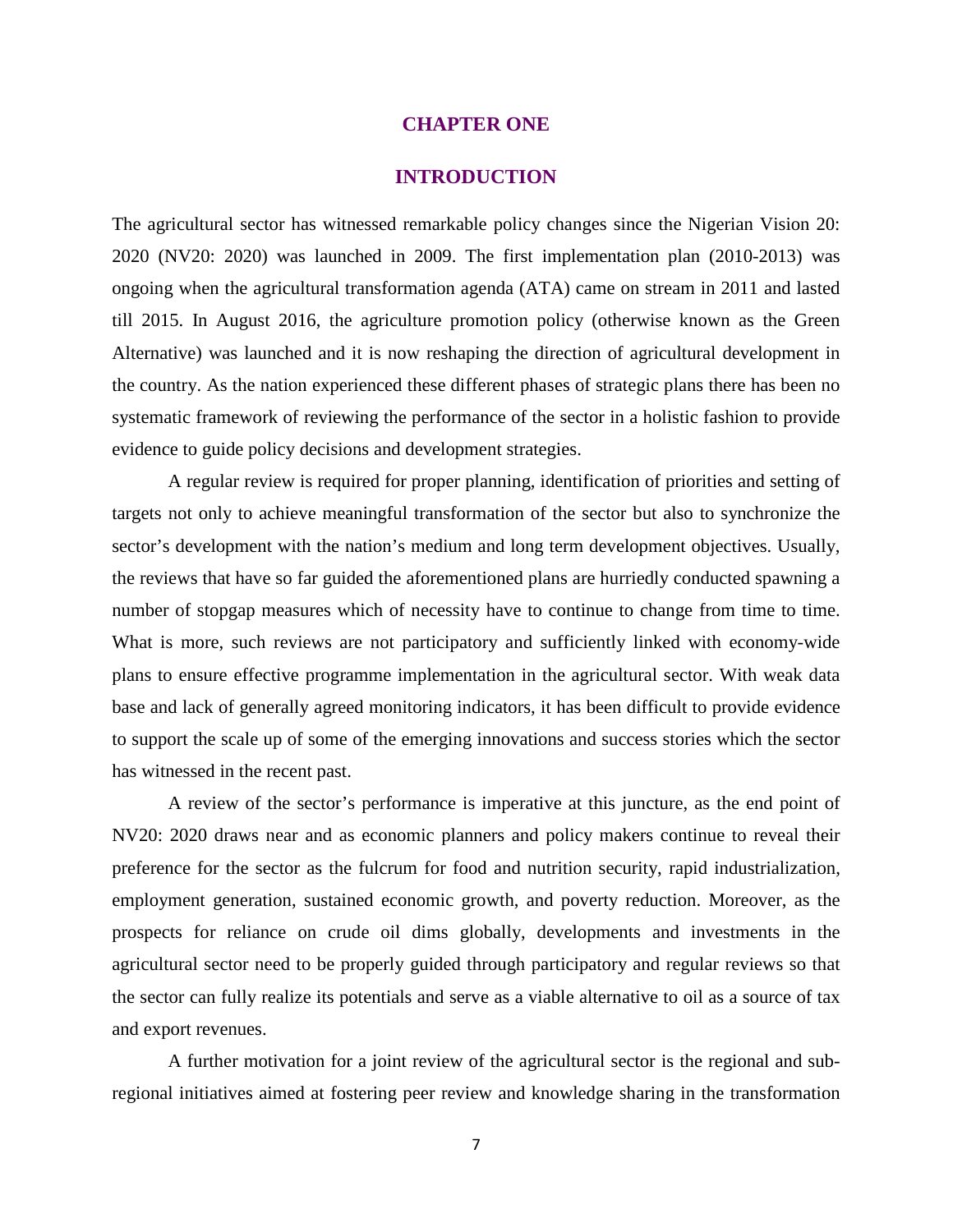of agriculture in Africa to among other things achieve food security and global competitiveness as required under the ECOWAS Agriculture Policy (ECOWAP), the Comprehensive Africa Agriculture Development Program (CAADP) process and Malabo declaration. In 2014, Nigeria's president and other African Heads of State and Government assented to the Malabo declaration on accelerated agricultural growth and transformation for shared prosperity and improved livelihoods. The implementation of the declaration is to be monitored every two years with the first review meeting scheduled to take place in January 2018. The carrying out of Joint Sector Reviews (JSRs) is being encouraged by the African Union as a means of strengthening the agricultural policy process under the CAADP. The JSR is a process by which progress in implementing jointly agreed sectoral goals and targets is reviewed in an inclusive and evidence based manner.

JSRs are a means of actualizing mutual accountability which occurs when stakeholders hold one another accountable for mutually agreed goals and targets. The 2017 JSR is the first for Nigeria and it is implemented following the prescribed AU guidelines. In broad terms, a JSR seeks to assess the performance and results of the agricultural sector, assist the government in setting sector policy and priorities and assess how well state and non-state actors have implemented pledges and commitments. It is also viewed as a useful management and support tool for inclusive planning, programming, budgeting, monitoring and evaluation and overall development of the agricultural sector (Bahiigwa et al, 2013). In this way, it contributes to the national planning process and to the achievement of national goals and development targets. Nigeria's JSR is being implemented in the context of the Economic Recovery and Growth Plan (ERGP) and the Agriculture Promotion policy (APP). The JSR also recognizes Nigeria's implementation of the CAADP and the ECOWAP. It recognizes that country processes are to be aided by regional initiatives which Nigeria is part of and which are to be adapted to Nigerian peculiarities.

The JSR entails participatory activities in which stakeholders come together to examine progress in the agricultural sector and chart a way forward. This report was prepared as a background report to provide objective evidence for the participatory review of the performance of the sector during the JSR workshop. The study seeks to (i) provide an overview of agricultural policies, programmes, institutions and implementation processes right from 2009 to date; (ii) examine trends in financial and non-financial production factors and inputs required for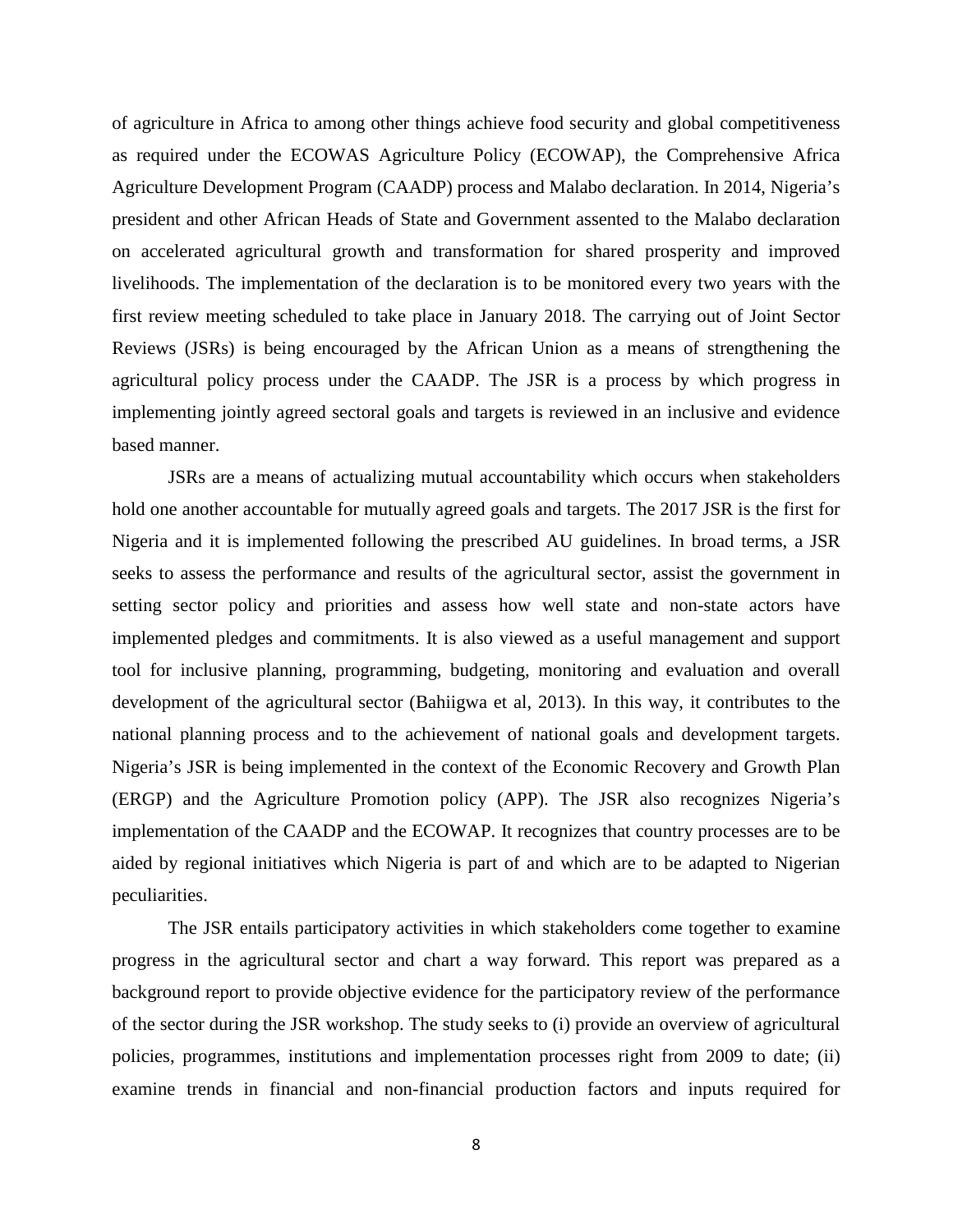agriculture growth; (iii) review the performance of the agricultural production and trade using mutually agreed indicators under the Malabo declaration and (iv) undertake a review of progress in development results with a focus on poverty and food and nutrition security using standard indicators under the Malabo declaration. Essentially it is expected to guide key agricultural sector decisions including budgetary allocations, the national agriculture investment plan (NAIP) for 2018 to 2020 and the achievement of the objectives of the ERGP and the APP. It will also evaluate progress in meeting targets set under Vision 20: 2020. Thus, it is expected to add value to Nigeria's agriculture policy process towards the achievement of the goals and targets in the ERGP and the APP.

#### **1.1 Methodology**

The study is a comprehensive evidence-based review of the agriculture sector's performance using mutually agreed indicators of the ECOWAP/CAADP and the MALABO declaration which coincidentally cover most of the objectives of interest in the ERGP and APP. The study analyzed the performance of the sector by beginning first with the policy environment and inputs which affect results, examining intermediate results or outputs like production and trade and finally examining final outcomes like poverty and food security. Basically the analytical approach is to provide comparison of the sector's performance with baselines and targets in the Vision 20:2020, APP and ERGP and at the same time, compare recent trends with past trends as a way of assessing achievements and progress. The analysis covers the period from 2010 to 2016.

The qualitative and quantitative data for the study came from various sources including the National Bureau of Statistics, FAO, Famine and Early Warning System Network (FEWSNET), FMARD, Central Bank of Nigeria (CBN), United Nations Statistics Division, Official Government Documents (NV20: 2020,  $1<sup>st</sup>$  NIP, ERGP, APP) and relevant professional publications. In tracking progress and achievements following the 2014 Malabo Declaration, the trend of the indicators for 2015 and 2016 are presented and viewed against the Malabo declaration targets as well as NV20:2020 targets. Average values of the indicators where applicable are also compared between recent sub-periods; 2011-2013 and 2014-2016 to keep track of the progress made since 2010. A draft report was produced and presented at the JSR which held on  $28^{th} - 29^{th}$  September, 2017 in Abuja. Using comments from the JSR and other reviews the final report was then prepared.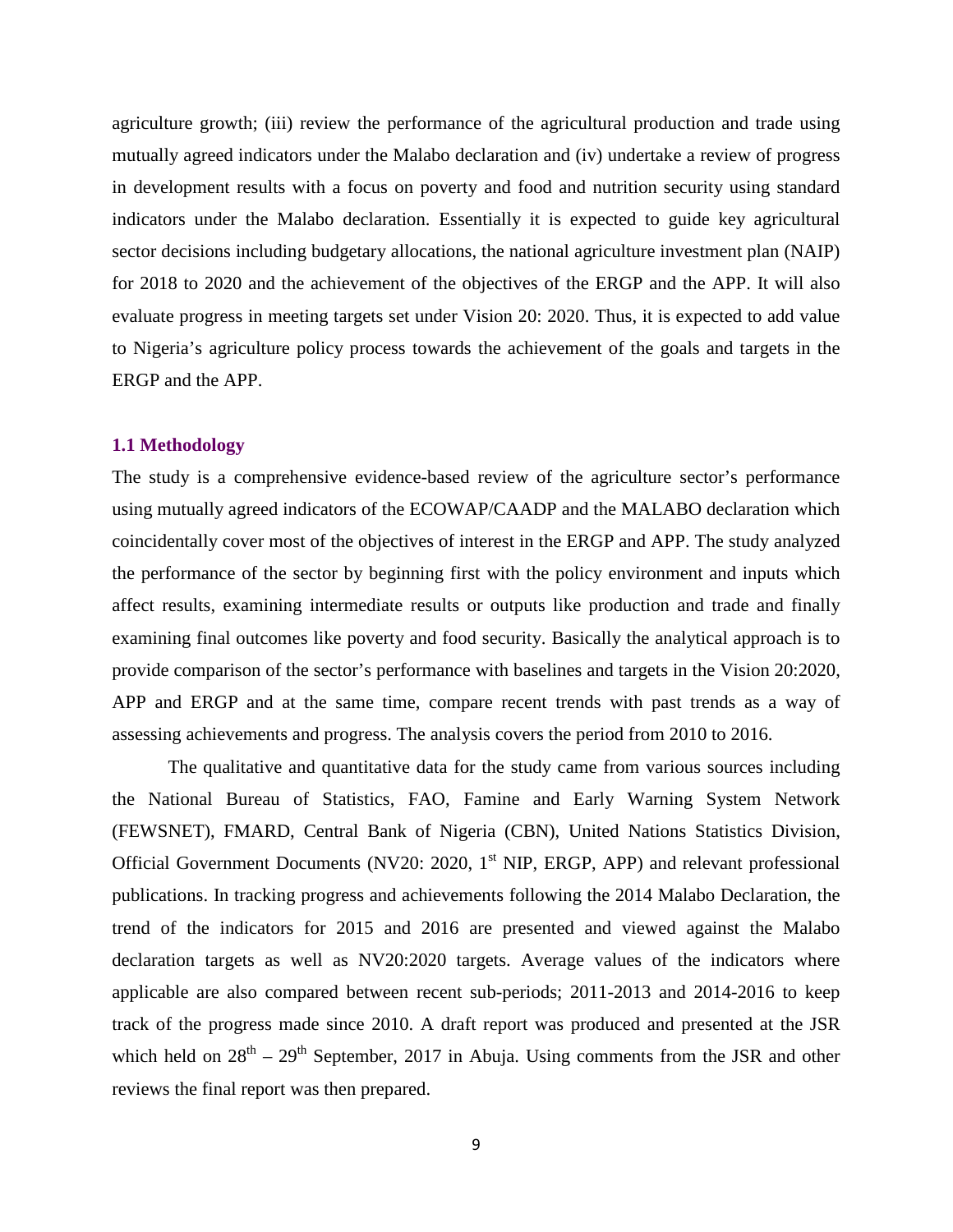#### **1.2 Organization of the Report**

Following this introductory chapter, the remainder of the report is structured as follows. Chapter two provides a review of agricultural policies, programmes and institutional characteristics capable of influencing the overall performance of the sector. Chapter three examines the allocation of resources to achieve the policy objectives in the sector as well as availability of needed agriculture services. In chapter four, the sector's performance in terms of agricultural production and trade is reviewed. Chapter five undertakes a review of progress in development results with a focus on poverty and hunger reduction as well as food and nutrition security while the report is rounded off in chapter six with policy recommendations and conclusions.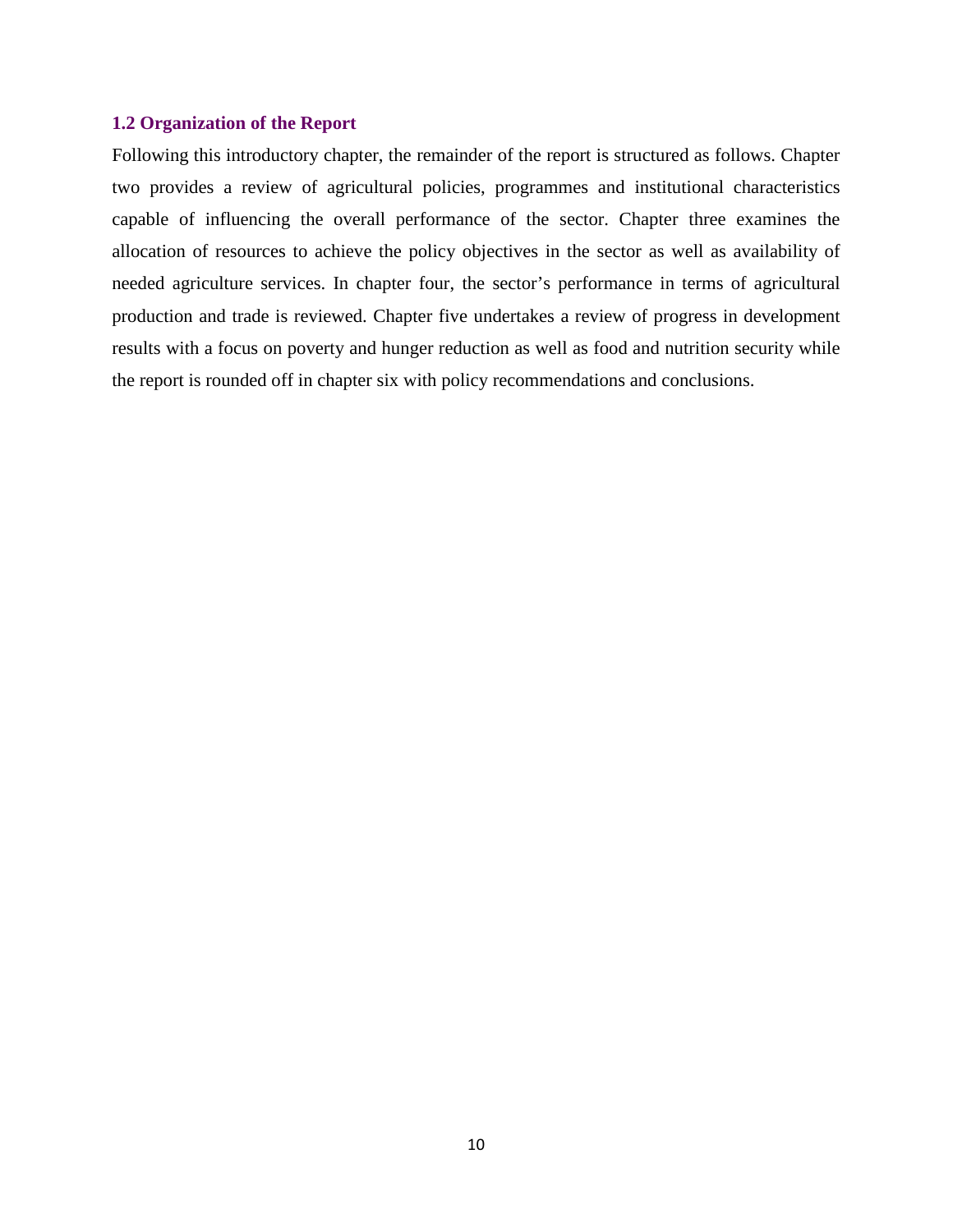#### **CHAPTER TWO**

### <span id="page-10-0"></span>**RECENT TRENDS IN AGRICULTURAL POLICIES, PROGRAMMES AND IMPLEMENTATION PROCESSES**

The agricultural development trajectory in Nigeria is replete with intriguing plethora of policies and programmes with undulating sequence of implementation especially since the late 1980s following the cessation of the regular development planning activities in the country. Agricultural policies, programmes and projects featured in the various development plans until mid-1980s when planning was abandoned and SAP introduced. The first post-independence agricultural policy document was crafted during this period and launched in 1988. However, it could not be reviewed 10 years after its implementation as envisioned before the inception of civilian administration in 1999.

By 2001 a new policy was prepared (FRN, 2001) and implemented during the period of strategic planning exemplified by NEEDS I and II (2001-2007). The era witnessed the Presidential Initiatives aimed at developing selected agricultural commodities and it was followed by the Seven-Point Agenda (2007-2010) that witnessed the preparation of the Food Security Strategy Document in 2009 which started to emphasize the need for a value chain approach to agricultural development. These strategic planning periods also featured the formulation of sub-sector-specific policies such as the Land Resources Policy to guide sustainable use of agricultural lands, National Agricultural Mechanisation Policy, National Cooperative Development Policy, and the National Seed Policy which assigned primary responsibility for commercial seed supply to the private sector while Government would be responsible for foundation and breeder seed development, seed certification, quality control and certification while at the same time providing the enabling environment for accelerated development of the seed industry.

The National Policy on Integrated Rural Development was also formulated to integrate the rural economy into the mainstream of the national development process by ensuring its effective coordination and management to moderate rural-urban drift, redress the past neglect through provision of infrastructure and empower the rural population to create wealth and mitigate poverty.

11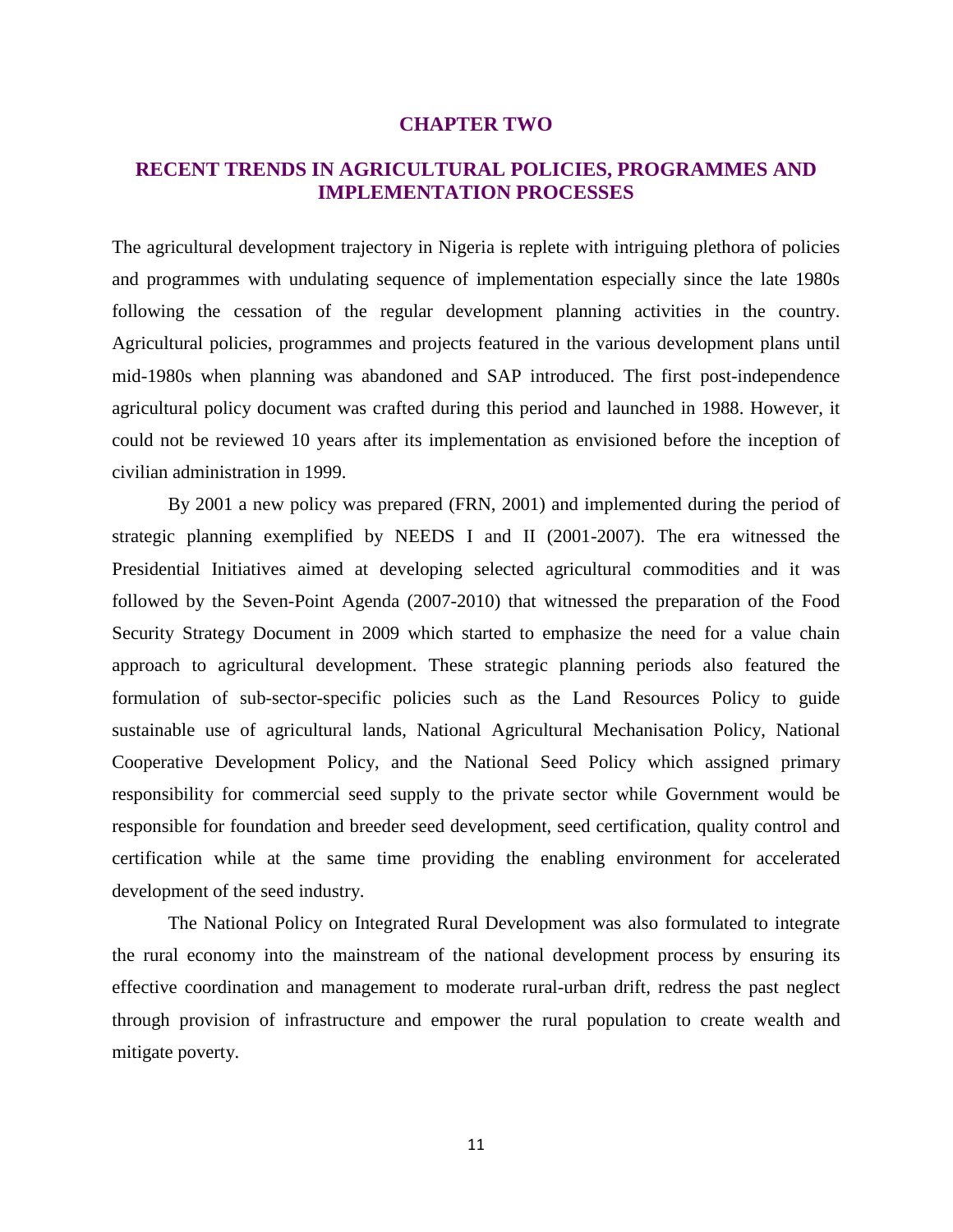The landmark programmes and projects implemented between 2001 and 2009 covered various areas of agricultural development such production, marketing and storage and financing. Notable among them were the Special Programme for Food Security (SPFS), the Fadama II Programme, the Fertilizer Revolving Fund (FRF), the Presidential Initiatives on Cassava, Rice, Vegetable Oil, Tree Crops and Livestock, the restructuring and recapitalization of the Nigerian Agricultural, Cooperative and Rural Development Bank (NACRDB).

In order to strengthen agricultural production, market information and outlets, storage and processing facilities among others, were established in 2004. Also, three agricultural development and marketing companies- the Tree Crops Development and Marketing Company, the Livestock Development and Marketing Company and the Arable Crops Development and Marketing Company were established. The Central Bank of Nigeria (CBN) also adopted new strategies on credit delivery, the Trust Fund Model (TFM), which reduced the risks faced by banks in agricultural lending with adequate emphasis on production, processing and marketing.

Consequently, the sector was able to make significant progress. For example, output of staples such as maize, millet, sorghum, cassava, rice, vegetable oil and yam increased tremendously as a direct response to presidential initiatives in these areas. Specifically, annual production of cassava increased from 33 million metric tonnes in 1999 to 46.0 million metric tonnes in 2006 while output of rice increased from 3.3 million metric tonnes to 4 million metric tonnes during the same period (FAO 2017). In order to curb post-harvest losses and protect the gains of increased production, silo storage capacity across the country was increased from 600,000 metric tonnes to one million metric tonnes with the completion of four additional silo complexes. The presidential initiatives in livestock production, fisheries, and economic trees also helped to increase production significantly and create employment in these areas.

Despite these achievements, challenges remain including low productivity, underinvestment by the private sector, land ownership and tenure rigidities, weak researchextension linkage, poor infrastructure, restricted access to credit, ageing farming population and low return to investment; persistent rural-urban population drift and unsustainable development paradigm due to short planning horizons. These and other challenges were addressed in the Nigerian Vision 20: 2020 (NV20: 2020) which was prepared in 2009. The first implementation plan of the Vision was launched in 2010 to cover the period 2010-2013 with subsequent plan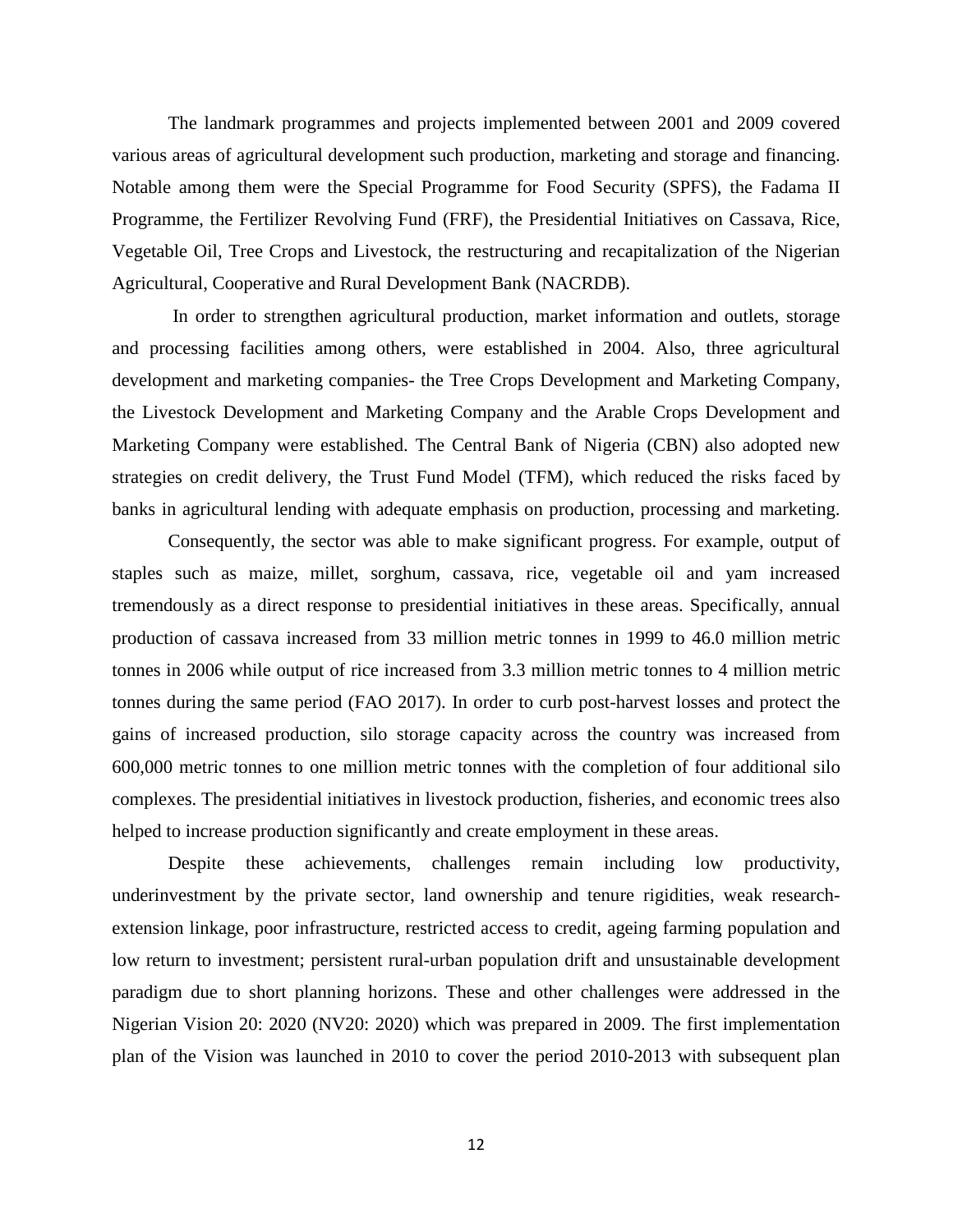periods scheduled for 2014-2017 and 2018-2020 for the second and third implementation plans respectively.

### **2.1 Agricultural Policies and Programmes during the Vision 20: 2020 Era**

Following the launching of the NV20: 2020 in 2009 the First National Implementation Plan  $(1<sup>st</sup>$ NIP) was prepared for the period 2010 to 2013. The overall goals and targets of the vision 2020 were:

- To achieve a 3-fold increase in domestic agricultural productivity by 2015 and 6-fold increase by 2020
- To transform the Nigerian agricultural production system to a substantially mechanized system by 2020
- Expand dairy production and milk yield from the current less than 2000 kg to 5,000 kg per cow per lactation by 2015
- Achieve 20% farm-gate storage, 75% commercial storage and 5% strategic reserves by 2020
- To achieve a fully digital, green and biotechnology driven agriculture by the year 2020
- To derive over 50 % of the nation's foreign exchange earnings through agro-industrial exports by 2020
- To reduce the present level of food import by 50 % in 2015 and by 90 % in 2020
- To reduce the post harvest loss of agricultural produce by an average of 50% in 2015 and 90% in 2020
- Increase the size of irrigated land from current 1% of cultivable land to 10% of cultivable land by 2015 and to 25% by 2020
- Review and further develop an agricultural land and water policy that will address the problems of soil fertility, water productivity, land and environmental degradation by 2010
- Increase area of land planted with diversified biomass including economic species in agro-forestry program from current 3% to 10% in 2015 and to 20% by 2020
- Achieve an efficient agricultural extension delivery system which includes extension worker: farmer ratio of 1:500 by 2020
- Achieve the adoption of improved varieties/species of seed and brood stock by 50% of the farmers by 2015 and 75% by 2020

In addition, an agric GDP growth rate of 6.7% was targeted under the first implementation plan for the 2010 to 2013 period. As shown in Table 1, the plan contained specific programmes for developing all the agricultural sub-sectors as well as key institutions like research and extension. Large scale processing of cassava and rice was targeted under the plan. Local fish seed production was expected to increase from 5 million to about 20 million annually leading to 300 percent increase in fishery output. For Livestock, the expected outcomes included: reduction in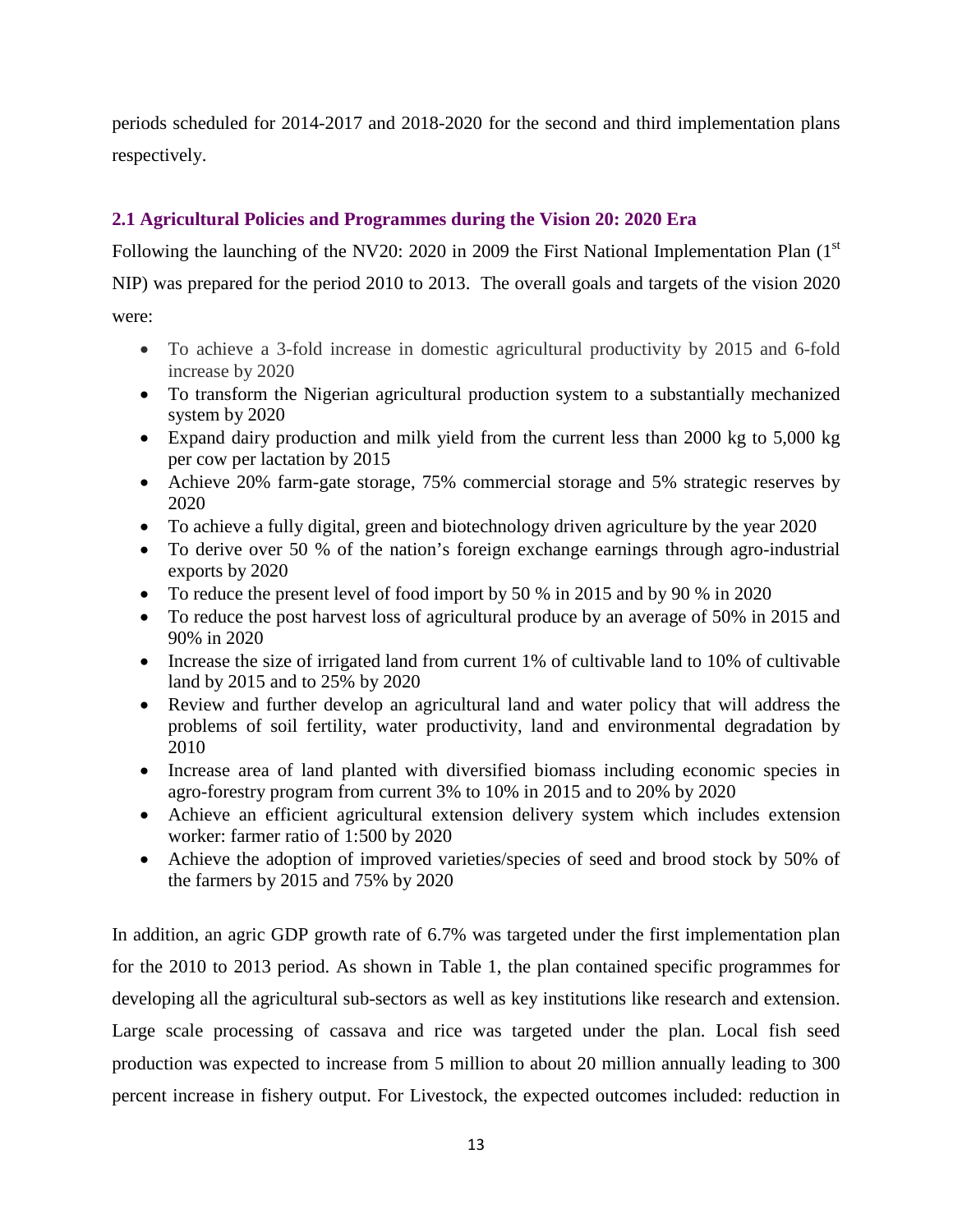the incidence of major animal diseases, increase in production of Livestock products, reduction in pest infestation, increase in livestock exports and trade and increase in wholesome livestock and dairy products. However, it was in the middle of the plan period that election was held and a new administration inaugurated in May 2011. The agricultural transformation agenda (ATA) was designed during the year and it essentially became the driver of development in the sector from 2011 to 2015.

<span id="page-13-0"></span>**Table 1: Planned Agricultural Programmes Under the NV20: 2020 1st NIP**

| <b>Activity</b>                                                 | <b>Programmes</b>                                                                                                                                                                                                                                                                                                                                                                                                                                                                                                                                                                                                                                                                                                                                                                                                                                                                                                                                                                                                                                                               |
|-----------------------------------------------------------------|---------------------------------------------------------------------------------------------------------------------------------------------------------------------------------------------------------------------------------------------------------------------------------------------------------------------------------------------------------------------------------------------------------------------------------------------------------------------------------------------------------------------------------------------------------------------------------------------------------------------------------------------------------------------------------------------------------------------------------------------------------------------------------------------------------------------------------------------------------------------------------------------------------------------------------------------------------------------------------------------------------------------------------------------------------------------------------|
| Area                                                            |                                                                                                                                                                                                                                                                                                                                                                                                                                                                                                                                                                                                                                                                                                                                                                                                                                                                                                                                                                                                                                                                                 |
| <b>Crops</b>                                                    | -Implementation of agriculture cadastral programme in all the 36 states and FCT.<br>-Clearing of 240,000 ha of land (2010-2013) in collaboration with the 36 states and FCT<br>-Production of 62,500 MT of certified seeds and 27.5 MT breeder seeds, 508 MT foundation seed<br>and establishment of Agricultural Seeds Centres in the 36 states and FCT<br>-Construction and completion of on-going silos to increase the number of silos, which are aimed at<br>increasing the number of silos to 44 from the current with storage capacity of 3 million MT.<br>-Implementation of the programmes of community warehousing, which is aimed at achieving<br>700,000mt storage to store excess farm harvest.<br>-Rehabilitation of old and moribund cocoa and Oil Palm plantations and planting of new farms<br>-Establishment of 12 Agro Export Conditioning Centres (2 centres per geo-political zone).<br>-Establishment through PPP of 200,000 cassava processing factories in the 36 states and FCT<br>-Establishment through PPP of 181 large scale rice processing mills |
| Dam,<br><b>RBDAs</b> and<br><b>Irrigation</b><br><b>Schemes</b> | All existing dams and irrigation facilities are to be exploited and managed through Public–Private<br>Partnership (PPP). The River Basin Authorities are to be restructured and managed in a more<br>efficient manner with a view to making them centres for improved seed for crops, livestock and<br>fishery multiplication, for the construction and maintenance (not management) of dams and primary<br>channels, promotion of a strong extension system for the States of cover and more importantly for<br>the farms in their irrigated lands.<br>-They will also be adequately funded to provide processing facilities for major crops and livestock<br>of the RBDAs farm system; provision of potable water supply, roads and basic infrastructure for<br>rural communities to facilitate access and product evacuation and improve the rural environment to<br>attract young farmers.                                                                                                                                                                                  |
| <b>Livestock</b><br><b>Fishery</b>                              | Establishment of 50 gazetted grazing reserves,<br>Establishment of 6000 km stock routes, Establishment of 12 livestock breeding and multiplication<br>centres and a hatchery in each geo-political zone, Promotion of national animal disease control<br>programme and Establishment of Abattoirs in all of the 36 states and FCT (through PPP<br>arrangement).<br>Establishment of 120 fish farm estates across various geo-political zones; Inland Fisheries                                                                                                                                                                                                                                                                                                                                                                                                                                                                                                                                                                                                                  |
|                                                                 | Development, Construction of Ornamental Fish Development Centres, Fish Seed and Feed<br>Certification and Standardization, Shrimp farm development, and Establishment of feed mills and<br>fish resources monitoring.                                                                                                                                                                                                                                                                                                                                                                                                                                                                                                                                                                                                                                                                                                                                                                                                                                                           |
| <b>Research</b><br>and<br><b>Development</b>                    | -Intensification of applied research; the strengthening of the Agricultural Research Council of<br>Nigeria (ARCN),<br>-Establishment and equipment of additional Research Institutes including the unbundling of the<br>National Animal Production Research Institute (NAPRI) into a Beef and Dairy Cattle Research<br>Institute to be located at Shika - Zaria with outstations in Sokoto, Jalingo, Umuahia, Maiduguri,<br>Ilorin and Ebonyi (for Muturu sp.), a National Swine Research Institute, Makurdi, Benue State with<br>outstations in Asaba, Ogbomosho and Awka; a National Poultry Research Institute, Enugu with<br>outstations in Lokoja, Ado Ekiti and Minna; National Pasture/ Forage Research Institute, Yola,<br>Adamawa State with outstations in Birnin-Kebbi, Shika, Abakaliki.<br>-Establishment of specialized centres and laboratories for crops, livestock and fisheries agricultural                                                                                                                                                                  |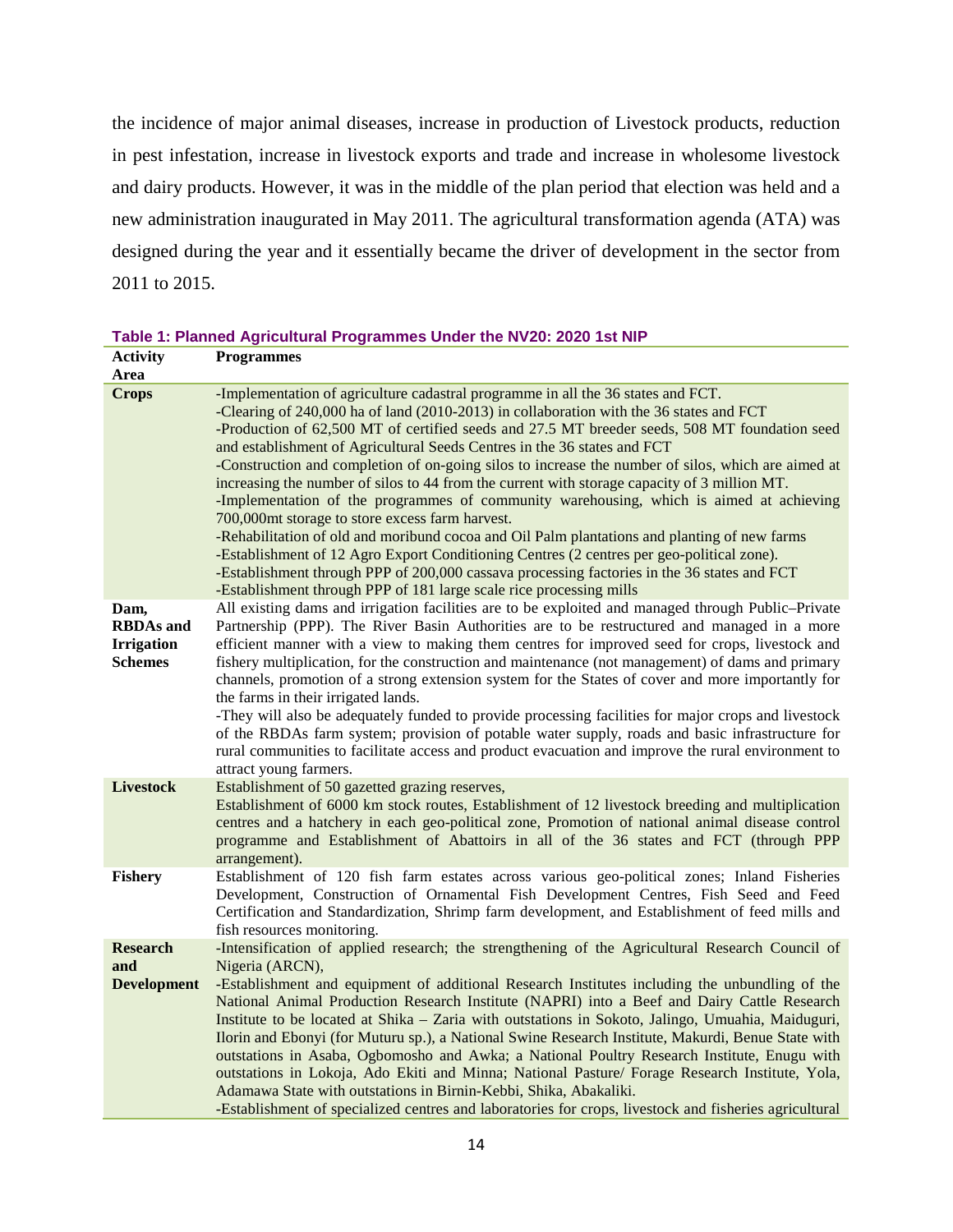|                  | biotechnology research for the focused and intensified production of high yielding, consistently                                                                                                                                                                                                                                                                                                   |  |  |  |  |  |
|------------------|----------------------------------------------------------------------------------------------------------------------------------------------------------------------------------------------------------------------------------------------------------------------------------------------------------------------------------------------------------------------------------------------------|--|--|--|--|--|
|                  | conformational and disease-resistant species of crops, livestock and fishery, with due consideration                                                                                                                                                                                                                                                                                               |  |  |  |  |  |
|                  | given to all ethical concerns.                                                                                                                                                                                                                                                                                                                                                                     |  |  |  |  |  |
| <b>Extension</b> | -Training of 10,000 youths annually nationwide as private sector extension workers. Also,<br>government will establish a framework to strengthen the research and extension linkages. Federal<br>Universities of Agriculture shall be mandated to certify technologies as well as provide sustained<br>training and certificate all extension personnel in agriculture in their areas of location. |  |  |  |  |  |

Source: Adapted from Vision 20: 2020 1st National Implementation Plan, National Planning Commission (NPC, 2010)

#### **2.2 Policies and Programmes Under the Agricultural Transformation Agenda (ATA)**

Funding priorities, implementation strategies and agricultural policy direction changed under the ATA which was formulated and implemented between 2011 and 2015. The ATA was made up of six major components: (i) the Growth Enhancement Support Scheme (GESS) which was designed to improve farmers' access to modern agricultural inputs at subsidized prices; (ii) the Staple Crop Processing Zone based on the comparative advantage of each region and aimed at forming clusters in major food production for rice, sorghum, cassava, fisheries and horticulture. (iii) Agricultural Commodity Value Chain Development (ACVCD) which focused on developing key commodities in both crop and livestock sub-sectors in different agro-ecological zones (iv) Agricultural Marketing and Trade Development Corporations (AMTDCs) to enhance farmers' access to markets (v) the Agricultural Extension Transformation Agenda (AETA) to improve dissemination of information and adoption of innovations and (vi) the Nigerian Incentive-based Risk-Sharing System for Agricultural Lending (NIRSAL) to de-risk lending to agriculture and tackle the bottlenecks that affect agricultural commodity value chains and the agricultural financing value chain.

In the twilight of the ATA, specifically in December 2014, the federal government launched the Youth Employment in Agriculture Programme (YEAP) to address the problem of youth unemployment in the country. The programme was designed in 2013 in collaboration with FAO to increase decent rural employment opportunities for Nigerian youth along area-based priority agricultural value chains. The programme was expected to create 758,500 jobs for youths in the agricultural sector, over a 5-year period. The goal of YEAP was to attain national food security; lay a solid foundation for a more competitive, commercialized, and efficient agriculture to help Nigeria to rapidly diversify the economy and become globally competitive.

Participating youths in the YEAP were classified into two categories: (i) the nagropreneurs - youths aged between 18 and 35 years are graduates from higher institutions who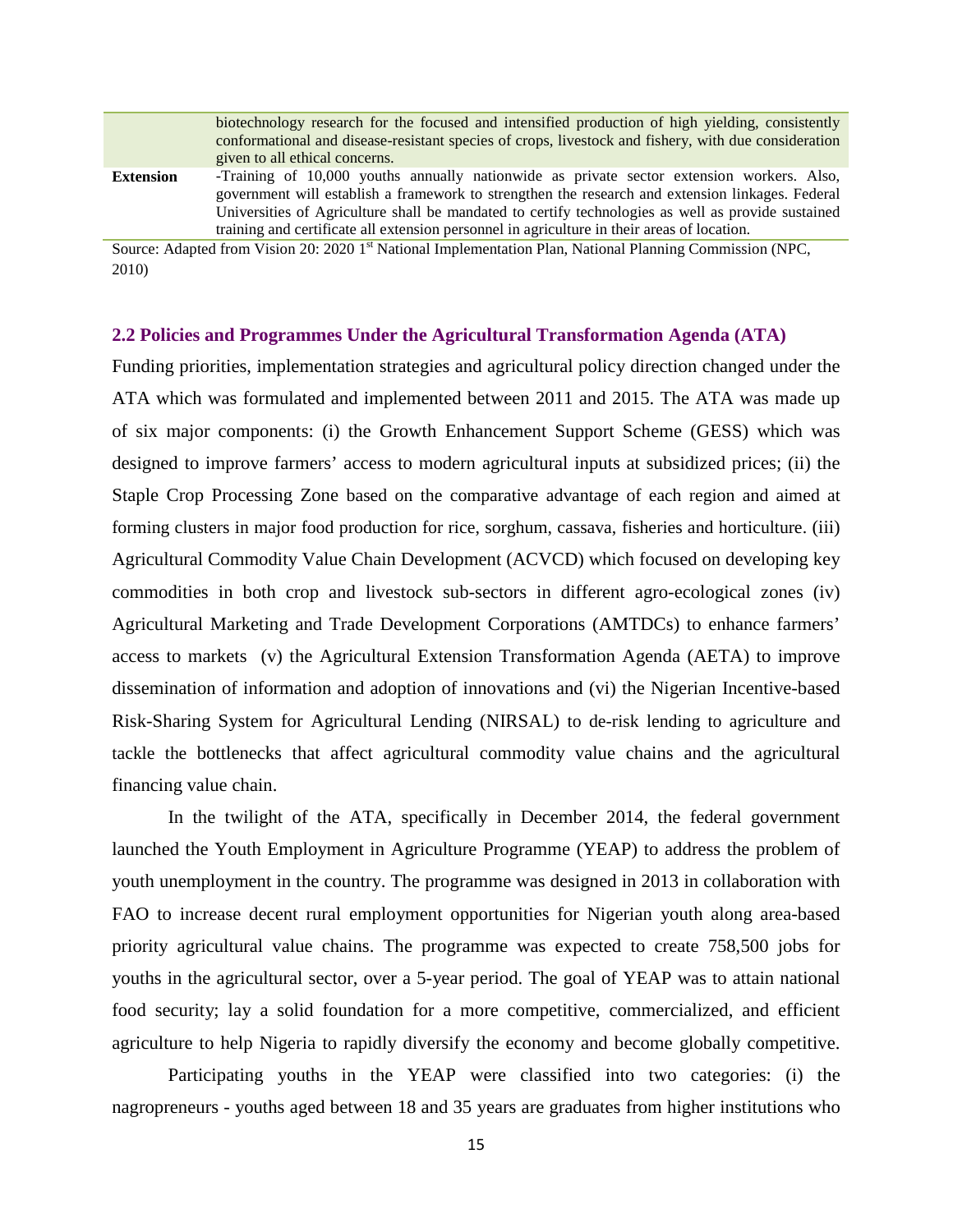may or may not have studied agriculture, but who show interest in agribusiness. 500 youth were targeted for this group in each state, for 18,500 youth nationally; and (ii) Market-oriented producers who are youths aged between 18 and 35 years old with interest in agriculture regardless of their educational background. Under this component, 20,000 youths were targeted in each state and FCT for a total of 740,000 youths nationally. Both groups would be trained in priority value chains which included poultry; aquaculture; sheep and goat production; bull fattening; welding and fabrication; repair and maintenance of agricultural equipment; footwear and leather goods manufacture; production and processing of cassava, rice, soybean, cocoa, oil palm, sorghum, maize, wheat, or groundnut; snail-keeping and grass cutter production; beekeeping and honey production (apiculture); horticulture (tomato production and processing and orchard and nursery establishment) and agricultural extension services.

The value chains were prioritized according to agro-ecological zones. Following the training, participants were linked with commercial banks to obtain loans to start their businesses. Implementation of the programme was carried in three phases starting with 12 states and FCT in the initial phase and 12 states in each of the subsequent phases. Each state was to be supported for 3 years after which it would take full responsibility and ensure sustainability of the programme (Adesugba and Mavrotas, 2016).

Although there are key achievements under the ATA (Table 2) by far the most successful and enduring program has been the GESS, under which the most innovative input subsidy scheme was designed and implemented to guarantee food security in the country and increase farmers' income, productivity, and access to modern inputs. The total public spending on fertilizer subsidies (by federal and state governments) under the GESS increased from  $\mathbb{N}13.30$ billion (USD84.44 million) in 2012 to New 138 billion (USD519.57 million) in 2014.

Despite the achievements made through GESS and other components, recent evidence suggests that overall the ATA faced challenges such as weak access to credit by smallholder farmers, heavy fiscal burden resulting in sharp rise in indebtedness to banks (especially by agrodealers who obtained loans from banks to finance input purchase and distribution but who were not paid on time by the government who is responsible for paying 50 percent of what the farmers should pay the agrodealers under the existing subsidy program), unfulfilled financial commitments by external investors, high post-harvest losses, and illegal food imports, which prevented it from delivering on the stipulated targets. Consequently, Nigeria remains food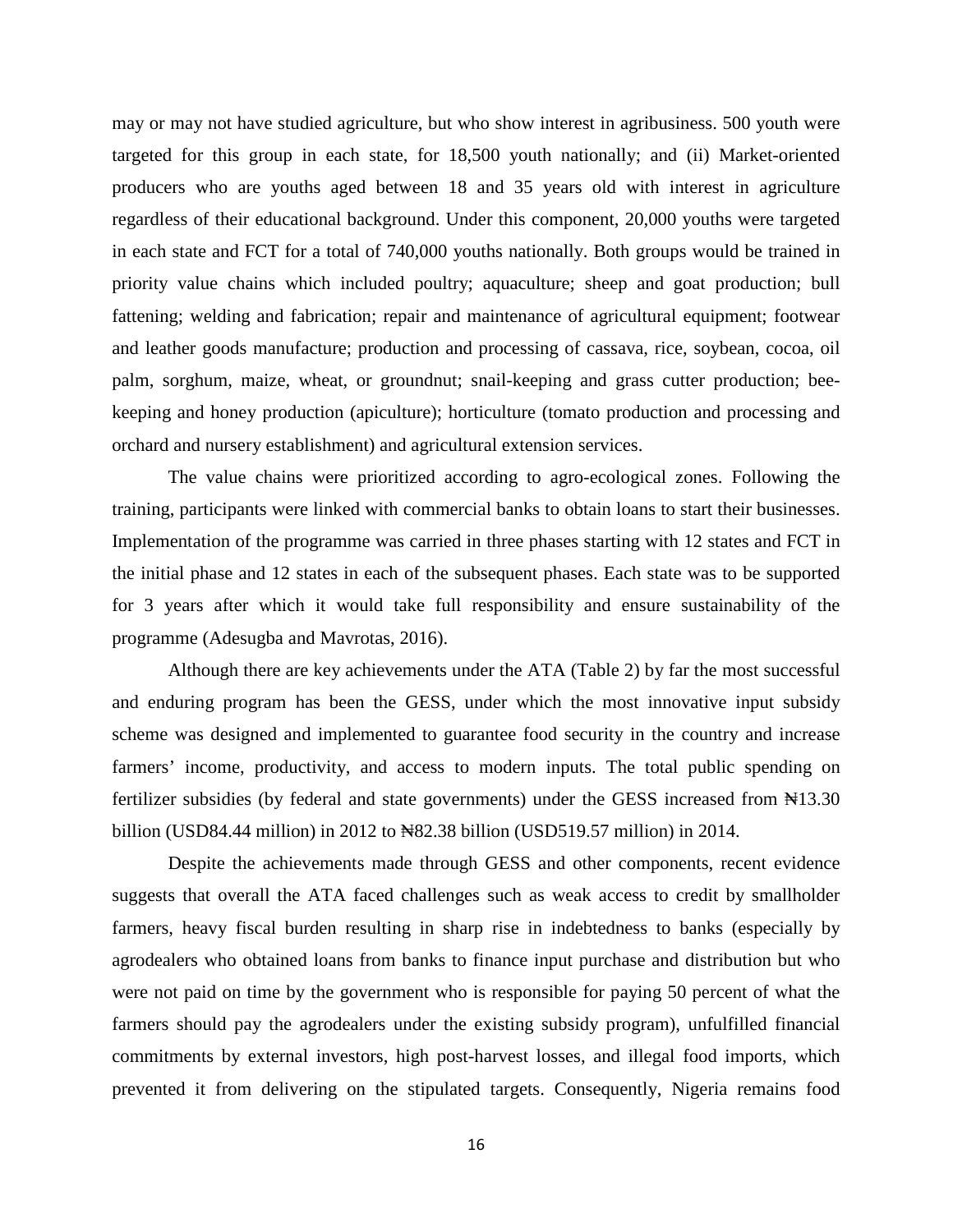insecure, relying on food imports worth about \$3.0 billion to \$5.0 billion annually, especially wheat, rice, fish, and sundry items, including fresh fruits and vegetables (FGN, 2016).

The only program that witnessed slow progress under the ATA was the marketing transformation program under which progress was not made beyond preliminary studies for the design of the institutional arrangements. The remaining ATA components recorded appreciable progress during the implementation period. For instance, the value chain development initiative involved distribution of modern inputs to producers in all the sub-sectors of agriculture to boost output and drive food self-sufficiency in the country. Implementation commenced in 2013, with focus on soybean, ginger, groundnut, sorghum, sesame, oil palm, cotton, cashew, cocoa, poultry, sheep and goats, piggery, dairy, leather, beef, aquaculture and artisanal fishery.

<span id="page-16-0"></span>Achievement in the sub-sectors varies considerably with the livestock sub-sector witnessing an upward trend of input distribution compared to declines in the trend of some inputs distributed in the other sub-sectors. For instance, the number of day-old chicks distributed to poultry producers increased from 28,500 in 2013 to 220,900 in 2014 (or by 675 percent) while the quantity of chicken feed increased from 36 metric tonnes to 169 metric tonnes (or by 369 percent) over the period. Over the same period, the distribution of improved seeds under the value chain development programme increased from 376,281 to 791,090 metric tonnes (or by about 110 percent); whereas the quantity of fertilizer distributed increased from 23,947 metric tonnes to 36,115 metric tonnes (or by about 50.81 percent) (Olomola, 2015a). In the fishery subsector the emphasis was on aquaculture. The number of juveniles distributed to fish farmers declined from about 3.7 million in 2013 to 2.4 million in 2014 while the quantity of fish feed distributed declined from 553 metric tonnes to 361 metric tonne over the period. The limited performance under the value chain development initiative was due not only to declining revenue of government but also to the increasing inability of the entrepreneurs involved to meet their own cost of such inputs.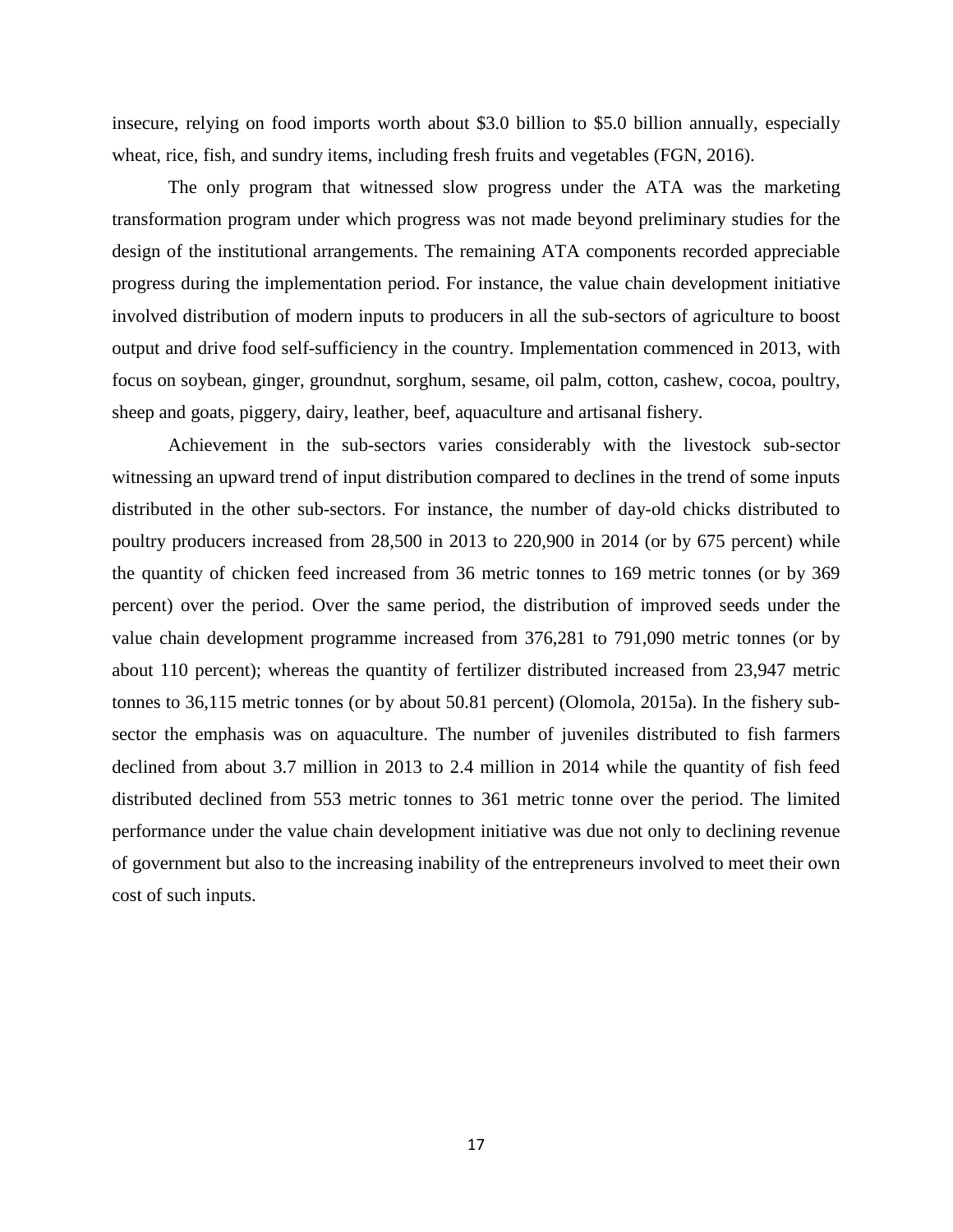| Area                                   | Achievements                                                                                                                                                                                                                                                                                                                                                                                                                                                                      | Challenges                                                                                                                                                                                                                                                                                                                                                                                                                                                                          |
|----------------------------------------|-----------------------------------------------------------------------------------------------------------------------------------------------------------------------------------------------------------------------------------------------------------------------------------------------------------------------------------------------------------------------------------------------------------------------------------------------------------------------------------|-------------------------------------------------------------------------------------------------------------------------------------------------------------------------------------------------------------------------------------------------------------------------------------------------------------------------------------------------------------------------------------------------------------------------------------------------------------------------------------|
| <b>Input Supply</b>                    | -Set-up of the Growth Enhancement Scheme<br>(GES) to register small holder farmers and<br>provide targeted input subsidies (E-Wallet)<br>- GES database contains 10.5 million<br>farmers<br>-Targeted means-based subsidies provided to<br>about 12 to 14 million farmers between 2011<br>$-2014$<br>-Farmers gained improved access to inputs<br>i.e. access to fertilizer and of seeds                                                                                          | -GES's limited focus and exit strategy set aside,<br>with material implications for Ministry's budget,<br>hence the sharp rise in indebtedness to banks.<br>-The system has many leakages from farmer<br>registration and data capture to supply and<br>distribution mechanism.<br>-Insufficient access to improved variety seeds e.g.<br>still a 300,000MT gap between demand and<br>supply of seeds                                                                               |
| <b>Financing</b>                       | -In partnership with Central Bank and<br>Bankers Committee, set up of NIRSAL<br>credit guarantees<br>-Revival and partial No. 5 billion<br>recapitalization of Bank of Agriculture<br>-Engagement with commercial banks to<br>finance GES and boost lending to agriculture<br>from about 1 percent to 6 percent of all<br>formal credit by 2015<br>- Creation of special funds to support farmers<br>e.g. N <sub>10</sub> billion Cassava Fund and<br>FAFIN/KfW Facility of \$35M | -Credit access particularly for small holders<br>remains weak<br>-NIRSAL's 2013 change in credit guarantee rules<br>disrupted market for agriculture financing until<br>mid-2015 when rules were reviewed again<br>-Backlog of unpaid GES loans (estimated at N39<br>billion) has slowed down bank lending<br>-Out off about \$8 billion in domestic and foreign<br>investor commitments often cited, only limited<br>volumes actually moved from idea to reality                   |
| <b>Infrastructure</b><br>and Logistics | -Designation of staple crop processing zones;<br>1st site in Kogi for cassava production<br>remains under development<br>-Concession of Federal warehouses and<br>storage assets                                                                                                                                                                                                                                                                                                  | -Investment inflows into infrastructure and<br>midstream logistics e.g. warehouses, storage,<br>processing systems remains rudimentary<br>- Staple crop processing zone (SCPZ) strategy has<br>not yielded results. For example, Kogi SCPZ has<br>not taken off due to withdrawal of Cargill, the<br>anchor investor from the project                                                                                                                                               |
| <b>Production</b>                      | -Introduction of new higher yielding crop<br>varieties e.g. Cocoa, Rice (Faro 42 and 44)<br>- Domestic food production rose by an<br>incremental 20.1 million tons.<br>- Rice paddy production rose an estimated<br>$2.0 - 2.5$ million tons<br>- Creation of a Federal Dept. of Agricultural<br>Extension                                                                                                                                                                        | -Growth in food production remains limited due<br>to gaps in input supplies e.g. rice; hence rice<br>imports still exceed \$1 billion/annum. Outlined<br>below is an <i>illustrative</i> "best estimates" of<br>demand-supply gaps given data quality issues still<br>present in Nigeria. It is anticipated that as<br>production gaps are closed via yield<br>improvements, per/ton equivalent costs will also<br>decline, helping reduce food costs and ultimately,<br>inflation. |
| <b>Market</b><br><b>Access</b>         | -Re-establishment of select commodity<br>marketing corporations e.g. Cocoa Marketing<br>Corporation                                                                                                                                                                                                                                                                                                                                                                               | -Post-harvest losses still an issue but improving<br>moderately<br>- Illegal food imports remain an issue, depriving<br>farmers of market opportunities                                                                                                                                                                                                                                                                                                                             |
| <b>Others</b>                          | - Reform of the Agricultural Research<br><b>Network</b>                                                                                                                                                                                                                                                                                                                                                                                                                           | Federal – State coordination of policy became<br>significant challenge; some states made choices at<br>odds with federal approach e.g. continuing direct<br>procurement of fertilizer<br>- Absence of programme delivery infrastructure /<br>unit at the federal and state levels; held back key<br>implementation and donor funding<br>- Data collection and evidence based reporting<br>remains weak, hence tracking results / M&E<br>continues to be a challenge                 |

### **Table 2: Some ATA Achievements and Challenges (2011 – 2015)**

Source: FGN (2016) The Agriculture Promotion Policy (2016 – 2020). FMARD, Abuja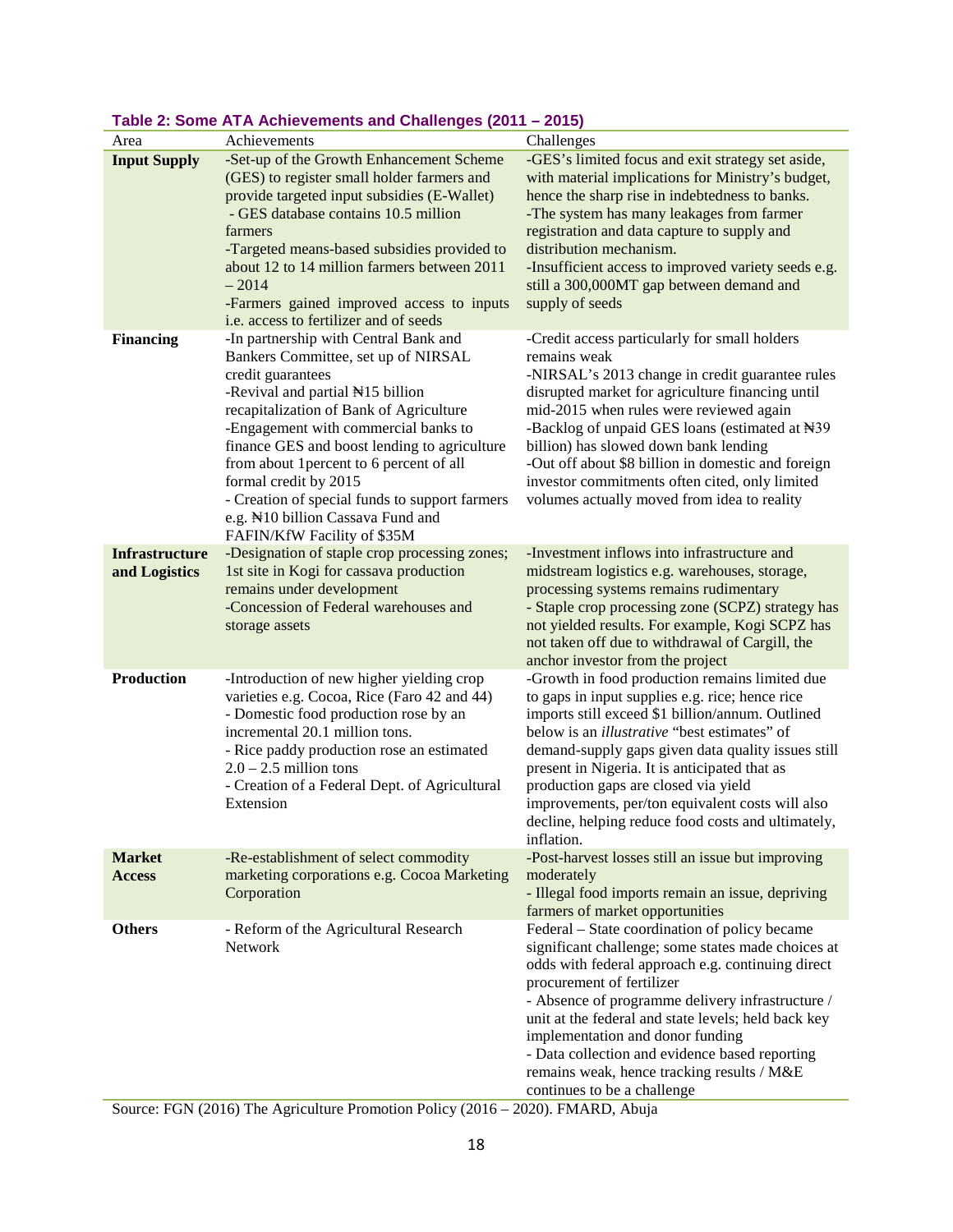The SCPZs were designed to boost import substitution, improve the competitiveness of Nigeria's agricultural sector, and establish the appropriate linkage between the sector and the industrial sectors as a basis for Nigeria's industrial development with a focus on key commodities such as rice, sorghum, cassava, fisheries, horticulture, livestock, and oil palm. The production clusters for these commodities were delineated in 2013 with the support of state governments. The identified sites were located in Anambra, Enugu, Kogi, Kebbi, Sokoto, Niger, Bayelsa, Taraba, Kano, Kwara, Lagos, Benue, Ogun, and Rivers states. An additional site was included in November 2014 stretching over 200 km and targeting various crops including maize, rice, cassava, oil palm, and cocoa in Cross River state.

In addition to driving rural industrialization, the 15 SCPZs have the potential to strengthen downstream activities and increase revenues by reducing post-harvest losses and food imports. Some of the incentives put in place to achieve this include tax breaks on the importation of agricultural processing equipment, tax holidays for food processors who are located within an SCPZ, and increased government investments in roads, logistics, storage facilities and utilities. To date however, the project is yet to be fully implemented due to inadequate financial resources.

With regard to NIRSAL it has provided incentives to attract the banking sector to lend to agriculture, although it took considerable time and effort to convince and persuade the commercial banks to take advantage of the lending opportunities and incentives. As at 2012, when they were expected to finance the agrodealers and input suppliers, many of the banks remained unconvinced about the prospects of NIRSAL and so the level of financing was quite low. The situation changed in 2013 as 13 commercial banks granted loans to the agrodealers to finance their input distribution across the country. Nonetheless, a substantial part of the NGN19.612 billion loan came from only six banks, implying that, despite the available incentives (improved guarantee cover and interest rate rebate ranging between 20 and 40 per cent), only a few banks have the capacity to cope with the requirements of agricultural lending in accordance with NIRSAL guidelines (Olomola, 2017).

One of the areas of concern in the implementation of ATA is cross-tier participation and collective decision making. The intensity of intergovernmental interaction varied from one state to another on account of improper understanding of roles and deep-seated misgivings about the non-collective nature of the decisions leading to the assignment of stakeholders' roles. In a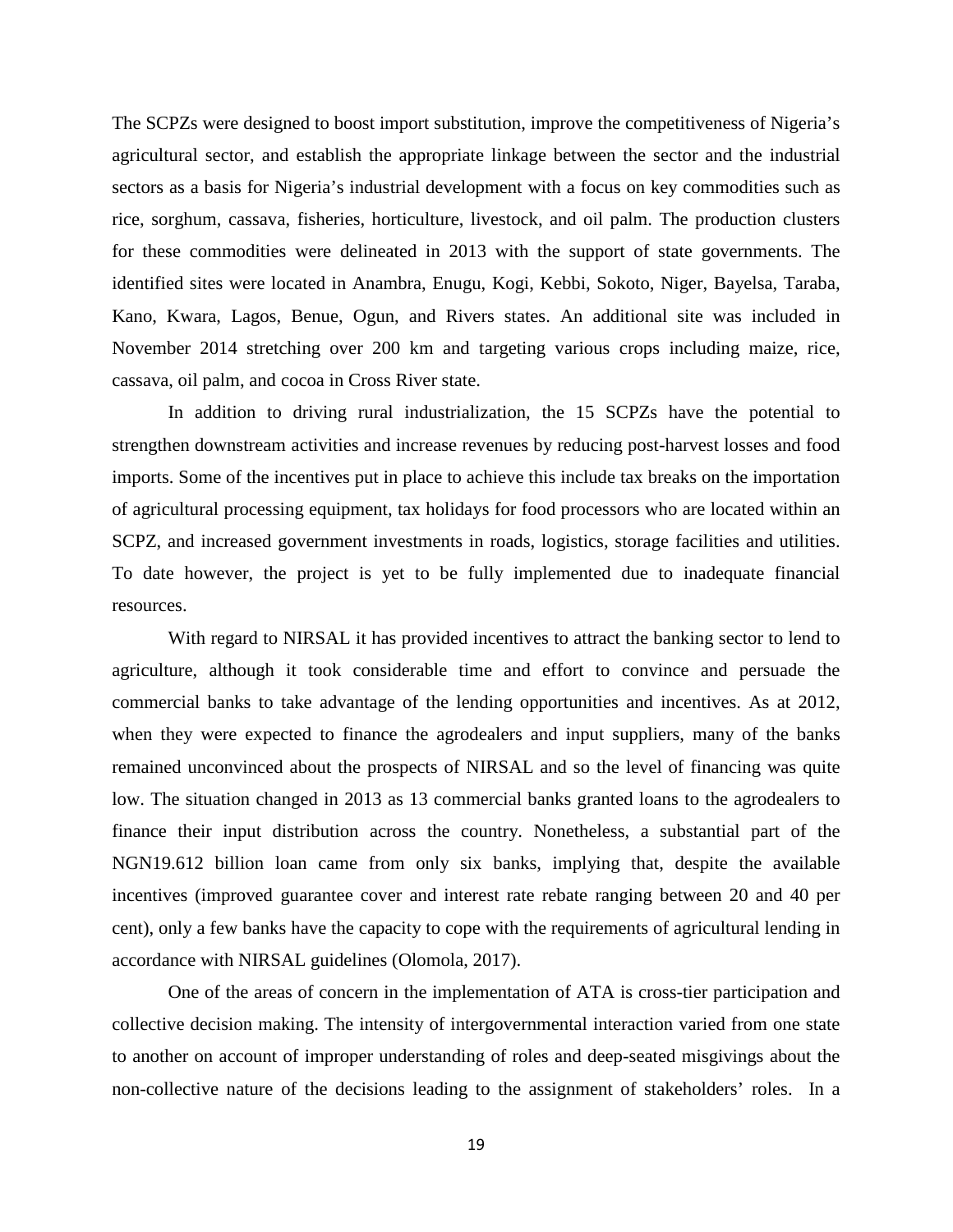recent study, Olomola (2015b) found that the cooperation in the implementation of the GES scheme between the federal and state governments was more visible than that between the state and local governments. The weak cooperation in respect of local governments was due to the fact that in designing ATA and the GES scheme, partnerships were not inclusive of the local government. In consequence, during its implementation the participation of LGAs was relatively marginal. Olomola (2015b) revealed that the level of cooperation with states and local governments depends largely on the extent to which the population in the state depends on agriculture for their livelihoods, the calculation of the political benefits of participation, and states' fiscal capacity. States tend to hesitate to give full cooperation to those activities which offend their political authority, especially when there is no prior joint decision about such activities. Thus, a useful lesson from the ATA experience is that attainment of desired objectives of agricultural programmes depends largely on the extent to which intergovernmental and interagency interactions are understood, coordinated, and integrated into the design and implementation of such programmes. Needless to say, the successful implementation of ATA also required strong institutional capacity.

An institutional capacity assessment was undertaken as the ATA implementation got underway in 2012. Wide ranging capacity gaps were discovered within and outside the policy implementing ministry (FMARD); and a number of steps were taken to remedy the situation. These included (i) building the capacity of key players in the policymaking process, especially officials at the federal, state, and local government levels involving them in the ATA decision making process and allowing them to take ownership of the strategy, (ii) conducting specific training courses in order to strengthen policy and strategy development and analysis role, as well as ability to monitor and evaluate programmes and policies, (iii) strengthening the ATA value chain commodity teams in order to identify the opportunities and challenges along their respective value chains and develop strategies, budgets, and plans for implementation, (iv) developing organizational capacity to strengthen the management information systems in FMARD to help in tracking progress and realigning resources towards reaching ATA goals, and (v) developing the capacity to collect and analyze data from the state and local levels and increasing the use of ICT to facilitate knowledge sharing and promote coordination both horizontally across line departments and vertically between government levels to enhance the speed of ATA implementation (Africa Lead-IFPRI, 2012; Babu et al., 2014).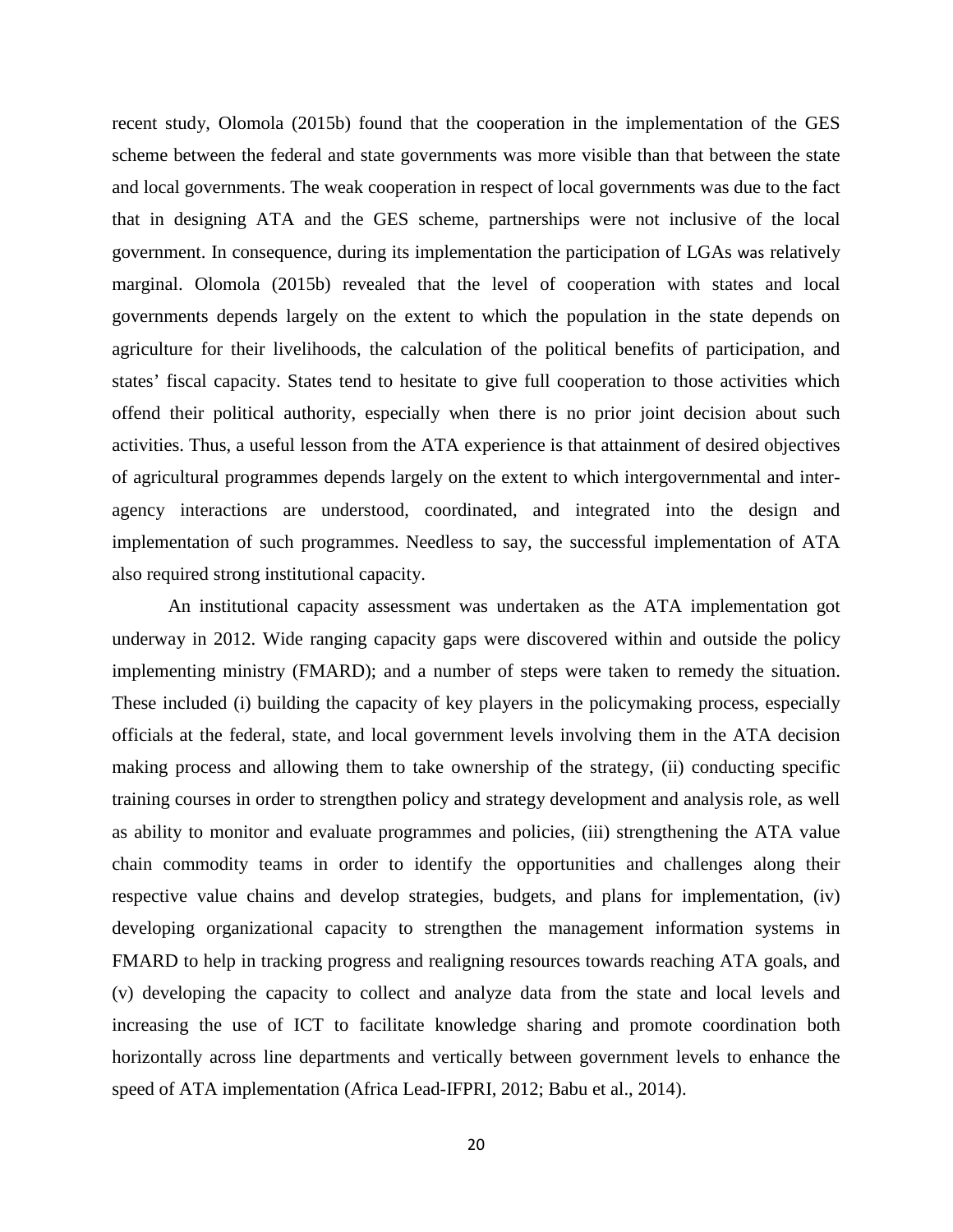Invariably, despite the achievements under the ATA, there were areas where progress was slow and there were also a number of implementation challenges as presented in Table 2. In particular, inadequate attention was paid to agricultural marketing and none of the proposed marketing development corporations came on stream throughout the ATA period. As the first phase of the ATA drew to a close, the financing of the subsidy scheme was becoming increasingly difficult thus, stalling the efforts by FMARD to finalize the legislations aimed at perpetuating some of the reforms. These challenges are being addressed under the Agriculture Promotion Policy which was launched in the third quarter of 2016.

#### **2.3 The Era of Agriculture Promotion Policy**

In June 2016, the Agriculture Promotion Policy was launched and has since continued to guide the development initiatives in the sector. It strives to consolidate the successes of the ATA, close the policy gaps and reposition the sector for greater investment and increased diversification in order to accelerate economic recovery, reduce poverty and enhance food security. There is a clear policy thrust which centres around food security, import substitution, job creation and economic diversification. This is to be achieved through a three-pronged approach of (i) productivity enhancement (with emphasis on access to land, soil fertility improvement, access to information and knowledge, production management, storage, processing , marketing and trade, (ii) private investment expansion (with emphasis on access to finance and agribusiness investment development) and (iii) institutional realignment for improved service delivery and development outcomes (with emphasis on greater inclusiveness, participation of youth and women, infrastructure, research and innovation, climate change as well as food and nutrition security).

#### **2.3.1 Presidential Fertilizer Initiative**

The Presidential Fertilizer Initiative (PFI) which commenced in December 2016 is a multipartite arrangement in which the Nigerian Sovereign Investment Authority (NSIA), FMARD, Fertilizer Producers and Suppliers Association of Nigeria (FEPSAN) and the government of Morocco are involved. The President of FEPSAN and Chairman of OCP Morocco signed an agreement on the supply of phosphate on December 2, 2016 in Nigeria in the presence of the Nigerian President and the King of Morocco. The NSIA is backing up the implementation of the agreement with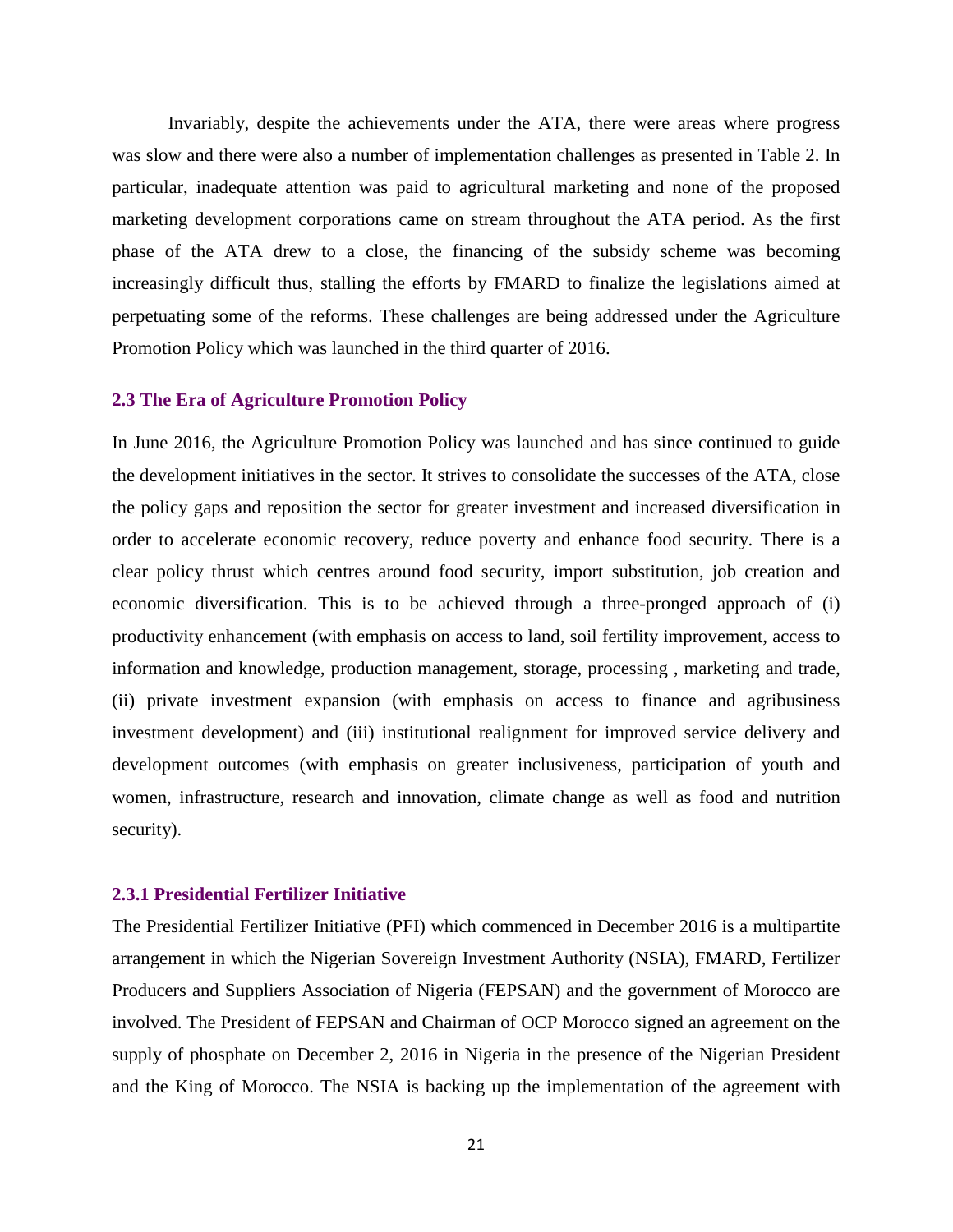FEPSAN through a special purpose vehicle (SPV) company NAIC-NPK Limited. Under the initiative, 12 of the 28 abandoned fertilizer blending plants in various locations in the country have since been fully reactivated and made functional. The reactivation programme, under the agriculture-focused funding programme of NSIA is part of its support to government towards achieving food security.

The number of plants to be reactivated is expected to rise to 18 in 2018. The initial annual production target of 1.5 million metric tonnes (30 million bags) of fertilizer was reduced to 600,000 metric tonnes (12 million bags) in 2017 due to transportation challenges which necessitated reliance on rail to move the products. With the local abundance of urea and limestone, two components that make up 65 per cent of the raw materials it was resolved that instead of continuing to import blended fertilizer, only 35 per cent could be imported and shipped to the blending plants, for the product to be fully blended and sold to farmers. At the commencement of the programme in December 2016, phosphate was bought in from Morocco and potash from European traders at international market prices, while urea and limestones were sourced locally. The 50,000 metric tonnes of fertilizer blended by one of the plants that year were sold to farmers  $\mathbb{M}14,000$  per bag. In 2017, however, given the involvement of the reactivated plants, farmers were getting the NPK fertilizer at a price of  $\text{H}_5$ 5,500 per 50-Kilogramme bag (compared with the market price of  $\mathbb{N}8,000$  per 50-Kg bag) through agrodealers who were to procure them at  $\text{H}_5$ ,000 per 50-Kg bag.

#### **2.3.2 Export Drive**

The government has prioritized the production of a variety of commodities such as beans, cocoa, cashew, cassava (starch, chips and ethanol), ginger, sesame, oil palm, yams, horticulture (fruits and vegetables), beef and cotton for export. The Federal Ministry of Agriculture and Rural Development (FMARD) is also working with a network of investors, farmers, processors and other stakeholders to deepen the supporting infrastructure to ensure that quality standards are defined and maintained across the value chain. In this regard efforts are being made to equip additional testing laboratories, improve traceability of crops, disseminate market intelligence on export and consumer preferences and strengthen linkage with relevant MDAs in promoting agricultural exports. The goal is to build a high quality brand for Nigerian foods based on rigorous data and processes that protect food safety for domestic consumption and export. These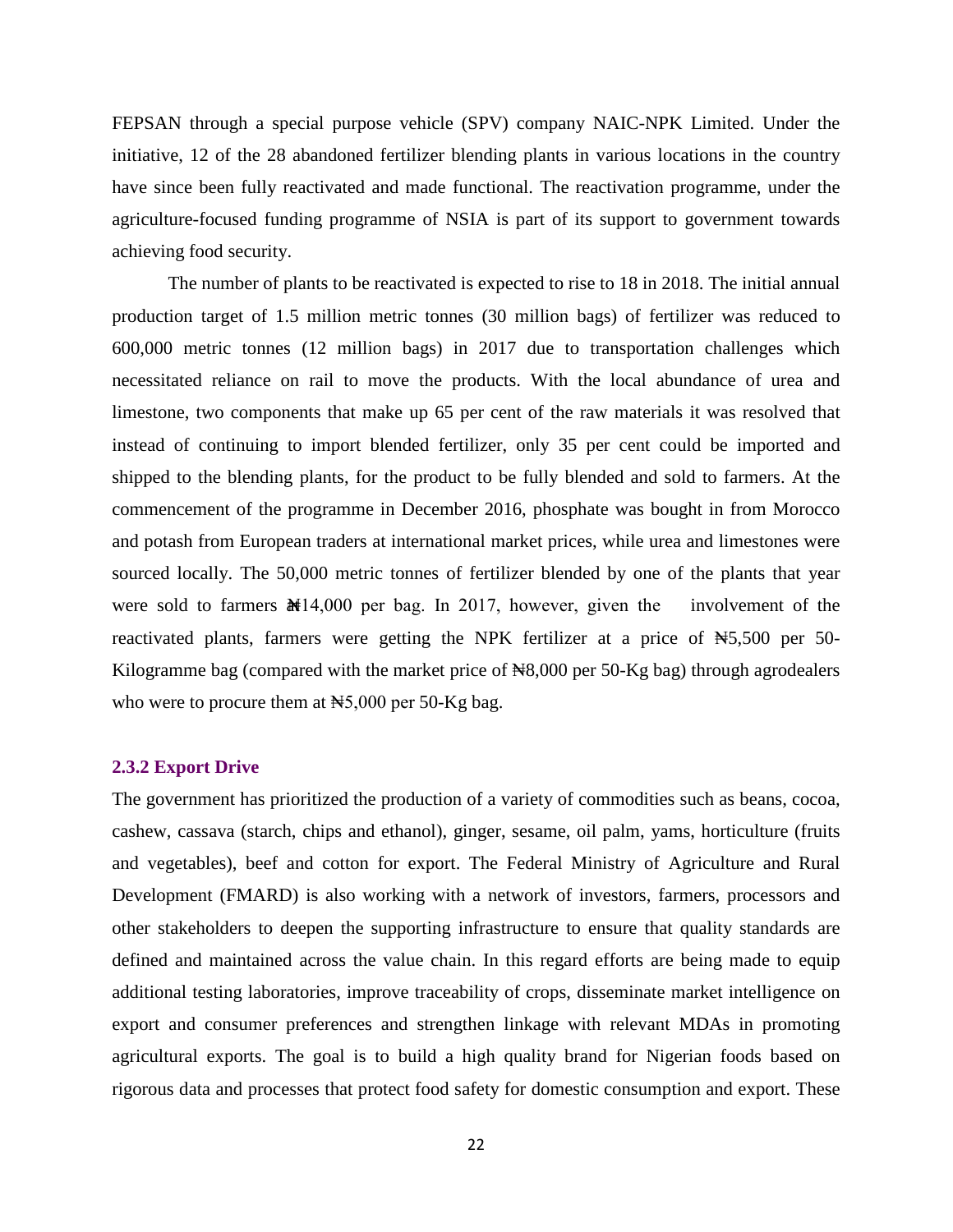efforts are already yielding positive results with the increase in the value of export of yams to European markets in 2017.

#### **2.3.3 Intensification of the commitment to the CAADP process**

Under the APP, there is a recommitment to the CAADP process as evidenced by recent adoption of a memo on CAADP at a National Council on Agriculture meeting, regular engagement with stakeholders, establishment of a steering committee to drive the agricultural sector review process and the preparation of the AU Biennial report. The very first biennial report was validated by stakeholders in August and submitted to ECOWAS/AU in September 2017.

#### **2.3.4 Preparation of New National Agricultural Investment Plan (NAIP)**

The NAIP is an important instrument for agriculture development in Nigeria and other African countries. It is a medium term sector strategy and expenditure plan – typically 4 years in duration. Under the CAADP, each country (where it has not been doing so) is encouraged to have a medium term sector strategy/expenditure plan for the agriculture sector. For countries like Nigeria that usually have a Medium Term Sector Strategy (MTSS), the value addition brought by the CAADP process, is that the development of the NAIP from the MTSS is supported so that the quality of the NAIP can be as high as possible. Support is also provided in designing a NAIP that can assist the country in achieving mutually agreed goals at the national and international levels such as the APP, ECOWAP and MALABO goals.

During the first quarter of 2017, FMARD commenced serious engagement with national stakeholders with analytical support from international partners to deliberate on the major components of the new NAIP being developed. The NAIP places emphasis on intra-sectoral diversification such that the crop, livestock and fisheries sub-sectors receive their fair share of investment in accordance with the AU's 2014 Malabo Declaration, which seeks to cut poverty rates by half by 2025 through agriculture-led economic growth. An action plan for the validation of the draft NAIP (2018-2020) for Nigeria was prepared during the third quarter of 2017 with the expectation that the new NAIP will be launched before the end of the year.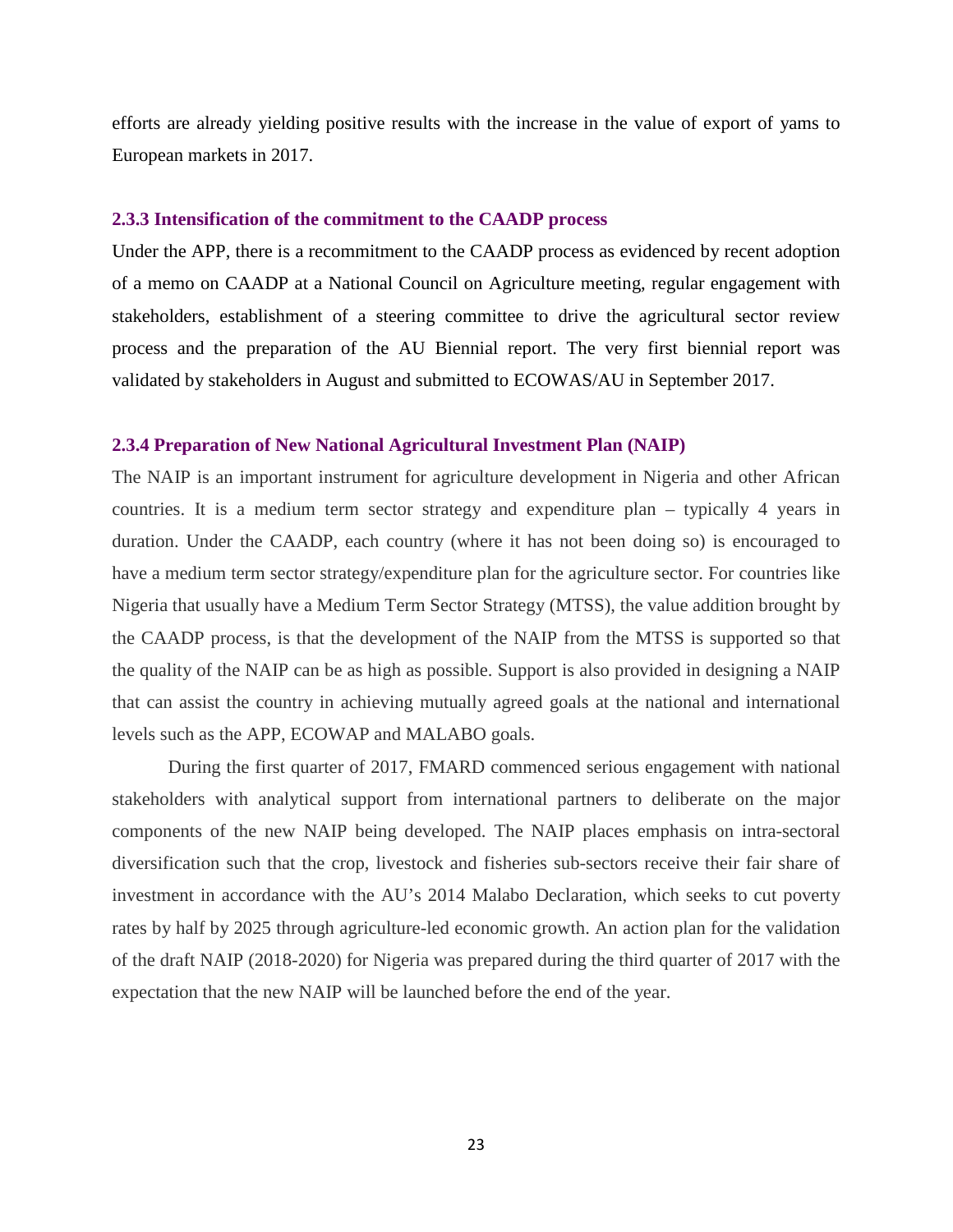#### **2.3.5 Intensification of Legislative Backing for Input Sector Reform**

The incentives being provided under the APP are being processed for legislative backing to provide support to farmers in meeting the challenges of agribusiness especially in acquiring modern inputs such as seeds, fertilizer and crop protection products. It seeks to promote a seed and fertilizer distribution and financing platform that is technology driven and productivity enhancing all in a bid to enhance the nation's food and nutrition security status. The private sector (including the NABG, FEPSAN, SEDAN) is championing this process and forging effective partnerships with FMARD, AGRA and other development partners to ensure hitch-free implementation and sustainability of the ongoing regulatory reform in the input sector. In this regard, two bills – the Fertilizer Quality Control Bill (FQCB) and the Revised Seed Bill have passed through several stages in the legislative process.

Stakeholders believe that the FQCB will be helpful in addressing key challenges such as poor quality, product adulteration, high cost, scarcity and poor enforcement of regulation. It is therefore, likely to improve profitability at various stages in the fertilizer distribution channel, protect farmers from middlemen abuses and enhance access to adequate fertilizer of the right quality, at affordable prices and at the right time. The revised Seed Bill seeks to enable the private sector perform its expected functions of meeting quality seed requirements of farmers, provide the desirable incentive required by the private sector to achieve the objective of supplying sufficient quality seeds that can be accessed by farmers at affordable prices and to deregulate some of the functions of the National Agricultural Seed Council (NASC) such that the seed industry is private sector-led with government performing only a regulatory role. This will ultimately enhance the availability and affordability of improved seeds, improve productivity and encourage more investment in agriculture.

#### **2.3.6 Agriculture Sector Food Security and Nutrition Strategy**

In May 2017, the FMARD produced the Agriculture Food Security and Nutrition Strategy as the nutrition component of the agriculture policy and the agriculture component of the National policy on food and nutrition. The strategy has 8 priority areas: (a) enhancing value chains for improved nutrition (b) diversifying household food production and consumption (c) improving food safety along the value chain (d) building resilience and social protection nets (e) promoting nutrition research and information systems (f) Improving the agriculture sector's capacity to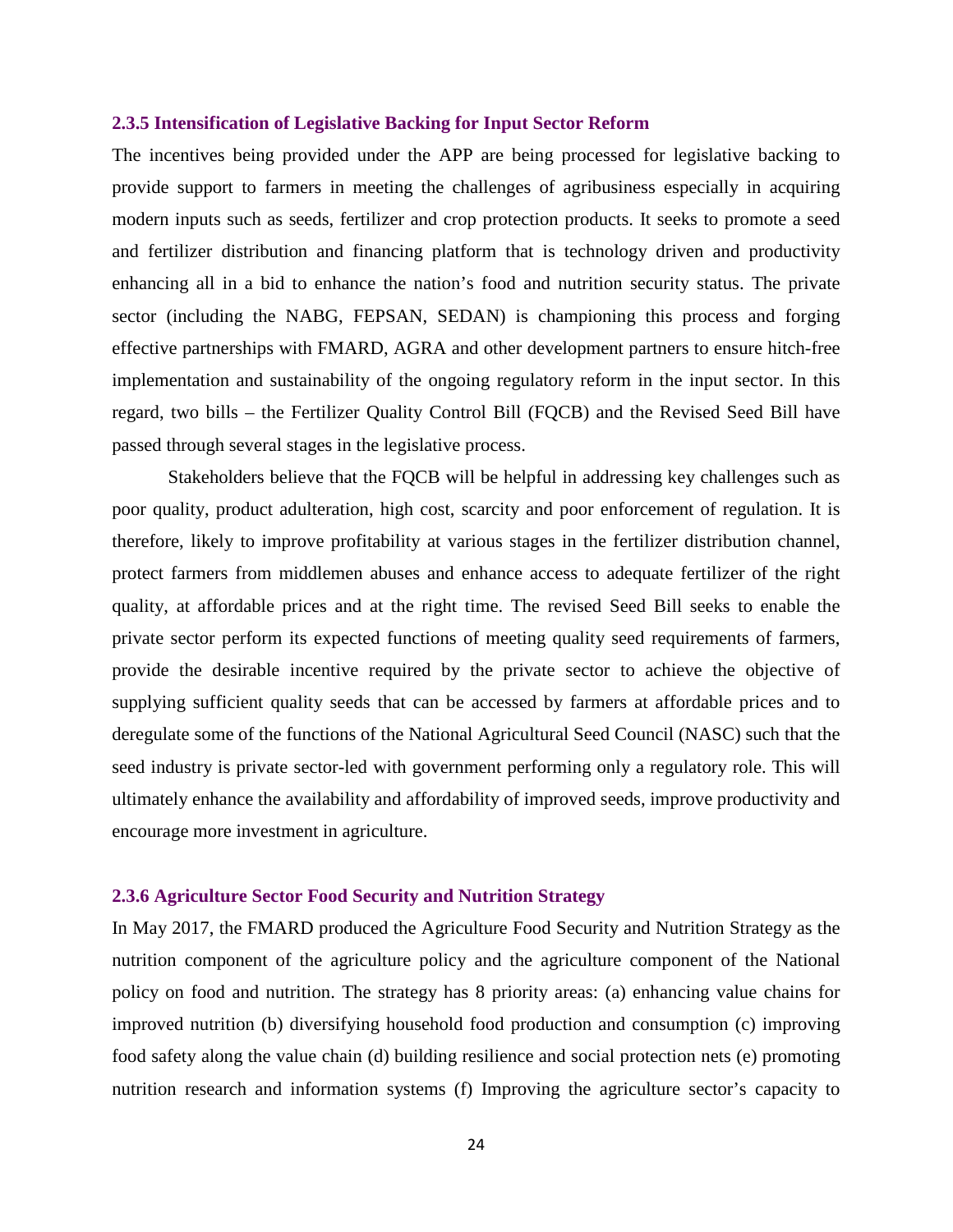address food security and nutrition challenges (g) Nutrition education and advocacy and (h) Nutrition surveillance, monitoring and evaluation. The strategy covers the period of 2015 to 2025.

#### **2.4 Macroeconomic and Related Policies in Support of Agriculture**

It is important to stress that the effects of the agricultural policies and programmes implemented from time to time will depend in no small measure on the macroeconomic policies and other social factors that affect the supply and demand for agricultural products. In this context the fiscal, monetary and trade policies (including exchange rate, interest rate, tax policies etc) are germane and have been relied on over the years to support a number of sector-specific policies driving the development of agriculture in the country especially to stimulate export, promote import substitution and enhance food security. In particular, the tax policies have been adopted to incentivize various actors in the agribusiness sector.

In 2012, policy was introduced which provided tax holidays for investors in processing plants in staple crop processing zones. This was also to serve as an incentive for small-scale farmers who were involved in supplying raw materials to the processing plants. Moreover, there was also a policy that revenue derived from an increased levy on agricultural commodity imports should be used to support domestic production. Some of the tariff policies that were introduced in 2012 were to serve as incentives for assisting small-scale farmers to boost production. These included zero tariffs (custom, excise and value added) on imports of agricultural and agroprocessing equipment; and increase in the levy on imports of any commodities that Nigeria can produce (starch, sugar and wheat).

Specifically, from  $1<sup>st</sup>$  July 2012, wheat flour attracted a levy of 65 percent to bring the effective duty to 100 percent, while wheat grain attracted a 15 percent levy to bring the effective duty to 20 percent. The levy of 25 percent on brown rice was increased to 30 percent. In addition, to encourage domestic rice production, a levy of 40 percent was placed on imported polished rice, leading to an effective duty rate of 50 percent. From 31 December 2012, all rice millers were to move towards domestic production and milling of rice, as the levy of 50 percent was raised to 100 percent. Besides, all tax waivers and concessions for rice and wheat importation were abolished (Olomola, 2013) as part of measures to promote domestic production of the commodity.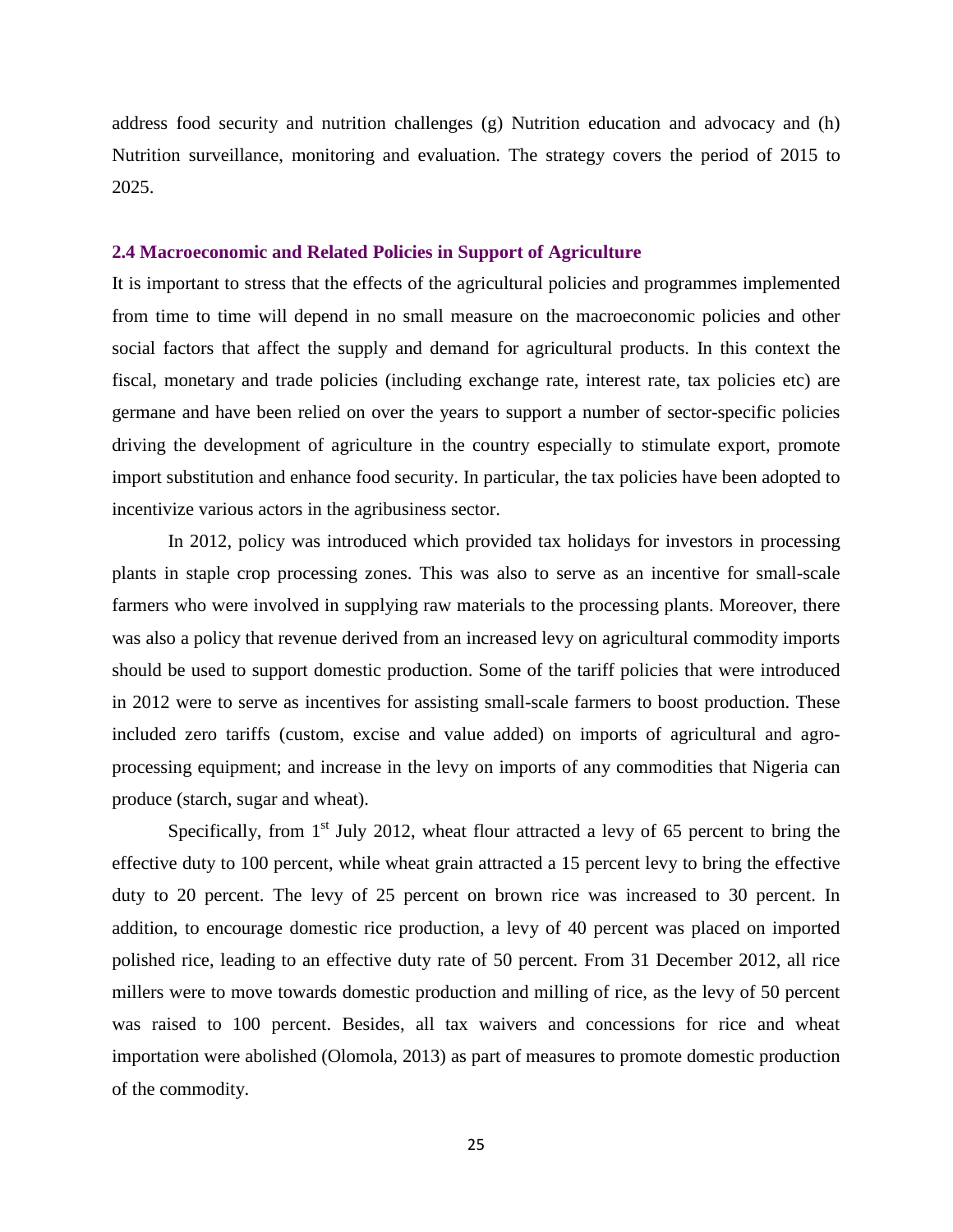#### **2.4.1 Wheat Flour Substitution Policy**

The policy to substitute wheat flour with 40 percent high quality cassava flour (HQCF) in the production of bread was adopted under the ATA as part of the efforts to reduce the burden of wheat import. A legislation mandating that bread is produced with 10 percent cassava flour was first passed in 2005. The efforts continued in 2013 when the proportion was increased to 20 percent. Following complaints by bakers regarding the difficulty of reaching the specified blend, FMARD established a cassava bread development fund of \$66m to train them. This policy was also aimed at boosting cassava production to meet domestic and export demand.

In an attempt to concretize legislative support for this policy, a Cassava Bill was sent to the National Assembly in 2014 stipulating that bread produced in the country must include at least 20 percent cassava flour. Some corporate bakers implemented the 20 percent cassava bread standard even ahead of parliamentary approval. A target of 40 percent cassava flour inclusion was set for 2015 in the implementation of this policy. By 2014, the federal government proposed a sum of \$22.3m to be deposited with the BoI for upgrading the equipment of small and mediumsized enterprises to enable them increase the production of cassava flour and to serve as incentives for sustaining supply response to government's efforts to expand cassava production.

By and large, the most recent episodes of monetary and trade policies which have potential implications for food security, domestic production and agricultural product prices began to unfold right from mid-2015. Following the drastic drop in international oil prices and sharp decline in foreign exchange inflow the CBN rolled out new set of monetary policies which regarded some goods and services as invalid for foreign exchange in the Nigerian foreign exchange market. Importers of such goods are no longer qualified to obtain foreign exchange from CBN or official market to buy them from overseas. Of the 41 categories of goods, agricultural products represent 15 percent and they include rice, tomatoes, palm produce, vegetables and processed vegetable products, meat and processed meat products, chicken, eggs and turkey.

The CBN policy on foreign exchange is expected to ensure efficient utilization of foreign exchange, stabilize the market and encourage local production of the goods involved. With the interest rate policy of the CBN however, the extent to which its impact will be felt on domestic investment and output especially in the agricultural sector may be limited. The CBN has increased monetary policy rate by 200 basis points from 12 percent to 14 percent in 2016 in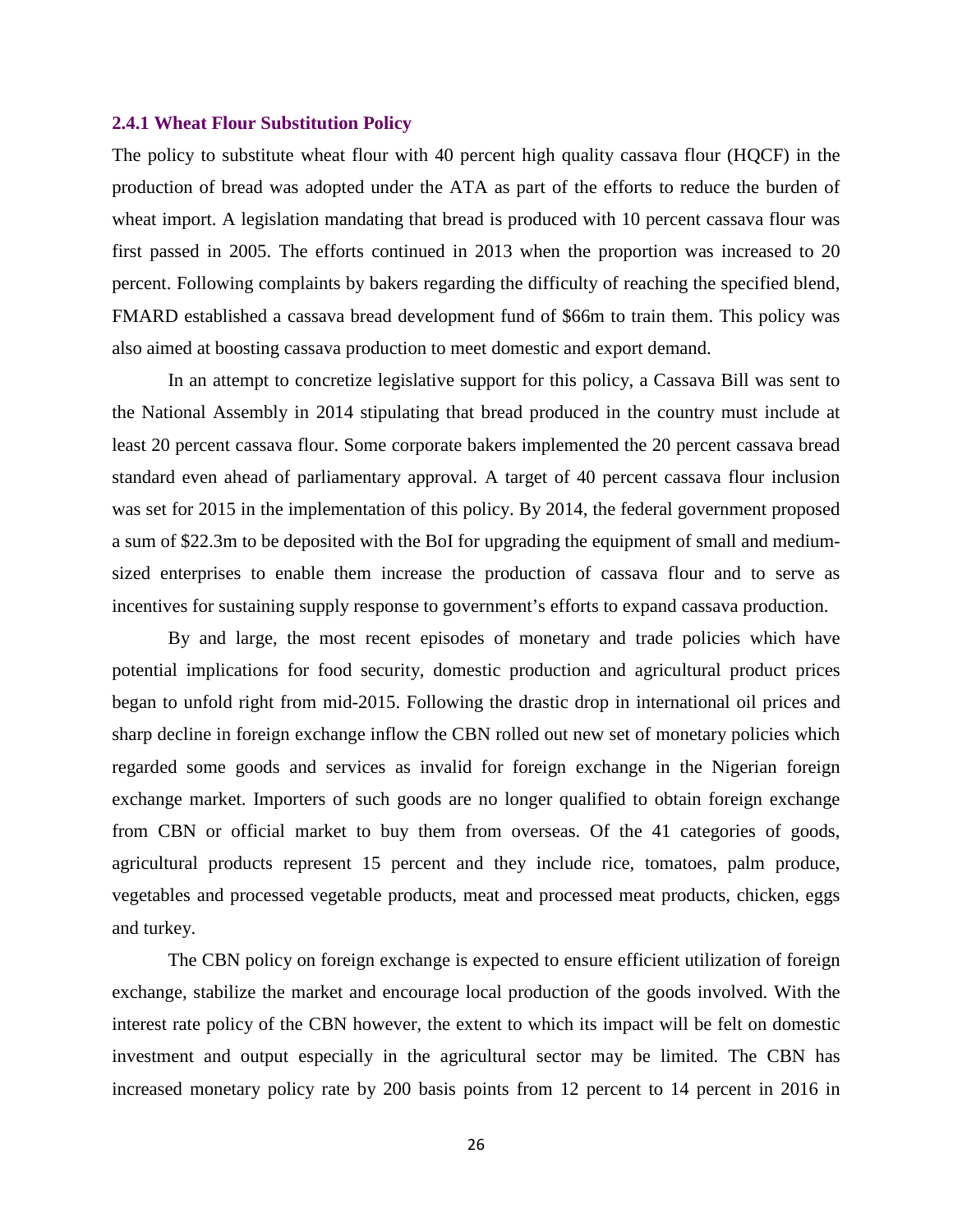pursuance of a tight monetary policy regime aimed at combating inflation; bringing lending rate to over 20 percent. By stifling growth and being powerless to reduce inflation, the tight monetary policy has tended to bring double jeopardy to the economy.

For the whole of 2016, the economy was in recession and inflation has continued to rise in spite of the tight monetary policy. The rate of inflation rose from 8 percent in 2014 to 9.6 percent in 2015 and assumed double digit in 2016; during which time it rose from 17.9 percent in September to 18.03 percent in October and to an all-time high of 18.55 percent by December (Olomola, 2017). To date, this inflationary pressure has not diminished remarkably since the rate stood at 16.05 percent as at August 2017. Inflation continues to be fuelled by exchange rate depreciation and high cost of doing business, two critical factors that can make the agricultural sector investment-unfriendly.

#### **2.5 Institutional Performance**

The nature and performance of the institutions in the agriculture sector has considerable impact on eventual food and nutrition security outcomes. Here, the review of institutional performance is based on key criteria identified under the CAADP framework. These include the extent of implementation of the CAADP process, accountability and commitment to food and nutrition security improvement, institutional capacity to plan, implement and review progress and the level of inclusiveness in sector governance. Performance under these criteria as at 2016 is reviewed in this section.

#### **2.5.1 Institutional Performance Relating to the CAADP Process**

The CAADP process is expected to commence with its internalization in a country and the development of a roadmap for implementing the vision of CAADP (the MALABO declaration) Thereafter, a new NAIP which aims at achieving country goals in the context of the ECOWAP and MALABO declaration is expected to be produced with lessons learnt from the evaluation of the first NAIP incorporated into it. Implementation of the new NAIP with government commitment (evidenced by its inclusion in the government budget) is expected to commence. An M&E system is needed to monitor performance of the NAIP and support the production of a NAIP implementation report.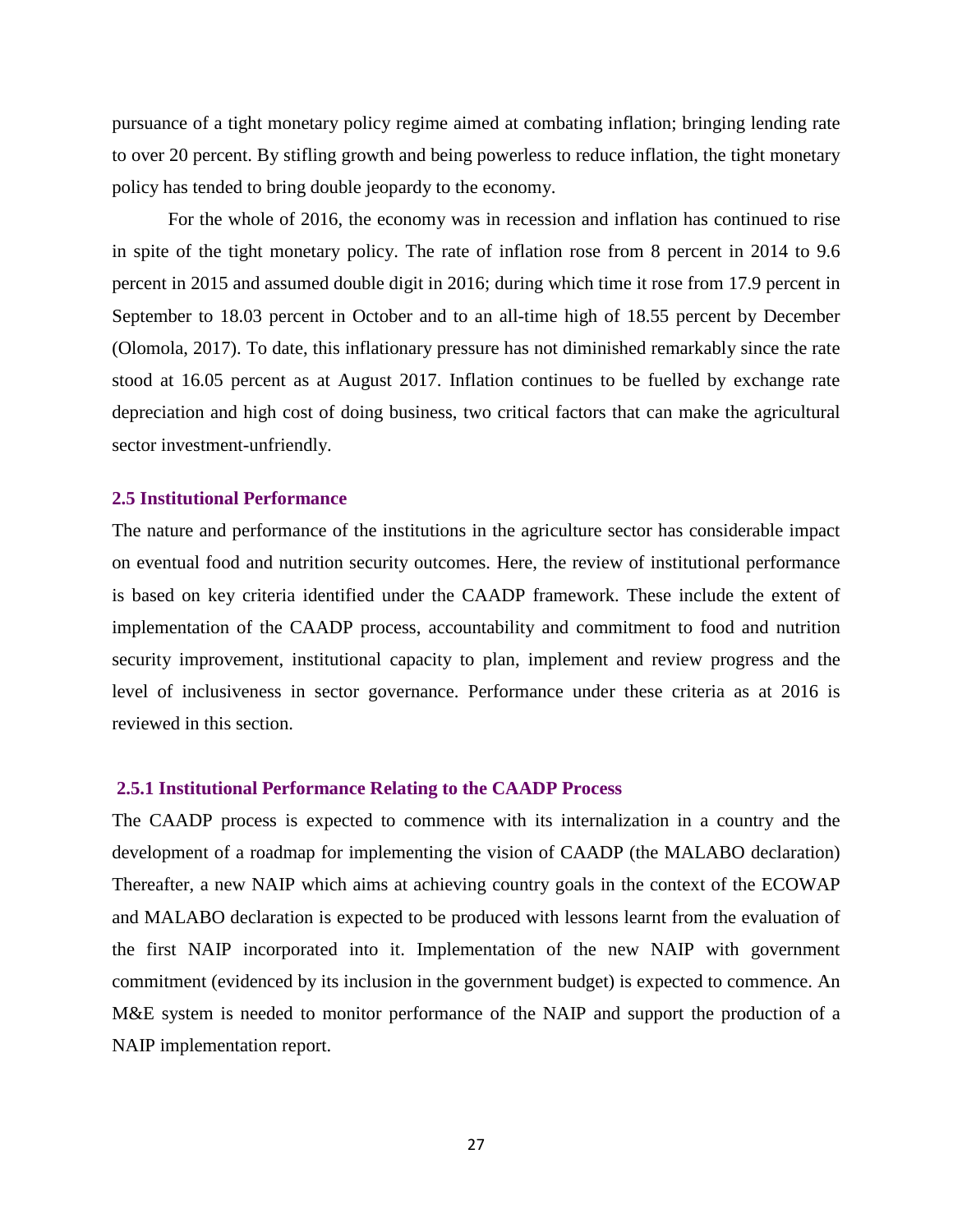In this manner the country is expected to plan, implement and review performance in the area of achieving food and nutrition security objectives in the context of the MALABO declaration. CAADP process completion index is the indicator which is used to measure the extent of completion of the process. The target for it is 100% by 2018 i.e. all African countries are expected to have developed, implemented and reviewed MALABO compliant NAIPs by 2018. The results show that Nigeria is short on four of the seven criteria (Table 3).

| <u>et remotomonio on complemig ordin i recesso in ingena</u>      |                                                                                                     |                                              |
|-------------------------------------------------------------------|-----------------------------------------------------------------------------------------------------|----------------------------------------------|
| Progress item                                                     | 2016 Progress $(p_i)$<br>$Y\prime$ gs'' = 100 percent<br>$^{\prime\prime}$ No $^{\prime\prime}$ = 0 | <b>Malabo</b><br><b>Targets</b><br>(percent) |
| 1. Existence of communication on internalizing CAADP              | 100                                                                                                 | 100                                          |
| 2. Existence of National CAADP Roadmap for<br>implementing Malabo | $\overline{0}$                                                                                      | 100                                          |
| 3. Existence of NAIP Appraisal Report                             | 100                                                                                                 | 100                                          |
| 4. Existence of the New NAIP                                      | $\overline{0}$                                                                                      | 100                                          |
| 5. NAIP implementation reflected in national budget               | $\Omega$                                                                                            | 100                                          |
| 6. Existence of NAIP M&E System                                   | 100                                                                                                 | 100                                          |
| 7. Existence of NAIP implementation progress report               | $\Omega$                                                                                            | 100                                          |
| CAADP process completion Index<br>$CAADPPro = Average(p_i)$       | 42.86                                                                                               | 100                                          |

#### <span id="page-27-0"></span>**Table 3: Achievements on completing CAADP Process in Nigeria**

Source: Federal Ministry of Agriculture and Rural Development (FMARD), Abuja. Nigeria.

With the recent re-adoption of the CAADP at a national council on agriculture meeting, it is clear that CAADP has been internalized with the memo on this authorizing support for CAADP related initiatives. A number of efforts have been made to review the previous sector strategies and an M&E system exists for tracking the performance of the NAIP (via the Key Performance Indicators) although it requires further strengthening. However, a national CAADP roadmap for implementing Malabo is non-existent. There is no new NAIP thus NAIP implementation progress report is not available. Finally, NAIP implementation is not reflected in the national budget. However, progress on the new NAIP is moving rapidly with a draft plan virtually ready for validation by stakeholders in the last quarter of 2017.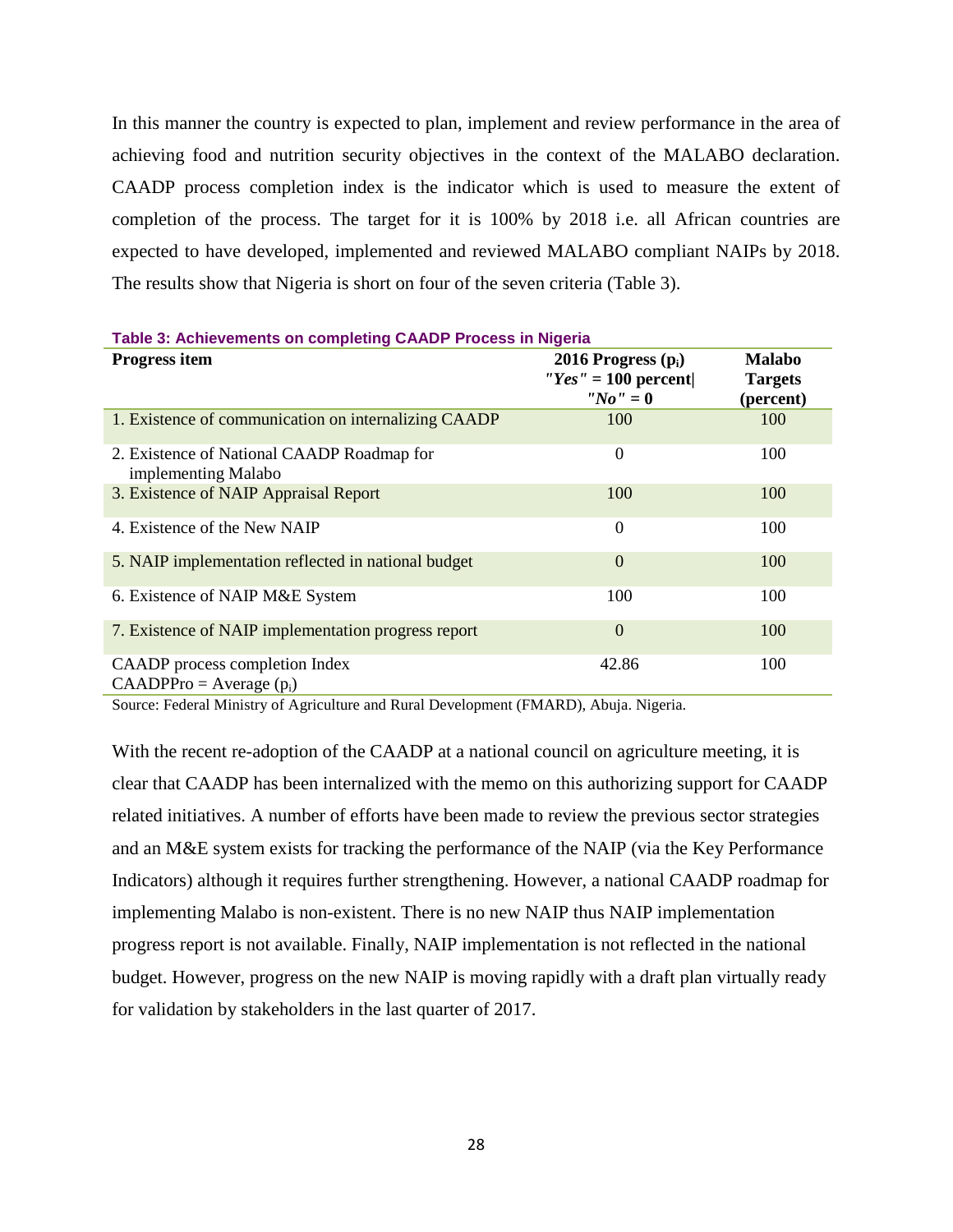#### **2.5.2 Improved Effectiveness and Accountability of Institutions**

The focus of attention in assessing effectiveness and accountability of institutions is improved monitoring and evaluation of policies and political commitment to development outcomes in the sector. With regard to the political commitment to reducing hunger and malnutrition, the performance indicator employed in the assessment is the Hunger and Nutrition Commitment Index (HANCI Africa) which measures political commitment to reducing hunger and undernutrition, among countries in Africa. Basically, HANCI Africa compares and ranks the performance of 45 African countries based on 22 indicators of political commitment<sup>[1](#page-28-1)</sup>. The indicators are split between indicators of commitment to hunger reduction (10 indicators) and indicators relating to commitment to addressing undernutrition (12 indicators). In both sets they are grouped under three themes namely; legal frameworks (for example the level of constitutional protection of the right to food), policies and programmes (for example the extent to which nutrition features in national development policies and strategies) and public expenditures (for example the percentage of government budgets spent on agriculture). The result shows that political commitment is low and no remarkable progress has been made in this regard since 2015 (Table 4).

| Table 4: Achievements on improving political commitment to reducing hunger and mainutrition |            |               |      |      |          |       |  |  |
|---------------------------------------------------------------------------------------------|------------|---------------|------|------|----------|-------|--|--|
| <b>Indicators</b>                                                                           | 2010       | <b>Malabo</b> | 2015 | 2016 | $2011 -$ | 2014- |  |  |
|                                                                                             | (Baseline) | <b>Target</b> |      |      | 2013     | 2016  |  |  |
| Hunger and                                                                                  |            |               |      |      |          |       |  |  |
| <b>Nutrition</b>                                                                            | n.a.       | n.a.          | 37   | 37   | 40       | 37    |  |  |
| political                                                                                   |            |               |      |      |          |       |  |  |
| commitment                                                                                  |            |               |      |      |          |       |  |  |
| index (HANCI)                                                                               |            |               |      |      |          |       |  |  |

<span id="page-28-0"></span>**Table 4: Achievements on improving political commitment to reducing hunger and malnutrition**

Source: FMARD based on HANCI website (http://africa.hancindex.org/); 2015 and 2016 data was based on the last reported data (2014) on the HANCI website.

Note : n.a. means not available

<span id="page-28-1"></span> $1$  Civil registration of live births, Status of safety nets, Vitamin A coverage, Governments' promotion of complementary feeding, Access to drinking water, Access to sanitation, Skilled birth attendance, Extent of nutrition features in national development policies/strategies, National nutrition policy, plan or strategy, Multi-sectoral and multi-stakeholder coordination mechanism, Time bound nutrition targets, National nutrition survey, Constitutional right to food, Women's access to agricultural land, Women's Economic rights, Constitutional right to social security and Enshrining of the International Code for Marketing of Breast milk Substitutes (ICMBS) in domestic law.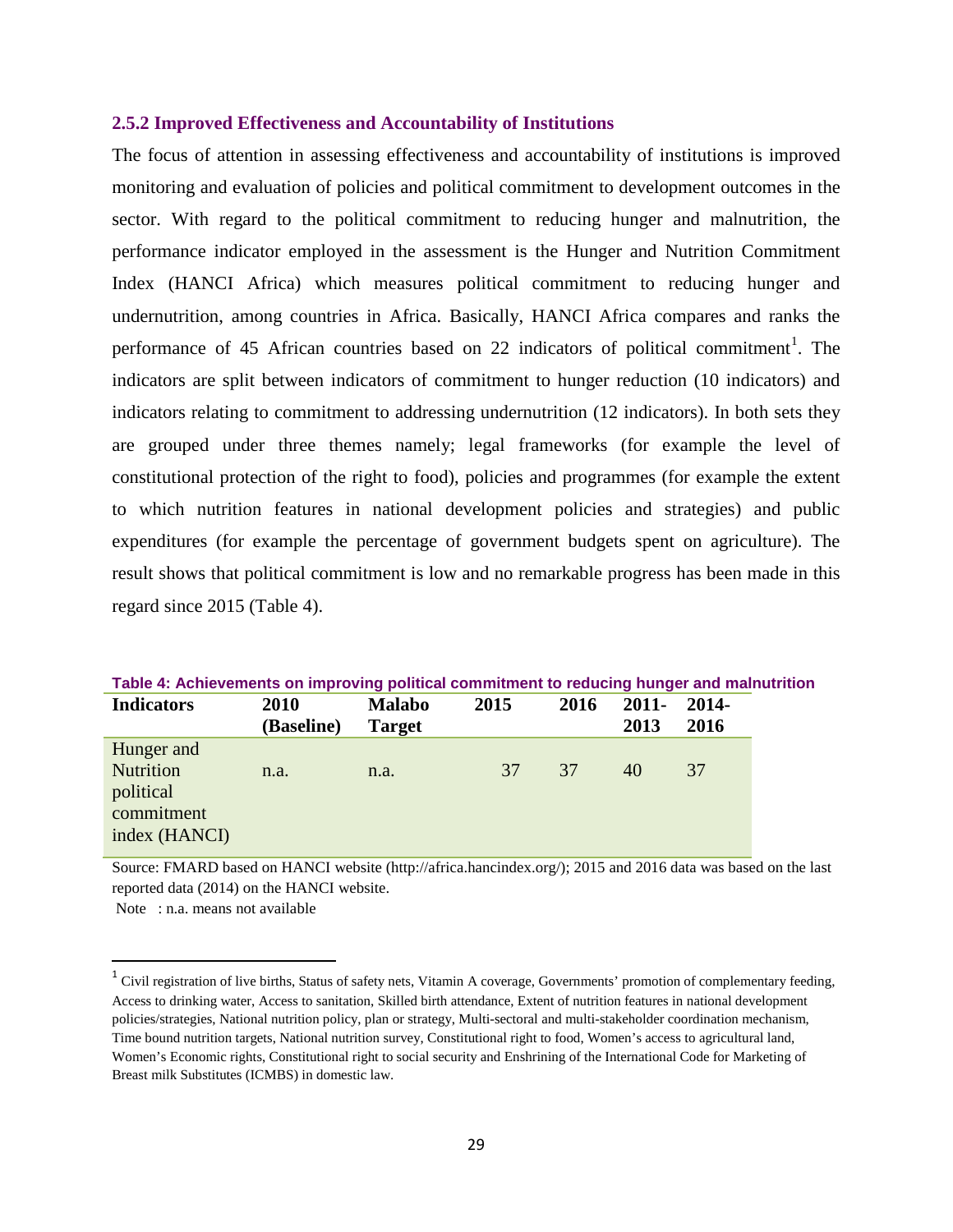#### **2.5.3 Country capacity for evidence-based planning, implementation and M&E**

The capacity for regular planning, execution, monitoring and evaluation of projects in the agricultural sector has to be adequate if development targets are to be realized. This includes the availability of hard data to drive the planning process. The indicator employed to assess this capacity is the Agricultural Statistics Capacity Indicator (ASCI) which measures the capacity to generate and use agricultural statistical data and information. The Malabo target is to reach at least 63 for this index by 2025. The value of this index so far reached by Nigeria is 17. Due to paucity of data it is not feasible to fully appreciate the progress made regarding capacity for evidence-based planning since the Malabo declaration. Perhaps it is not necessary to even look for further evidence therefore, to conclude that the existing capacity is weak; and that it will be a tall order to reach the target set for 2025.

#### **2.5.4 Peer Review and Mutual Accountability – Inclusive Institutional Platforms**

Inclusive institutional platforms are encouraged under the Malabo declaration to promote harmonization and coordination among multi-sectoral efforts for mutual learning and accountability. The existence of inclusive institutionalized mechanisms for mutual accountability and peer review is the indicator for assessing performance in this regard. The acronym for this indicator is ECI. The target is to reach 100 percent ECI by 2018.

Nigeria is making reasonable progress in adhering to mutual accountability principles and in satisfying best practices in this regard. Progress is also being made in establishing mutual accountability mechanisms and platforms. However, the overall achievements on inclusive and platforms for mutual accountability as at 2016 show that the progress towards meeting the Malabo target is rather slow judging by the ECI of 44.4 percent attained compared with the 2018 target of 100 percent (Table 5). The country can gain momentum if efforts are geared towards preparing agricultural review reports as and when due and there is strict adherence to the number of areas to be covered in such reports under the Malabo declaration.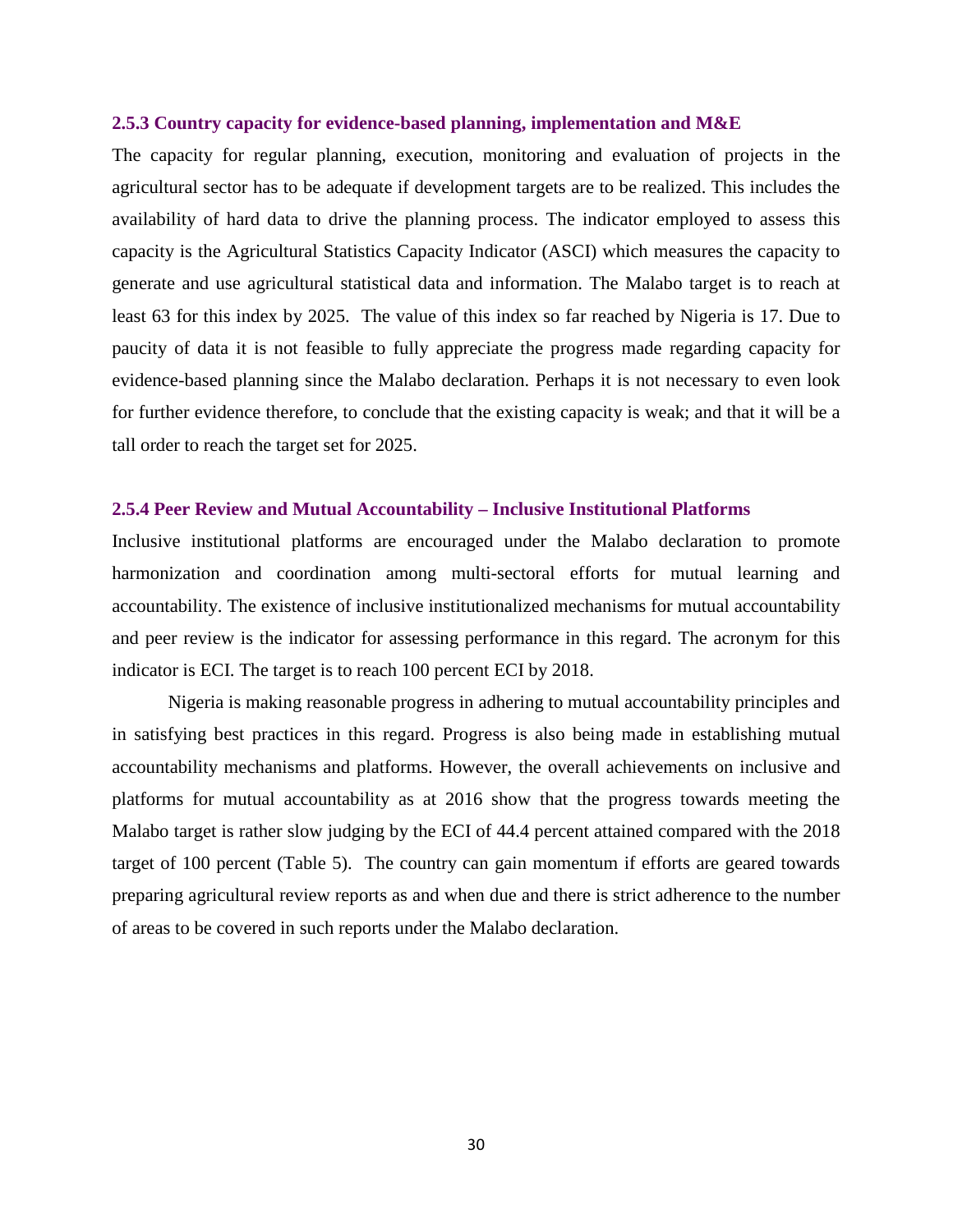| <b>Item</b>                                                                                                                               | 2016             | <b>Malabo Declaration</b> |                  |  |
|-------------------------------------------------------------------------------------------------------------------------------------------|------------------|---------------------------|------------------|--|
|                                                                                                                                           | <b>Progress</b>  | <b>Target</b>             | <b>Milestone</b> |  |
| 1. Number of mutual accountability<br>principles satisfied by the country, MAPS                                                           | 4                | 6                         | 2018             |  |
| 2. Adherence to mutual accountability<br>principles (percent)<br>$AMAP = (MAPS/6)*100 (*)$                                                | 66.7             | 100                       | 2018             |  |
| 3. Number of best practices satisfied by the<br>country, BPS                                                                              | 8                | 12                        | 2018             |  |
| 4. Existence of mutual accountability<br>mechanism and platform (percent), EMAP<br>$=$ BPS/12 (%)                                         | 66.7             | 100                       | 2018             |  |
| 5. Number of key areas covered by the<br>country's review report, NKAA                                                                    | $\boldsymbol{0}$ | 6                         | 2018             |  |
| 6. Coverage of agricultural review report,<br>$CARR = (NKAA/6)*100 (%)$                                                                   | $\overline{0}$   | 100                       | 2018             |  |
| Existence of inclusive institutionalized<br>mechanisms for mutual accountability and<br>peer review<br>$ECI = (AMAP + EMAP + CARR)/3$ (%) | 44.4             | 100                       | 2018             |  |

<span id="page-30-0"></span>**Table 5: Achievements on inclusive institutionalized mechanisms and platforms for mutual accountability**

#### **2.5.5 Biennial Agricultural Review Process**

In addition to in-country accountability mechanisms another useful measure of the level of accountability in the country is its ability to provide a progress report on the MALABO declaration's implementation. This report is so important that it was highlighted as part of the MALABO commitments. An indicator, the country biennial report submission (BR), was therefore produced to monitor this commitment. The agreed target is for each African country to conduct a biennial Agriculture Review Process that involves tracking, monitoring and reporting progress made in implementing the Malabo Declaration, by availing the regular country Biennial Report to the AU Assembly every two years starting from 2018. The country biennial report submission (BR) is a composite measure of four equally weighted activities. In all areas excepting one, Nigeria was able to achieve the target for 2016. This was in the area of extent of coverage of the biennial review's indicators. Of the 40 indicators, Nigeria was able to provide data on only 19 (Table 6). The draft Biennial report was produced, validated and eventually sent to ECOWAS/AU in September 2017.

Source: Author's computation using data from FMARD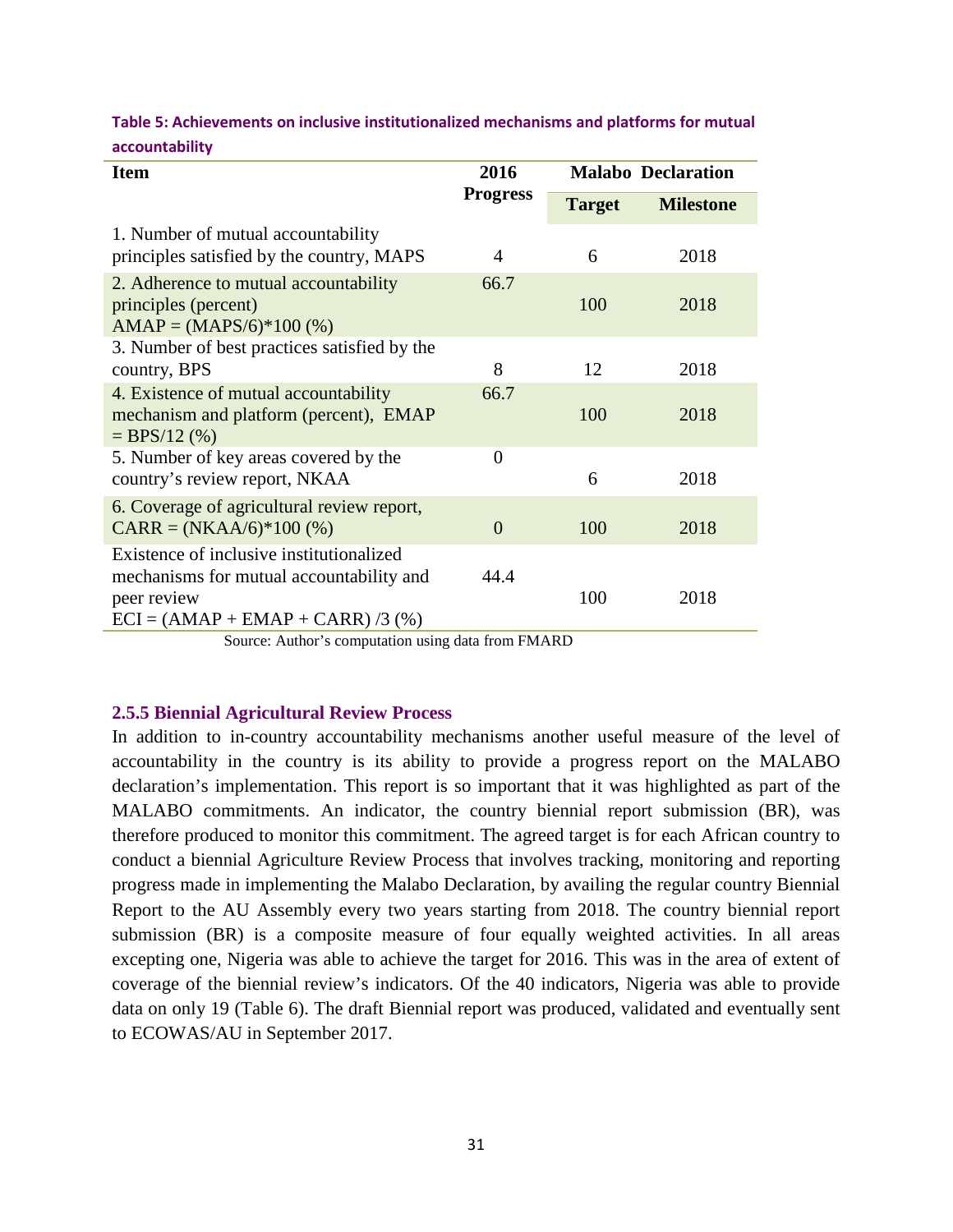| adio of Additional Milano of Additional County<br>Progress item |                             | 2016                                       | Weight   | $BR_i = p_i$ | Malabo  |
|-----------------------------------------------------------------|-----------------------------|--------------------------------------------|----------|--------------|---------|
|                                                                 |                             | Progress                                   | $(w_i)$  | $X W_i$      | Targets |
|                                                                 |                             |                                            |          |              |         |
|                                                                 |                             | $(p_i)$<br>"Yes" = $1$                     |          |              | (% )    |
|                                                                 |                             |                                            |          |              |         |
|                                                                 |                             | $^{\prime\prime}$ No $^{\prime\prime}$ = 0 |          |              |         |
| 1. Existence of Draft 1 Country Biennial Report                 |                             | 1                                          | 25       | 25           |         |
| that has been validated at country level, and has               |                             |                                            |          |              |         |
| been reviewed with national stakeholders'                       |                             |                                            |          |              | 25      |
| amendments (eg. JSR process), BR <sub>1</sub>                   |                             |                                            |          |              |         |
| 2. Quality of the Draft 1 of the Biennial Report                |                             | 19                                         | 19/40*25 | 11.88        |         |
| measured with n (number of parameters reported                  |                             |                                            | $\%$     |              |         |
| by the country) against N (total number of                      |                             |                                            |          |              | 25      |
| parameters reflected in the country reporting                   |                             |                                            |          |              |         |
| format), $BR2$                                                  |                             |                                            |          |              |         |
| 3. Draft 2 Country Biennial                                     | <b>Existence of Draft 2</b> |                                            | 12.5     | 12.5         | 12.5    |
| Report that has been                                            |                             |                                            |          |              |         |
| validated at subregional                                        |                             |                                            |          |              |         |
| level, and which has taken                                      | Did the Country             | 1                                          | 12.5     | 12.5         | 12.5    |
| into account amendments                                         | participate in the          |                                            |          |              |         |
| on data harmonization and                                       | validation                  |                                            |          |              |         |
| alignment, $BR3$                                                |                             |                                            |          |              |         |
| 4. Submission of the Biennial Report by the                     |                             | 1                                          | 25       | 25           |         |
| country to the AUC/NPCA through RECs, BR <sub>4</sub>           |                             |                                            |          |              | 25      |
|                                                                 |                             |                                            |          |              |         |
| Country Biennial Report submission, BR = $\sum (w_i x_i)$       |                             |                                            |          | 87           |         |
| $p_i)$                                                          |                             |                                            |          |              | 100     |
|                                                                 |                             |                                            |          |              |         |

# <span id="page-31-0"></span>**Table 6: Achievements on availing the country Biennial Report to the AU Assembly**

Source: FMARD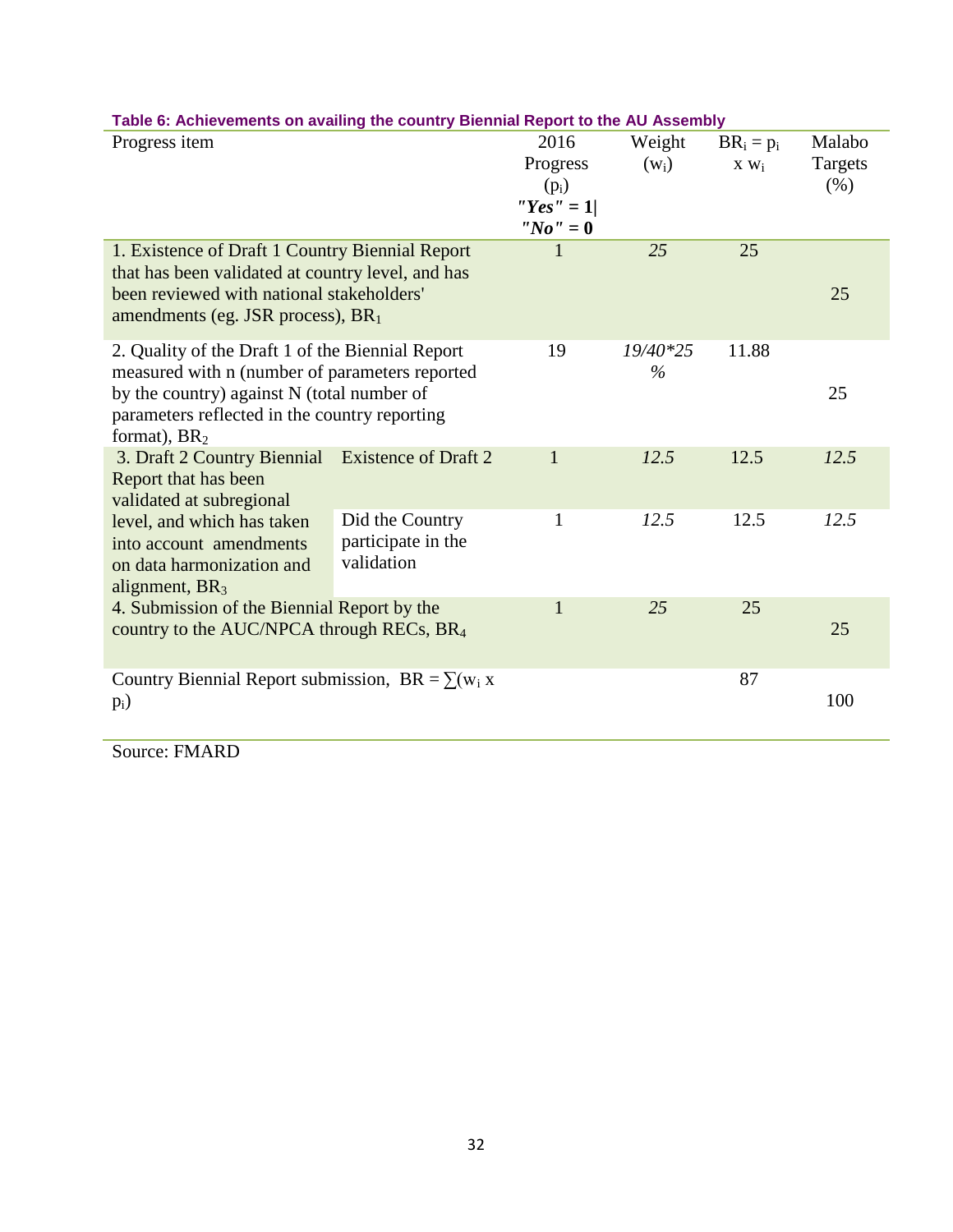#### **CHAPTER THREE**

#### <span id="page-32-0"></span>**FUNDING, INPUTS AND SERVICES FOR AGRICULTURAL GROWTH**

In addition to supportive policies and effective sector institutions, improvements in agriculture and food security require sufficient public funding, production factors and services. Where these are decreasing in quality/quantity it becomes more difficult to improve agriculture production and food security. In this chapter we shall review domestic and foreign public agriculture funding of agriculture. We shall also review access to land and improved seedlings. Finally we shall review access to services such as extension, irrigation and credit in the 2010 to 2016 period.

#### **3.1 Public Agriculture Funding**

Federal expenditure on agriculture decreased from 106 billion Naira in 2010 to 77 billion Naira in 2016. At the same time total federal expenditure increased from 4.2 trillion in 2010 to 5.2 trillion in 2016 implying a reduction in the share of agriculture in total federal expenditure. Table 7 below indicates public agriculture funding in Nigeria. Agriculture's share reduced from three percent in 2010 to one percent in 2016. At the state level, agriculture expenditure decreased from 133 billion in 2010 to 92 billion in 2015 although it averaged 151 billion in the 2011 to 2013 period. However, the negative trend is clear as the 2014 to 2016 average of 124 billion is lower than the 2010 level. These trends at the federal and state level are challenging as the impact of inflation has not yet been factored in. When this is done, agriculture expenditure would have reduced in both real and nominal terms.

It is interesting to note that state governments account for more than half of combined Federal and state agriculture expenditure. In the 2011 to 2013 period they accounted for about 60 percent but this decreased to about 57 percent in the 2014 – 2016 period. At the state level, the share of agriculture in total expenditure decreased from 4.1 percent in 2010 to 2.9 percent in 2016. Although, its share tends to be higher than that at the federal level, the decrease in it remains challenging. The share of agriculture in combined Federal and state expenditure equally decreased from 3.2 percent in 2010 to two percent in 2016. This means that Nigeria is performing poorer in terms of meeting the Maputo declaration of committing 10 percent budgetary resources to agriculture. Much more effort is needed in this area.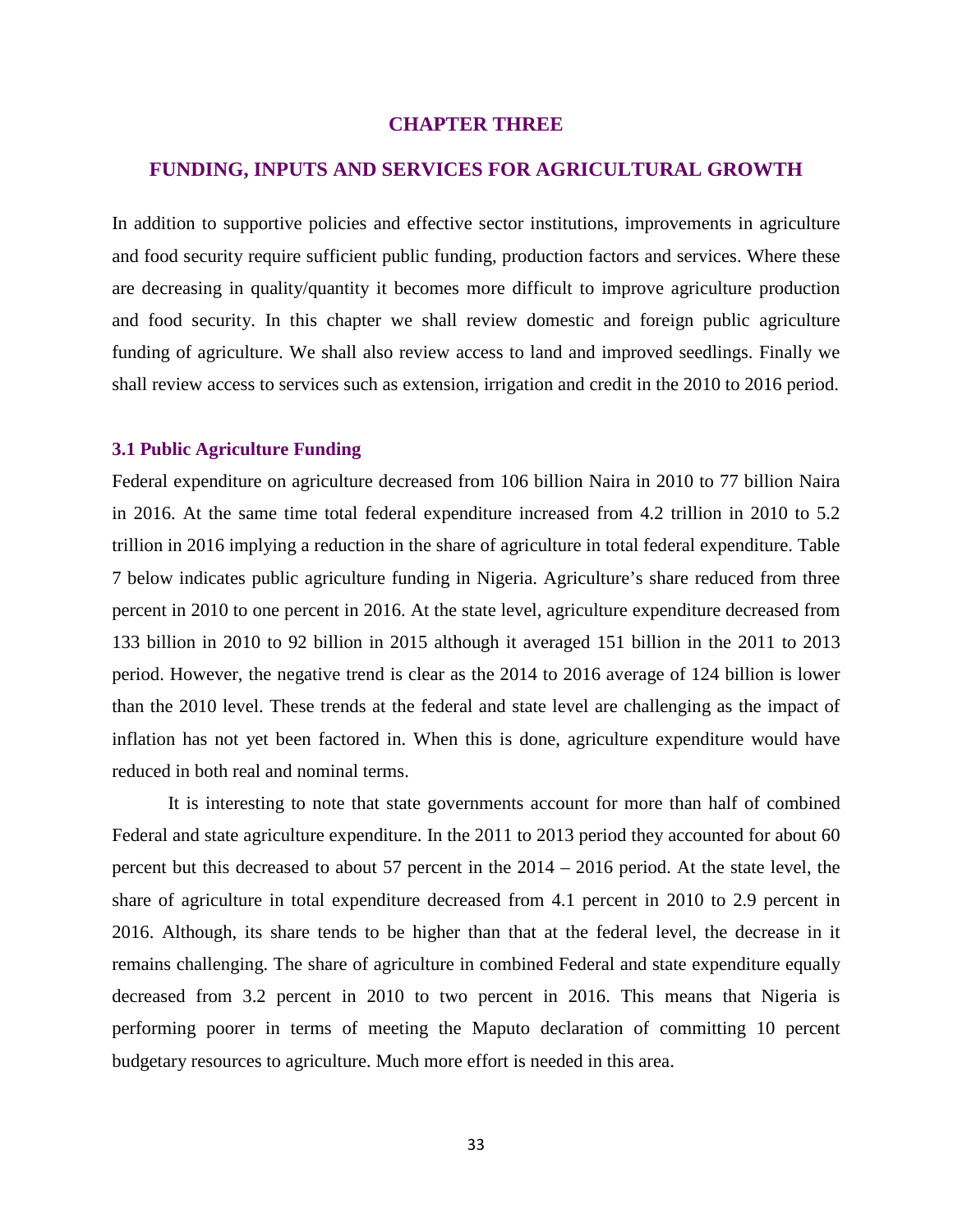| <b>Indicator</b>                                                                  | <b>Targets</b>             | 2010  | 2015  | 2016  | $2011 -$<br>2013 | $2014-$<br>2016 |
|-----------------------------------------------------------------------------------|----------------------------|-------|-------|-------|------------------|-----------------|
| Federal and state agriculture<br>expenditure (N, Billions)                        |                            | 239.3 | 201.9 | 168.8 | 249.4            | 221.1           |
| Federal agriculture<br>expenditure (N, Billions)                                  |                            | 106.2 | 115.2 | 77.0  | 98.9             | 96.9            |
| State agriculture expenditure<br>(N, Billions)                                    |                            | 133.1 | 86.7  | 91.8  | 150.6            | 124.2           |
| Federal agriculture share                                                         | <b>ERGP: 10</b><br>percent | 2.5   | 2.3   | 1.5   | 2.1              | 2.0             |
| <b>State agriculture Share</b>                                                    |                            | 4.1   | 2.5   | 2.9   | 3.9              | 3.4             |
| Public agriculture expenditure<br>as share of total public<br>expenditure         | Malabo: 10<br>percent      | 3.2   | 2.4   | 2.0   | 2.9              | 2.6             |
| <b>Public Agriculture</b><br>Expenditure as percent of<br>agriculture value added | Malabo: 19<br>percent      | 1.8   | 1.0   | 0.8   | 1.6              | 1.1             |
| Total expenditure/total GDP                                                       |                            | 13.7  | 9.0   | 8.2   | 12.2             | 9.0             |
| Ratio of the Total/Agric ratios                                                   |                            | 7.4   | 8.7   | 10.5  | 7.6              | 8.4             |
| ODA disbursed to agriculture<br>as percent of commitment<br>(ODA).                | Malabo: 100<br>percent     | 120.1 | 325.8 | 0.0   | 106.1            | 179.4           |
| Disbursed ODA current<br>dollars (millions)                                       |                            | 79.2  | 143.6 | 0.0   | 87.2             | 164.9           |
| Disbursed ODA (N, Billions)                                                       |                            | 11.9  | 28.4  | 0.0   | 13.6             | 28.9            |

#### <span id="page-33-0"></span>**Table 7: Public funding of agriculture**

Source: Central Bank of Nigeria, National Bureau of Statistics and OECD Stat

Considering agriculture's contribution to the economy in terms of GDP, the expenditure on agriculture is relatively low. While the ratio of agriculture expenditure to agriculture GDP was 1.1 percent in the 2014 – 2016 period, that of total government (Federal and state) expenditure to Total GDP was nine percent in the same period. The ratio for the whole economy is eight times larger than that of agriculture. This is taken as a measure of the commitment of the government to the agriculture sector. While the figure for Nigeria is one percent, the target at the continental level is 19 percent which is the average figure of the African countries that have good agriculture sector performance.

In terms of international public funding of agriculture as captured by overseas development assistance (ODA), we note that disbursed funding increased from an average of N14 billion (US\$ 87 million) in the 2011 to 2013 period to New billion (US\$165 million) in the 2014 to 2016 period. Compared to commitments made, ODA expenditure has generally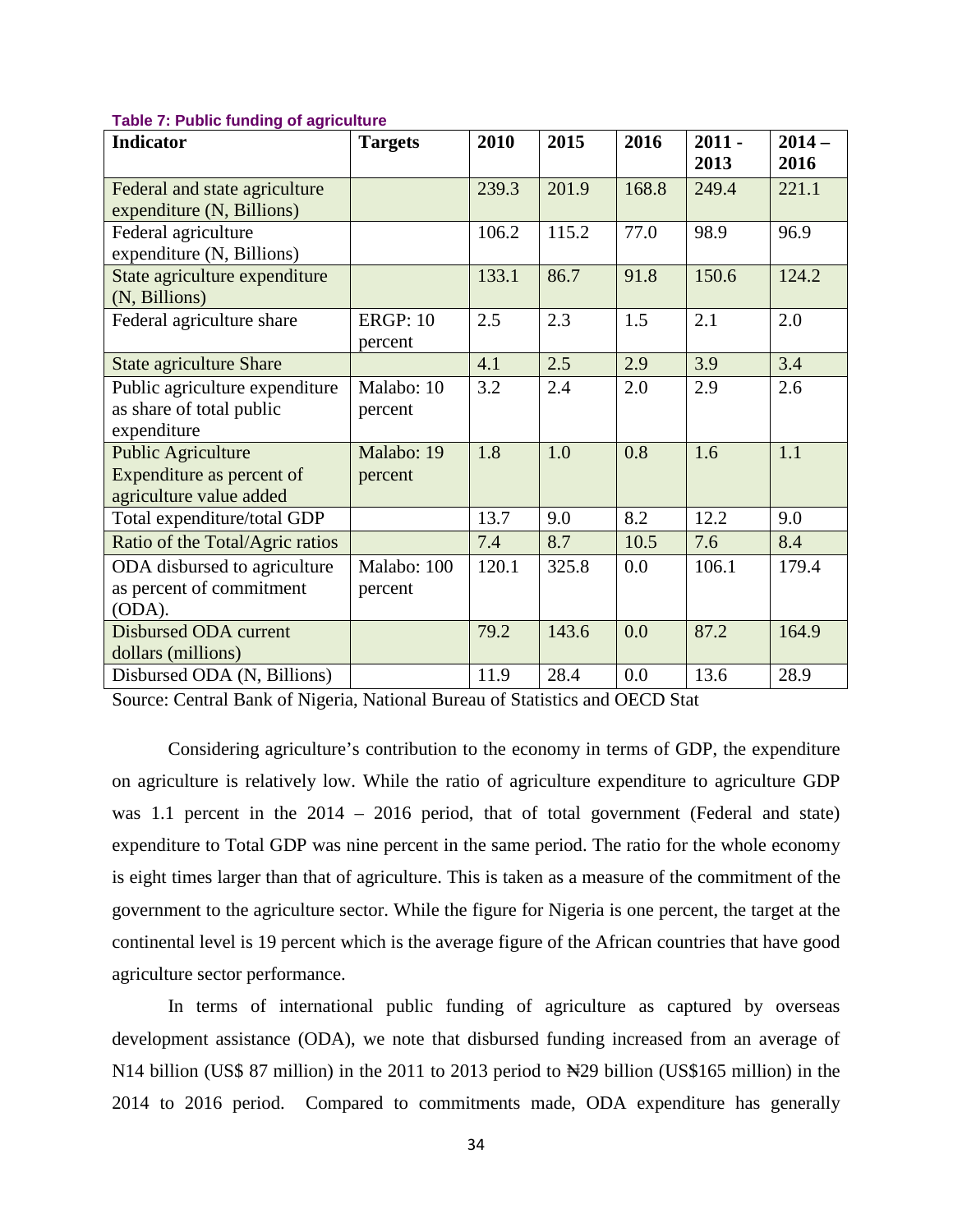exceeded commitments made with 106 percent and 179 percent of commitments achieved in the 2011 – 2013 and 2014 to 2016 periods respectively.

#### **3.2 Access to Production Factors, Inputs and Services**

The level of production and productivity of farmers is affected by the level of control they have over the farm lands they work on. Farm lands are bought, rented, given by family or community or used free of charge. Obviously, the last category is insecure as the land can more easily be taken from the farmer than the other ones. Table 8 indicates agriculture production factors, inputs and services in Nigeria. In 2011, 10.4 percent of farm plots were used free of charge. In 2013, 12.9 percent and 11.2 percent of male and female managed plots respectively were used free of charge. By 2016, the figure for male managed plots had reduced to 7.9 percent while those for female managed plots had increased to 11.8 percent. Over the period, the usage of land free of charge appears to range between about 8 percent and 13 percent which may not be considered high. While the use of land free of charge appears low, the ability of farmers to obtain documentation which allows them use farm land for collateral remains low. In that sense, the access to land is still limited. However, Nigeria may be rated as performing well when we compare performance to the Malabo target of reducing insecure land rights to zero percent by 2025.

The use of certified and improved seedlings has long been advised as a means of increasing yield and resistance to pests and diseases. The extent of usage of high quality seeds may be proxied with the incidence of purchasing seeds for cultivation. In 2011, 26 percent of farmers' plots used seeds that were purchased. By 2013, the level had reduced to 21percent. However by 2016, it had increased to 23 percent. During the period, the usage of purchased seeds did not exceed 30 percent and actually decreased between 2011 and 2013. This is not encouraging as a positive trend is needed in order to improve agriculture yields. Current performance also does not meet the vision 2020 target of 50 percent and 75 percent of farmers adopting improved varieties by 2015 and 2020 respectively. If the 2020 target is to be achieved, the 2016 level of usage should be about 50 percent.

Access to finance is a key constraint in the agriculture sector as with other sectors in the economy. This is an area which has seen an improvement in the level of funding by the formal banking sector with the share of loans advanced to the agriculture sector by deposit money banks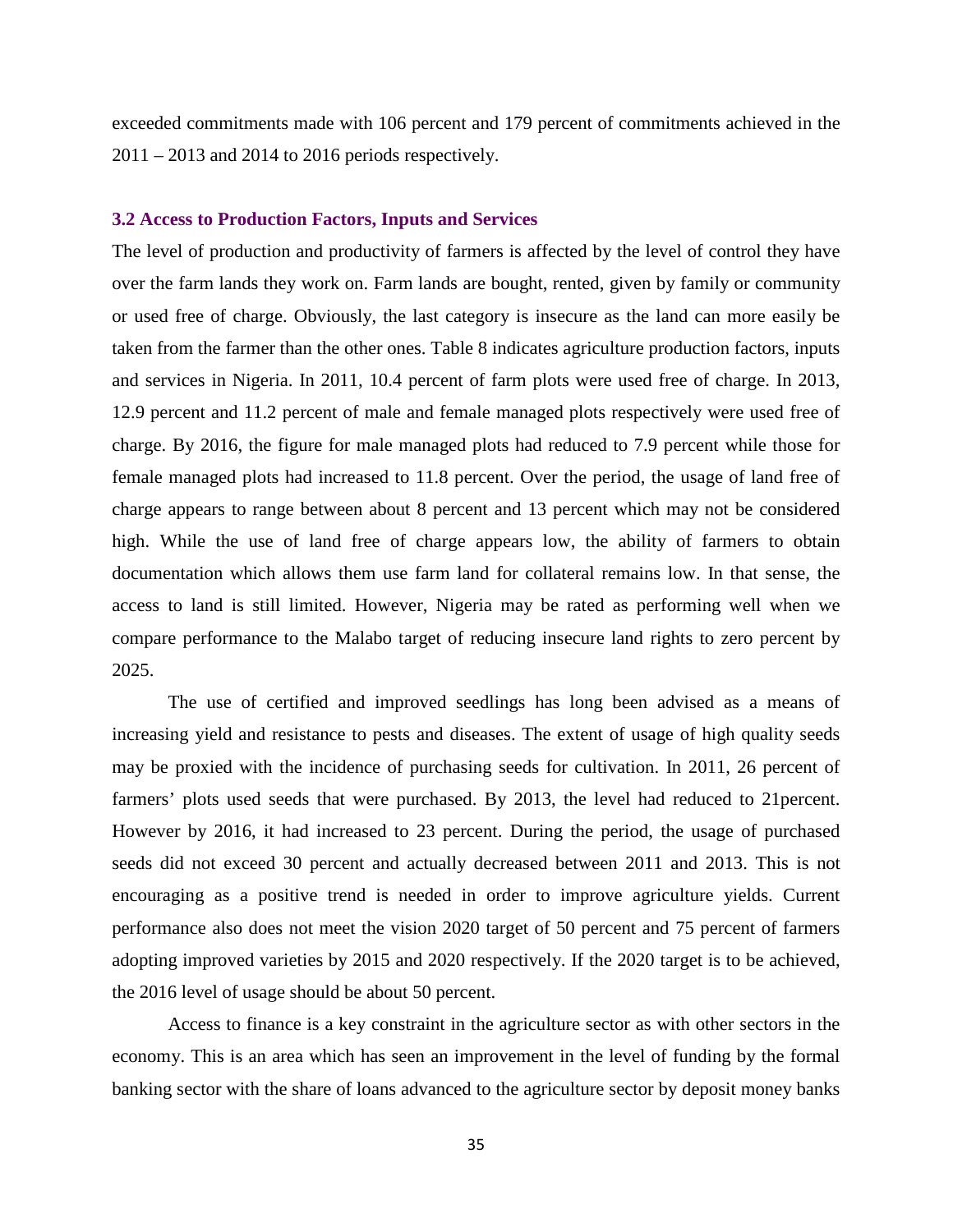increasing from 1.7 percent in 2010 to 3.3 percent in 2016. The absolute level of funding also increased from N1.8 trillion to N5.9 trillion in 2016. However, it is not known what share of this went to small scale farmers compared to large scale farmers. With the issue of collateral requirement, it is likely that a substantial part of this went to large scale farmers. It is expected that the percentage would increase in the next few years as the APP targets a 10 percent share for agriculture. This will further aid the growth of the sector but will do so more if the share going to small scale farmers is increased.

Another measure of the extent of access to funding is the level of financial inclusion. This measures the percentage of the population that has access to both formal and informal banking and financial services including microfinance banks and informal 'esusu' savings. The level of financial inclusion increased from 54 percent in 2010 to 60.3 percent and 60.5 percent in 2012 and 2014 respectively. It however decreased to 58.4 percent by 2016. Obviously, the 2016 decrease is not a good development after some years that recorded increases. As can be expected, the level of inclusiveness is higher in the urban areas than in the rural areas – 76 percent and 48 percent respectively in 2016. Actually, the decrease in 2016 was as a result of a decrease in rural access as urban areas experienced a minor increase.

Crop yields also depend significantly on the usage of agro-chemicals like fertilizer, pesticides etc. The usage of fertilizer on farm lands is proxied here by the available supply per hectare. The estimated available supply has fluctuated over the years between about 7 and 14 kg/ha. This is far below the Vision 2020 and Malabo target of 50 Kg/ha. Although the average usage per hectare is much below the target, the percentage of farm lands using fertilizer has improved since 2011 from 38 percent to 47 percent in 2016. Although fertilizer was used in about half of the farmers' plots, the level of usage per hectare remains low. Both the spread and level of its usage will have to increase over time. Nonetheless, the increase in its spread is an indication that its availability/consciousness of its importance is increasing. Similarly, the use of pesticides and herbicides has also been increasing. The use of herbicides increased from 22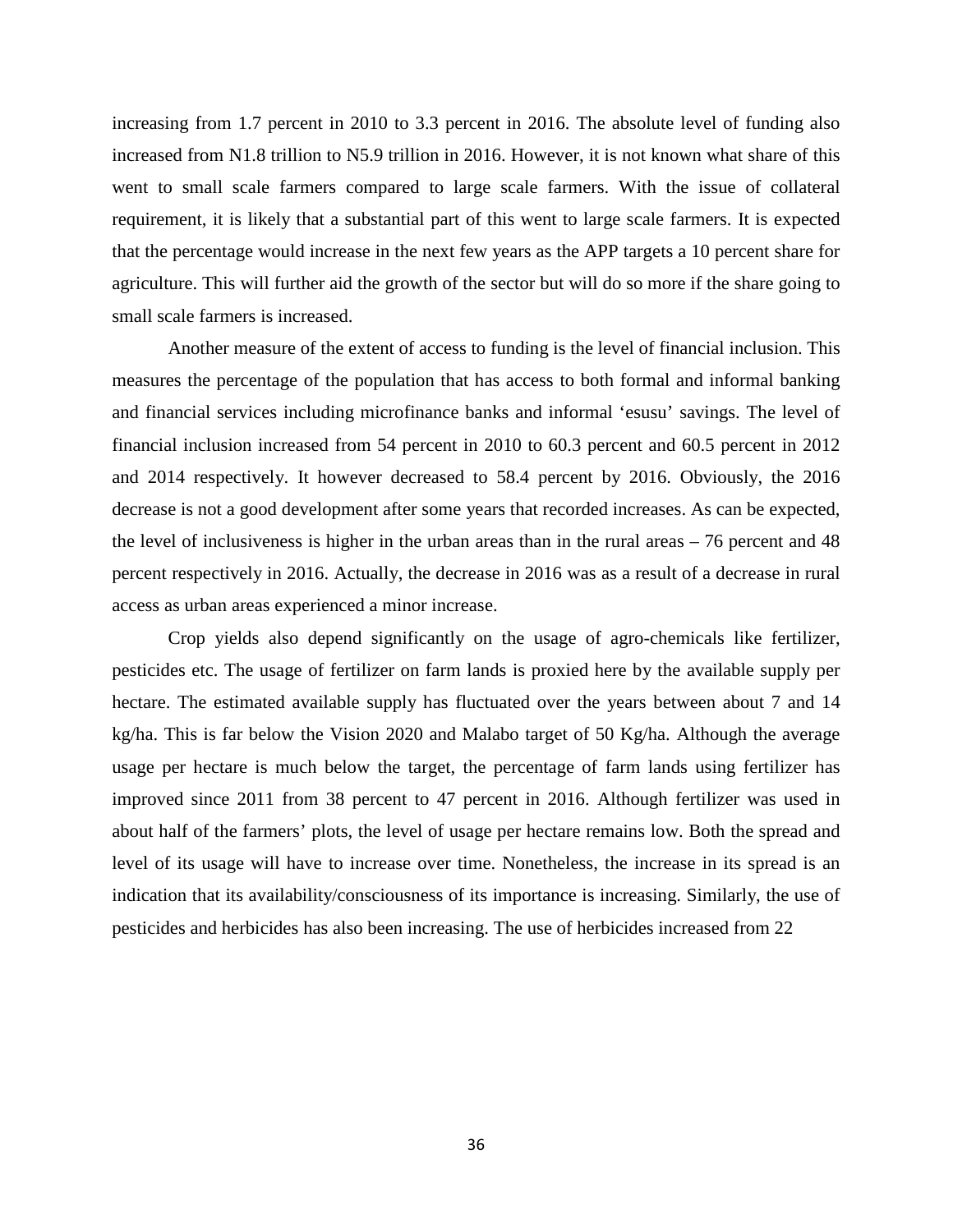| Indicator                                                                              | Vision 2020 Target                                                                                 | 2010 | 2011 | 2012 | 2013 | 2014 | 2015 | 2016 |
|----------------------------------------------------------------------------------------|----------------------------------------------------------------------------------------------------|------|------|------|------|------|------|------|
| Proportion of farm<br>households with<br>insecure land rights<br>(used free of charge) | Malabo: 0 percent<br>by 2025                                                                       |      | 10.4 |      | 12.9 |      |      | 7.9  |
| percent of plots on<br>which purchased seeds<br>were planted                           | Vision: 50 percent<br>$(2015)$ ; 75 percent<br>(2020)<br>Malabo: 100 percent<br>increase 2025/2015 |      | 26.1 |      | 21.3 |      |      | 22.9 |
| Percentage of deposit<br>money bank loans<br>advanced to the<br>agriculture sector     | EGRP/APP: 10<br>percent by 2017/8                                                                  | 1.7  | 2.6  | 3.7  | 3.9  | 3.6  | 3.6  | 3.3  |
| Loans by deposit<br>money banks to<br>agriculture (trillions)                          |                                                                                                    | 1.8  | 2.3  | 3.4  | 4.1  | 4.8  | 5.6  | 5.9  |
| Proportion of men and<br>women with access to<br>financial services                    | Vision: 80 percent<br>by 2020<br>Malabo: 100 percent<br>by 2025                                    |      |      |      |      |      |      |      |
| All Nigeria                                                                            |                                                                                                    | 54.0 |      | 60.3 |      | 60.5 |      | 58.4 |
| Rural                                                                                  |                                                                                                    |      |      |      |      | 52.2 |      | 47.8 |
| Urban                                                                                  |                                                                                                    |      |      |      |      | 75.2 |      | 75.6 |
| Male                                                                                   |                                                                                                    |      |      | 63.9 |      | 64.2 |      | 63.2 |
| Female                                                                                 |                                                                                                    |      |      | 56.5 |      | 57.3 |      | 53.4 |
|                                                                                        |                                                                                                    |      |      |      |      |      |      |      |

# **Table 8: Production Factors, Inputs and Services for Agriculture Sector Activities**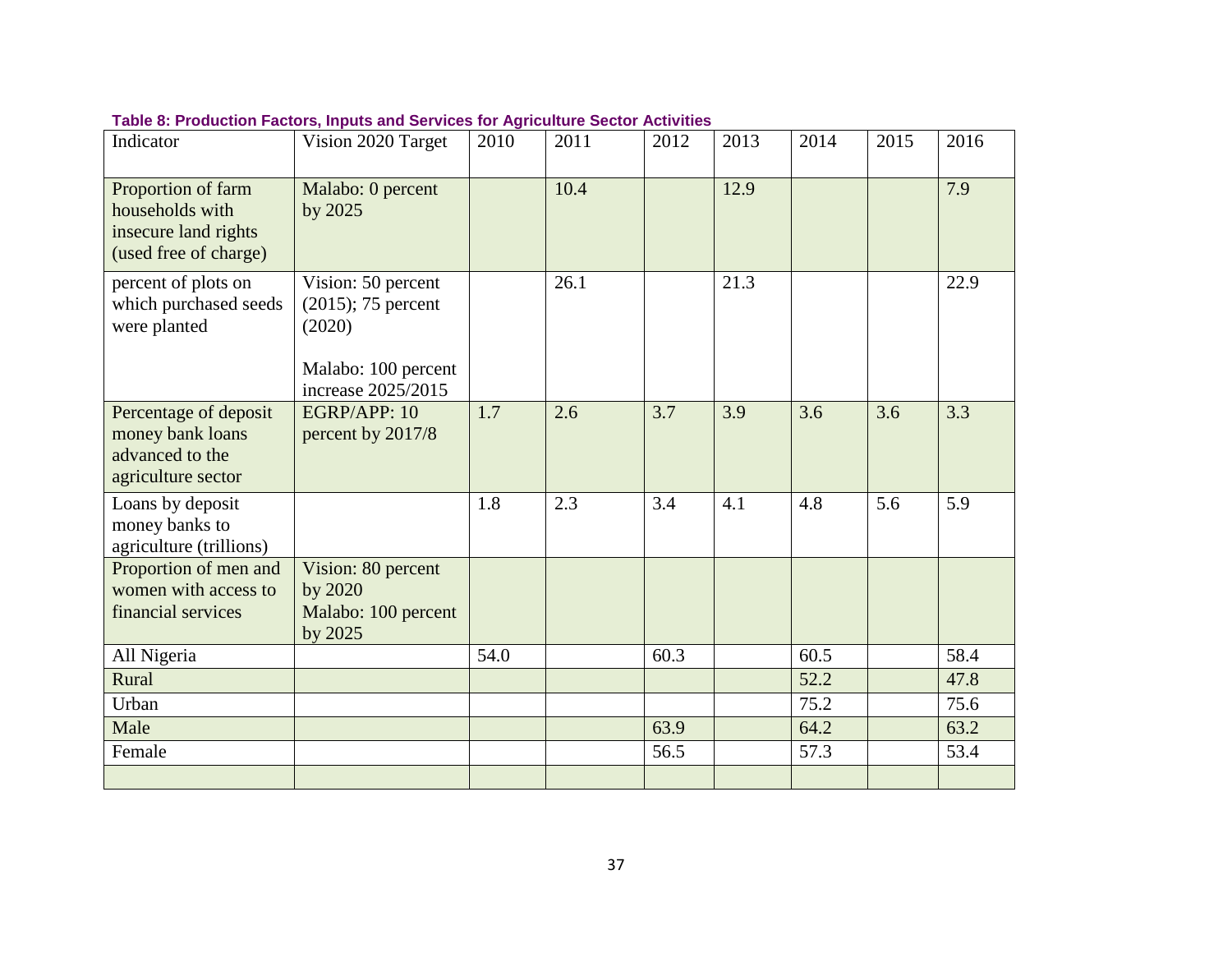| Indicator                                                                           | Vision 2020 Target                                                                                                                                                                          | 2010  | 2011  | 2012  | 2013  | 2014 | 2015 | 2016  |
|-------------------------------------------------------------------------------------|---------------------------------------------------------------------------------------------------------------------------------------------------------------------------------------------|-------|-------|-------|-------|------|------|-------|
| Fertilizer consumption<br>(kilogram of nutrients)<br>per hectare of arable<br>land) | Vision and Malabo:<br>50 kg/ha by 2015 or<br>2025                                                                                                                                           | 12.76 | 6.78  | 11.99 | 14.32 | 9.38 | 8.89 | 13.55 |
| percent of cultivated<br>plots fertilizer was<br>used on                            |                                                                                                                                                                                             |       | 38.00 |       | 38.00 |      |      | 47.30 |
| percent of cultivated<br>plots herbicides were<br>used on                           |                                                                                                                                                                                             |       | 22.00 |       | 24.80 |      |      | 30.50 |
| percent of cultivated<br>plots pesticides were<br>used on                           |                                                                                                                                                                                             |       | 14.00 |       | 15.40 |      |      | 20.70 |
| percent of plots which<br>were irrigated                                            | $V: 10$ percent by<br>2015 and 25<br>percent by 2020 (of<br>cultivated land);<br>Malabo: 100<br>percent usage<br>increase $2000 -$<br>$2025$ ; ERGP: +<br>100,000 irrigable<br>land by 2020 |       | 3     |       | 1.60  |      |      | 1.70  |
| Percentage of<br>households that<br>participated in<br>extension activities         | Vision: 1:500 by<br>2020; Malabo: 100<br>percent access by<br>2025; EGRP -<br>1:1000 by 2020                                                                                                |       | 10    |       | 9.8   |      |      | 13.7  |

Source: Central Bank of Nigeria, National Bureau of Statistics (2011, 2013 and 2016) and EFINA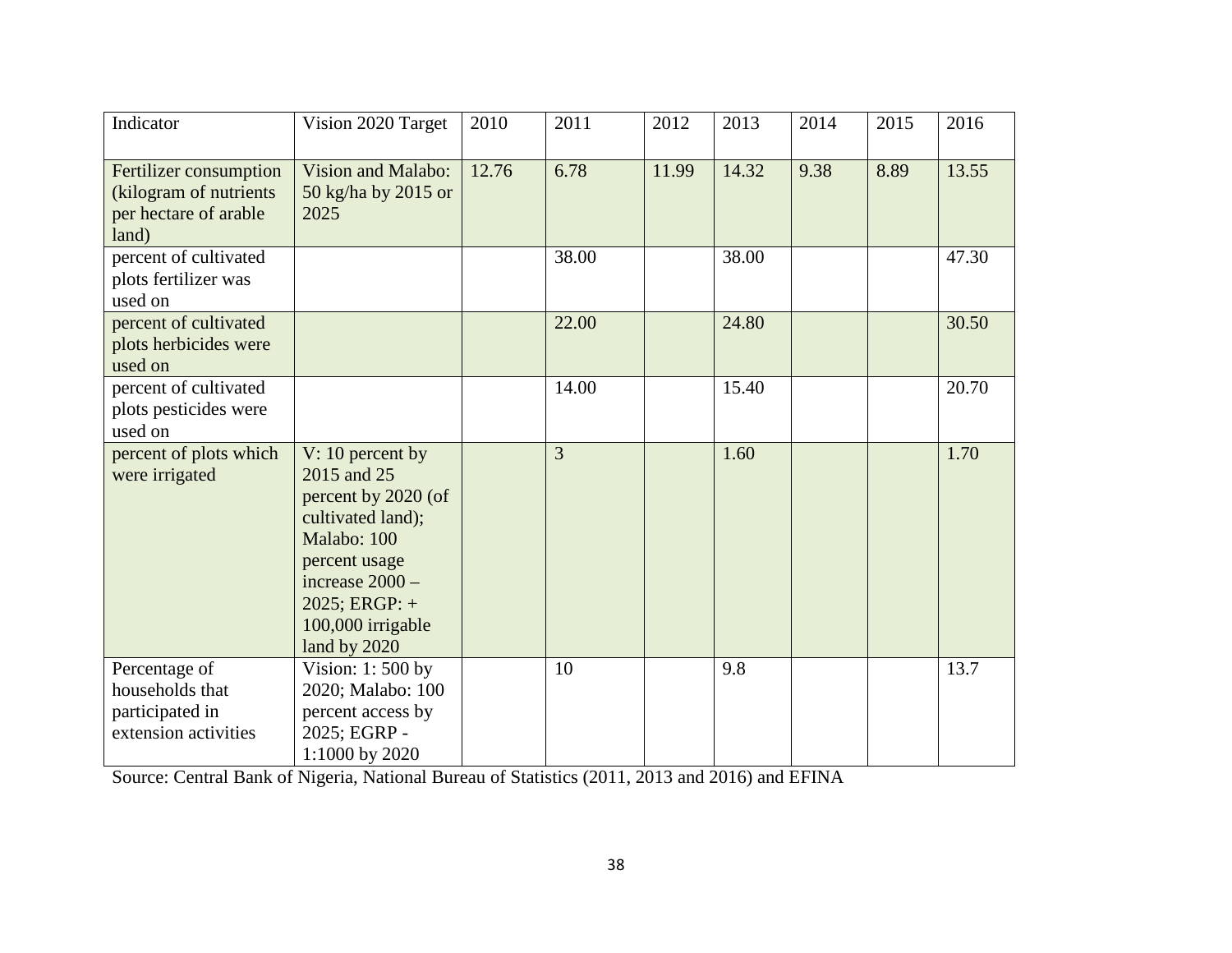percent of plots in 2011 to 31 percent in 2016 while that of pesticides increased from 14 percent to 21 percent in the same period.

Access to irrigation has remained a challenge for decades in Nigeria whose agriculture has been excessively dependent on rainfall. Available data indicates that as at 2011 only three percent of farmers' plots were irrigated. The level decreased by 2012 to 1.6 percent and increased slightly to 1.7 percent in 2016. This level of access is negligible and creates a large opportunity for increased production and productivity. It is reasonable to expect huge increases in production if the level of irrigation were to increase to 20 percent and above for example. The vision 2020 targets 10 percent and 25 percent of cultivated land being irrigated by 2015 and 2020. At the rate of progress, this will not be achieved. With regard to extension services, the performance is better but still has much room for improvement. In 2011, 10 percent of households participated in extension services. The level was about the same in 2012 but increased to 14 percent by 2016. Again, much more work is needed to tap into the potential increase in productivity associated with increased extension as was observed for irrigation.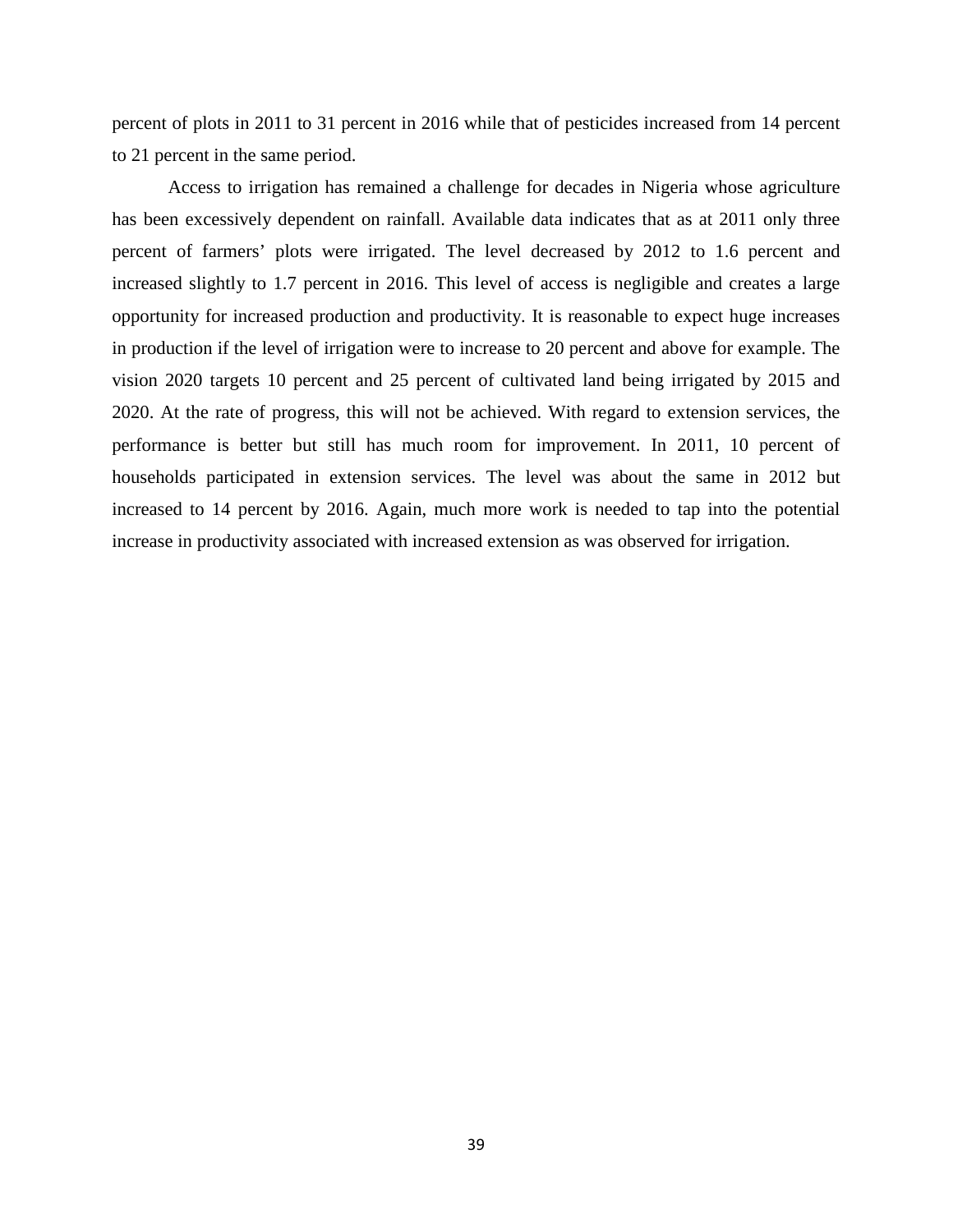# **CHAPTER FOUR**

# **REVIEW OF AGRICULTURAL PRODUCTION AND TRADE**

The Nigerian economy is currently struggling with recession which set in since 2016 when the GDP grew negatively at -0.67, -1.49, -2.34 and -1. 73 percent during the first, second, third and fourth quarters of the year respectively. The country was afflicted with stagflation (simultaneous occurrence of rising inflation, rising unemployment and declining demand for goods and services) and started to face its worst economic crisis since three decades ago when it adopted the structural adjustment programme. It has been struggling with double-digit inflation which rose from 17.9 percent in September to 18.03 percent in October and to an all-time high of 18.55 percent by December 2016 occasioned by exchange rate depreciation as well as high and rising energy and transportation costs.

At 16.05 percent in August 2017 the inflation rate still remains double digit. Nonetheless, the government has taken several measures to revamp the economy focusing on agriculture and other priority sectors to provide a diversified economic base capable of creating wealth and generating employment. In this regard, the specific agricultural policies, projects and programmes are laid out in the new strategic policy document known as the Agriculture Promotion Policy (otherwise known as the Green Alternative) which was launched in June 2016. Details of the other priority sectors and various strategies for addressing the economic challenges are enshrined in the economic recovery and growth plan (ERGP) which was launched in April 2017.

The agricultural sector continues to earn priority attention in growing the economy in view of its previous contributions and huge potential that is worthy of being relied upon for sustained growth and industrialization of the country. Evidence suggests that despite the fact that the country derives about 90 percent of its revenue from oil, the non-oil sector has greater contribution to GDP and records faster growth than the oil sector in recent past. For instance, between 2011 and 2015, Nigeria's economy grew steadily, achieving average annual growth of 4.8 per cent<sup>[2](#page-39-0)</sup>. The non-oil sector fuelled economic growth as it accounted for 112% of the actual growth experienced during the period – real non-oil GDP increased by N16.2 trillion but oil GDP decreased by N1.8 trillion resulting in an overall increase of N14.4 trillion during the period.

<span id="page-39-0"></span> $2$  Growth rates in this section are based on Central Bank of Nigeria GDP statistics (CBN 2018)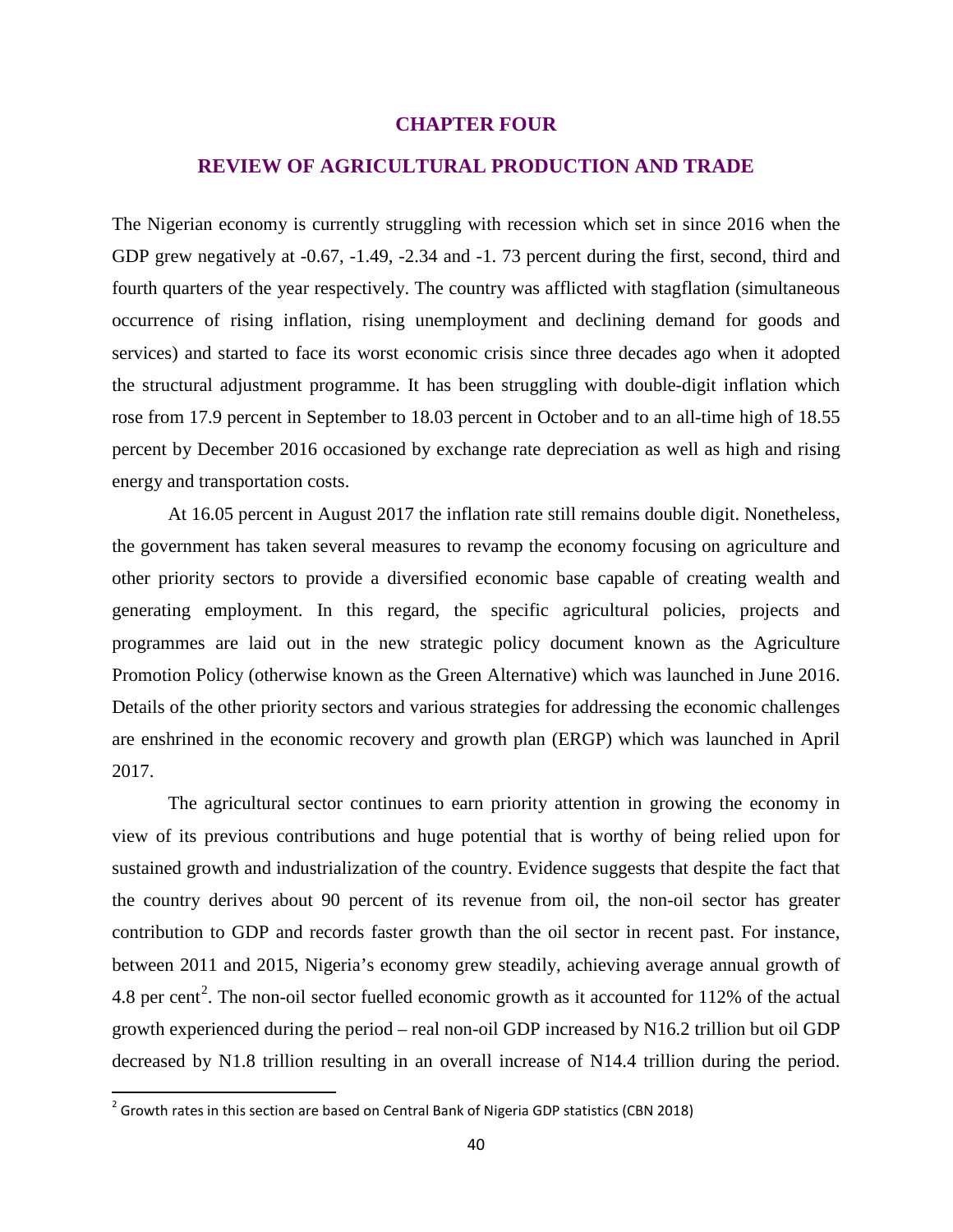While non-oil GDP grew by 6.2% during this period, oil GDP grew negatively by 4.5% thus resulting in a lower overall GDP growth of 4.8%. In the non-oil sector, the largest sources of growth during the period were services  $(53\% \text{ of growth}; \text{ trade } -19\% \text{ and other services } -19\% \text{ and other services } -19\% \text{ and other services } -19\% \text{ and other services } -19\% \text{ and other services } -19\% \text{ and other services } -19\% \text{ and other services } -19\% \text{ and other services } -19\% \text{ and other services } -19\% \text{ and other services } -19\% \text{ and other services } -19\% \text{ and other services } -19\% \text{ and other services } -19\% \text{ and$ 44%), agriculture (20% with crop production accounting for 18% of overall national GDP growth) and manufacturing (21%).

Even before the recent past, agriculture had played a key role in driving growth thus further justifying the priority attention being given to it in the economic recovery process. In the 1999 – 2008 period, before the vision 2020 was formulated, agriculture accounted for over 30% of the growth that occurred in the economy. It is therefore, important to support agriculture to fully realize its growth potentials as way of shoring up the gains in the recent economic recovery efforts.

The ERGP has set a GDP growth target of 4.62 per cent average annual growth between 2017 and 2020. From the estimated negative growth of -1.54 per cent recorded in 2016, real GDP is projected to grow to 2.19 per cent in 2017 and 4.8 per cent in 2018 before peaking at 7.0 per cent in 2020. The ERGP was launched in April 2017 and with the implementation of the priority programmes the economy has been climbing through the rugged growth path and finally exiting recession by the second quarter of 2017. The economy grew negatively for five consecutive quarters still declining in the first quarter of 2017 (-1.90 percent) until it trended upwards at the end of the second quarter growing at slightly positive rate of 0.55 percent as shown by available record of the National Bureau of Statistics.

The record shows that agriculture is one of the main sectors driving the economic recovery process; others are oil and gas, manufacturing and trade. Of these four sectors, however, only agriculture has a persistently positive growth rate. Its growth rate stood at 4.53 percent in Q2 2016, 3.39 percent in Q1 2017 and 3.01 percent in Q2 2017. Although growth in agriculture was positive throughout the recession, the sector has been growing at a decreasing rate. Nonetheless, agriculture witnessed a relatively improved performance in terms of its contribution to GDP.

As expected, services continued to have the lion share; being 54.80 percent in Q2 2016; 55.67 percent in Q1 2017 and 53.73 percent in Q2 2017. It is followed by industries whose share rose gradually from 22.65 percent in Q2 2016; to 22.90 in Q1 2017 and 23.31 percent in Q2 2017; while agriculture's share is the lowest; fluctuating from 22.55 percent in Q2 2016 to 21.43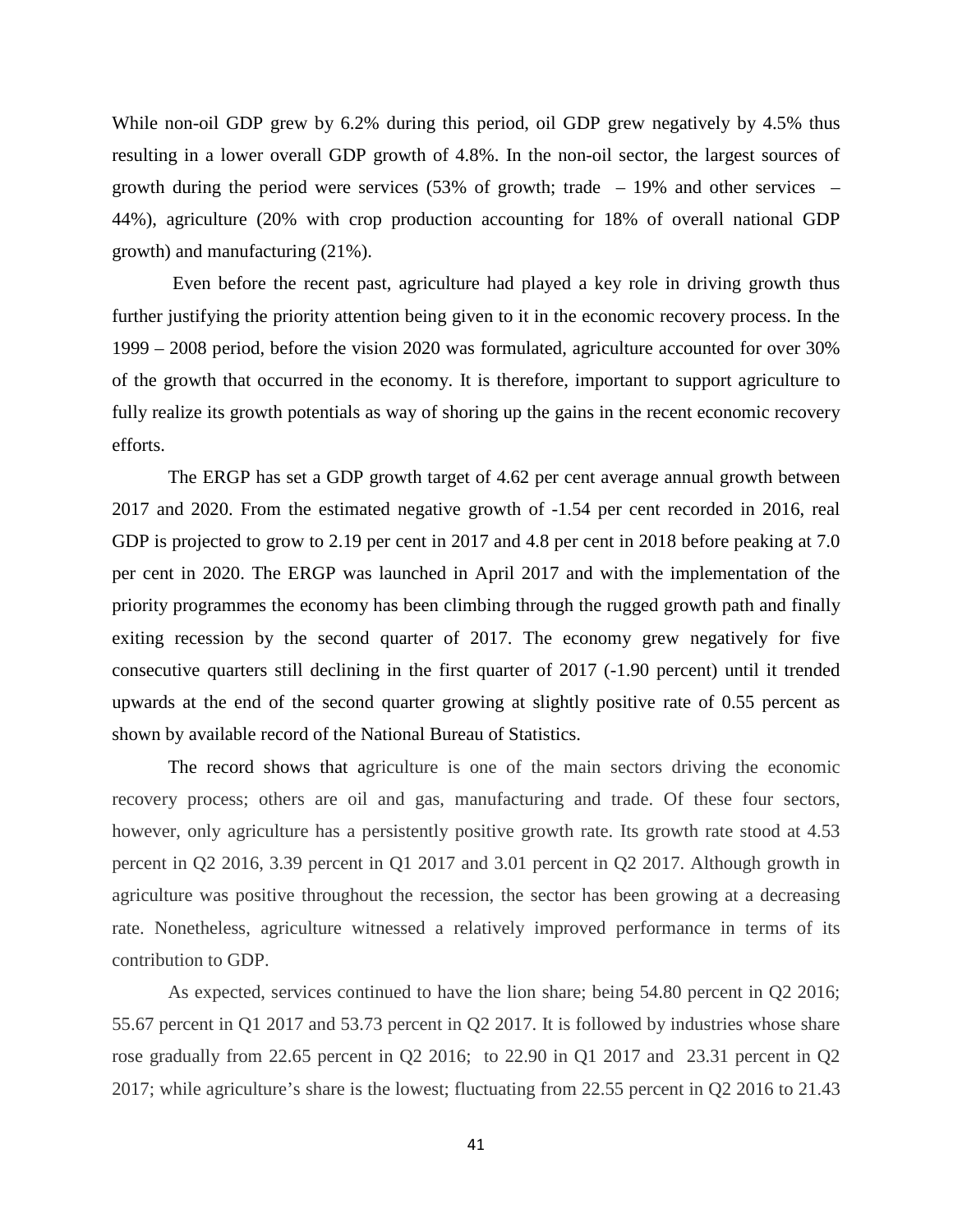percent in Q1 2017 and 22.97 percent in Q2 2017. It remains to be seen whether the performance of these sectors will propel the economy to hit the targeted growth rate at the end of 2017. A lot will depend on the extent to which agriculture keeps its recent growth trajectory at the sector and sub-sector levels. This can be gleaned from a review of its performance focusing on three key areas ─ agricultural production and productivity, product prices and trade.

#### 4**.1 Trends in Agricultural Production Performance**

The review of recent trends in agricultural production covers the period from 2010 when the implementation of the NV20: 2020 commenced to 2016. The launching of the NV20: 2020 heightened the awareness for the transformation of the agricultural sector with clear specification of its performance targets as indicated in Chapter 2. Key targets in the area of production are the expected increase in agricultural production and productivity and changes in external trade. From the MALABO declaration perspective there are also important targets in relation to production and trade.

The relevant questions to examine in the performance review are twofold: (i) What are the achievements in subsector and commodity production and productivity over the years? (ii) To what extent have the growth and productivity targets in the overall agricultural sector, as well as in the different subsectors and commodities, been achieved? In analyzing the achievements made in terms of agricultural production a graphical illustration of the trend in production of selected grains is presented in Figure 1 while changes in output, area under cultivation and yield in recent periods are compared as presented in Table 9.

In the case of rice, there is fairly steady upward output expansion from 4.5 to 6.3 million tonnes from 2010 to 2015. More of this growth occurred in the 2014/2015 period where output grew by 14% per annum compared to the earlier period (3.2% per annum). For maize, there was upward trend with annual fluctuations in output growth pattern as area cultivated increased. As with rice, output grew more in the  $2014/2015$  period (12% compared to 3.5% in the earlier period). Beans has wide annual fluctuations in growth pattern during the 2010 – 2015 period with 2015 production level being lower than that of 2010. Output growth averaged 50.6% in the 2011/2013 period but reduced to -23% in the 2014/2015 period.

After a sharp decline in 2011, millet assumed an overall upward trend from 2012 to 2015 culminating in a declining growth which averaged -34.6 percent in 2011/2013 but resumed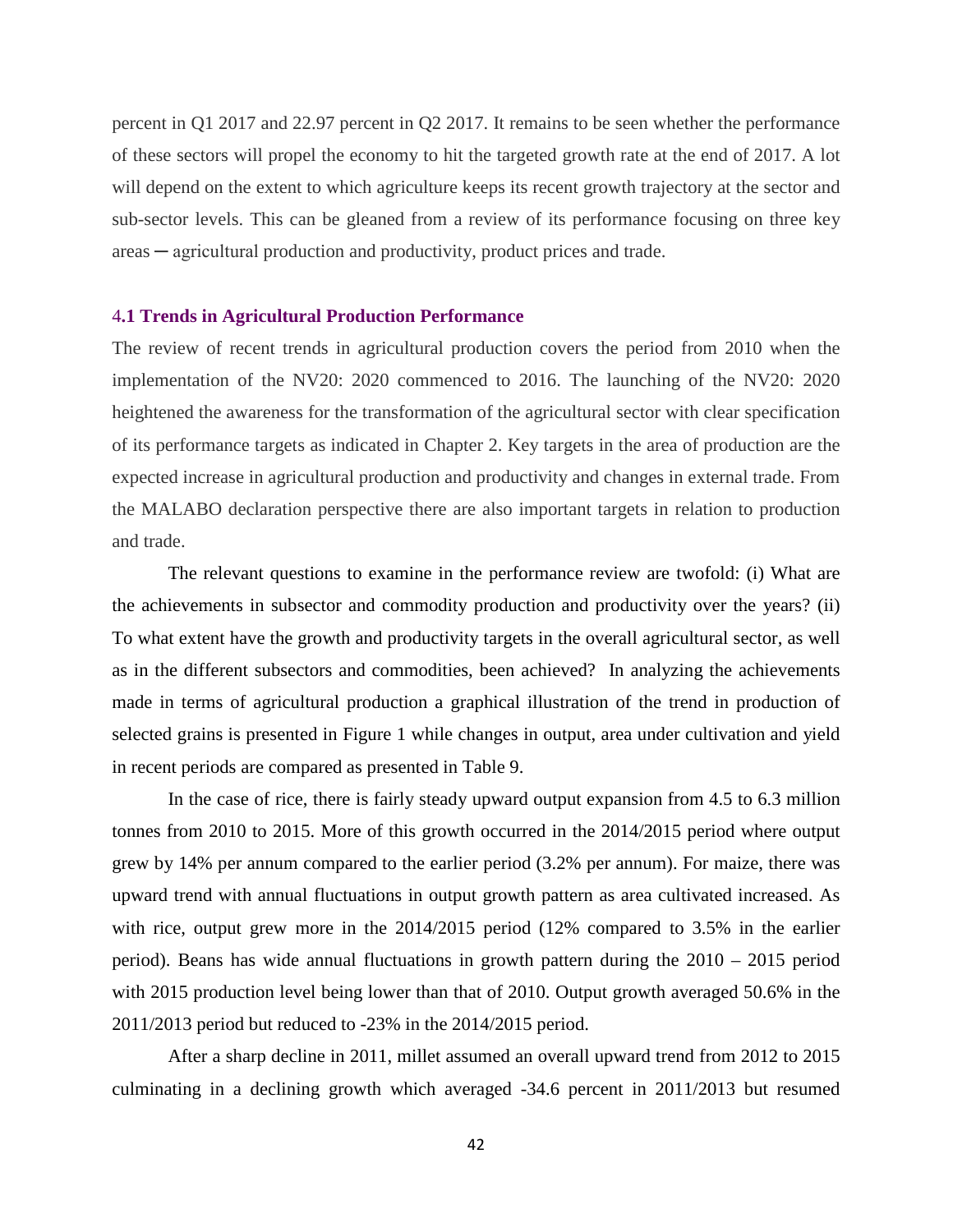positive growth in 2014/2015 at an average rate of 30 percent. Among these 4 staples, beans experienced the highest output expansion at about 25% growth per annum while millet experienced the lowest at  $-6.5\%$  growth per annum. Ironically, the output level of beans was higher in 2010 than in 2015 indicating the high volatility in beans output level. Millet also had a higher production level in 2010 compared to 2015.

Considering the growth pattern of output and yield, there seems to be an inverse relationship between output expansion and productivity growth. This is particularly true in the case of maize and millet where the results show that output growth is positive at a time when the growth rate of yield is negative and even vice versa in the case of millet. This result tends to suggest that output expansion in the case of cereals and grain legumes is driven largely by expansion in area of land under cultivation rather than productivity growth.

The performance of the tree crop sub-sector is worse than that of the arable crops. For instance, oil palm production grew at an average rate of 3.02 percent in 2014/2015 whereas the growth rate of yield is negative -1 percent even at a time when area under cultivation grew at 4 percent. This also tends to buttress the fact that output expansion in the tree crop sub-sector is due more to expansion in area under cultivation than productivity growth.



**Figure 1: Production trends of selected food staples in Nigeria, 2010 – 2015**

Source: Author's graph using data from FAO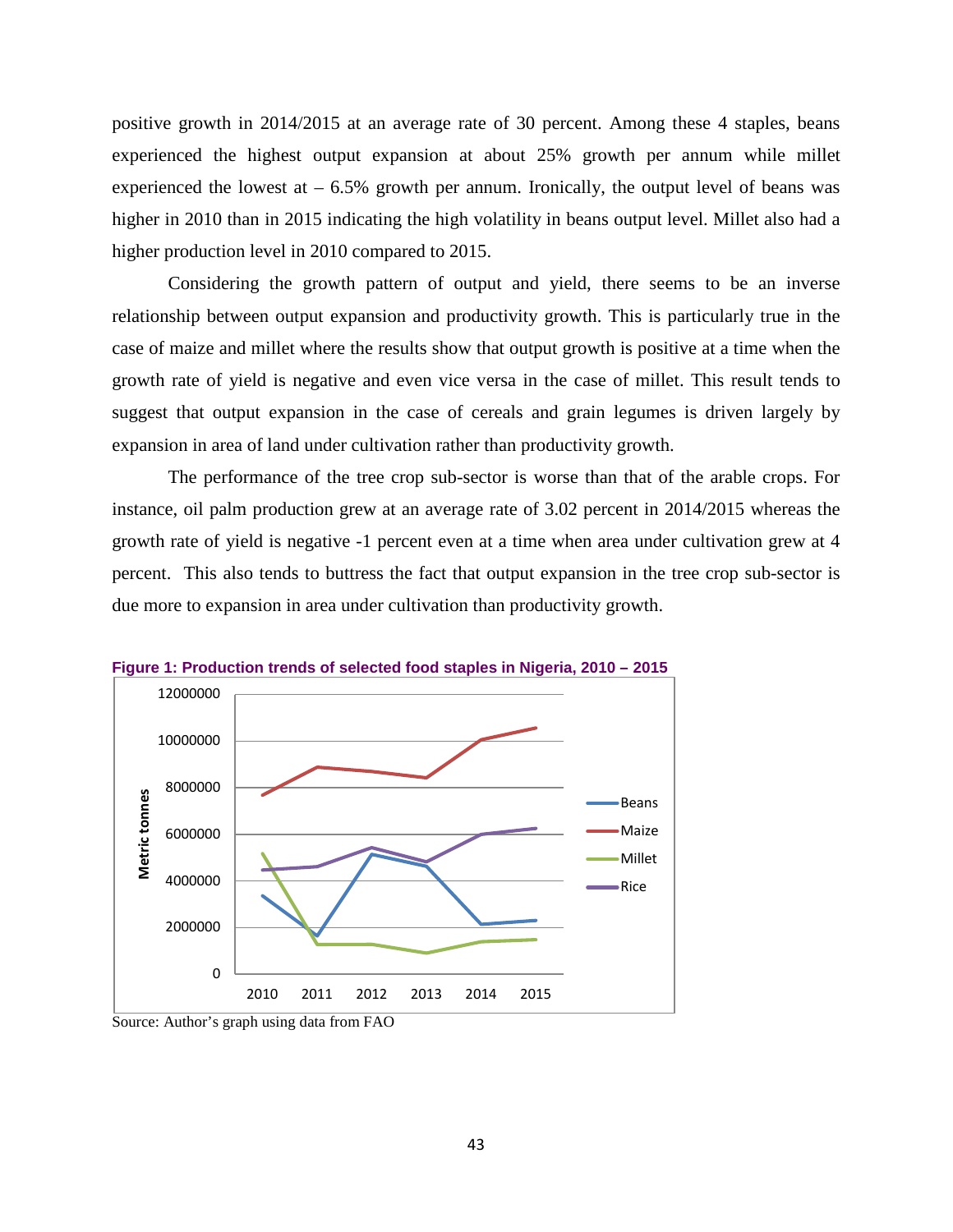The performance of the livestock and fishery sub-sector is worse than that of crop subsector. Although the production of cattle and chicken witnessed an increase, growth is much slower; averaging 3.6 and 5.2 respectively in the 2010 to 2015 period. The fishery sector did not witness much better performance either. Growth hit an all-time high of 11.89 percent in 2013 falling sharply to 3.64 percent in 2014 and turned negative  $(-8.54$  percent) in 2015. However, growth was higher in 2011-2013 (8.50 percent) than 2014-2015 (-2.4). The overall growth rate in the 2010 – 2015 period was 4.9 percent which is lower than that for most of the staple crops considered.

**Average growth rate** (%)

|                |      | <b>Production performance</b> |       |         |          |          |
|----------------|------|-------------------------------|-------|---------|----------|----------|
|                | 2009 | 2010                          | 2015  | 2011-   | $2014 -$ | $2010 -$ |
|                |      |                               |       | 2013    | 2015     | 2015     |
|                |      |                               |       |         |          |          |
| <b>Beans</b>   |      |                               |       |         |          |          |
| Area harvested | 2.3  | 2.9                           | 3.6   | 8.0     | 0.6      | 8.1      |
| Output         | 2.4  | 3.4                           | 2.3   | 50.6    | $-23.0$  | 24.6     |
| Yield          | 1.0  | 1.2                           | 0.6   | 35.0    | $-22.7$  | 12.5     |
| <b>Maize</b>   |      |                               |       |         |          |          |
| Area harvested | 3.4  | 4.1                           | 6.8   | 12.4    | 8.4      | 13.0     |
| Output         | 7.4  | 7.7                           | 10.6  | 3.5     | 12.2     | 6.5      |
| Yield          | 2.2  | 1.9                           | 1.6   | $-7.5$  | 3.4      | $-5.2$   |
| <b>Millet</b>  |      |                               |       |         |          |          |
| Area harvested | 3.8  | 4.4                           | 1.6   | $-25.5$ | 3.5      | $-9.0$   |
| Output         | 4.9  | 5.2                           | 1.5   | $-34.6$ | 30.0     | $-6.5$   |
| Yield          | 1.3  | 1.2                           | 0.9   | 5.3     | 26.0     | 9.8      |
| Rice, paddy    |      |                               |       |         |          |          |
| Area harvested | 1.8  | 2.4                           | 3.1   | 7.3     | 3.2      | 10.1     |
| Output         | 3.5  | 4.5                           | 6.3   | 3.2     | 14.3     | 10.7     |
| Yield          | 1.9  | 1.8                           | 2.0   | $-3.1$  | 10.6     | 1.2      |
| Oil palm       |      |                               |       |         |          |          |
| Output         |      | 1.3(2013)                     | 1.4   |         | 3.0      |          |
| Area harvested |      | 1.7(2013)                     | 1.7   |         | 4.0      |          |
| Yield          |      | .8(2013)                      | 0.8   |         | $-1.0$   |          |
| <b>Cattle</b>  |      |                               |       |         |          |          |
| Output         | 16.4 | 16.6                          | 20.2  | 5.5     | 2.1      | 3.6      |
| <b>Chicken</b> |      |                               |       |         |          |          |
| Output         |      | 116.7                         | 142.9 | 7.5     | 3.0      | 5.2      |

#### **Table 9: Agricultural Production and Yield 2010 – 2015**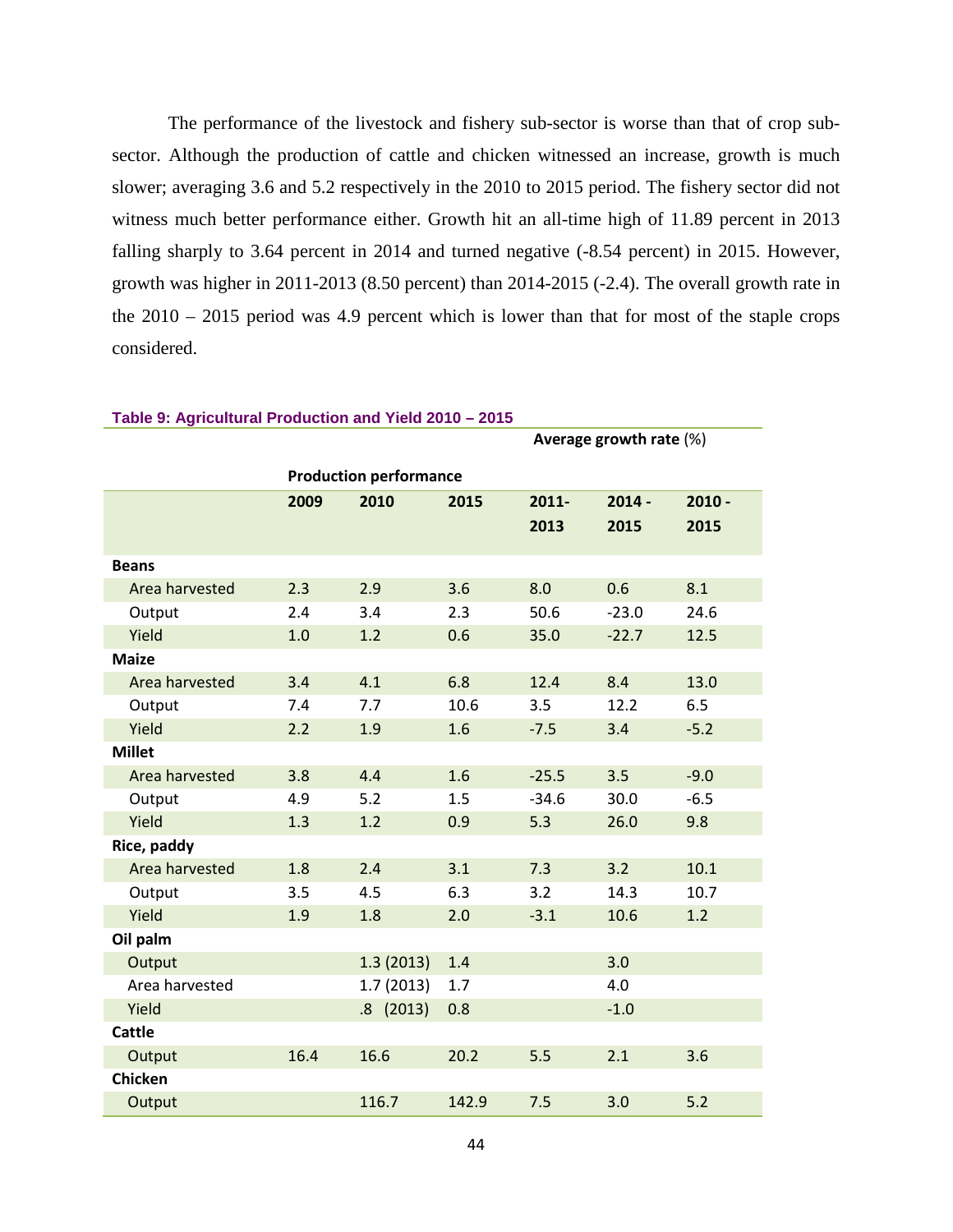|                                                                                                          |     | (2011) |         |     |        |     |  |
|----------------------------------------------------------------------------------------------------------|-----|--------|---------|-----|--------|-----|--|
| <b>Fisheries</b>                                                                                         |     |        |         |     |        |     |  |
| Output                                                                                                   | 0.8 | 0.8    | $1.0\,$ | 8.5 | $-2.4$ | 4.9 |  |
| $\Omega$ and $\Lambda$ is the second integration of the $\Omega$ and $\Omega$ $\Omega$ $\Omega$ $\Omega$ |     |        |         |     |        |     |  |

Source: Author's computation using data from FAO (2017)

Note: Area and output are in millions of hectares and tonnes respectively while yields are in tonnes/hectare.

# **4.1.1 Comparing Achievement in Agricultural Growth with Target**

With regard to growth in the sector and sub-sectors, the performance is generally below target. In the NV20: 2020, the targeted agriculture growth under the  $2010 - 2013$  implementation plan was 6.6% (2010), 6.7% (2011) and 6.8% (2012 and 2013) with a targeted average growth rate of 6.7% in the 2010 – 2013 period. As indicated in Figure 2, these targets were not achieved although the sector came very close to achieving the 2012 target of 6.8%. Similarly, the 6 percent growth under the CAADP and Malabo declaration has generally not been met excepting for 2010 and 2012 when it was almost achieved and surpassed at 5.8 and 6.7 percent growth rates respectively. Overall, agriculture growth rate declined from 4.19 percent in 2011-2013 to 4.03 percent between 2014 and 2016 (Table 10) and the 6.7% vision 2020 target for 2010 - 2013 was not achieved as average growth in the period was 4.6%.

Growth in the sector is driven by the performance in the crop sub-sector which witnessed steady increase in the last two years (2015 and 2016) compared to other sub-sectors which grew at a decreasing rate. With the exception of the livestock sub-sector, growth was better in the former sub-period compared to the latter. And in the former sub-period, the growth rate of the fishery sub-sector almost doubled the growth in each of the other sub-sectors. The target growth rate for agriculture under the  $1<sup>st</sup>$  NIP has been reviewed downwards in the ERGP (2017-2020). The sector is expected to grow at 5.0 percent in 2017 rising to 8.4 percent by 2020, for an average growth rate of 6.9 percent during the period. Under the Malabo declaration, the target is to attain a growth rate of 6 percent. It is unlikely that the 2017 target will be attained judging by the 3.01 percent so far recorded as at Q2 2017.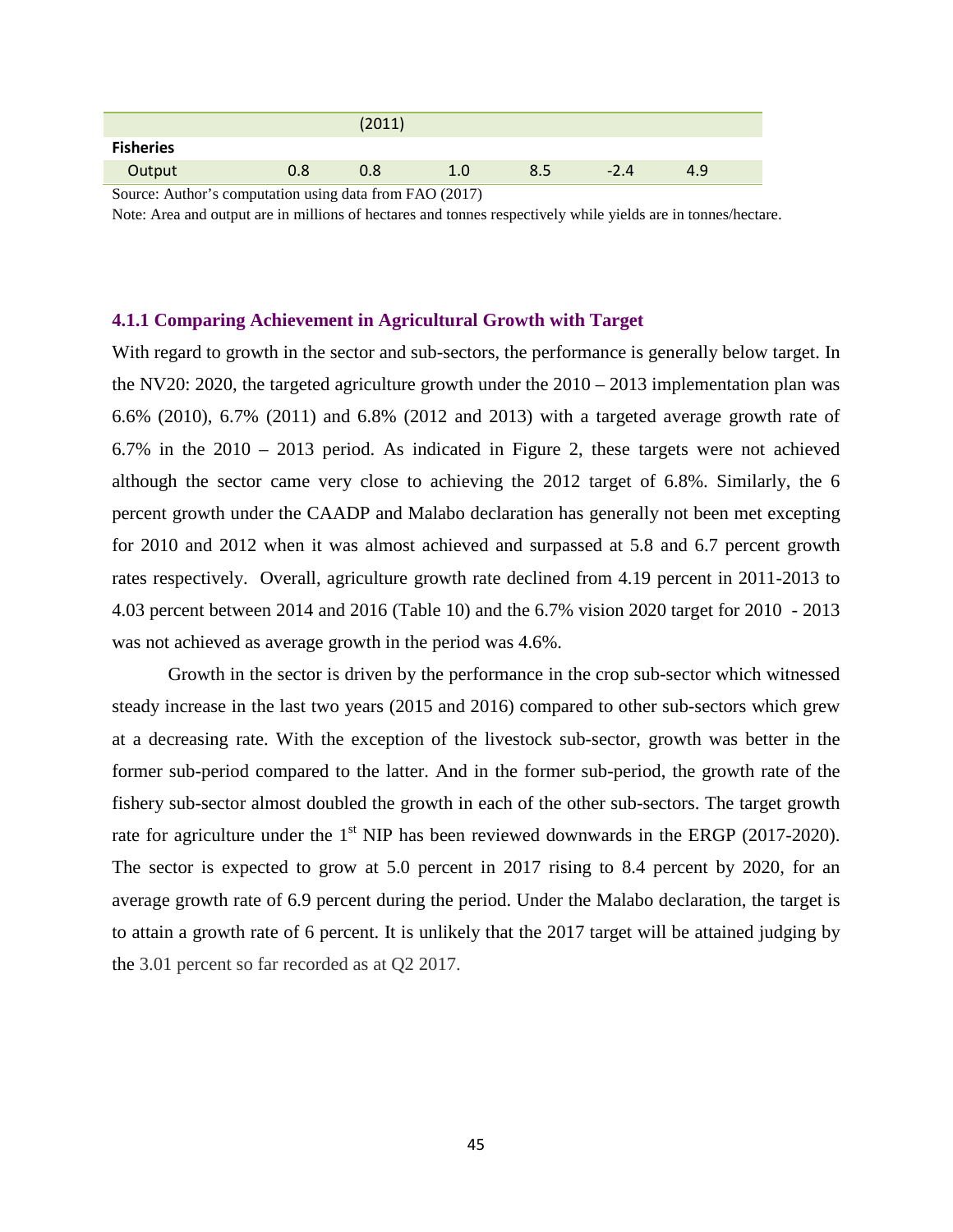

**Figure 2: Agriculture sector growth performance compared to targets**

| <b>Indicators</b>                             | 2010<br>(Baseline) | 2015          | 2016          | 2011-2013    | 2014-2016    |
|-----------------------------------------------|--------------------|---------------|---------------|--------------|--------------|
| Agricultural value added<br>Total (Nemillion) | 13,048,892.80      | 15,952,220.15 | 16,607,337.33 | 14,169,869.2 | 15,979,982.3 |
| Growth rate (percent)                         | 6.6                | 3.72          | 4.11          | 4.19         | 4.03         |
| $VA - Crop (NGN)$                             | 11,683,896.37      | 14,274,936.74 | 14,894,447.82 | 12,728,178.6 | 14,320,944.8 |
| Growth rate (percent)                         |                    | 3.49          | 4.34          | 4.30         | 3.98         |
| $VA$ – Livestock(NGN)                         | 979,564.05         | 1,151,323.39  | 1,185,118.44  | 1,001,034.72 | 1,141,096.28 |
| Growth rate (percent)                         |                    | 5.90          | 2.94          | 1.78         | 4.76         |
| $VA - Fisheries (NGN)$                        | 249,711.48         | 358,701.61    | 356,128.42    | 293,033.32   | 351,194.717  |
| Growth rate (percent)                         |                    | 5.89          | $-0.72$       | 8.33         | 4.23         |
| $VA$ – Forestry (NGN)                         | 135,720.90         | 167,258.41    | 171,642.65    | 147,622.54   | 166,746.42   |
| Growth rate (percent)                         |                    | 3.67          | 2.62          | 4.38         | 3.61         |

Source: Author's computation using data from CBN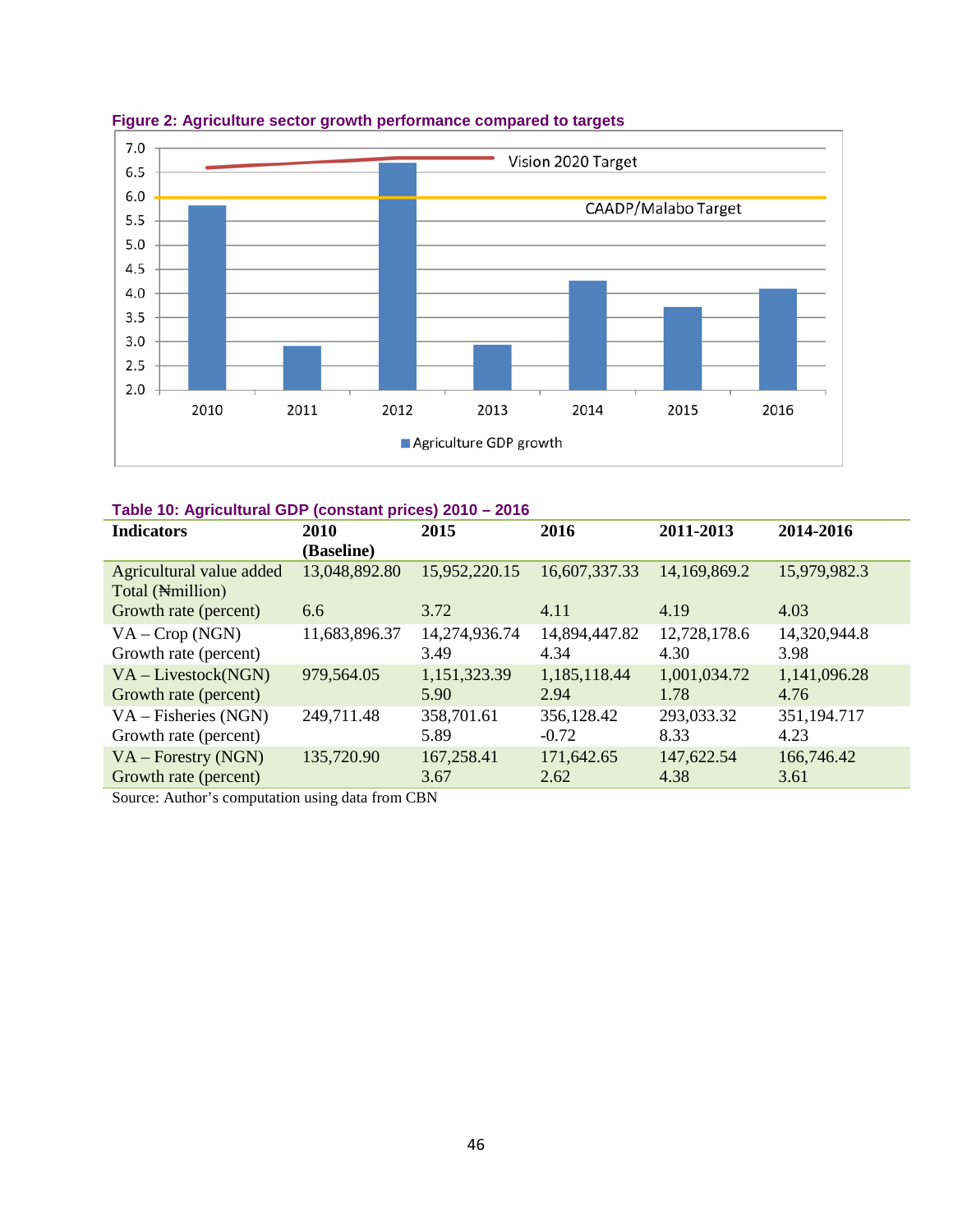# **4.1.2 Agricultural Productivity in Nigeria**

It is generally known that low productivity especially in terms of yield is a major characteristic of the agricultural systems - crop, livestock and fishery - in Nigeria. Crop yields in the country are lower than those of most other countries, both in food and cash crop and animal husbandry; and for virtually all the crops, there is an inverse relationship between growth in land area under cultivation and yields. As shown in Figure 3, the yields of grains such as rice, maize, beans and millet remain very low during the period under review. Under the vision 2020, a 3 and 6 fold increase in productivity was targeted by 2015 and 2020 respectively compared to the level in 2009. Applying these to the key staples below, we observe that 2015 yields are far below levels required for overall productivity to have tripled by 2015 and further increase by 2020.

Growth in the yield of these crops has been volatile and generally not high enough to reach the target under the vision 2020. In order to double yields between 2009 and 2015 a 20% annual growth in yields would have been needed. Among the key staples here, beans had the highest average yield growth of 12% while maize had the lowest at -5% (Figure 4). The targeted yield/productivity growth for 2015 to 2025 under the Malabo declaration is 7% per annum in order to double productivity during the period which is a much less ambitious target. If the yield growth of beans and millet is sustained this would contribute to the achievement of the targeted yield increases. The problem of low productivity in the sector can be attributed to several factors including insufficient and inefficient extension services, low level of adoption of improved seeds, poor quality inputs and inefficient input distribution system, ineffective and inadequate mechanization and irrigation facilities, poor access to credit, poorly managed soil fertility profile and aging farm population.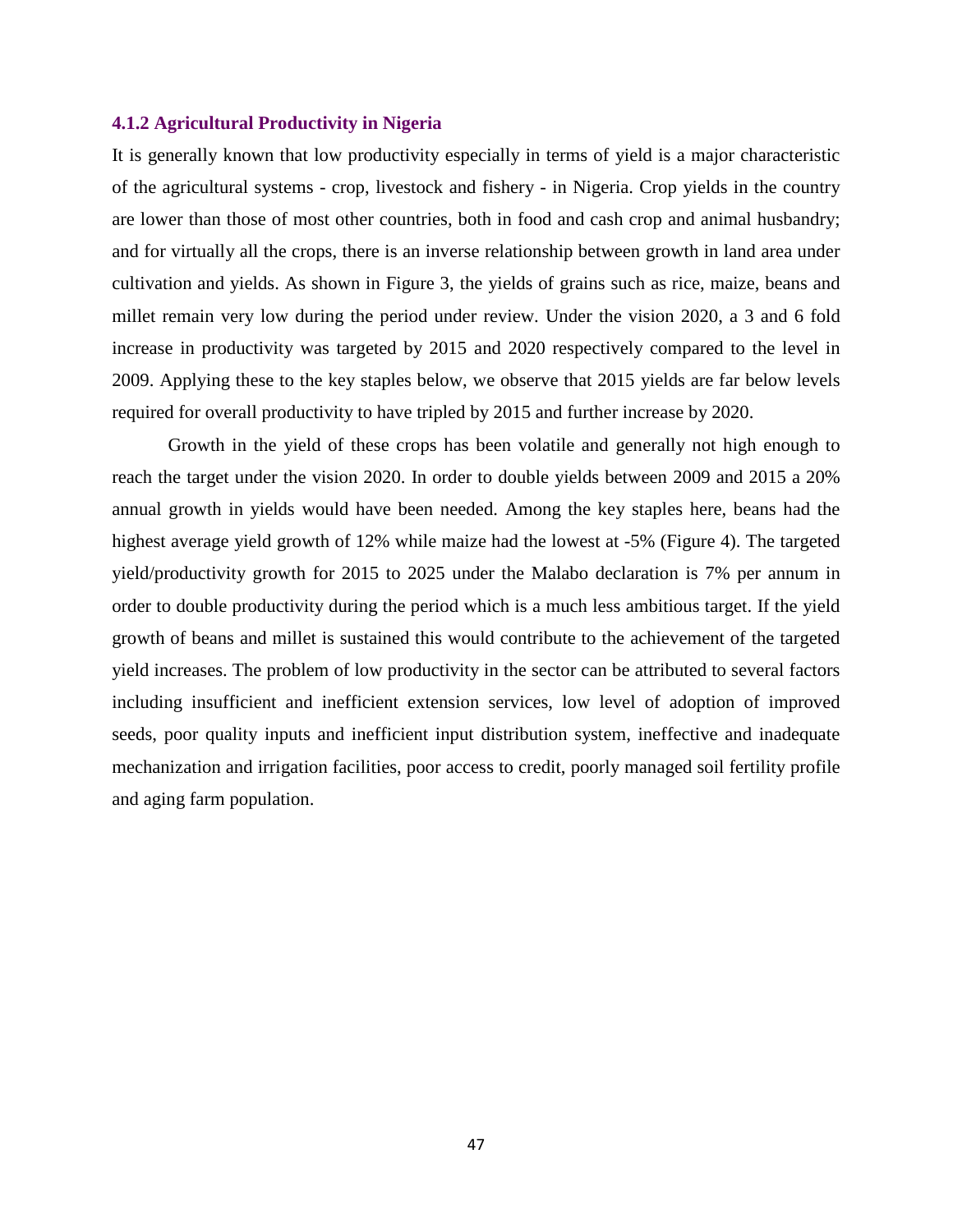

**Figure 3: Yields of Selected Grains in Nigeria, 2010 - 2015**



**Figure 4: Growth Rate (%) of Yields of Selected Grains in Nigeria (2010 – 2015 average)**

As indicated earlier, the vision 20: 2020, agricultural productivity targets included: (i) achieve a 3-fold increase in domestic agricultural productivity by 2015 and 6-fold increase by 2020; in addition, the following were targeted (ii) expand dairy production and milk yield from less than 2,000 kg to 5,000kg per cow per lactation by 2015 and (iii) achieve an efficient agricultural extension system by increasing the Extension Agent to Farmer Ratio to 1:500 by

Source: Author's graph using data from FMARD

Source: Author's graph using data from FMARD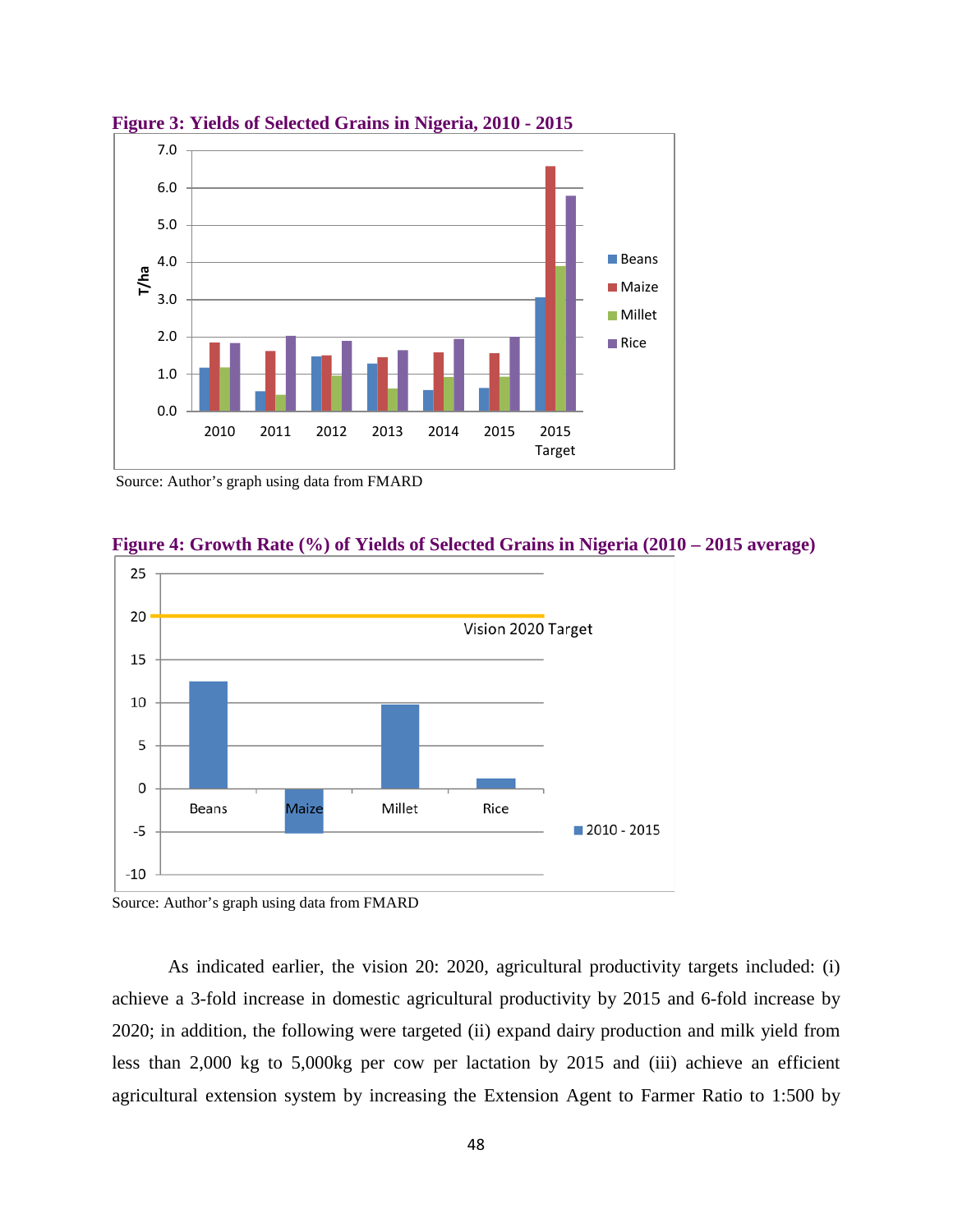2013. In addition to crop yields, two other indicators of productivity (labour productivity and land productivity) are used to assess the performance of the sector in terms of productivity improvements. The target under the Malabo declaration is that labour productivity (defined as agricultural value added per worker) will grow by 100 percent between 2015 and 2025 and land productivity (defined as agricultural value added per hectare) will also grow by 100 percent by 2025.

As shown in Table 11, the growth rate of labour productivity averaged 4.05 percent in 2011/2013 dropping to 3.77 percent in 2014/2016. As regards land productivity the growth rate averaged 2.16 and 10.61 percent during the two sub-periods respectively. This means that the improvements in productivity in the two periods did not meet either of the Vision 2020 or Malabo benchmarks of 20 and 7 percent respectively for most of the years. It is also quite unlikely that the overall 2020 target would be met. Judging by the overall low level of productivity growth achieved since 2010 and the recent growth rates, achieving productivity growth rate of 100 percent by 2025 will require significant improvement in project implementation, massive investment and diversification of the sector.

| <b>Indicators</b>                                                           | 2010<br>(Baseline) | 2015     | 2016     | 2011-2013 | 2014-2016 |  |  |  |
|-----------------------------------------------------------------------------|--------------------|----------|----------|-----------|-----------|--|--|--|
| <b>LABOUR</b><br><b>PRODUCTIVITY</b>                                        |                    |          |          |           |           |  |  |  |
| Agricultural value<br>added per Worker<br>(constant USD)                    | 7077.54            | 8578.83  | 8906.66  | 15335.8   | 8592.53   |  |  |  |
| Growth rate of<br>agriculture VA per<br>worker (percent)                    |                    | 3.50     | 3.80     | 4.05      | 3.77      |  |  |  |
| <b>LAND</b><br><b>PRODUCTIVITY</b>                                          |                    |          |          |           |           |  |  |  |
| <b>Agricultural VA</b><br>(constant USD,<br>excluding Fishery<br>VA) per ha | 1,216.54           | 1144.50  | 908.34   | 1246.14   | 1130.94   |  |  |  |
| Growth rate of<br>agriculture VA per<br>hectare                             |                    | $-14.59$ | $-20.63$ | 2.16      | 10.61     |  |  |  |

#### **Table 11: Agricultural Productivity 2010 – 2016**

Source: Author's computations using data from World Development Indicators and NBS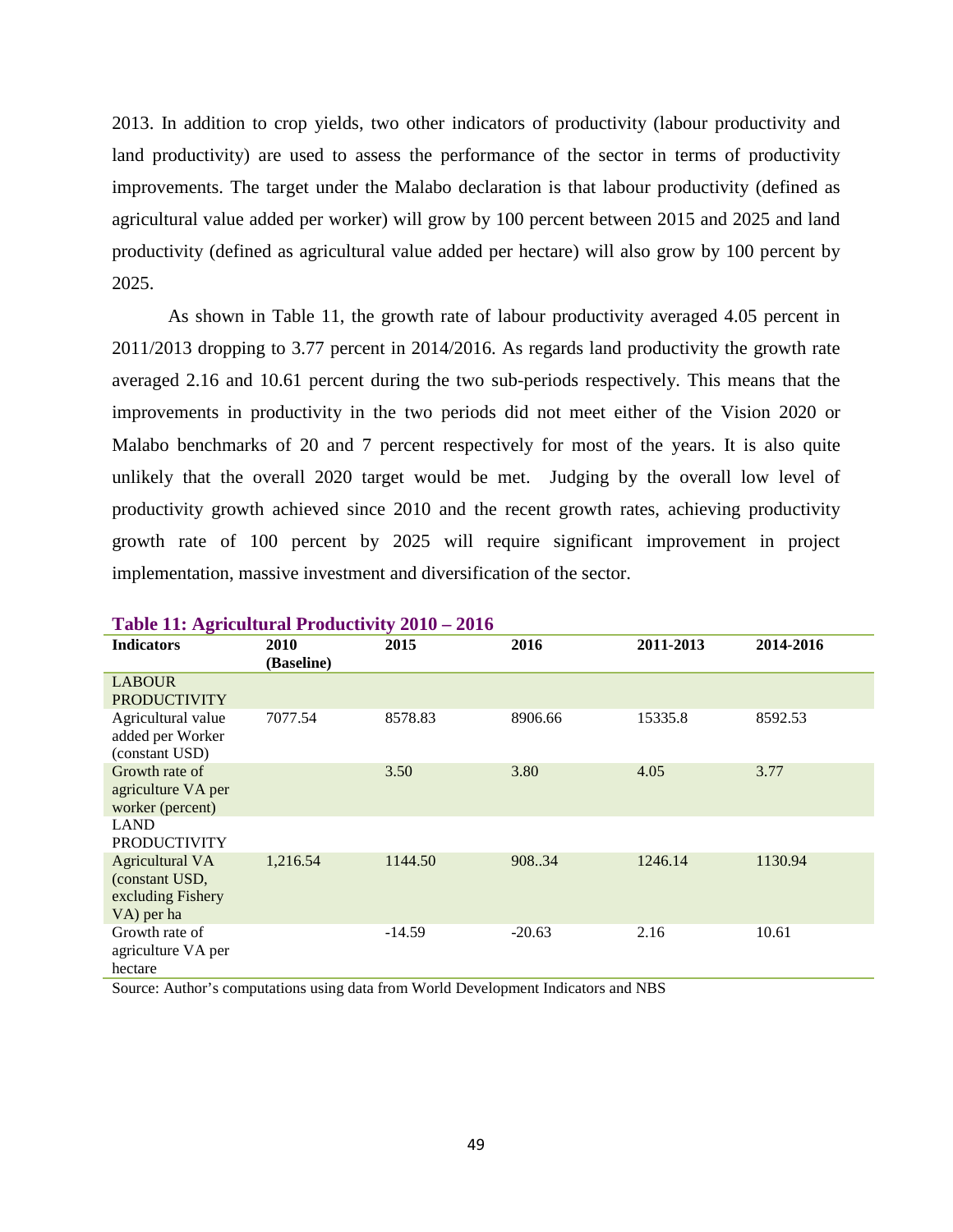# **4.2 Agricultural Product Prices**

The performance of the agricultural sector in terms of ensuring food security depends to a large extent on the prices of agricultural products. During the period under review, 2009-2016, overall food prices (indicated by the food price index) continued to rise steadily depicting a trend with imperceptible volatility. Moreover, there is virtually no significant divergence between the trend of general consumer prices and food prices (Figure 5). The persistent rise in food prices is not unexpected in view of the supply-demand imbalances, rising population and rising cost of production and marketing. Government programmes and policies have been targeted at reducing the cost production to stabilize price and make food affordable to consumers. However, the extent to which such policies have helped to tame food inflation varied over the years and has sometimes been influenced by some other policies (such as exchange rate, interest rate and trade policies) that are not specific to the agricultural sector.



#### **Figure 5: Trend of Consumer Price Index for 2009-2016**

Source: Author's graph using data from the National Bureau of Statistics, Abuja

Food inflation which had been a major problem since 2009, stabilized at single digit as from second quarter of 2013 up to the second quarter of 2015. However, at the end of that quarter (June) it went back to double digit (10.05 percent) and by last quarter of 2016 it had risen to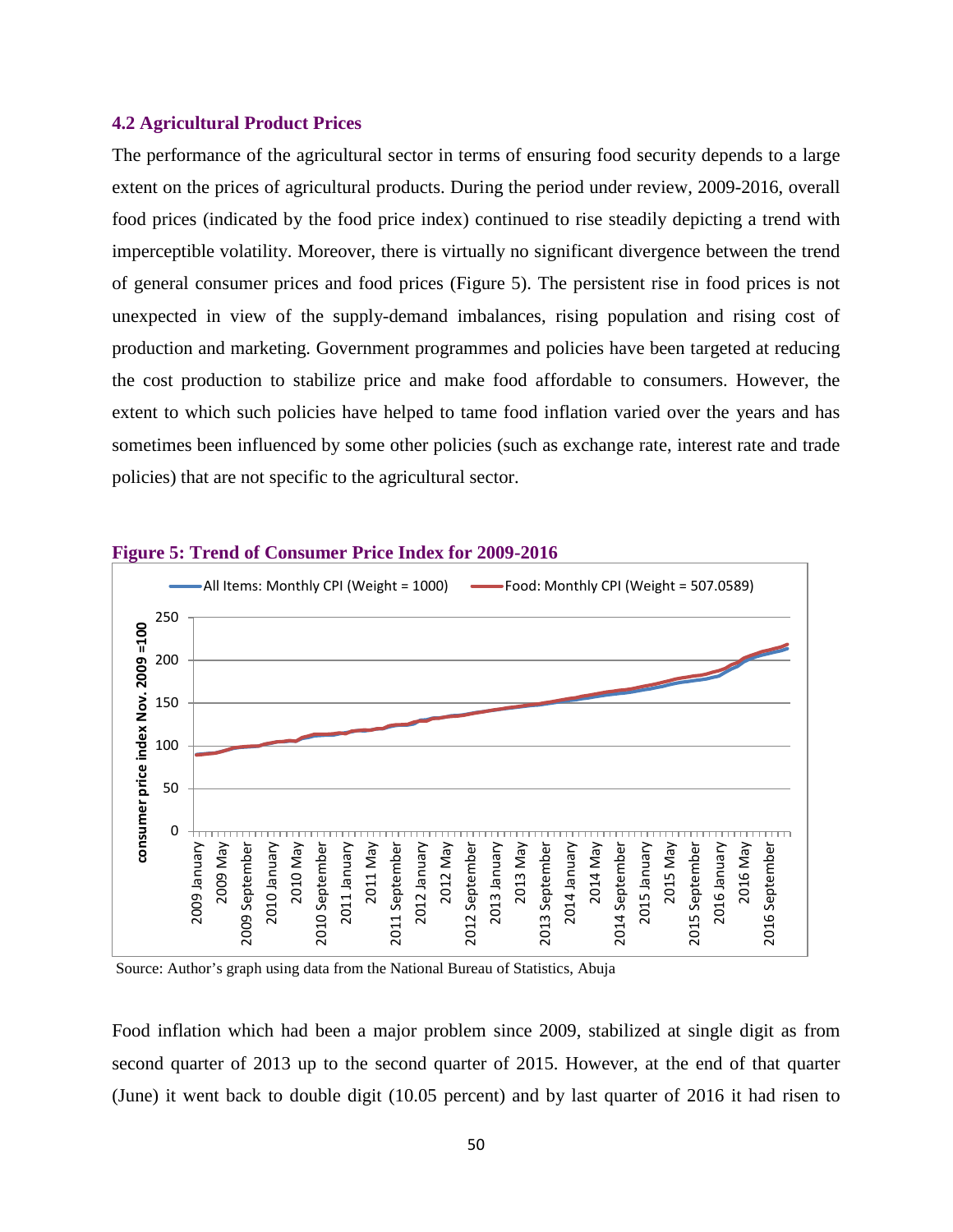17.19 percent a little below its 2009 level of 18.44 (Figure 6). Overall, food inflation followed a downward trend from the first quarter of 2009 to the last quarter of 2015. It is important to stress however, that the relevant prices to consider when examining the response of farmers and their decision to produce particular crops are the prices of agricultural products rather than the consumer price index which relates to a basket of different food items.



**Figure 6: Food Price Inflation (Year-on-Year Change), 2009-2016**

Source: Author's graph using data from National Bureau of Statistics, Abuja.

Variability in producer prices, will affect output growth and the effectiveness of policy incentives. Arguably, the implementation of the various policies and programmes as mentioned earlier has led to an increase in domestic food production and reduction in food import but without significant impact on stabilization of agricultural product prices. Individual agricultural product prices have risen considerably over the period under review leaving remarkable volatility in their path from a long term perspective – over the 7 year period of 2009 to 2015<sup>[3](#page-50-0)</sup>. They followed an upward trend from 2009 to reach a peak in 2013 after which the prices trended downwards till 2015. Nonetheless, the price of each commodity was much higher in 2015 than 2010 in both nominal and real terms (Figures 7 and 8). However, average price in 2014-2015 was higher than that of the previous sub-period (2011-2013) only in respect of (local) rice and gari (cassava product). The rising trend between 2011 and 2013 (which reached a peak in 2012 in the case of beans) was partly a reflection of the inclement weather and flood disaster of 2012.

<span id="page-50-0"></span> $3$  Given the general upward trend in prices, long term volatility rates would normally be higher than within the year volatility rates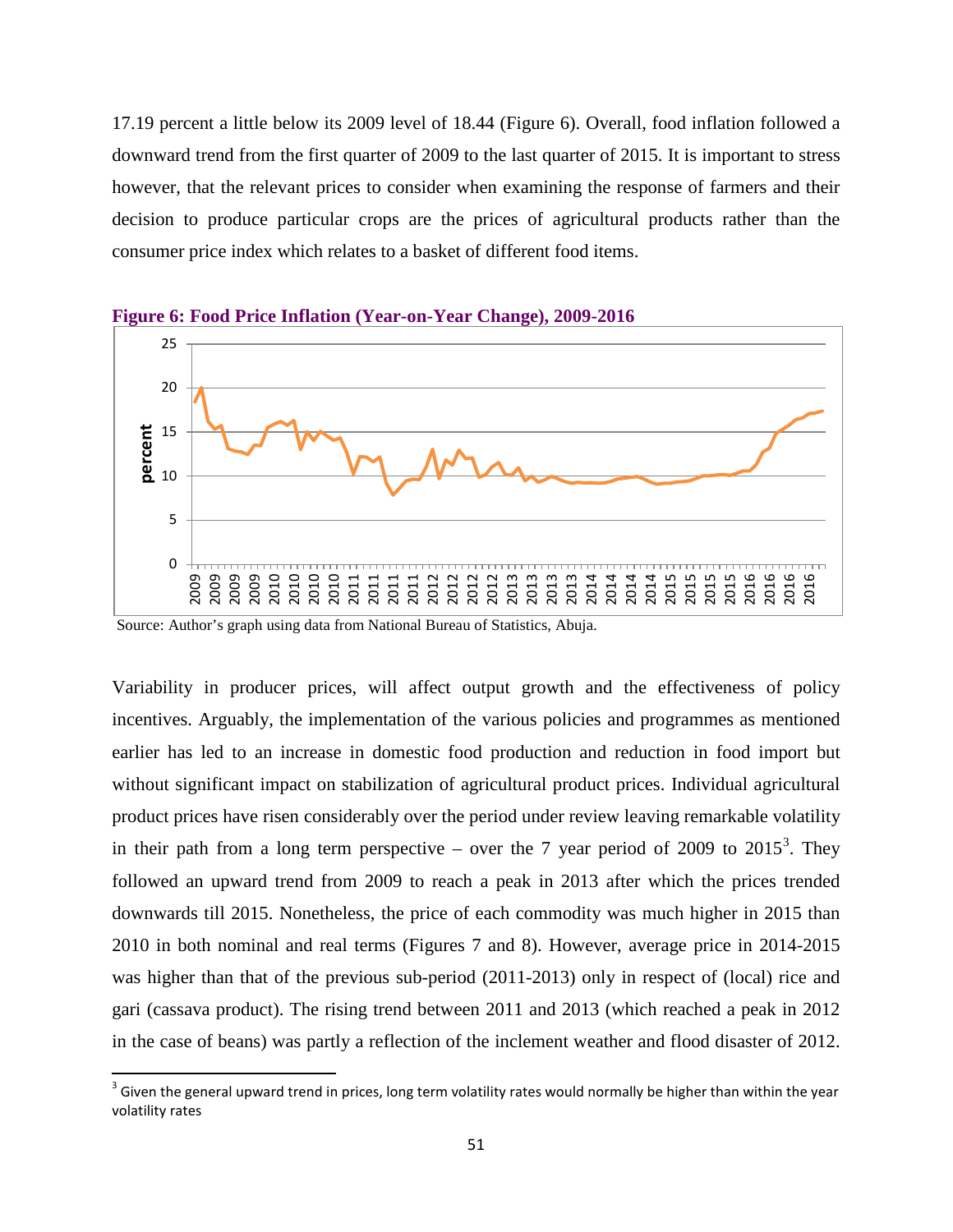The other factor that built up inflationary pressure during the period was the price of fuel (petrol) which increased from N65 per litre in 2011 to N97 per litre in 2012.



**Figure 7: Retail Prices of Agricultural Commodities in Nigeria 2009-2015**

Source: Author's graph using data from FEWSNET. Abuja



**Figure 8: Real Retail Prices of Agricultural Commodities in Nigeria, 2009-2015**

Source: Authors' graph using data from FEWSNET, Abuja.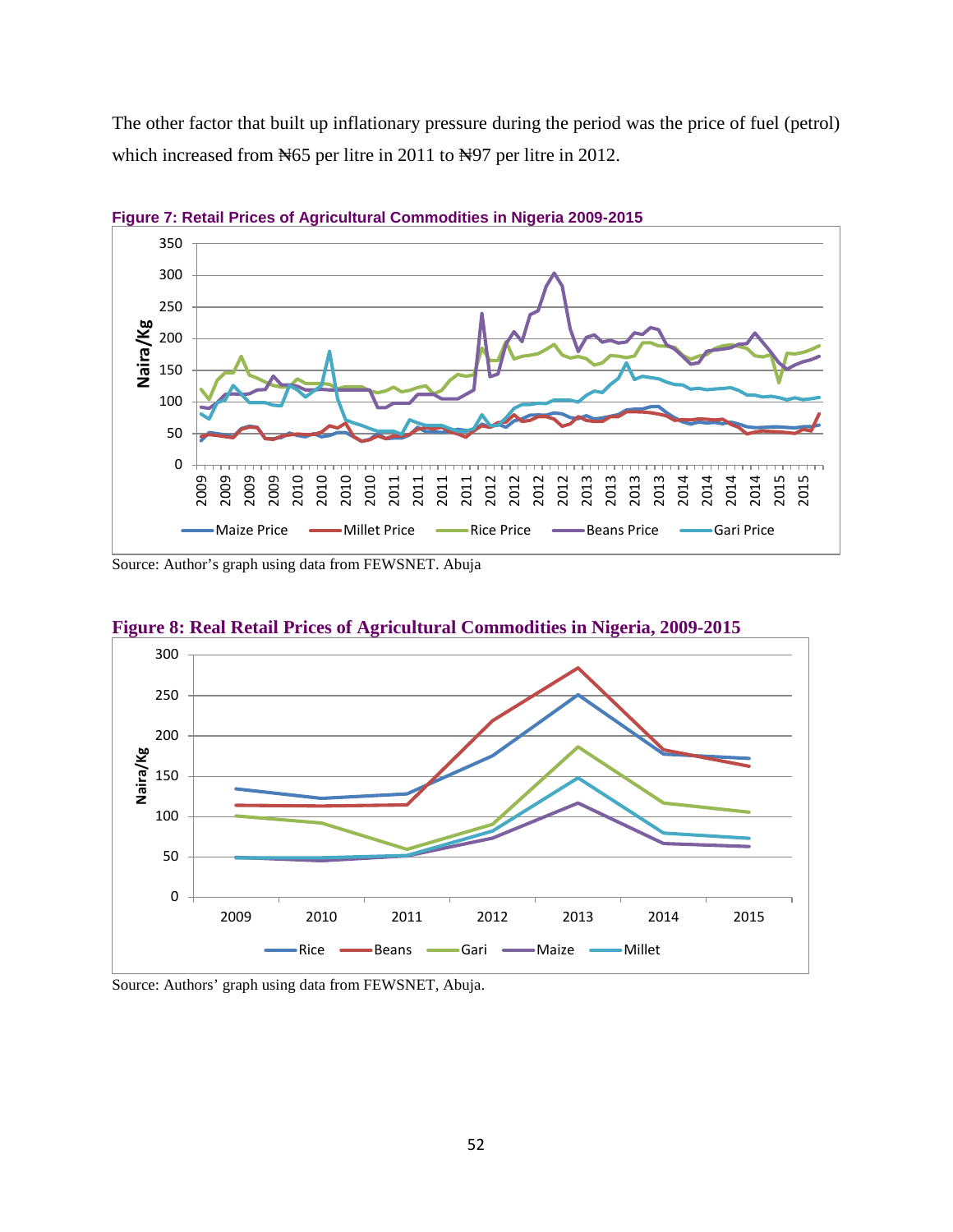The Growth Enhancement Support Scheme (GESS) and the value chain development programme of FMARD provided incentives for farmers to remain in business resulting in a rising trend of production of food staples. As shown earlier (Figure 1), the grain legumes which were not accorded priority under the GESS experienced haphazard production trend compared with the cereals such as rice, maize and millet which were the crops targeted for increased production during the rainy season and under irrigation during the dry season. It is therefore, not surprising that the price of bean was much higher and witnessed more pronounced variability over the period than cereal prices. The price of beans witnessed the highest volatility, followed by that of gari, maize, millet, and rice (Table 12).

| Table 12: Volatility of Agricultural Commodity Prices in Nigeria, 2010-201: |                   |                   |                   |                   |                   |  |  |  |  |
|-----------------------------------------------------------------------------|-------------------|-------------------|-------------------|-------------------|-------------------|--|--|--|--|
| <b>Commodity</b>                                                            | 2010              | 2015              | $2011 -$          | 2014-             | <b>Price</b>      |  |  |  |  |
|                                                                             | <b>Price</b>      | <b>Price</b>      | 2013              | 2015              | <b>Volatility</b> |  |  |  |  |
|                                                                             | $(\mathbb{N}/Kg)$ | $(\mathbb{N}/Kg)$ | <b>Price</b>      | <b>Price</b>      | (CV)              |  |  |  |  |
|                                                                             |                   |                   | $(\mathbb{N}/Kg)$ | $(\mathbb{N}/Kg)$ | 2009-2015         |  |  |  |  |
| Rice                                                                        | 124.58            | 172.13            | 161.58            | 174.6             | 17.28             |  |  |  |  |
| Maize                                                                       | 46.17             | 62.92             | 69.77             | 64.78             | 22.91             |  |  |  |  |
| <b>Beans</b>                                                                | 114.92            | 162.46            | 179.27            | 172.46            | 31.67             |  |  |  |  |
| Millet                                                                      | 49.96             | 73.08             | 80.11             | 76.30             | 21.16             |  |  |  |  |
| Gari                                                                        | 93.58             | 105.61            | 94.54             | 111.20            | 28.15             |  |  |  |  |

**Table 2010-2015** 

Source: Author's computation using data from FEWSNET

The government has made attempts to implement a programme of guaranteed minimum price (GMP) to support farmers in the face of market imperfections, policy distortions and price instability which may dampen their interest in expanding the scale of production. The performance of this policy has been weak on account of paucity of funds to buy products from farmers, inadequate storage facilities and inability to pay remunerative prices for the targeted products due to rising cost of production.

#### **4.3 Agricultural Trade**

The performance of the agricultural sector is analyzed using indicators agreed under the Malabo declaration with due regard to the trade strategies and targets enshrined in the  $1<sup>st</sup>$  NIP of the NV20: 2020. The ECOWAP/Malabo targets deal primarily with three core areas: intra-African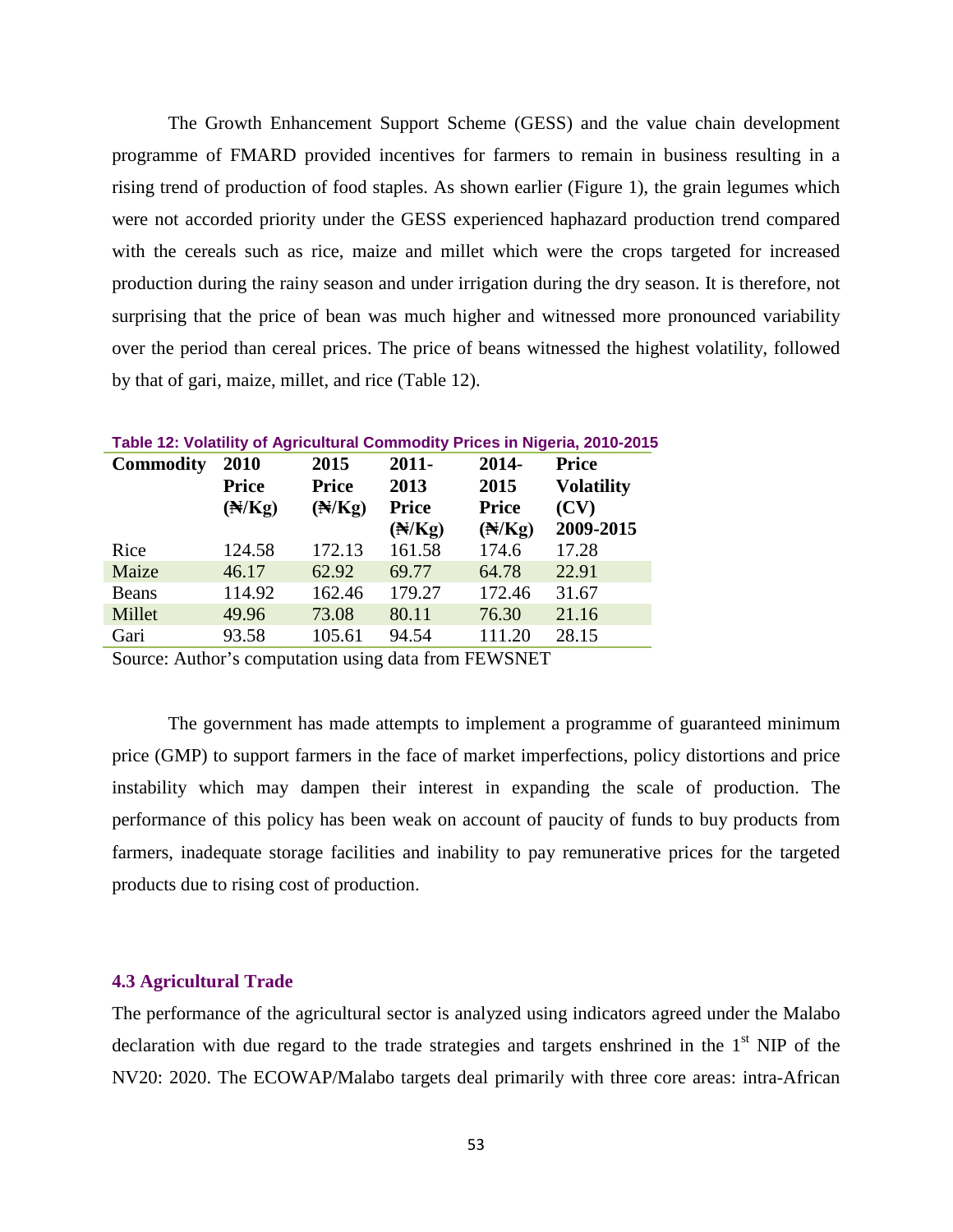trade in agricultural commodities and services, intra-ECOWAS agricultural trade and progress on increasing agricultural exports while the vision 2020 especially highlighted a desired decrease in overall importation of food.

In accordance with the drive towards modernization and industrialization of the sector, the import strategies include: review trade related protocols sighed by Nigeria to ensure that the national interest is primarily served, aggressive pursuit of import substitution to reduce import of raw materials and food through import tariffs and tax holidays for local industries to thrive, review of import levies and local subsidy on food agricultural raw materials and maintenance of zero level of tariffs on imported agro-processing machineries in the short and medium terms. Essentially the trade policies and strategies were targeted at deriving over 50 per cent of the nation's foreign exchange earnings through agro-industrial exports by the end of the plan period in 2013 and reducing the level of food import of 2009 by 50 per cent in 2013 and by 90 per cent in 2020.

With a food import level of 4.5 billion dollars in 2009, achieving the vision 2020 targets would mean having food imports of 2.3, 1.1 and .5 billion dollars by 2013, 2016 and 2020 respectively. However, actual food import levels have gone very far from the targeted trajectory as indicated in figure 9 below. Still, after a sharp increase in 2011, the overall trend of food imports has been negative. Unfortunately, if the rate of decrease between 2011 and 2016 is maintained up till 2020, Nigeria would not achieve the vision 2020 target as food imports would be about 2.4 billion dollars larger than the targeted .5 billion. Thus the 2013 target was not met and the 2020 target is unlikely to be met at the current rate of progress.





Source: Authors based on UNCTAD data and trend analysis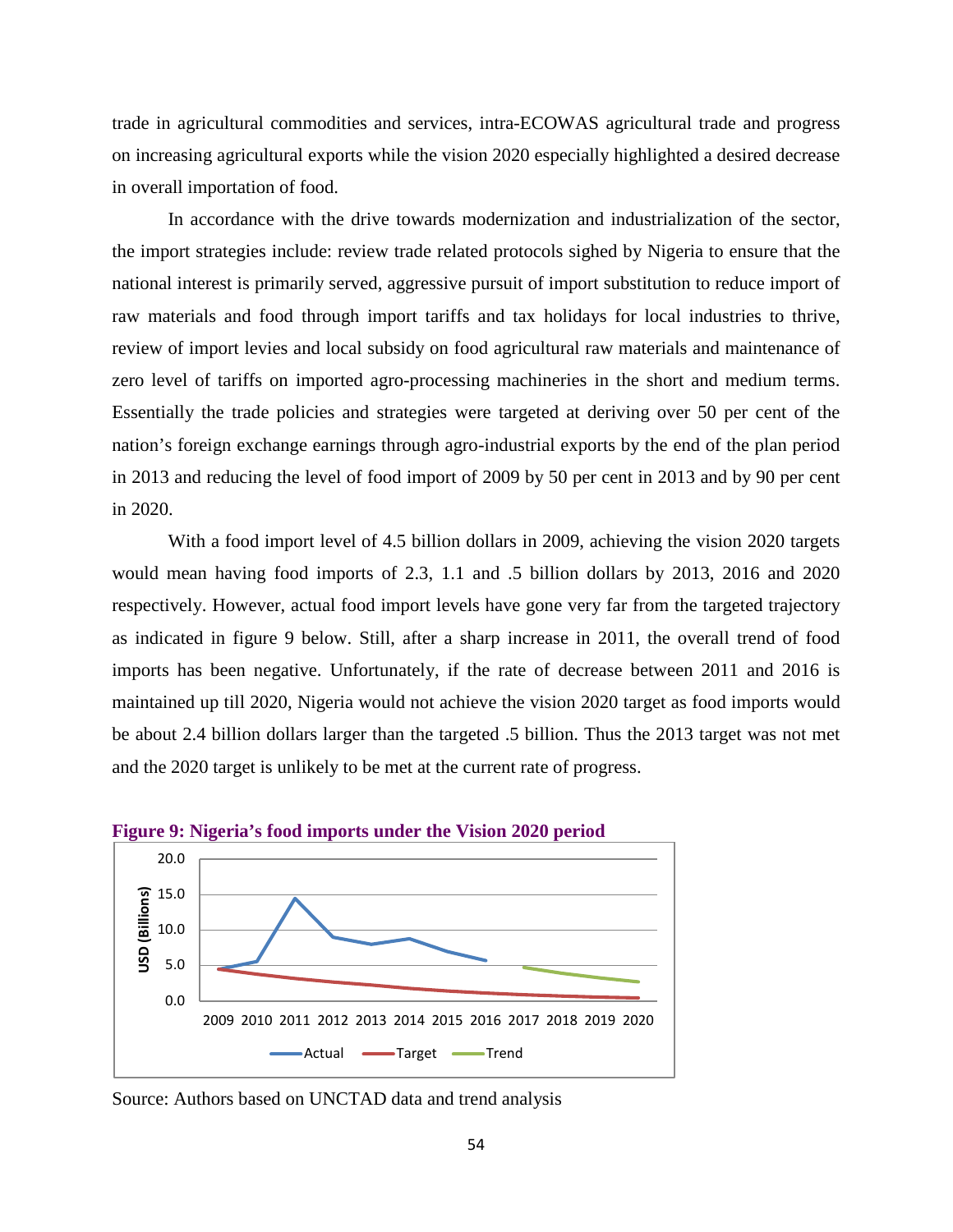### **4.3.1 Intra-African Trade for agriculture commodities and services**

Intra-Africa agricultural trade has remained at a very low level; depicting the low level of economic integration in the continent over the years in spite of the huge potentials and opportunities. The generally low level of intra-Africa trade in agricultural commodities corroborates the high level of food import dependency and the fact that agricultural commodity exports respond more to foreign market forces while regional potentials and opportunities remain largely untapped. Intra-African trade is particularly badly affected by a number of market access constraints (natural barriers, man-made barriers and non-tariff or technical barriers).

Natural barriers to trade such as social and political conflicts and infrastructure constraints constitute an important contributor to low intra-Africa trade (Daya et al, 2006). Manmade constraints and non-tariff barriers such as import and export restrictions, customs formalities, export procedures such as custom valuation and SPS measures contribute significantly to the contraction in regional trade. There are also technical barriers to intra-African trade in the form of technical regulations and standards that set out specific characteristics of a product including its size, shape design or labeling and packaging of the product (Ajakaiye and Olomola, 2011).

Four indicators are employed to measure progress on intra-African trade in agricultural commodities. These are the value of intra-African imports for agricultural goods, value of intra-African exports for agricultural goods, value of intra-African agricultural trade (imports and exports) for agricultural goods and services and the growth of the value of agricultural trade. The Malabo target is that the value of intra-African trade in agricultural commodities and services in 2015 must triple by the year 2025. To achieve this target, average annual growth rate of trade needs to be 11.6% or above.

Two years after this MALABO target was set, progress towards achieving it is beginning to manifest in Nigeria judging by the increase in the values of this indicator in 2015 and 2016. However, only imports were increasing while exports witnessed a decline in 2016. Moreover, the recent trend is not an improvement over the immediate past trend; the average volume of trade in real terms in 2014/2016 fell below the value in 2011/2013. The value of agricultural trade grew less in 2016 than 2015; and while the growth rate averaged 29.57 percent in 2011/2013 it turned negative (-4.19 percent) in 2014/2016 (Table 13). However, the country's 2016 performance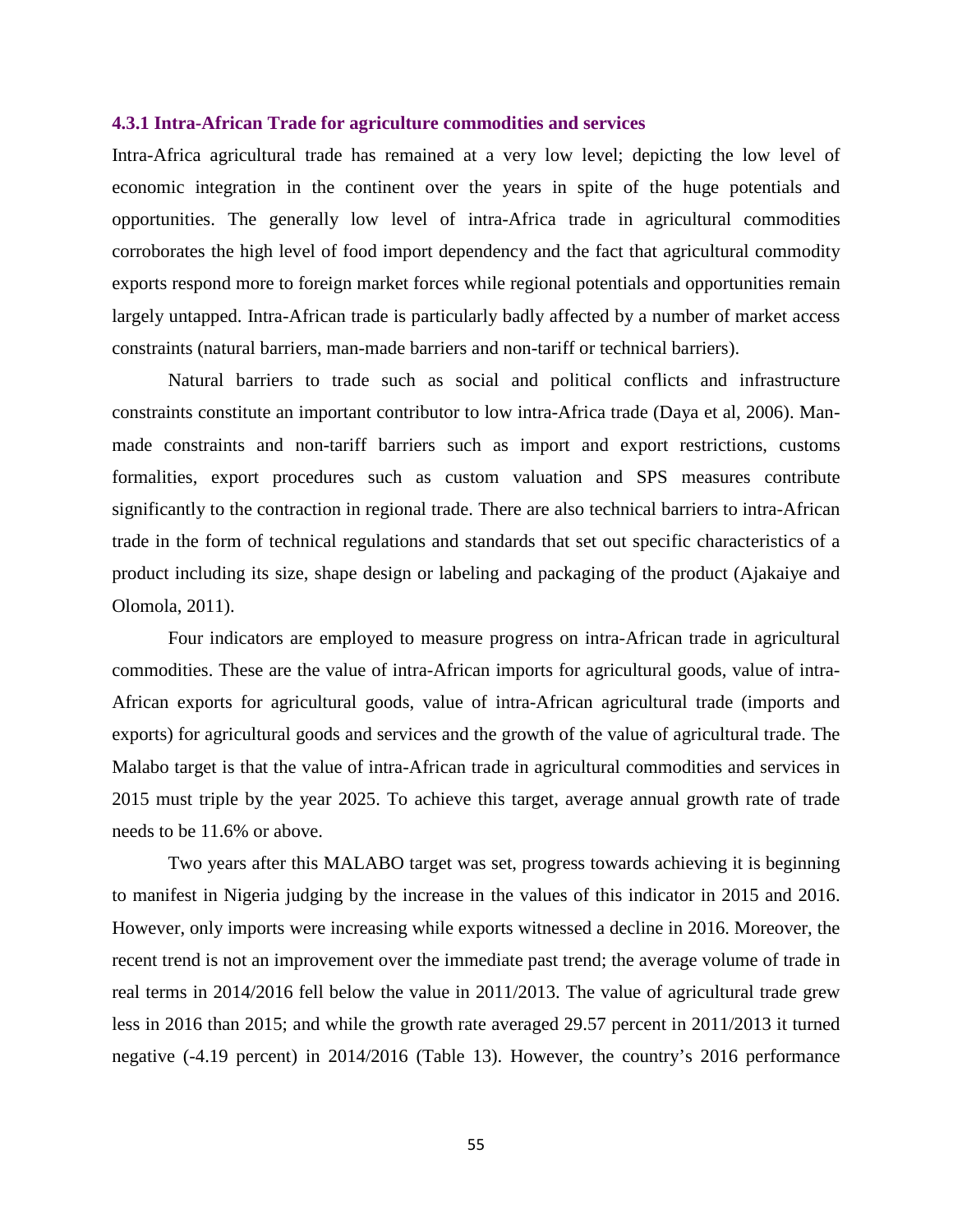(13.3% growth) is above the needed annual growth in intra-African trade in order to achieve the 2025 target of tripling trade.

| Table 13: Achievements on Intra-African Trade for agriculture commodities and services                                              |                    |         |           |                  |           |  |  |  |  |
|-------------------------------------------------------------------------------------------------------------------------------------|--------------------|---------|-----------|------------------|-----------|--|--|--|--|
| <b>Indicators</b>                                                                                                                   | 2010<br>(Baseline) | 2015    | 2016      | $2011 -$<br>2013 | 2014-2016 |  |  |  |  |
| Value of intra-African imports<br>for agriculture goods, (current<br>USD'000)                                                       | 595,774            | 774,040 | 820,630   | 756835.3         | 741806.7  |  |  |  |  |
| Value of intra-African exports<br>for agriculture goods, (current<br>USD'000)                                                       | 186,473            | 224,811 | 197,129   | 293897.3         | 226769.7  |  |  |  |  |
| Value of intra-African trade<br>(imports and exports) for<br>agriculture goods and services, in<br>constant US dollars 2010         | 782,247            | 936,251 | 1,061,050 | 988409.3         | 925129.3  |  |  |  |  |
| Growth rate of the value of trade<br>of agricultural commodities and<br>services within Africa, in constant<br>US dollars (percent) |                    | 20.33   | 13.33     | 29.57            | $-4.19$   |  |  |  |  |

Source: Author's computations using data from UNCTAD

# **4.3.2 Intra-ECOWAS Agricultural Trade**

Performance in agricultural trade within ECOWAS is assessed based on three indicators as shown in Table 14. The Malabo target is to realize increased overall intra-African regional trade and better functioning of national and regional markets. In the first two years after the Malabo declaration, Nigeria has recorded improved performance in intra-ECOWAS trade in agricultural goods and services. During the period, the share of intra-ECOWAS agricultural trade in total agricultural trade increased from 5.46 to 7.6 percent. The share is also higher in 2014/2016 (5.42 percent) compared with 4.65 percent during the 2011/2013 sub-period.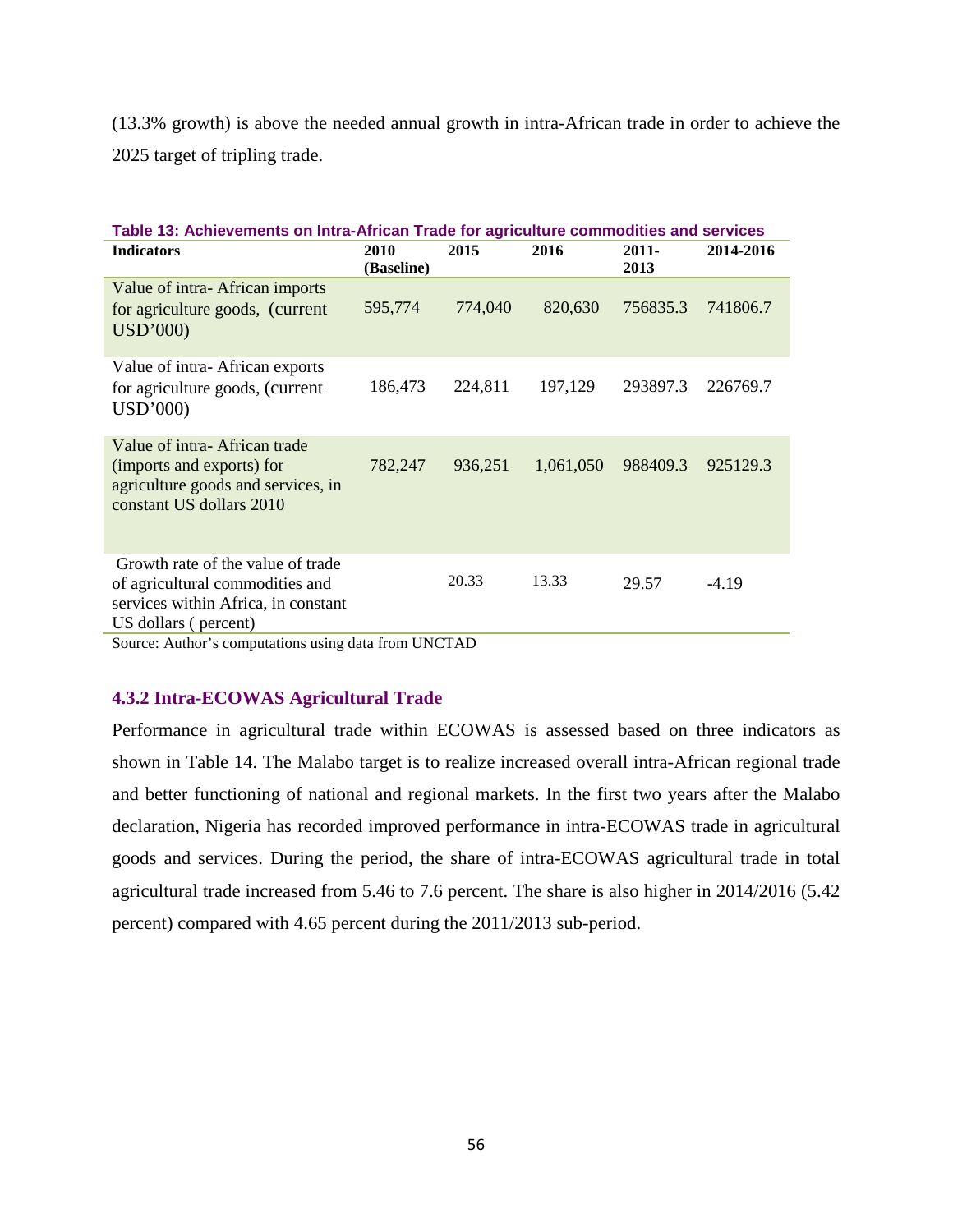| 2010      | 2015       | 2016      | 2011-2013  | 2014-2016 |
|-----------|------------|-----------|------------|-----------|
|           |            |           |            |           |
| 356,004   | 405,890    | 466,739   | 454,410.7  | 388,608   |
|           |            |           |            |           |
|           |            |           |            |           |
|           |            |           |            |           |
| 5,867,790 | 7,440,529  | 6,140,591 | 11,279,293 | 7,579,958 |
|           |            |           |            |           |
|           |            |           |            |           |
|           |            |           |            |           |
| 6.07      | 5.46       | 7.60      | 4.65       | 5.42      |
|           |            |           |            |           |
|           |            |           |            |           |
|           | (Baseline) |           |            |           |

### **Table 14: Achievements on increasing trade between ECOWAS countries**

Source: Author's computation using data from UNCTAD

# **4.3.3 Progress on Increasing Agricultural Exports**

Assessment of progress on increasing agricultural exports is based on three indicators namely; agricultural exports, agricultural GDP and the ratio of agricultural exports to GDP. The Malabo target is simply to have increased intra-African regional trade and better functioning of national and regional markets. However, the recently launched ERGP contains quantitative targets on export expansion. The ERGP accords priority attention to non-oil exports; the major component of which will be derived from the agricultural sector in view of the policy stance on economic diversification and export promotion. Specifically, exports of goods and services are projected to grow by 29.95 per cent in 2017 following an initial recovery in oil exports and growth in non-oil exports (mainly agriculture and agro-processing).

The ERGP targets an average 16.5 per cent growth in total exports from 2017 to 2020 from oil and non-oil exports. Over the same period, imports are projected to rise by 4.0 per cent per annum; the higher growth in exports results in a positive trade balance for Nigeria by 2020. Export of goods and services as percent of GDP in the ERGP from 2016 to 2020 is estimated at 9.01, 10.82, 11.52, 11.39 and 11.66 percent for each year respectively (ERGP, 2017). Evidence suggests that agricultural exports have grown since 2010; but growth seems to be reducing during the two years of the post-Malabo era. Agricultural exports as a ratio of agricultural GDP fell from 3.23 percent in 2015 to 3.01 percent in 2016; and from an average of 4.46 percent in 2011/2013 to 2.89 percent in 2014/2016 (Table 15). This performance is far below the target set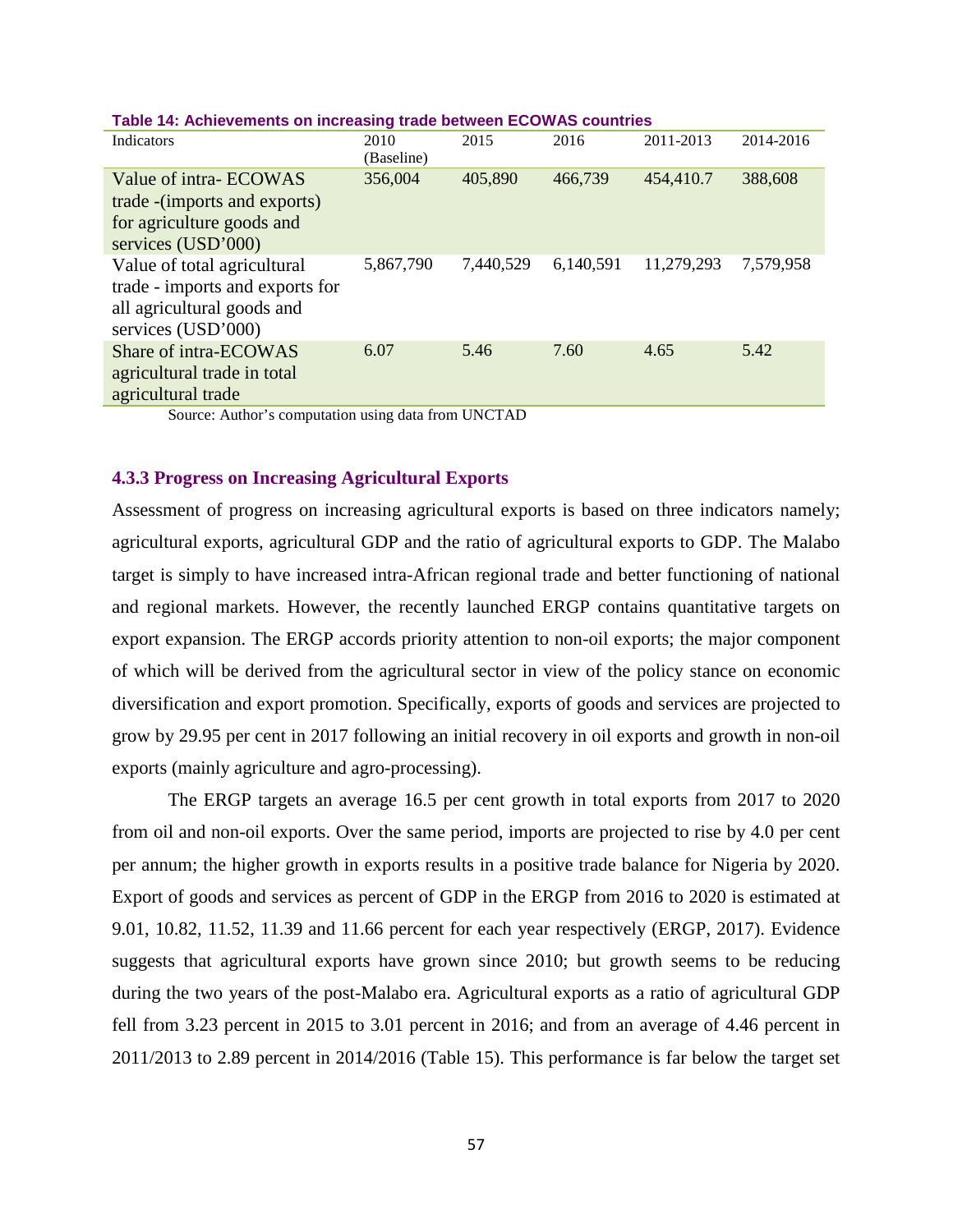for 2016 in the ERGP (9% for all exports); and the possibility of meeting the target set annually up to 2020 is even more difficult to guarantee.

| Table 15: Achievements on increasing agriculture exports                     |                    |               |               |            |            |  |  |  |  |
|------------------------------------------------------------------------------|--------------------|---------------|---------------|------------|------------|--|--|--|--|
| <b>Indicators</b>                                                            | 2010<br>(Baseline) | 2015          | 2016          | 2011-2013  | 2014-2016  |  |  |  |  |
| Agriculture<br>Exports $(\mathbb{N})$<br>million)                            | 345,796            | 515,257       | 499,881       | 631,976    | 461,821    |  |  |  |  |
| Agriculture GDP<br>$(\mathbb{N}$ million)                                    | 13,048,892.80      | 15,952,220.15 | 16,607,337.33 | 14,169,869 | 15,979,982 |  |  |  |  |
| Ratio of<br>Agriculture<br>exports to<br><b>Agriculture GDP</b><br>(percent) | 2.65               | 3.23          | 3.01          | 4.46       | 2.89       |  |  |  |  |

Source: Author's computation using data from UNCTAD and CBN

The slow progress in meeting the agricultural export target is not due to lack of awareness of export potential or lack of available institutions to champion the cause. What is lacking is the capacity to sustain innovative measures, encourage investors and ensure consistency of policy for effective implementation of the export promotion strategies.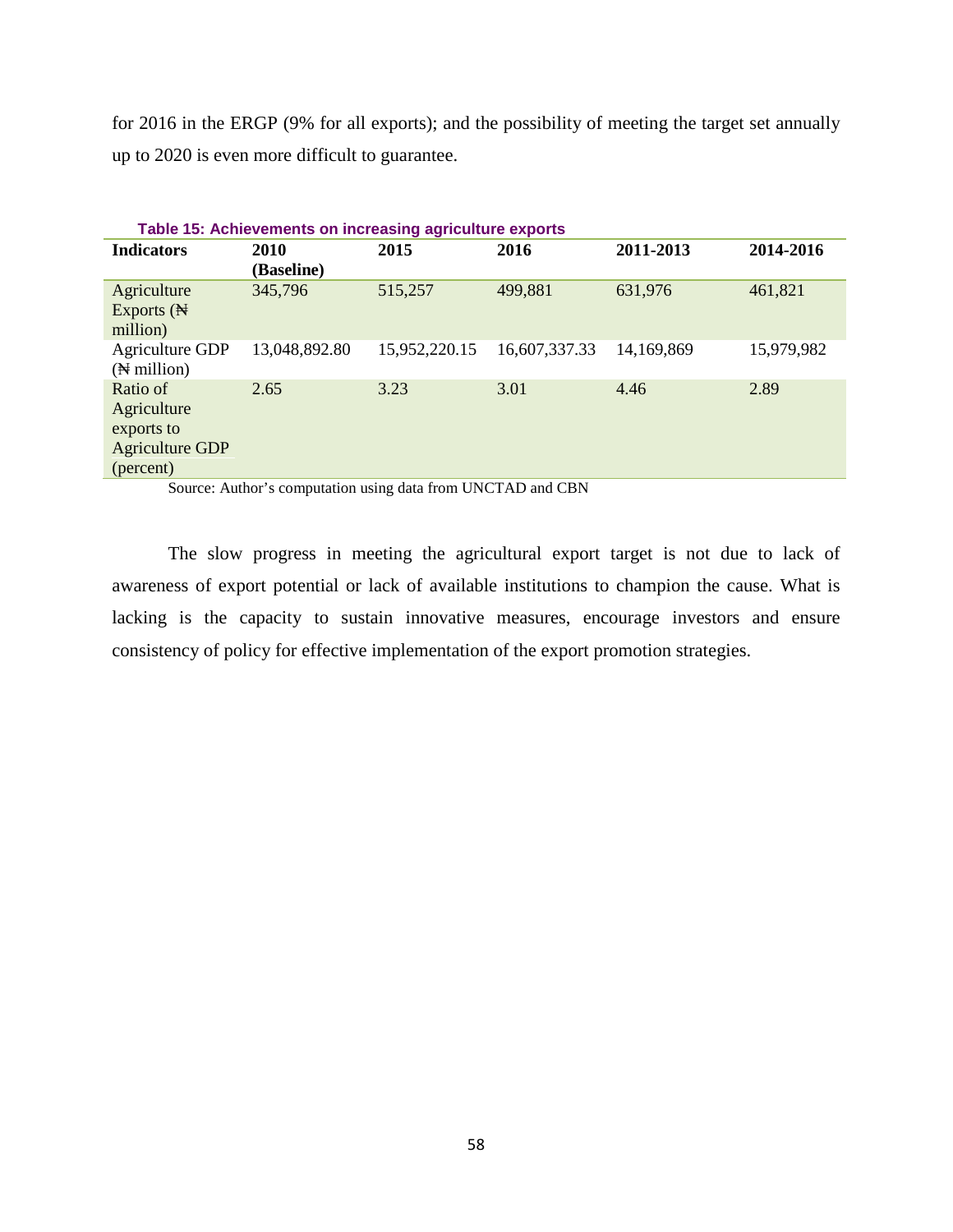### **CHAPTER FIVE**

# **POVERTY AND FOOD SECURITY IN NIGERIA**

A key goal of managing the agricultural sector is to achieve appreciable improvements in overall household welfare as indicated by the level of poverty and food security. This goal's importance has been made more known globally by the MDG1 which was one of the most popular MDG targets. This chapter reviews performance in this area in the 2010 to 2016 period. It considers indicators such as the overall level of unemployment, the poverty rate and the income per capita. Following this review of income changes, we then examine food security outcomes as indicated by the level of undernourishment and child nutrition.

# **5.1 Trends in Poverty**

Overall, the unemployment rate reduced from 21 percent in 2010 to 14.2 percent in 2016. However, the trend in the last 3 years has been a positive one with a steady increase from 7.8 percent to 14.2 percent. With the increasing size of the labour force, this means the number of unemployed people has been increasing in the last 3 years. Table 16 below indicates recent trends in the income and poverty level of households. There is also the issue of underemployment which increases the magnitude of the problem. What the levels of unemployment and underemployment mean is that the opportunity to earn income is reducing relatively. This has negative implications for the level of household income.

While the agriculture sector alone cannot determine the poverty level, it is important to ascertain the overall impact it and other sectors' performance had on the poverty level. However, the agriculture sector's role is more important in developing countries like Nigeria given the percentage of people that work in the sector. Available estimates indicate that as 2010 the percentage of poor people living below the national and international poverty line was 63 percent and 62 percent respectively. This translates to about 100 million poor people in 2010. The poverty level in 2010 is slightly lower than the 64.2 percent recorded in 2004 - but indicates a decrease of three percent after six years which may not be regarded as appreciable progress. In addition, it means that the number of poor people increased from 80 to 100 million between 2004 and 2010. Obviously, this is not a positive development.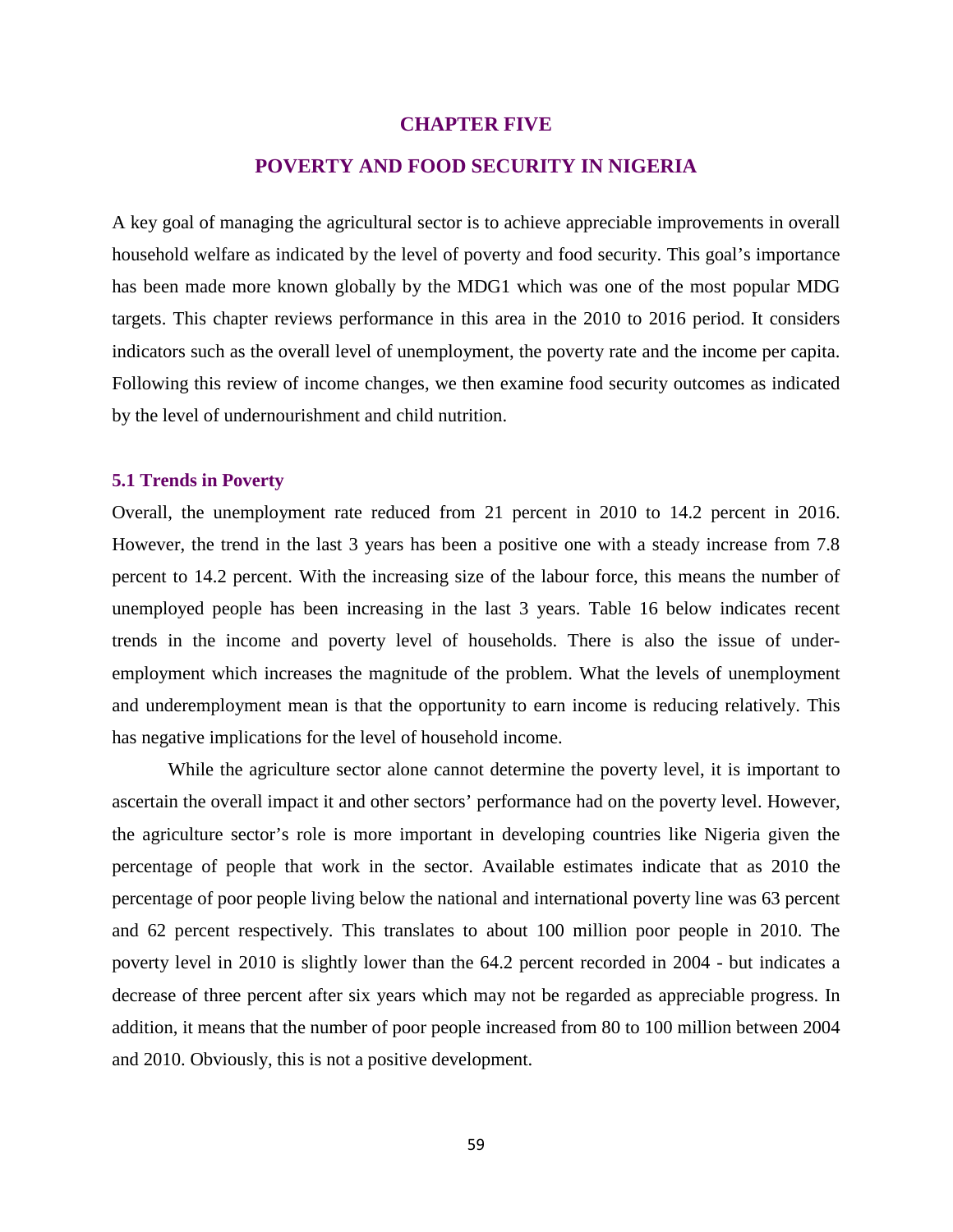| Table 16: Household Income and Poverty Trends in Nigeria |  |  |  |
|----------------------------------------------------------|--|--|--|
|----------------------------------------------------------|--|--|--|

| Indicator            | Target     | 2010             | 2011    | 2012    | 2013    | 2014    | 2015    | 2016    |
|----------------------|------------|------------------|---------|---------|---------|---------|---------|---------|
| Unemployment<br>rate |            | 21.1             | 6       | 10.6    | 10      | 7.8     | 10.4    | 14.2    |
| Poverty              | Vision:    | 62               |         |         |         |         |         |         |
|                      |            |                  |         |         |         |         |         |         |
| headcount ratio at   | MDG1       |                  |         |         |         |         |         |         |
| international        |            |                  |         |         |         |         |         |         |
| poverty line         |            |                  |         |         |         |         |         |         |
| (percent of          |            |                  |         |         |         |         |         |         |
| population) (US\$    |            |                  |         |         |         |         |         |         |
| 1.25)                |            |                  |         |         |         |         |         |         |
| Poverty              | Malabo: -  | 62.6             |         |         |         |         |         |         |
| headcount ratio at   | 50 percent |                  |         |         |         |         |         |         |
| national poverty     | 2025/2015  |                  |         |         |         |         |         |         |
| line (percent of     |            |                  |         |         |         |         |         |         |
| population)          |            |                  |         |         |         |         |         |         |
| Population of        |            | 102.2            |         |         |         |         |         |         |
| poor people          |            |                  |         |         |         |         |         |         |
| (millions)           |            |                  |         |         |         |         |         |         |
| Household final      |            |                  |         |         |         |         |         |         |
| consumption          |            |                  |         |         |         |         |         |         |
| expenditure per      |            |                  |         |         |         |         |         |         |
| capita (constant     |            |                  |         |         |         |         |         |         |
| local prices, N)     |            |                  |         |         |         |         |         |         |
| Annual               |            | 199,954          | 199,607 | 175,466 | 217,291 | 215,725 | 220,526 | 202,358 |
|                      |            |                  |         |         |         |         |         |         |
| Monthly              |            | 16,663           | 16,634  | 14,622  | 18,108  | 17,977  | 18,377  | 16,863  |
| Nominal              |            |                  |         |         |         |         |         |         |
| Annual               |            | 228,387          | 251,445 | 247,512 | 330,913 | 354,652 | 397,278 | 432,156 |
| Monthly              |            | 19,032           | 20,954  | 20,626  | 27,576  | 29,554  | 33,107  | 36,013  |
| Income               |            | 0.45             |         |         |         |         |         |         |
| inequality level     |            |                  |         |         |         |         |         |         |
| (gini index)         |            |                  |         |         |         |         |         |         |
| Share of poorest     | Vision:    | $\overline{5.4}$ |         |         |         |         |         |         |
| quintile in          | Reducing   |                  |         |         |         |         |         |         |
| income and food      | the        |                  |         |         |         |         |         |         |
| consumption          | pervasive  |                  |         |         |         |         |         |         |
|                      | high       |                  |         |         |         |         |         |         |
|                      |            |                  |         |         |         |         |         |         |
|                      | inequality |                  |         |         |         |         |         |         |
|                      | in income  |                  |         |         |         |         |         |         |

Sources: NBS, United Nations Statistics Division, FAO and authors' calculations using data from these sources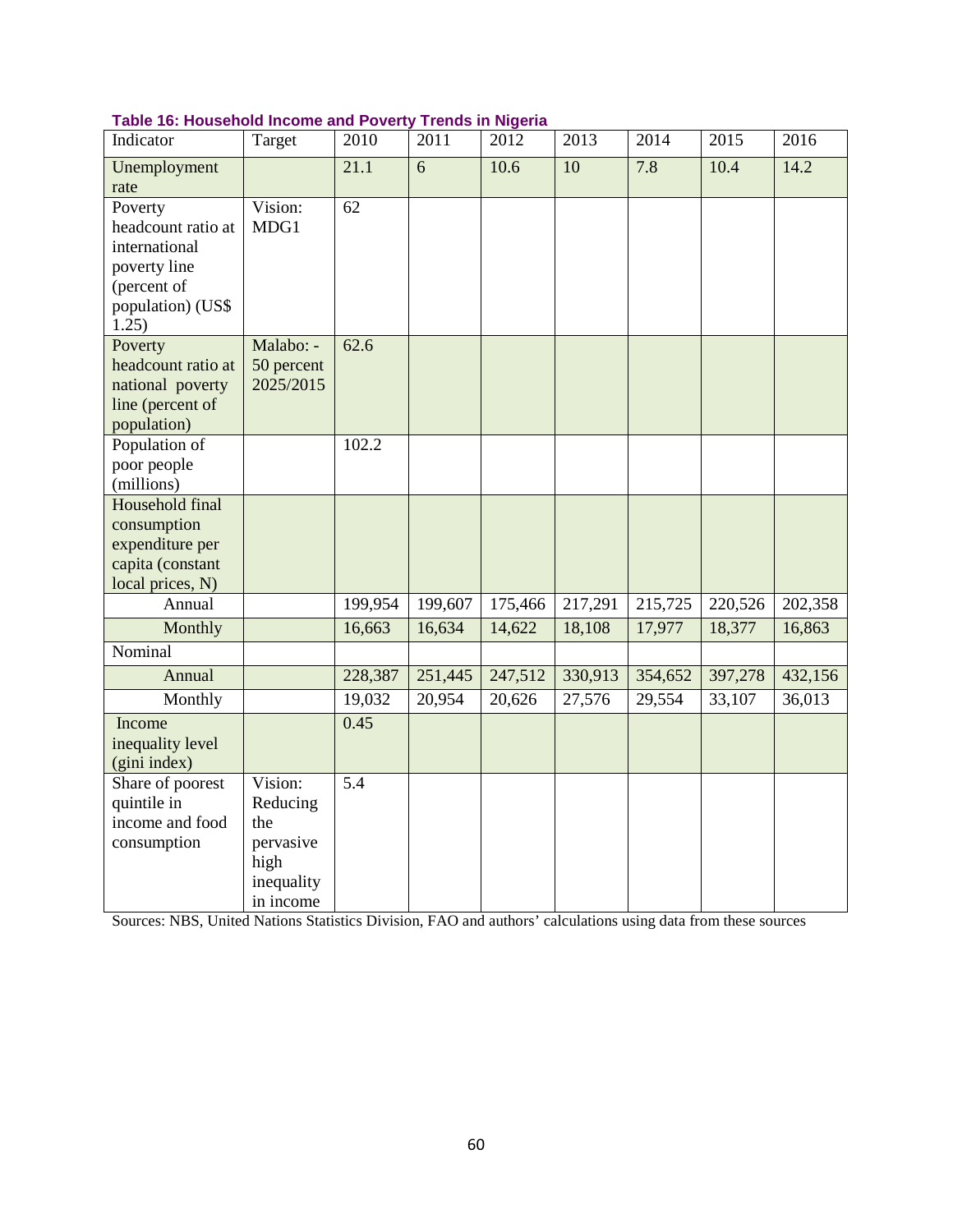While there are no poverty estimates for 2011 to 2016, the per capita household expenditure can give an idea of the level of household welfare. It measures the per person expenditure in a given year. In real terms, per capita expenditure increased from  $\#$  16,663 per month in 2010 to  $\text{N16,863}$  in 2016. This however, represents a negligible increase by 1.2 percent after six years. The per capita expenditure fluctuated between 2010 and 2016 although it ended up slightly higher in 2016.

A key aspect of the vision 2020 was for Nigeria "to guarantee a high standard of living and quality of life to its citizens" NPC (2009). A goal in terms of this and a proxy/indicator for the extent to which this had been achieved was to increase the country's nominal per capita income from the 2009 level of US\$1160 to US\$4,000 by 2020. This would likely move Nigeria from a lower to an upper middle income country by 2020. Nigeria is close to being on track to achieving this as the 2016 per capita income needed to be on track by 2016 is US\$2,550 while the actual level in 2016 was US\$2,450 (World Bank, 2017). However, this apparent progress should be contrasted with the recent trends in real per capita GDP.

Due to the level of inequality in the country, per capita expenditure/GDP alone will not indicate the level of poverty properly as many will have much lower expenditures than indicated earlier. Nigeria's inequality level was 0.45 in 2010 which is relatively high and indicates that income is held in the hands of relatively few. This is worse than the level seen in 2004 where the figure was 0.43 and may be an indication that inequality is rising. Another indicator of the inequality level is the share of the poorest 20 percent of the population in national consumption. This was 5.6 percent and 5.4 percent in 2004 and 2010 respectively. As such, with the level of inequality in the country – which may have risen over time – it can be expected that real per person expenditure is lower than indicated above. Furthermore, if inequality increased, it means that per person expenditure decreased between 2010 and 2016.

# **5.2 Food and nutrition security in Nigeria**

Table 17 below indicates recent trends in food security in Nigeria. The level of undernourishment in the country increased steadily from 6.1 percent of the population in 2010 to seven percent in 2016. This measures the percentage of the population that is unable to meet the minimum calorie requirements per day. This trend represents an increase in the number of undernourished people from 9.7 million in 2010 to 12.9 million in 2016. This estimate is based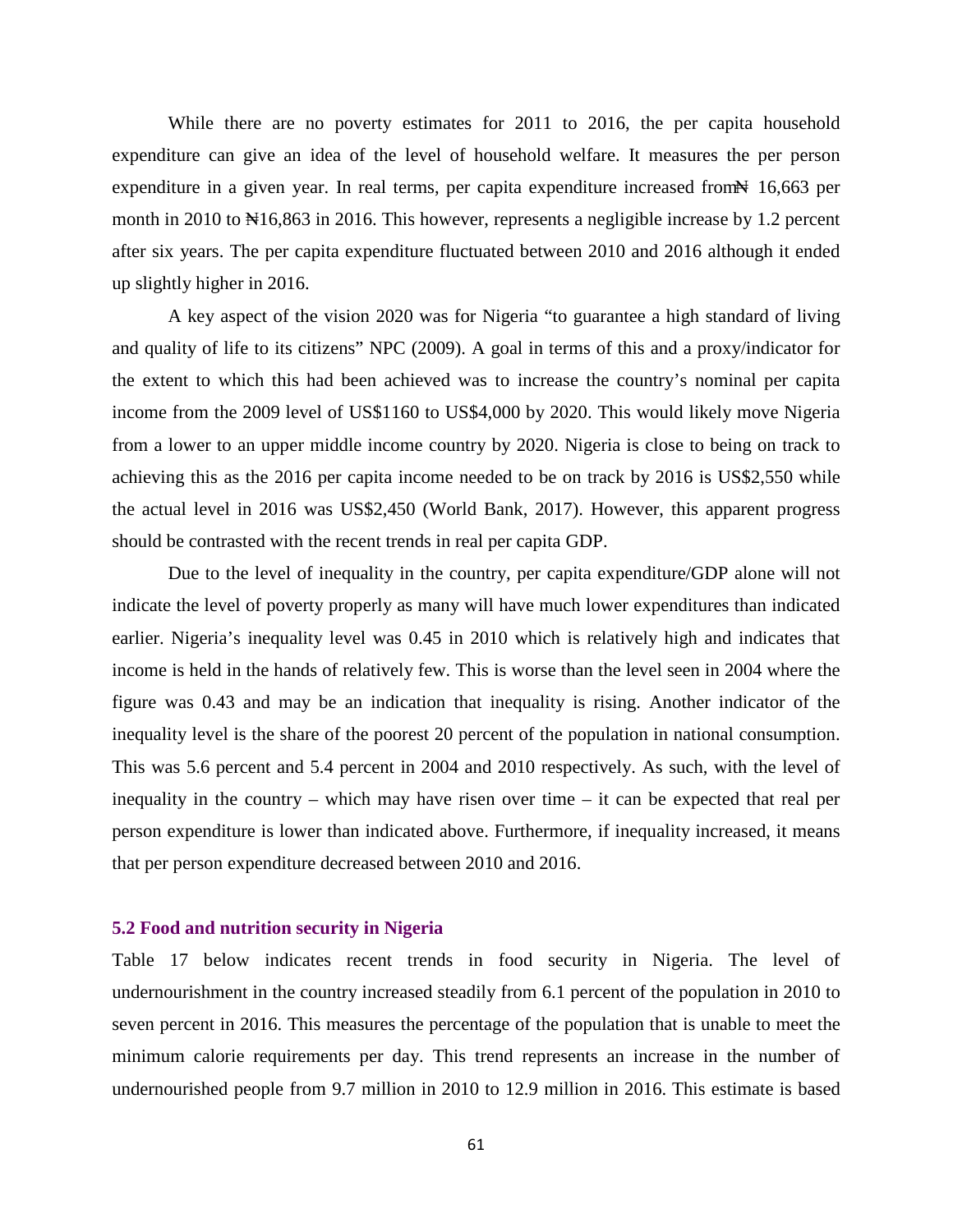on the level of food supply in the country. Aside from food availability, its affordability and price stability is important for food security. The variation of food prices in a given year (its volatility) ranged from about 2.6 percent around the average to about five percent. This meets the Malabo target of below 7.5 percent and means that wild fluctuation of food prices in a given year is not a challenge faced in Nigeria.

Rather than food price volatility in a given year, what is more of a challenge is that prices have almost doubled between 2010 and 2016 as indicated by the food price index. While nominal incomes have also increased at the same pace, what this means is that, on average, households buying power has not increased in the last 6 years. Furthermore, for households on fixed wage incomes and did not experience a doubling of incomes, food prices have doubled while incomes may not have increased commensurately or at all. In addition, households in nonwage or self-employment that have not been able to command higher prices face a doubling of food prices with slower growth in income as well.

| Indicator                                                                                                | Target                                                                                                       | 2010           | 2011 | 2012 | 2013 | 2014  | 2015  | 2016           |
|----------------------------------------------------------------------------------------------------------|--------------------------------------------------------------------------------------------------------------|----------------|------|------|------|-------|-------|----------------|
| Proportion of the<br>population that is<br>undernourished<br>(percent of the<br>country's<br>population) | Malabo:<br>5 percent<br>by 2025                                                                              |                | 6.1  | 6.2  | 6.3  | 6.5   | 6.7   | $\overline{7}$ |
| Number of<br>people<br>undernourished<br>(millions) (3-year<br>average)                                  |                                                                                                              |                | 9.7  | 10.2 | 10.6 | 11.3  | 11.9  | 12.9           |
| Prevalence of<br>stunting (percent<br>of children under<br>5 years old)                                  | Vision: -<br>50<br>percent<br>$(2015)$ ; -<br>75<br>percent<br>(2020)<br>Malabo:<br>10<br>percent<br>by 2025 | 40.6<br>(2008) | 36   |      | 36.8 | 31.90 | 32.90 |                |

#### **Table 17: Food security trends in Nigeria**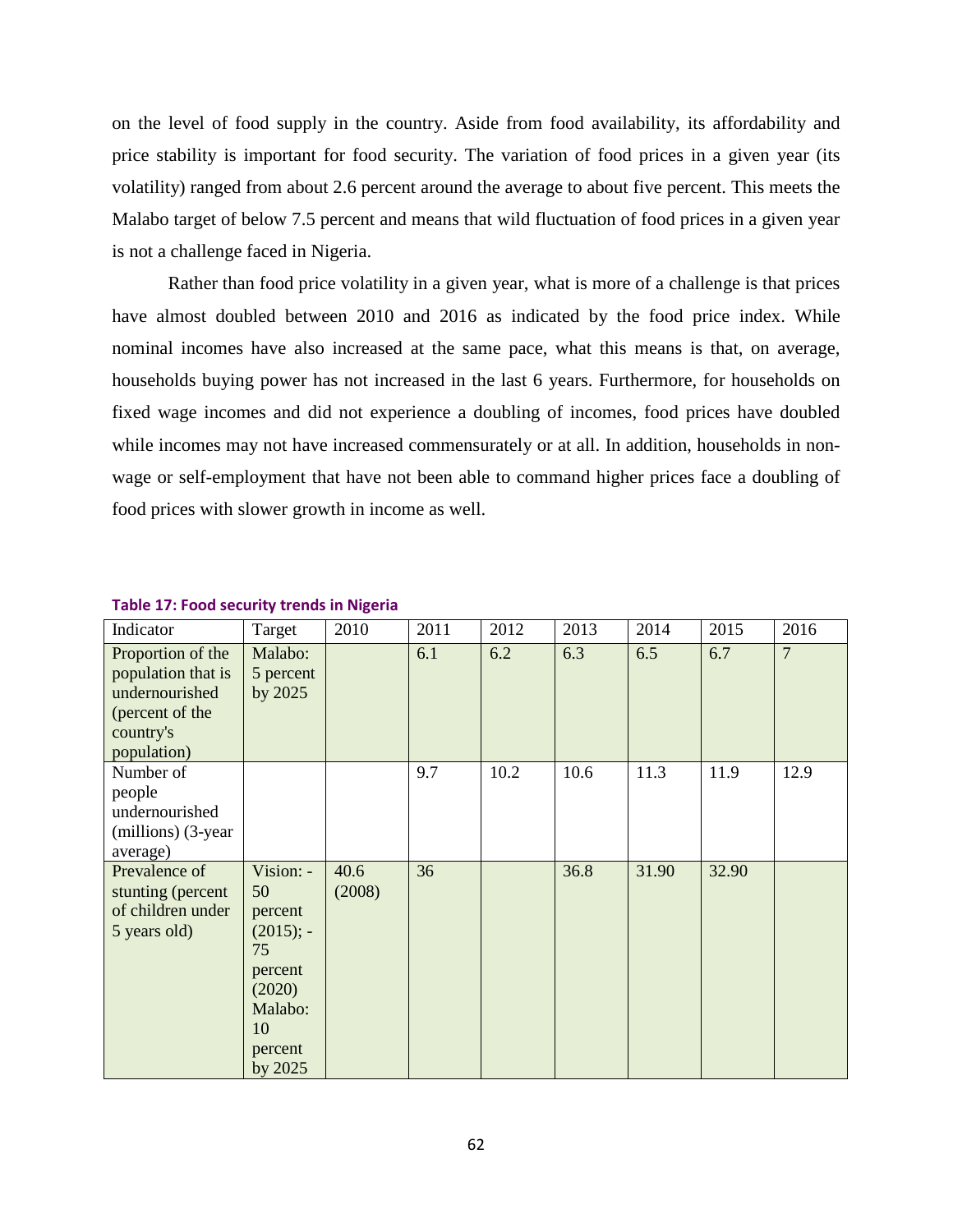| Prevalence of           | Malabo:   | 23.1   | 24.4  |       | 28.7  | 20.6  | 19.4  |       |
|-------------------------|-----------|--------|-------|-------|-------|-------|-------|-------|
| underweight             | 5 percent | (2008) |       |       |       |       |       |       |
| (percent of             | by 2025   |        |       |       |       |       |       |       |
| children under 5        |           |        |       |       |       |       |       |       |
| years old)              |           |        |       |       |       |       |       |       |
| Prevalence of           | Malabo:   | 13.9   | 10.2  |       | 18.1  | 8.7   | 7.2   |       |
| wasting (percent        | 5 percent | (2008) |       |       |       |       |       |       |
| of children under       | by 2025   |        |       |       |       |       |       |       |
| $5$ old)                |           |        |       |       |       |       |       |       |
| Food price index        |           | 115.4  | 128.1 | 141.2 | 154.3 | 168.4 | 186.2 | 218.6 |
| Domestic Food           | Malabo:   | 4.03   | 3.35  | 2.89  | 2.56  | 2.57  | 2.96  | 4.95  |
| <b>Price Volatility</b> | 7.5       |        |       |       |       |       |       |       |
| Index (percent)         | percent   |        |       |       |       |       |       |       |
| Increase in food        |           |        |       |       |       |       |       | 89.4  |
| prices (index           |           |        |       |       |       |       |       |       |
| based) compared         |           |        |       |       |       |       |       |       |
| to 2010                 |           |        |       |       |       |       |       |       |
| Increase in             |           |        |       |       |       |       |       | 89.2  |
| nominal                 |           |        |       |       |       |       |       |       |
| household               |           |        |       |       |       |       |       |       |
| income compared         |           |        |       |       |       |       |       |       |
| to 2010                 |           |        |       |       |       |       |       |       |

Sources: NBS, DHS, CBN, FAO and authors' calculations using data from these sources

A key measure of food and nutrition security is the level of child malnutrition as captured through underweight, stunting and wasting measures. The incidence of underweight decreased from 23 percent in 2008 to 19 percent in 2015 although it fluctuated during this period. However, the overall positive trend is encouraging. Similarly, the incidence of stunting decreased from 40.6 percent in 2008 to 32.9 percent in 2015. The incidence of wasting also decreased from 13.9percent in 2008 to 7.2 percent in 2016. While these are welcome trends, they indicate that much more work has to be done in this area to meet Nigeria's targets. For stunting, Nigeria's target was to reduce it by 50 percent in 2015 and 75 percent in 2020. However, by 2015 only a 19 percent reduction in the 2008 level had been achieved. For underweight and wasting the Malabo targets are 5 percent by 2025. Efforts would have to be made to ensure that Nigeria is on track to achieve these targets by 2025. However, the improvements in child nutrition are encouraging given the changes in food availability and prices observed above.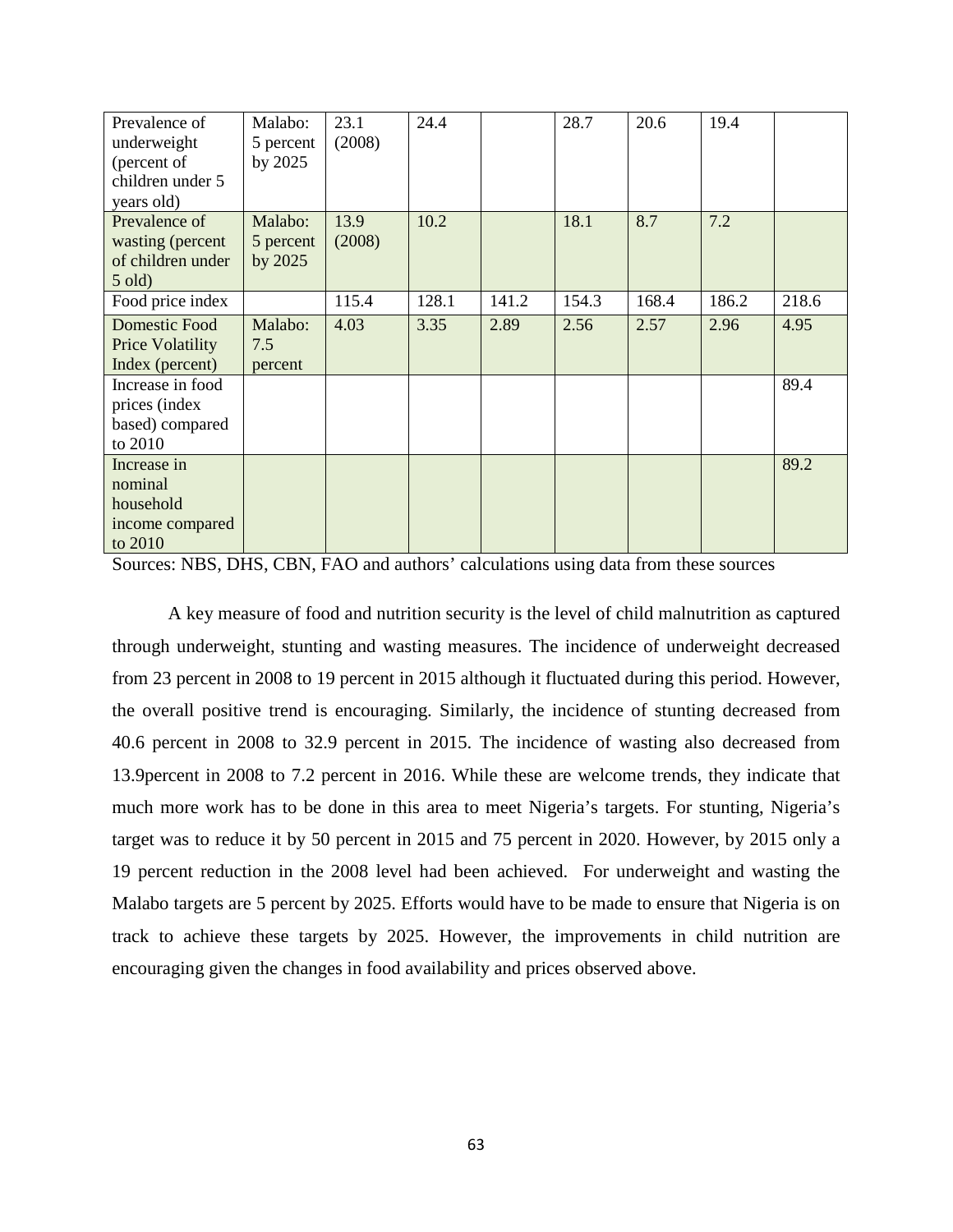# **CHAPTER SIX**

# **SUMMARY, RECOMMENDATIONS AND CONCLUSIONS**

The review of the agricultural sector from 2010 to 2016 characterizes the changes in policy directions, since the launching of the  $1<sup>st</sup>$  NIP of the NV20: 2020 and examines the performance of the sector using mutually agreed indicators under the Malabo declaration and the ECOWAP. The performance review is also driven by the targets specified in NV20: 2020, the vision, mission and priorities of the ERGP, the APP priorities and the institutional performance indicators associated with the CAADP process. The review period witnessed the implementation of the agricultural transformation agenda during which considerable progress was made to achieve development objectives in the agricultural sector.

Despite the achievements under the ATA, there were areas where progress was slow and there were also a number of implementation challenges some of which are being addressed under the APP which was introduced in 2016. Since its inception, the APP has worked to reposition the sector for greater investment and increased diversification in order to accelerate economic recovery, reduce poverty and enhance food security. So far efforts have been intensified to secure legislative support for the sector's reform, to strengthen compliance with the CAADP process and to meet the agricultural targets of the ERGP. A new NAIP is being finalized to guide the implementation of the APP and the FMARD is working with stakeholders to expand investment, diversify the sector and enhance its capacity to generate employment, reduce poverty and ensure food security. In what follows, the main findings of the performance review are presented with emphasis on the institutional performance based on the CAADP framework and the sector performance predicated on the NV20: 2020 benchmarks as well as the targets under the Malabo declaration.

# **6.1 Main Findings**

# **6.1.1 Institutional Performance**

Institutional performance assessment is based on key criteria identified under the CAADP framework. These include the level of implementation of the CAADP process, effectiveness and accountability of institutions including improved monitoring and evaluation of policies and commitments, country capacity for evidence based planning, implementation, monitoring and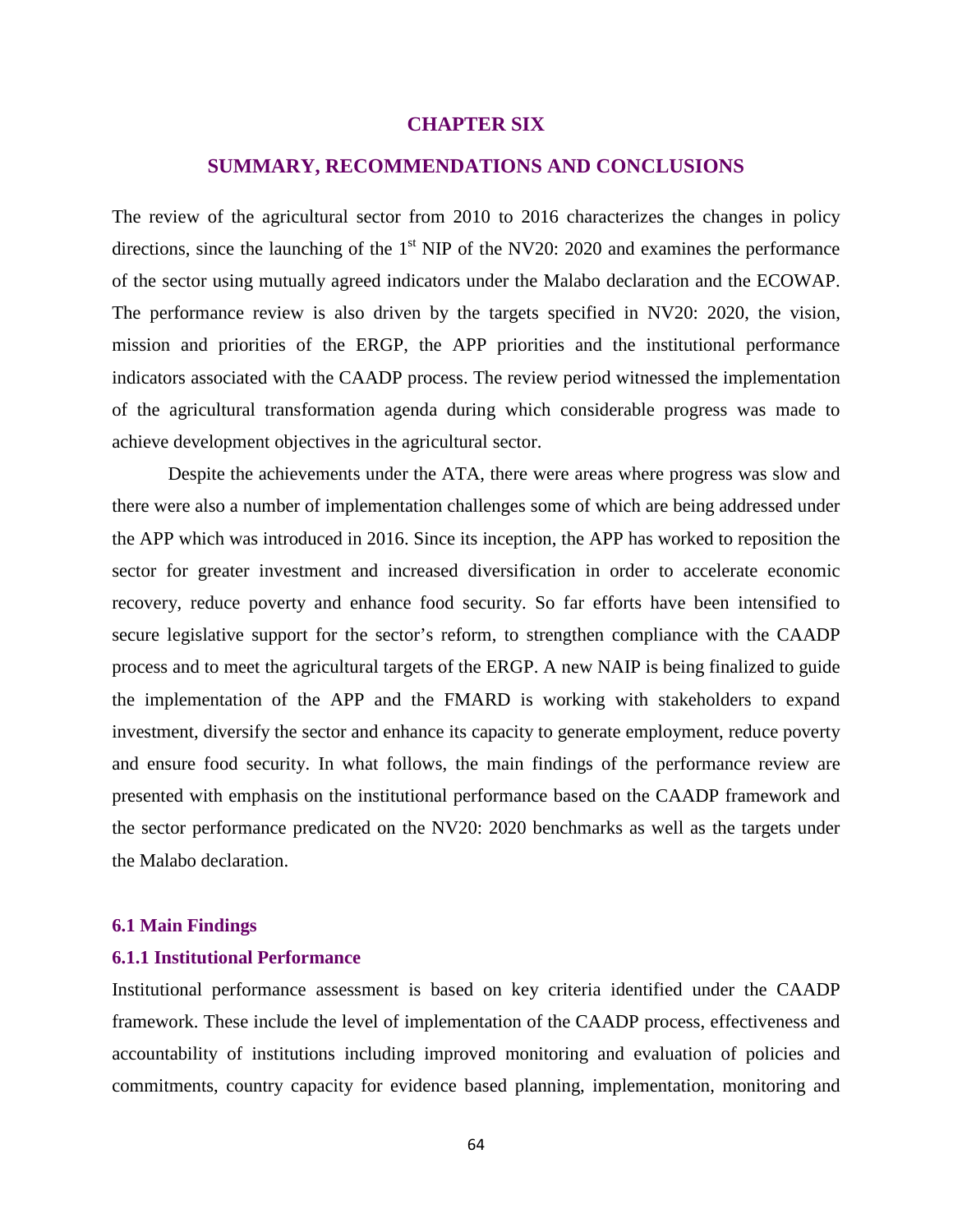evaluation and mutual review and accountability (with emphasis on inclusive institutional platforms as well as effectiveness and accountability of institutions).

With regard to progress on the CAADP process, the results show that Nigeria is short on four of the seven criteria. The national CAADP roadmap for implementing Malabo is nonexistent. There is no new NAIP thus NAIP implementation progress report is not available. Finally, NAIP implementation is not reflected in national budget. However, progress on the new NAIP is moving rapidly with a draft plan virtually ready for validation by stakeholders in the last quarter of 2017. The absence of a roadmap to domesticate the MALABO is a serious challenge as it means that the country has no high level support for implementing the declaration although progress in this regard will be monitored every 2 years.

As regards effectiveness and accountability of institutions which is measured by HANCI, the result shows that political commitment is low and no remarkable progress has been made in this regard since 2015. The capacity of the country for evidence-based planning and implementation is also found to be weak. Due to paucity of data it is not feasible to fully appreciate the progress made regarding capacity for evidence-based planning since the Malabo declaration. Perhaps it is not necessary to even look for further evidence therefore, to conclude that the existing capacity is weak; and that it will be a tall order to reach the target set for 2025.

The low availability of data is also seen in Nigeria's inability to provide a lot of the data required for reporting on the MALABO declaration – only 19 of the 40 needed data were available. Another dimension of institutional performance is inclusive institutional mechanisms involving peer review and mutual accountability. Nigeria is making reasonable progress in adhering to mutual accountability principles and in satisfying best practices in this regard. Progress is also being made in establishing mutual accountability mechanisms and platforms.

#### **6.1.2 Funding of agriculture**

Federal expenditure on agriculture decreased from 106 billion Naira in 2010 to 77 billion Naira in 2016. At the same time, total federal expenditure increased from 4.2 trillion in 2010 to 5.2 trillion in 2016 implying a reduction in the share of agriculture in total federal expenditure. The share of agriculture in combined Federal and state expenditure equally decreased from 3.2 percent in 2010 to 2 percent in 2016. This means that Nigeria is performing poorer in terms of meeting the Maputo declaration of committing 10 percent budgetary resources to agriculture.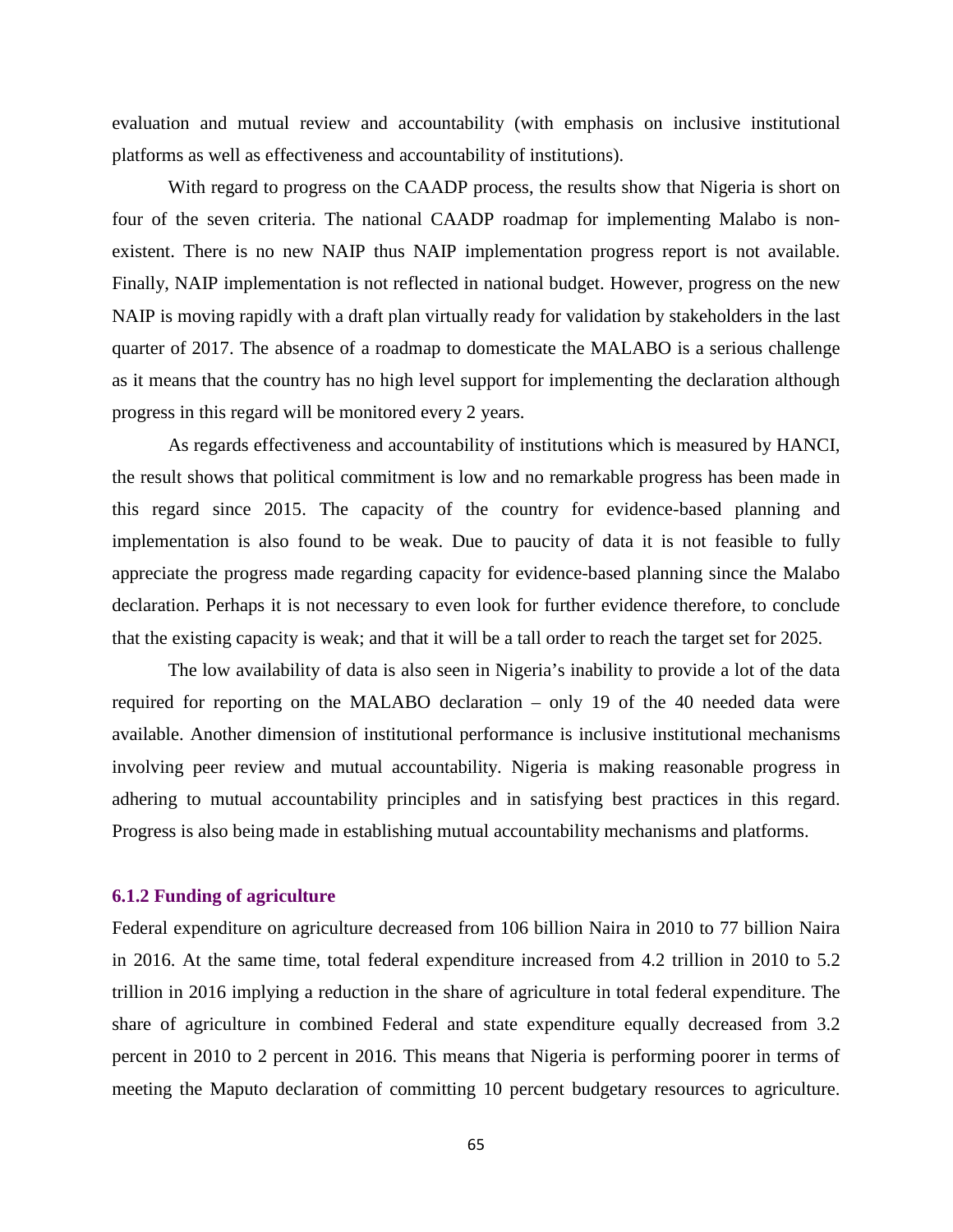Considering agriculture's contribution to the economy in terms of GDP, the expenditure on agriculture is relatively low. While the ratio of agriculture expenditure to agriculture GDP was 1.1 percent in the 2014 – 2016 period, that of total government (Federal and state) expenditure to Total GDP was nine percent in the same period. The ratio for the whole economy is 8 times larger than that of agriculture. This is taken as a measure of the commitment of the government to the agriculture sector. While the figure for Nigeria is one percent, the target at the continental level is 19 percent which is the average figure of the African countries that have good agriculture sector performance.

In terms of international public funding of agriculture as captured by overseas development assistance (ODA), we note that disbursed funding increased from an average of N14 billion (US\$ 87 million) in the 2011 to 2013 period to N29 billion (US\$165 million) in the 2014 to 2016 period. Compared to commitments made, ODA expenditure has generally exceeded commitments made with 106 percent and 179 percent of commitments achieved in the 2011 – 2013 and 2014 to 2016 periods respectively.

### **6.1.3 Access to production factors, inputs and services**

It appears that access to production factors, inputs and services remains relatively low in 2016 and progress between 2010 and 2016 has been slow. In 2011, 10.4 percent of farm plots were used free of charge. In 2013, 12.9 percent and 11.2 percent of male and female managed plots respectively were used free of charge. By 2016, the figure for male managed plots had reduced to 7.9 percent while those for female managed plots had increased to 11.8 percent. Over the period, the usage of land free of charge appears to range between about eight percent and 13 percent which may not be considered high.

While the use of land free of charge appears low, the ability of farmers to obtain documentation which allows them use farm land for collateral remains low. In that sense, the access to land is still limited. However, Nigeria may be rated as performing well when we compare performance to the Malabo target of reducing insecure land rights to 0 percent by 2025. During the period, the usage of purchased seeds did not exceed 30 percent and actually decreased between 2011 and 2013. This performance also does not meet the vision 2020 target of 50 percent and 75 percent of farmers adopting improved varieties by 2015 and 2020 respectively.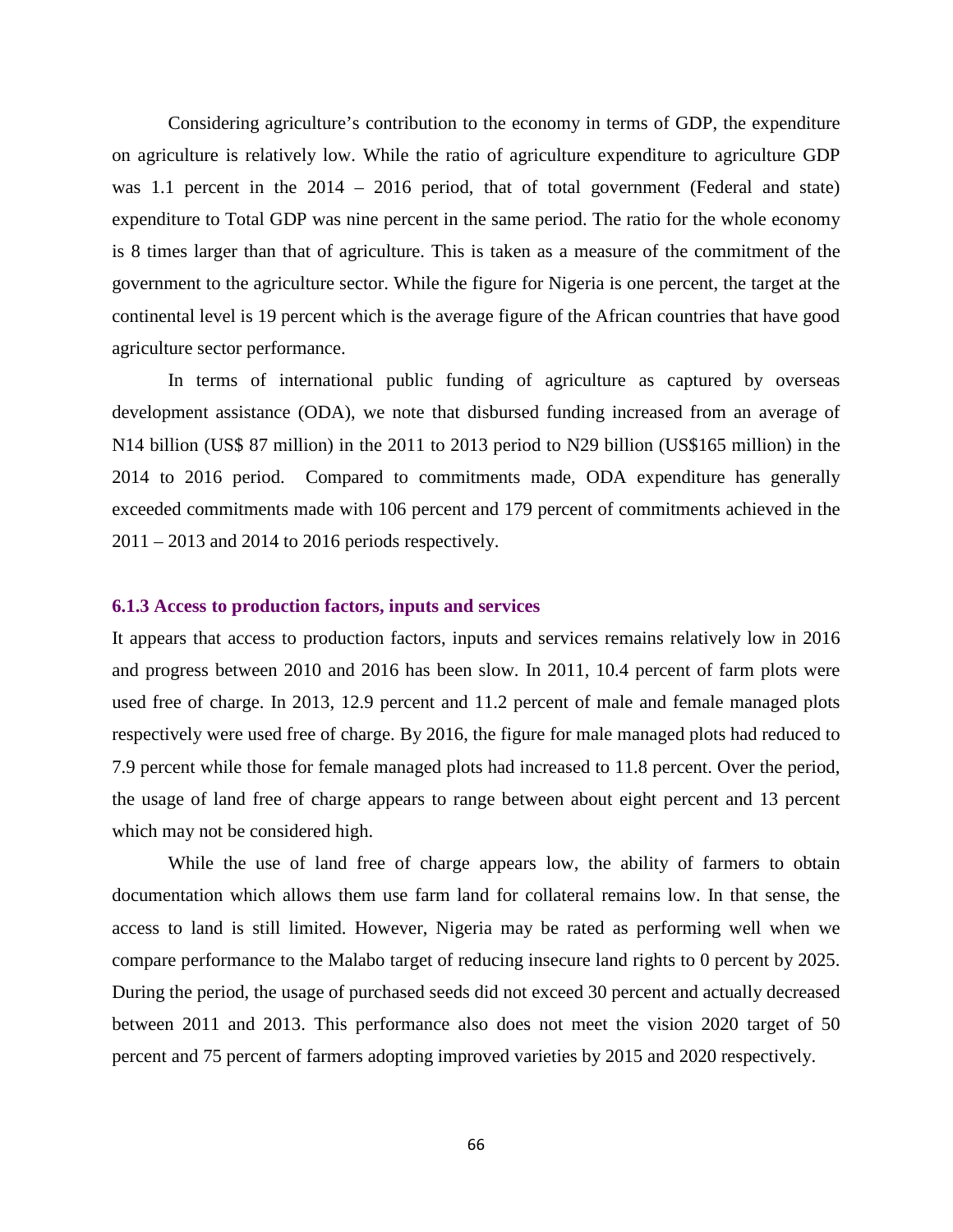With regard to access to finance there has been an improvement in the level of funding by the formal banking sector with the share of loans advanced to the agriculture sector by deposit money banks increasing from 1.7 percent in 2010 to 3.3 percent in 2016. It is expected that the percentage would increase in the next few years as the APP targets a 10 percent share for agriculture. Another measure of the extent of access to funding is the level of financial inclusion. This measures the percentage of the population that has access to both formal and informal banking and financial services including microfinance banks and informal 'esusu' savings. The level of financial inclusion increased from 54 percent in 2010 to 60.3 percent and 60.5 percent in 2012 and 2014 respectively. It however decreased to 58.4 percent by 2016.

As regards access to modern farm inputs the study found that the use of fertilizer varied between 7 and 14 kg/ha over the years. This is far below the Vision 2020 and Malabo target of 50 Kg/ha. Although the average usage per hectare is much below the target, the percentage of farm lands using fertilizer has improved since 2011 from 38 percent to 47 percent in 2016. Similarly, the use of pesticides and herbicides has also been increasing. The use of herbicides increased from 22 percent of plots in 2011 to 31 percent in 2016 while that of pesticides increased from 14 percent to 21 percent in the same period.

Access to irrigation has remained a challenge for decades in Nigeria whose agriculture has been excessively dependent on rainfall. Available data indicates that as at 2011 only 3 percent of farmers' plots were irrigated. The level decreased by 2012 to 1.6 percent and increased slightly to 1.7 percent in 2016. This level of access is negligible and creates a large opportunity for increased production and productivity. It is reasonable to expect huge increases in production if the level of irrigation were to increase to 20 percent and above for example. The vision 2020 targets 10 percent and 25 percent of cultivated land being irrigated by 2015 and 2020. At the rate of progress, this will not be achieved. With regard to extension services, the performance is better but still has much room for improvement. In 2011, 10 percent of households participated in extension services. The level was about the same in 2012 but increased to 14 percent by 2016. Much more work is needed to tap into the potential increase in productivity associated with increased extension.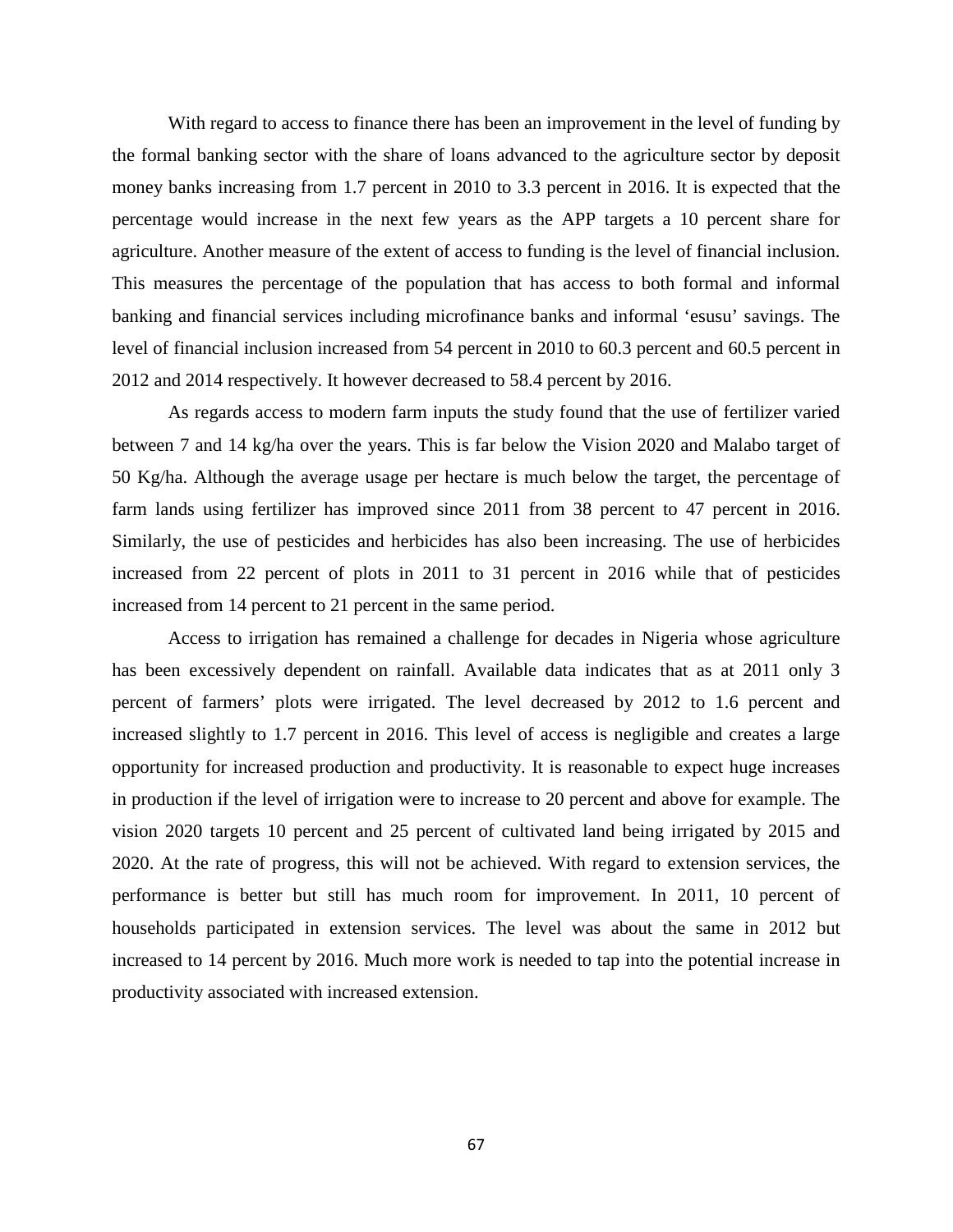## **6.1.4 Agricultural production performance**

In reviewing the sector's performance, attention is focused on growth and productivity, agricultural product prices and trade. With regard to growth in the sector and sub-sectors, the performance is generally below target. The NV20: 2020 targeted a growth rate of 6.6 percent in 2010 and an average of 6.7 percent during the period 2010-2013. To date, however, these growth rates have not been achieved as actual results were 5.8 and 4.6 percent respectively; overall, growth actually declined from 4.19 percent in 2011-2013 to 4.03 percent between 2014 and 2016. The target of achieving a 3-fold increase in agricultural productivity by 2013 has not been met and it is quite unlikely also that the target of 6-fold increase by 2020 will be met. Judging by the low level of productivity growth achieved since 2010 and the recent average growth of 3.77 percent for labour productivity and 10.61 for land productivity achieving productivity growth rate of 100 percent in 2025 will require significant improvement in project implementation, massive investment and diversification of the sector.

# **6.1.4.1 Agricultural product prices**

Overall, food inflation has followed a downward trend from the first quarter of 2009 to the last quarter of 2015. It is important to stress however, that the relevant prices to consider when examining the response of farmers and their decision to produce particular crops are the prices of agricultural products rather than the consumer price index which relates to a basket of different food items. Individual agricultural product prices have risen considerably over the period under review leaving remarkable volatility in their path over a 7 year period. The price of beans witnessed the highest volatility, followed by that of garri, maize, millet, and rice.

# **6.1.4.2 Agricultural Trade**

One of the vision 2020 targets is to significantly reduce food imports dependence by halving the 2009 level by 2013 and further reducing it by 90% by 2020. The 2013 target was not at all met as food imports practically doubled instead of halving while at current trends the 2020 target is unlikely to be met. At the same time, intra-Africa agricultural trade has remained at a very low level; depicting the low level of economic integration in the continent over the years in spite of the huge potentials and opportunities. The Malabo target is that the value of intra-African trade in agricultural commodities and services in 2015 must triple by the year 2025.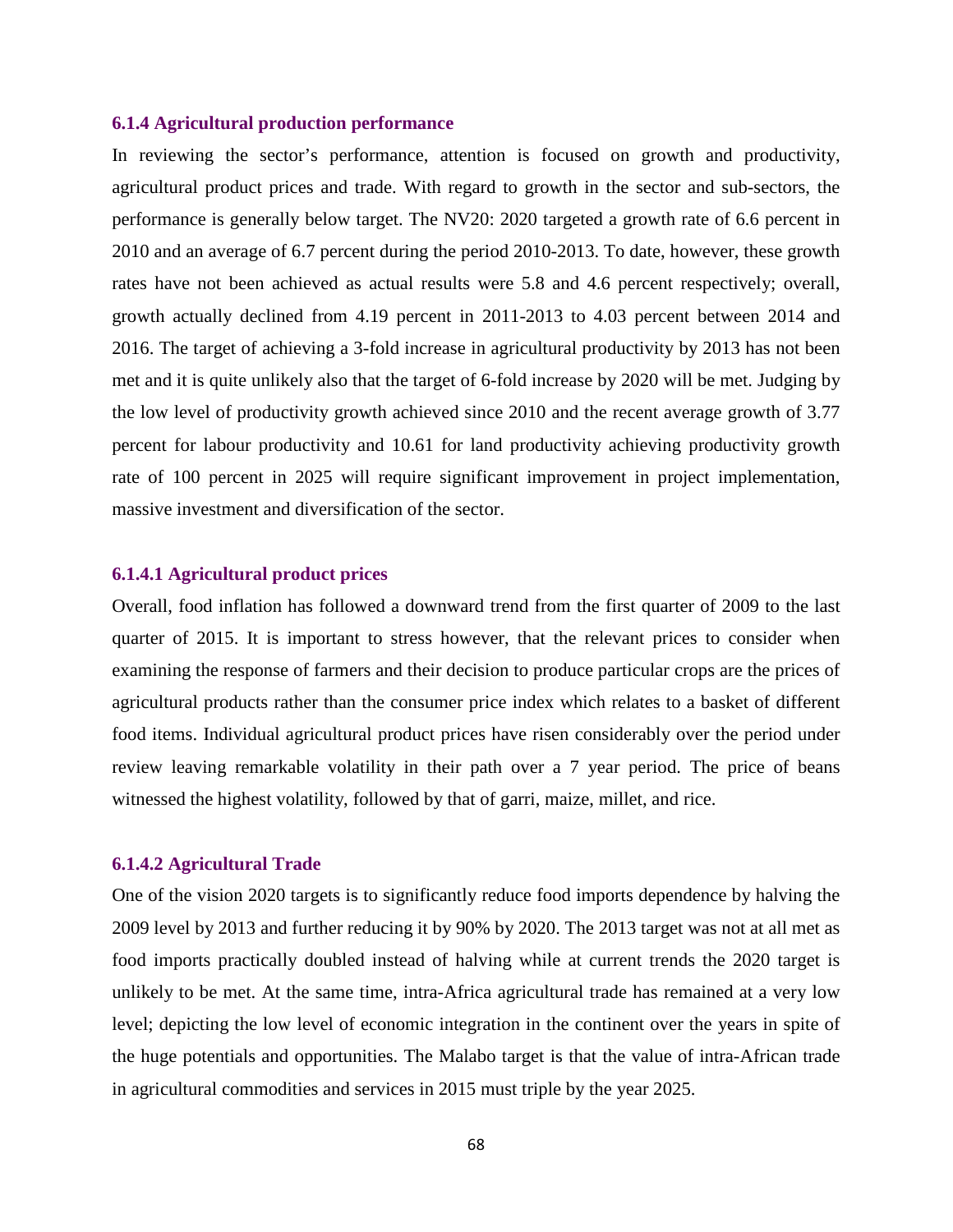Two years after this MALABO target was set, progress towards achieving it is beginning to manifest in Nigeria judging by the increase in the values of this indicator in 2015 and 2016. However, only imports were increasing while exports witnessed a decline in 2016. Moreover, the recent trend is not an improvement over the immediate past trend; as the average volume of trade in real terms in 2014/2016 fell below the value in 2011/2013. The value of agricultural trade grew less in 2016 than 2015; and while the growth rate averaged 29.57 percent in 2011/2013 it has turned negative (-4.19 percent) in 2014/2016. However, the country's 2016 performance (13.3% growth) is above the needed annual growth in intra-African trade in order to achieve the 2025 target of tripling trade.

As regards intra-ECOWAS agricultural trade, the Malabo target is to realize increased trade and better functioning of national and regional markets. In the first two years after the Malabo declaration, Nigeria has recorded improved performance in intra-ECOWAS trade in agricultural goods and services. During the period the share of intra-ECOWAS agricultural trade in total agricultural trade increased from 5.46 to 7.6 percent. The share is also higher in 2014/2016 (5.42 percent) compared with 4.65 percent during the 2011/2013 sub-period.

With regard to export trade, evidence suggests that agricultural exports have grown since 2010; but growth seems to be reducing during the two years of the post-Malabo era. Agricultural exports as a ratio of agricultural GDP fell from 3.23 percent in 2015 to 3.01 percent in 2016; and from an average of 4.46 percent in 2011/2013 to 2.89 percent in 2014/2016. This performance is far below the target set for 2016 in the ERGP (9% for all exports); and the possibility of meeting the target set annually up to 2020 is even more difficult to guarantee.

# **6.1.5 Poverty and food security**

While there are no poverty estimates for 2011 to 2016, the per capita household expenditure can give an idea of the level of household welfare. It measures the per person expenditure in a given year. In real terms, per capita expenditure increased from N16, 663 per month in 2010 to ₦16,863 in 2016. This however, represents a negligible increase by 1.2 percent after 6 years. The per capita expenditure fluctuated between 2010 and 2016 although it ended up slightly higher in 2016. Due to the level of inequality in the country, per capita expenditure alone will not indicate the level of poverty properly as many will have much lower expenditures than indicated earlier.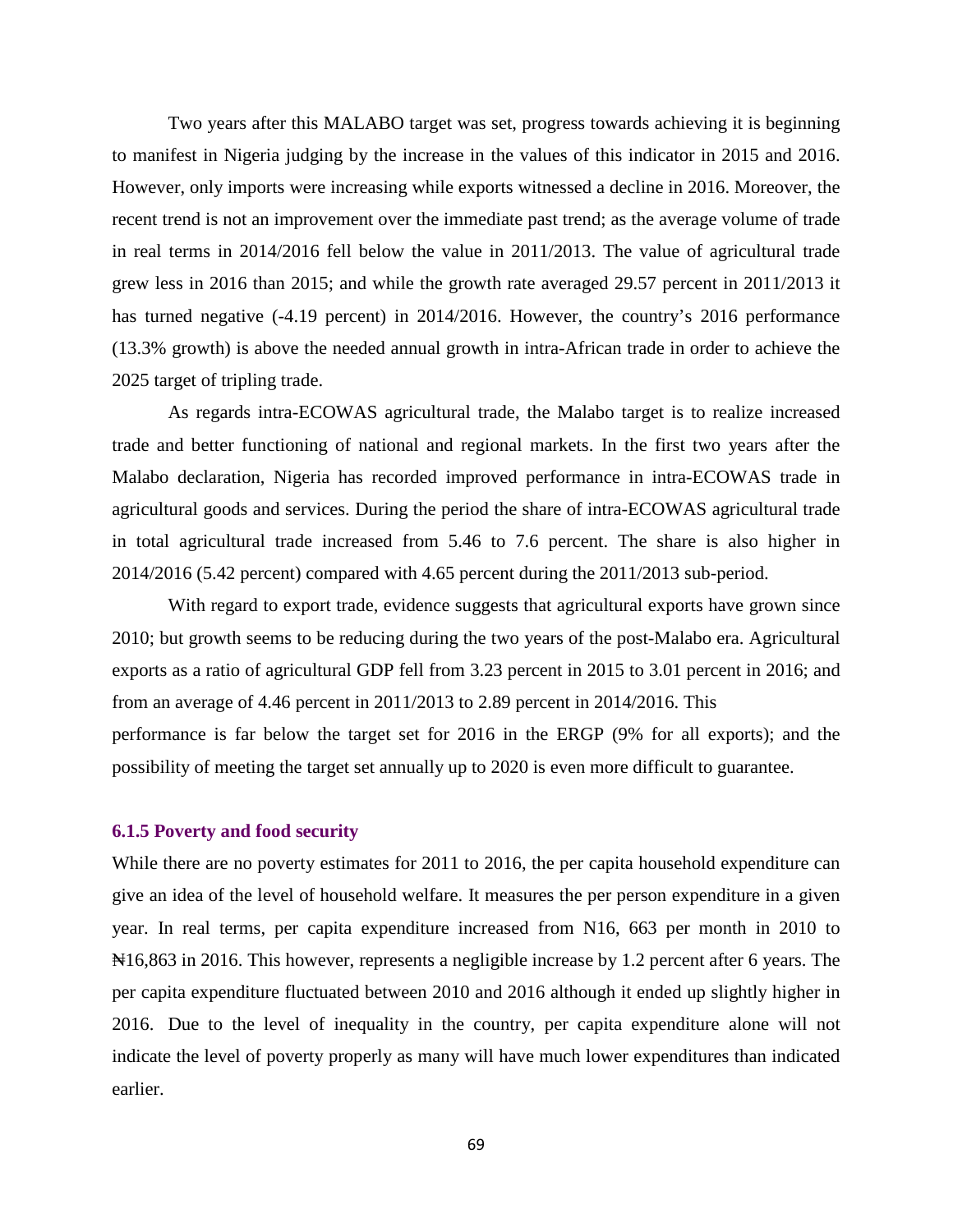Nigeria's inequality level was 0.45 in 2010 which is relatively high and indicates that income is held in the hands of relatively few. This is worse than the level seen in 2004 where the figure was 0.43 and may be an indication that inequality is rising. Another indicator of the inequality level is the share of the poorest 20 percent of the population in national consumption. This was 5.6 percent and 5.4 percent in 2004 and 2010 respectively. As such, with the level of inequality in the country it can be expected that real per capita expenditure is lower than indicated above. Furthermore, if inequality increased, it means that per capita expenditure decreased between 2010 and 2016.

### **6.1.6 Food and nutrition security in Nigeria**

A key measure of food and nutrition security is the level of child malnutrition as captured through underweight, stunting and wasting measures. The incidence of underweight decreased from 23 percent in 2008 to 19 percent in 2015 although it fluctuated during this period. However, the overall positive trend is encouraging. Similarly, the incidence of stunting decreased from 40.6 percent in 2008 to 32.9 percent in 2015. The incidence of wasting also decreased from 13.9 percent in 2008 to 7.2 percent in 2016. While these are welcome trends, they indicate that much more work has to be done in this area to meet Nigeria's targets. For stunting, Nigeria's target was to reduce it by 50 percent in 2015 and 75 percent in 2020. However, by 2015 only a 19 percent reduction in the 2008 level had been achieved. For underweight and wasting the Malabo targets are 5 percent by 2025. Efforts would have to be made to ensure that Nigeria is on track to achieve these targets by 2025. However, the improvements in child nutrition are encouraging given the changes in food availability and prices observed above.

# **6.2 Recommendations**

# **6.2.1 Realign Fiscal and Monetary Policies to Encourage Agriculture's Access to Credit.**

While the share of commercial banks' loans to agriculture has increased recently from 1.7% in 2010 to 3.3% in 2016, it is clear that much more improvement is needed given the need to reduce food price inflation, poverty and dependence on oil as the main stay of the economy. Government is striving to promote monetary stability and maintain flexibility in the foreign exchange rate regime towards achieving macroeconomic stability in support of the vision and priorities of the ERGP.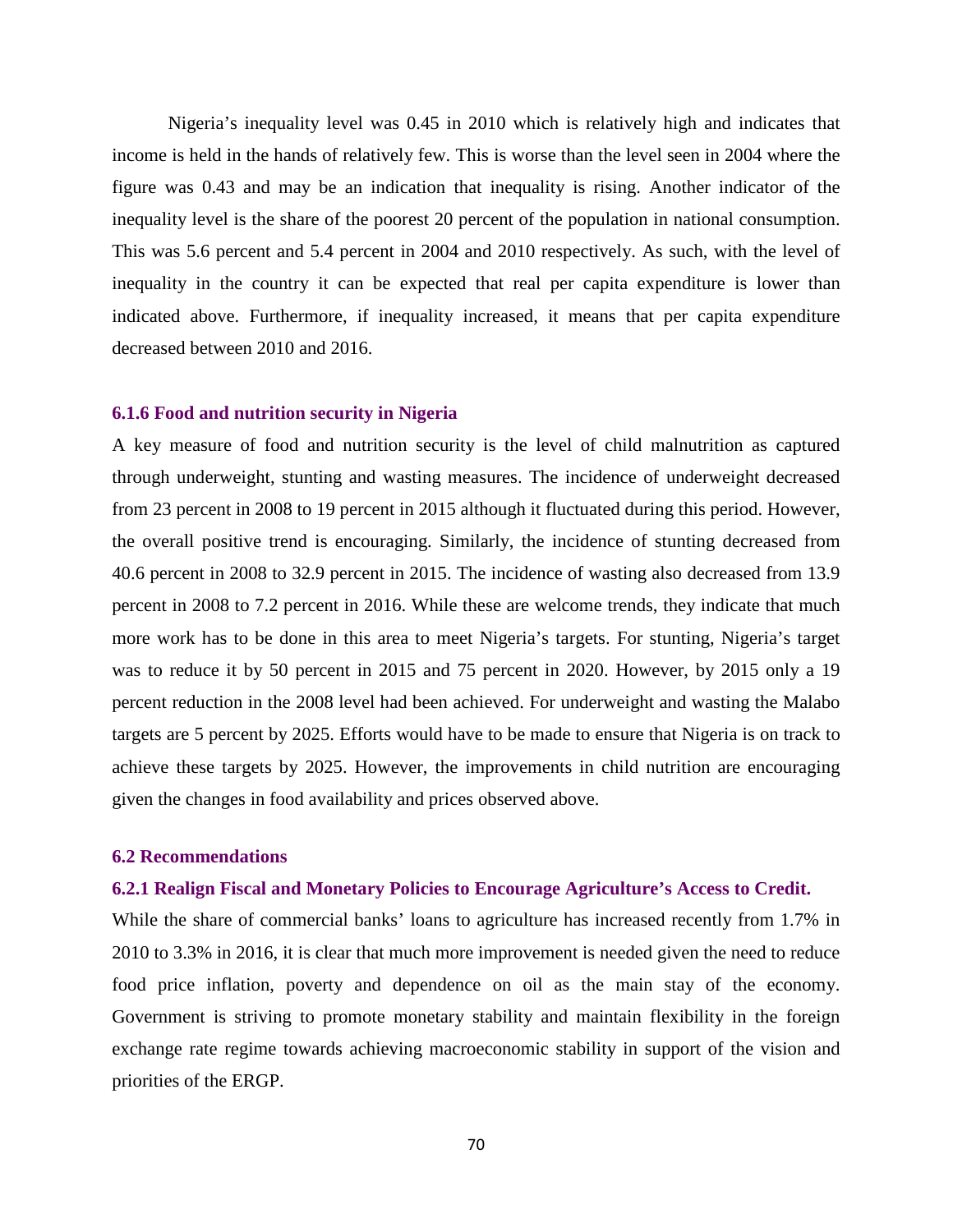Imbalances in the external sector are also being tackled through expenditure switching policies to promote exports, support domestic production and reduce reliance on imported foods. These macroeconomic policies must be pursued in a consistent manner to reduce food inflation, reduce variability in agricultural product prices, and meet some specific targets such as achieving self-sufficiency in rice by 2018 and wheat by 2020. The allocation of funds in the 2018 budget must reflect these national priorities and targets and thereafter, budget implementation must proceed to ensure a result-oriented funding cycle so that Nigeria can attain the target of becoming a net exporter of key agricultural products, such as rice, cashew nuts, groundnuts, cassava and vegetable oil as envisioned in the ERGP and APP.

Moreover, there is need for better alignment of fiscal and monetary policies in order to give impetus to the economic recovery process in the country. Such alignment is all the more important in the agricultural sector which needs a stable macroeconomic environment for it to respond positively to the numerous policies and sector-specific programmes being implemented and to attract investment for its transformation and development. For instance, deficit financing by the government has curtailed the flow of credit to the real sector and the situation is worsened by the monetary policy which has been tight in recent times with the monetary policy rate persistently maintaining an upward trend.

This misalignment of fiscal-monetary policies often results in very high lending interest rates for the private sector in general and agriculture in particular. The rates are sometimes in double digits and appear very unattractive to any investor in the agricultural sector. This has accounted for the low rate of participation of commercial banks in agricultural financing in recent times. Moreover, monetary policies provide a risk-free haven for commercial banks to invest.

The open market operations of the central banks which involve the mopping up of excess liquidity through the issuance of government securities in an attempt to control inflation have indirectly affected the flow of investment funds to the agricultural sector (Olomola, 2011). More often than not, the biggest buyers of such securities are commercial banks. In such cases, what should have been loaned out to private sector by banks is instead invested in risk-free government securities. This leads to the crowding out of bank lending to the private sector, making it even more difficult for highly risky sectors like agriculture. To reverse this trend government must begin to cut its coat according to its cloth; reducing deficit and supporting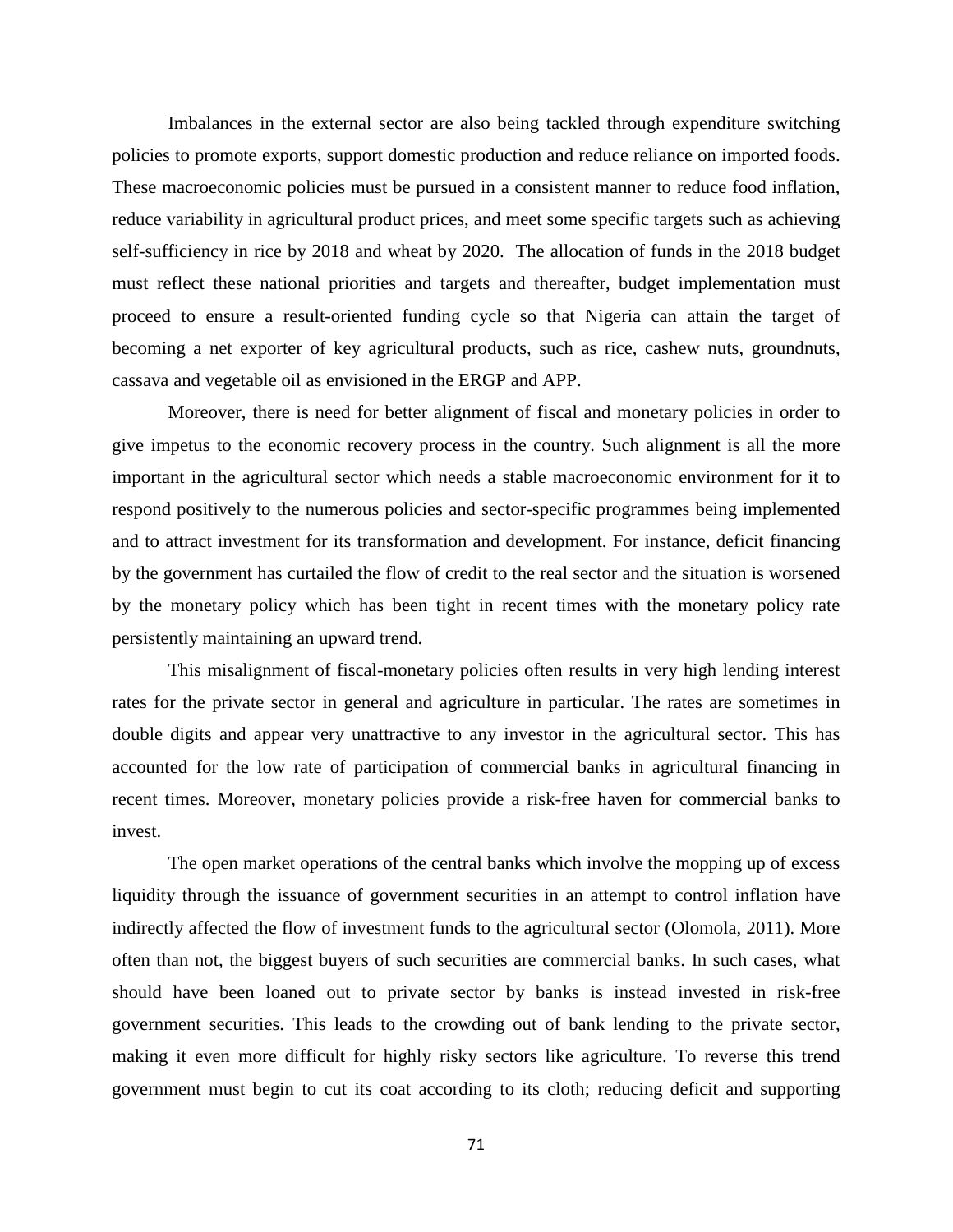financial institutions such as the BOA, BOI and NIRSAL to provide concessional interest rate to SMEs along the various agricultural commodity value chains.

# **6.2.2 Strengthen Institutional Linkage to Promote Agricultural Export**

The APP places emphasis on generating export revenue through export promotion policies and development of value chains of agricultural export commodities. With the presently low level of agriculture exports noted in the study, much more concerted effort is needed in this area. This cannot be achieved without strong inter-Ministerial linkage in the agricultural export promotion strategy.

This underscores the advisability for FMARD and the Ministry of Industry, Trade and Investment to forge an alliance in fully realizing emerging trade potentials within the realm of agriculture. Nigeria has comparative advantage in the production of a number of exportable agricultural commodities such as cocoa, palm produce, rubber, ginger, spices, fruits and vegetables, flowers, shrimps and ornamental fish, cassava products, hides and skin, cashew and gum Arabic. In order to diversify the Nigerian economy, expand the productive base and widen the market for agricultural commodities to absorb the expected increase in production, there is a compelling need to promote the export of these agricultural and agro-industrial products.

To facilitate the acceptance of Nigerian agricultural commodities in the international market including taking full advantage of the US African Growth and Opportunity Act (AGOA), there will be need to develop appropriate capacities and institutional framework within the agricultural sector as well as in other relevant agencies to meet the Sanitary and Phytosanitary Standards (SPS) and comply with CODEX Alimentarius and Technical Barriers to Trade (TBT) agreements of the World Trade Organisation (WHO). The External Trade Department of Ministry of Commerce, the Export Promotion Council, the Commercial Division of the Nigerian Foreign Missions and the Nigerian Export Import Bank should be properly linked to promote export trade.

# **6.2.3 Emphasis must be given to the export of high value-added products**

The ERGP seeks to derive a substantial share of non-oil export revenue from the agricultural sector in line with the policy thrust on economic diversification and export promotion. Progress is being made in this regard as Nigeria has gained entry into the yam export market. This should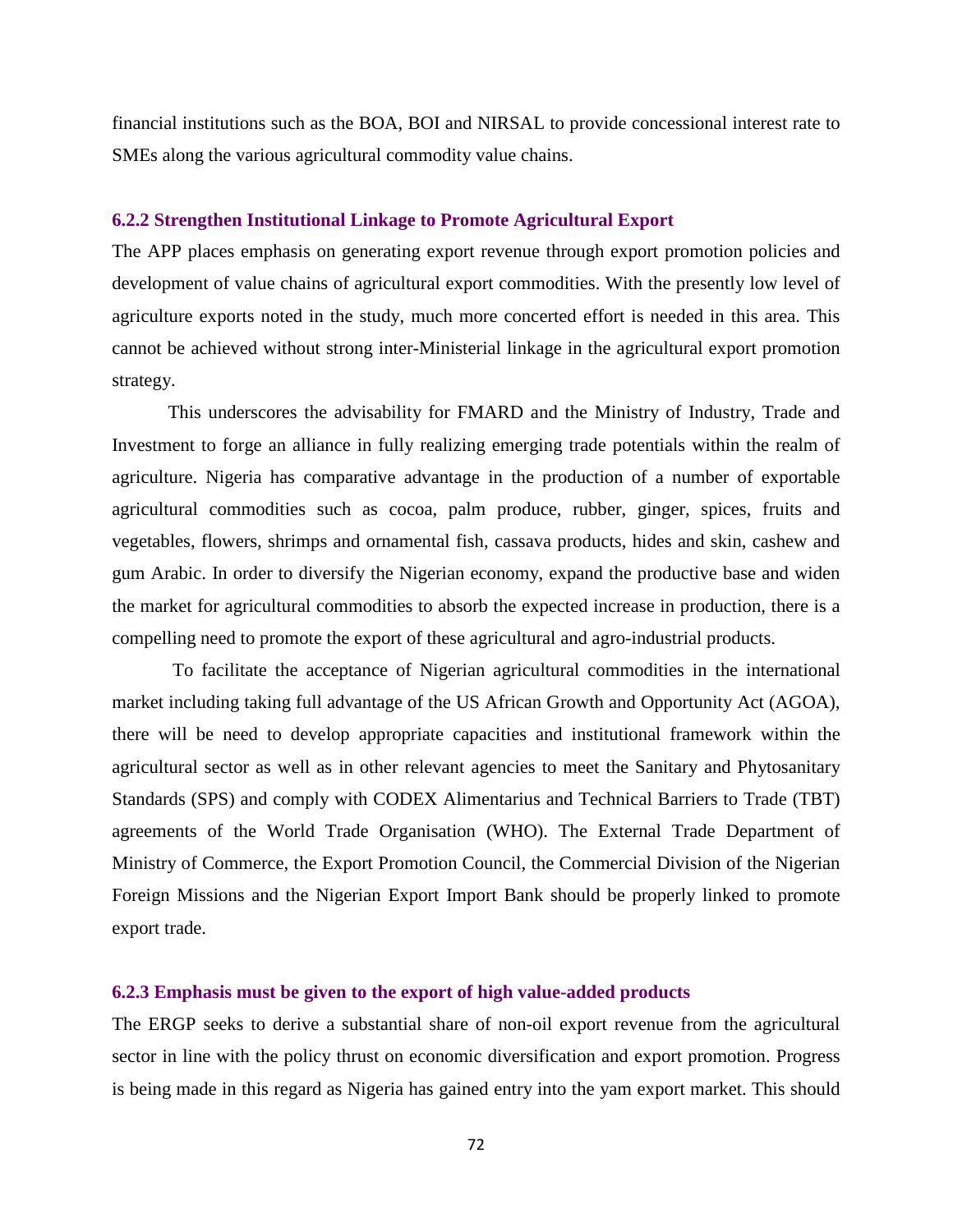open opportunities in developing the yam value chain to create jobs and maximize export revenues. In this regard a PPP arrangement is recommended. Public sector involvement should be at both the federal and state levels. Essentially, the trade policy must be synergized with the agro-industrial and value-chain development strategies including a syndicated value-chain financing mechanism in which CBN, BOA, BOI, NIRSAL, NEXIM will be key players.

# **6.2.4 Strengthen institutional framework for data collection on social protection, women empowerment and other key areas**

Out of the 40 indicators required under the Biennial report on the Malabo declaration implementation, only 19 were provided by Nigeria. This gives the impression that the country is not working on the other 21 indicators which may not be the case. For example, a number of indicators under the Malabo declaration are provided for the assessment of progress on social protection. However, due to paucity of data such indicators are not captured in this review. Such indicators include budget allocation to social protection for programmes such as school feeding, cash transfers, emergency food supplies and budget lines on social protection as a percentage of the total resource requirements for coverage of the vulnerable social groups.

These programmes are currently being implemented under the federal government's social intervention programme with collaboration with state governments. Such programmes which require cross-tier partnerships must adopt collaborative mechanisms that allow all stakeholders to participate in designing appropriate strategies to achieve the targets and implement, monitor, and evaluate specific intervention projects. FMARD must forge appropriate partnerships with relevant MDAs to obtain necessary data that can be used to assess progress in future agricultural sector review exercises.

Similarly, the sector review requires assessment of progress on women empowerment especially the proportion of rural women that are empowered in agriculture, rural women access to productive assets, including land, credit, inputs and financial services and information. This study reveals that there is still a major gap in the coverage of indicators in this regard; yet many government empowerment programmes currently target women as key beneficiaries. For instance, under the social intervention programme of the Federal Government there is the women empowerment fund which is part of the Government Enterprise and Empowerment Program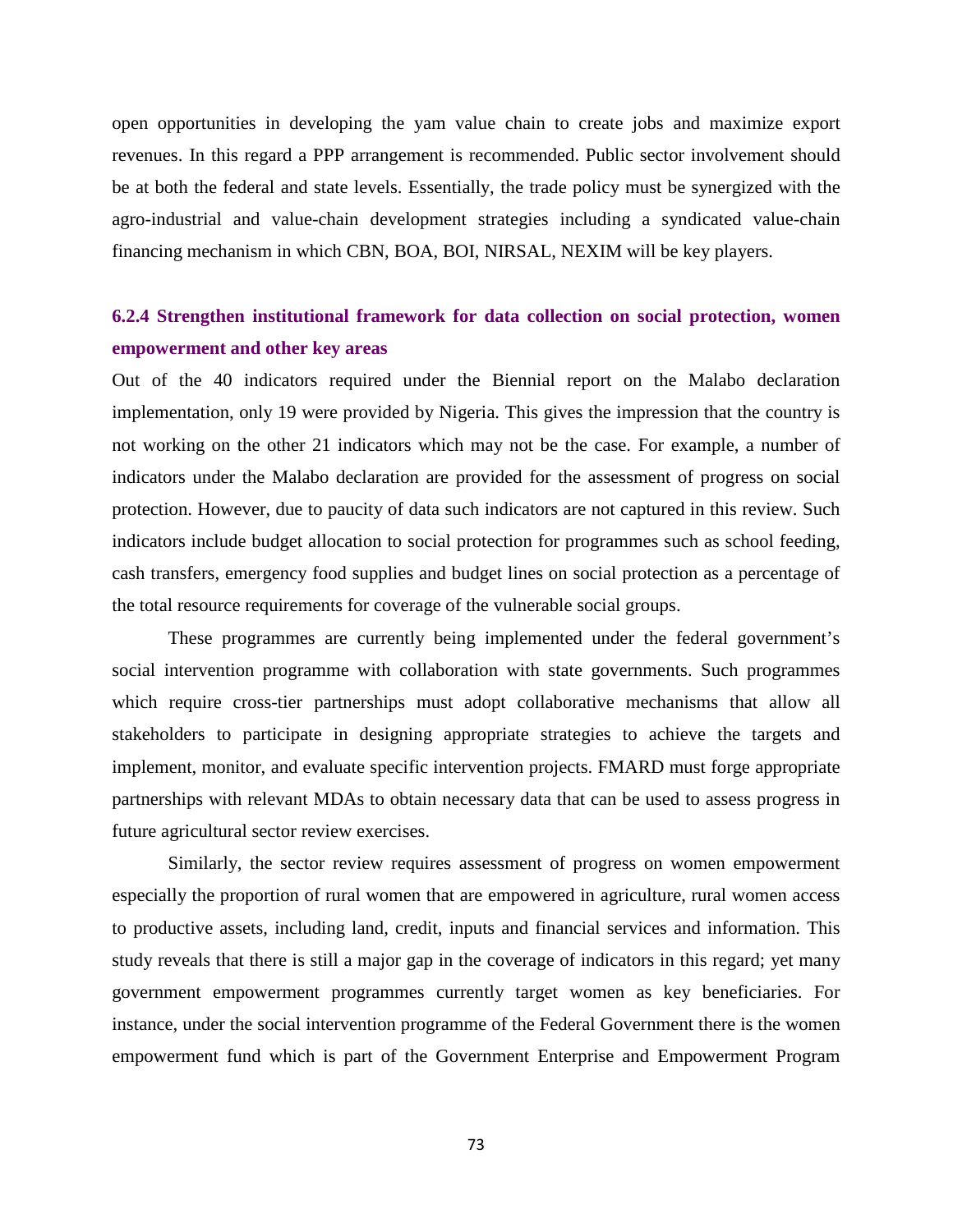(GEEP). The fund's strategy is to provide  $\mathbb{H}1.6$  billion (USD5.25 million) in micro-finance loans to women across the nation to assist in rehabilitating the economies of rural communities.

Under the GEEP, soft loans of between  $\mathbb{N}10,000$  (USD32.79) and  $\mathbb{N}100,000$ (USD327.87) will be granted without interest with a repayment period of three months to six months and administration cost of 5 percent by the Bank of Industry. Beneficiaries are expected to be organized in co-operatives and market associations to access this loan. Loan disbursement under the program started in November 2016 and by June 2017, the program had registered 3,162,451 people who are members of 26,924 registered cooperatives for purposes of the loans. The program has recorded good progress with the disbursement of 57,234 interest free loans amounting to  $\text{N7.301}$  billion (USD23.94 million) representing 17.8 percent of the  $\text{N41}$  billion (USD134.43 million) so far released for funding of its social intervention program under the 2016 budget.

Women participation in the GEEP program has been remarkable with 56 percent of loans disbursed to them in 28 States and the federal capital territory (FCT) (Kolawole, 2017). There is need for FMARD to identify the repository of information to the social protection programmes. FMARD must establish links to keep track of developments in this regard and design suitable reporting formats to capture relevant information for the review process in the agricultural sector.

With regard to the 10% Maputo declaration, the available data covers only Federal and state government expenditure. There is a need to extend data gathering to the local government level as governments at all levels are expected to follow the declaration and local governments are closest to the farmers. Overall, there is a need to invest more in the acquisition of data in order to accurately assess whether programs and policies are having the targeted impacts.

## **6.2.5 Establish budget line for nutrition in the relevant MDAs**

Using the HANCI to measure political commitment to reducing hunger and malnutrition in Nigeria this study found that political commitment is low and no remarkable progress has been made since 2014 as far as resource allocation for food and nutrition security is concerned. Therefore, there is a need to change the existing practice of subsuming nutrition projects under different budget sub-heads in the allocation of treasury funds among MDAs. The government should establish a visible budget head for financing nutrition projects in the relevant MDAs, especially the Ministry of Budget and National Planning, Ministry of Agriculture and Rural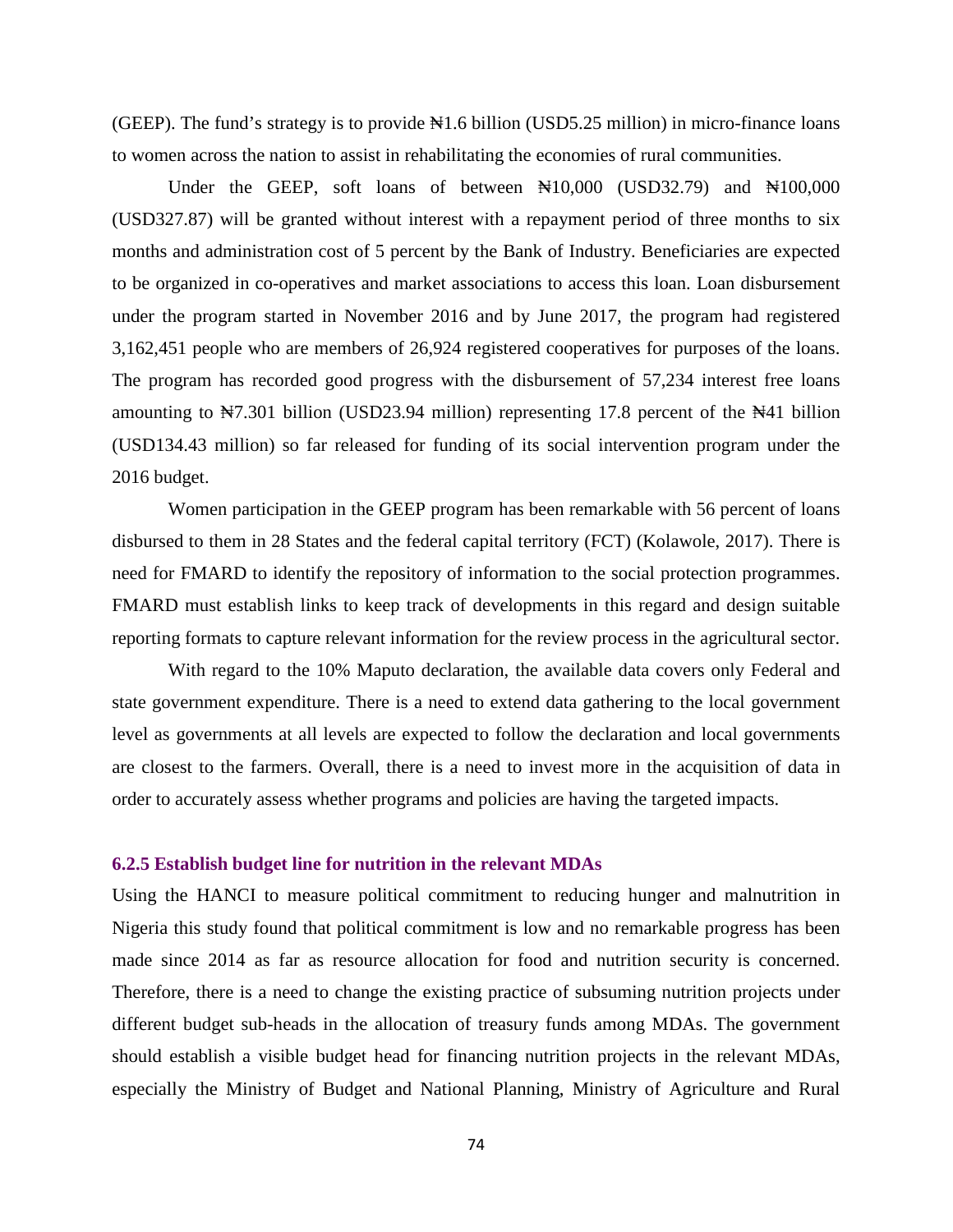Development, Ministry of Health, and Ministry of Education to enable them to finance prioritized nutrition projects accordingly.

#### **6.2.6 Improve high level political buy-in of the Maputo and Malabo declarations**

In spite of being 14 years old, the Maputo declaration of allocating 10% of national budgetary resources to the agriculture sector is far from being achieved. The Malabo declaration which was made in 2014 does not yet have an implementation plan in Nigeria. There is a need to improve awareness and commitment of top level government officials to implementing these 2 declarations which will contribute significantly to improving food and nutrition security outcomes in the country.

Achieving the Maputo target would mean that more funding would be available for irrigation, extension, rural infrastructure and other inputs and services required for improved agriculture production and productivity. Achieving the targets in the Malabo declaration would mean that many key areas under food and nutrition security would have been addressed. In addition, creating awareness and support for the Malabo declaration and its implementation is important as Nigeria has committed to being evaluated every 2 years on the extent to which the declaration has been implemented. It is therefore important to have clear plans and programs mainstreamed into the country's annual budget to address the areas in the declaration.

### **6.2.7 Improve rural infrastructure to improve agricultural productivity**

The APP identified the rudimentary nature of the investment inflows into infrastructure and midstream logistics e.g. warehouses, storage, processing system as one of the major challenges that militated against the performance of agriculture under the ATA. Therefore, under the APP private investment expansion is one of the approaches to be employed not only to remedy the situation but also to achieve food security, import substitution and economic diversification. There is also emphasis on infrastructure provision to achieve the development outcomes and improved service delivery. Under the  $1<sup>st</sup>$  NIP of the NV20: 2020 there was the policy to provide roads and basic infrastructure for rural communities to facilitate access and product evacuation and improve the rural environment to attract young farmers. Nevertheless, the rural areas that constitute the domain of agriculture have been ignored in the provision of basic infrastructure such as roads, electricity, and water over the years.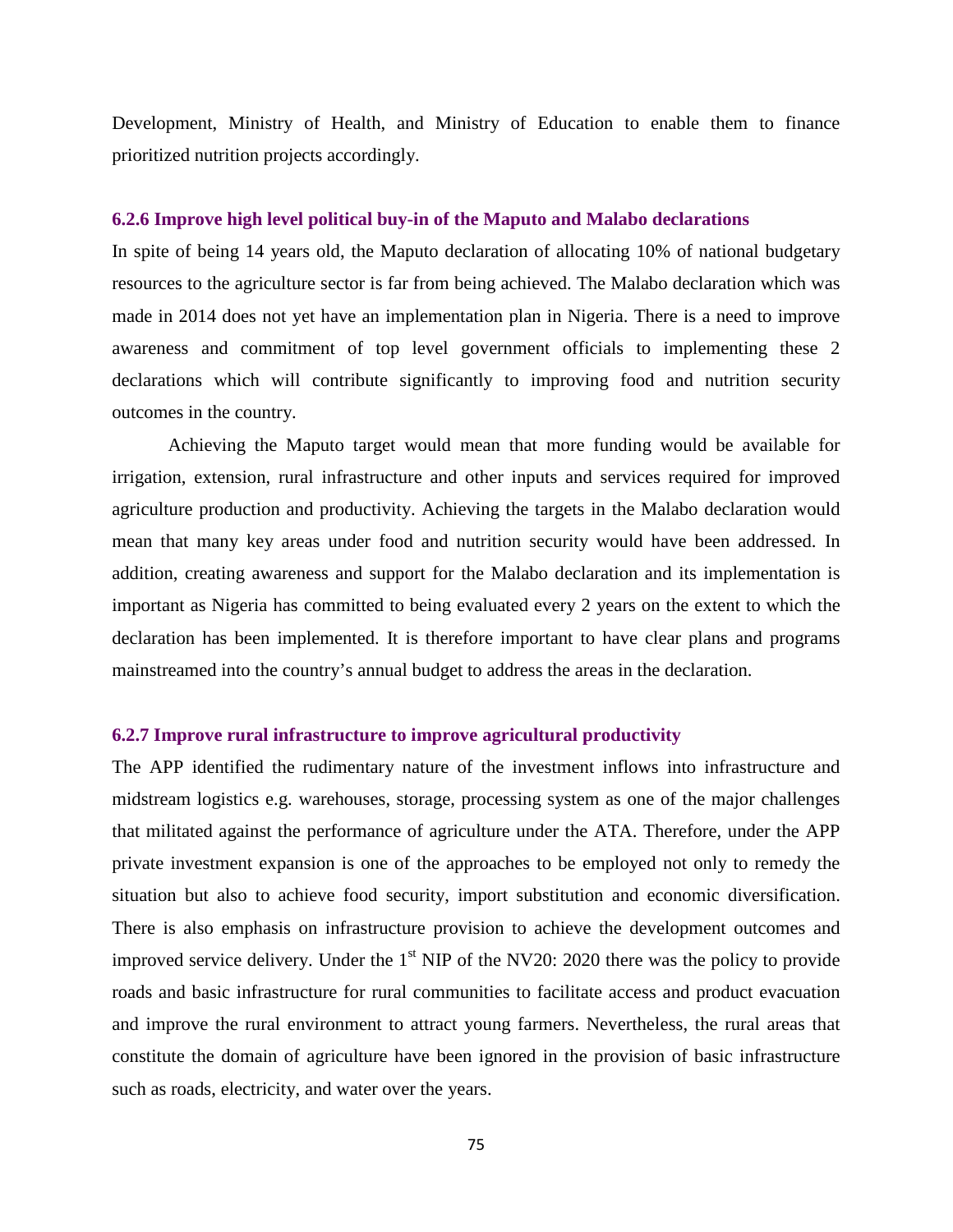A modern agro-industry, which should be the basis for diversifying the Nigerian economy for improved food and nutrition security, cannot thrive in an environment where infrastructure is non-existent or has woefully deteriorated. Input delivery for agro-industrial transformation will not proceed smoothly no matter how keenly interested the private sector is in commercializing the process unless the government provides the requisite infrastructure, such as a road network, electricity, storage facilities, and security network. Attention will also have to be paid to the negligible level of irrigation facilities in the country. An improved funding of rural infrastructure is highly recommended if the agricultural sector is to be globally competitive; otherwise the objective of boosting agricultural output and reducing food imports will be difficult to achieve.

#### **6.3 Conclusions**

About a decade ago, Nigeria set a clear vision about the state of its agriculture and its future up to 2020. Against the backdrop of the specified targets and milestones, the policies, strategies and institutional arrangements to drive development in the sector are reviewed in this study. The performance of the sector is assessed to determine the extent to which the targets are met using agreed indicators under the Malabo declaration and outcome indicators consistent with the role of the sector in promoting economic growth, poverty reduction and food security. It is clear that agriculture has played a dominant role in sustaining the development of the Nigerian thus far and the potential exists for it to continue to be the fulcrum around which sustainable growth, industrialization and food security will revolve. As the oil and gas industry is becoming increasingly unreliable for creating a prosperous and industrialized economy, the drive towards diversification of the economy must begin with the diversification of the agricultural sector itself as a basis for rapid industrialization, sustained growth and poverty reduction.

It appears that access to production factors, inputs and services remains relatively low in 2016 and progress between 2010 and 2016 has been slow. This creates a large potential for improvement in production and productivity. If, for example, access to inputs and services were doubled, it would have appreciable impacts on production, productivity and consequently agricultural incomes. One area where the average level of performance in the 2010 – 2016 is encouraging is the level of financial inclusion although it reduced recently. With an average of about 60 percent being financially included, it can be expected that more financial products will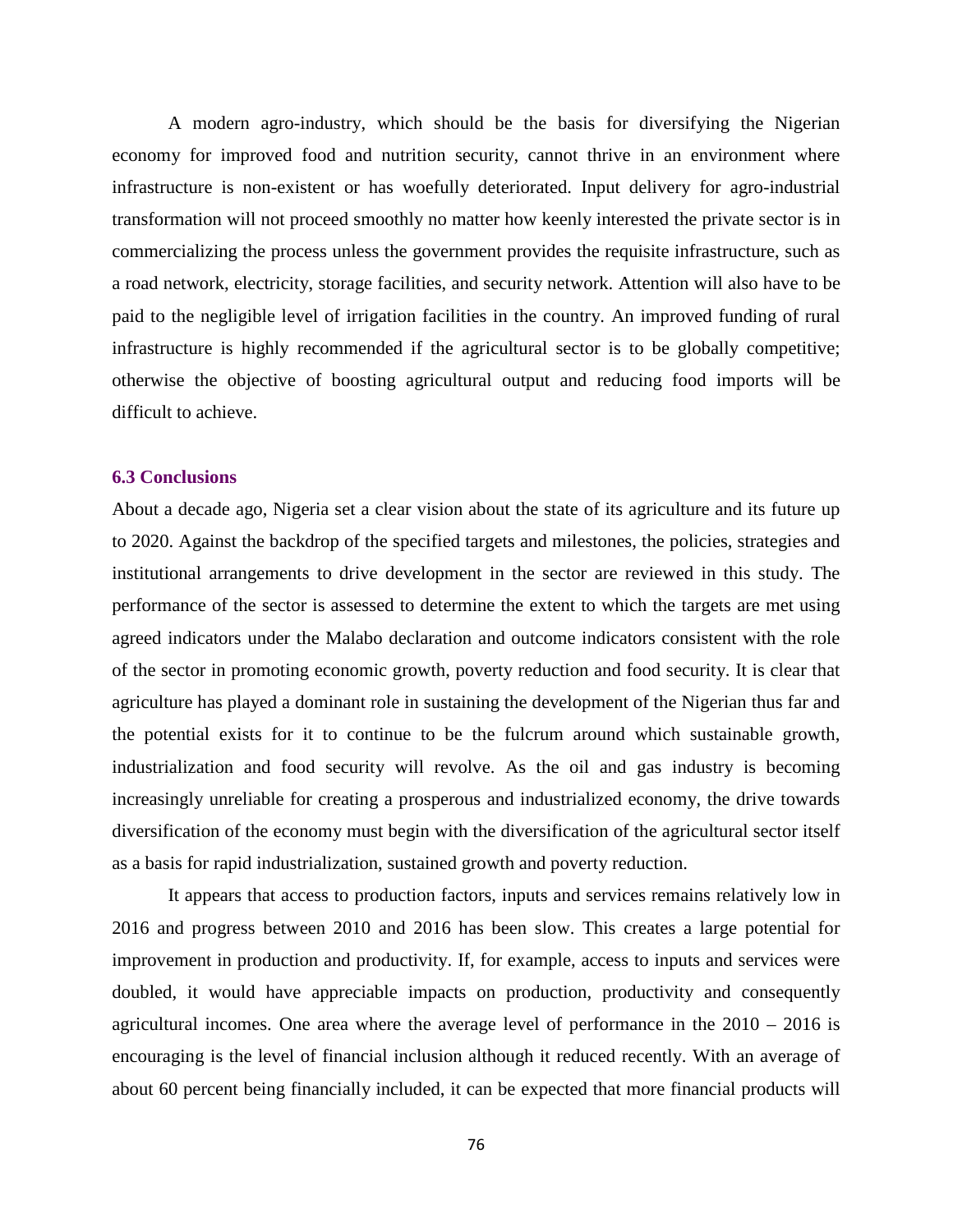be available to farmers in the coming years. It is however necessary to monitor the percentage of farmers that apply for loans and successfully obtain them. Overall, it is not encouraging for the levels of access to improved seedlings, fertilizer, extension and irrigation to remain very low for such a long period in the country's history. Much more work is required in these areas.

On the positive side, child under-nutrition appears to have reduced during the period under consideration. This is in spite of negative developments regarding household incomes and food prices and may be an indication that households have strong coping mechanisms especially with regard to child feeding. While volatility of prices in a given year is not a challenge in Nigeria, the steady upward trend in food prices to the extent of doubling in six years poses a challenge. This is especially a challenge for fixed income earners and households that are less able to command higher prices for goods and services they provide. On average, the fairly equal rate of increase in incomes and food prices at the same time implies that consumption per person has not improved appreciably between 2010 and 2016. There is therefore a strong and urgent need to manage macro-economic and agriculture policy and programs implementation in order to achieve appreciable increases in household incomes in order to promote food security in the coming years.

In line with the ERGP vision of inclusive growth, FMARD must collaborate actively with the private sector to deepen investments in all sub-sectors of agriculture to promote growth and rapid recovery of the economy. Providing enabling environment for expansion of investments in each sub-sector will not only support the drive towards food and nutrition security, it will also enhance transformation that will create jobs, boost foreign exchange earnings and contribute to the ultimate goal of realizing meaningful diversification of the economy. Moreover, the 2018 agricultural budget should have direct bearing with the established priorities of the ERGP and its vision of enhancing food and nutrition security in the country. Such linkage between plan and budget is required to keep track of implementation of the programmes in order to achieve the agricultural targets enshrined in the plan.

Achieving the desired progress in the agricultural sector requires mustering the support of stakeholders within and outside the sector. Agricultural MDAs at the federal and state levels must collaborate from time to time not only at the stage of articulating policies and strategies but also at stages of implementing, monitoring and evaluating projects. Such collaboration will apply to federal projects being implemented across the states as well as projects jointly financed by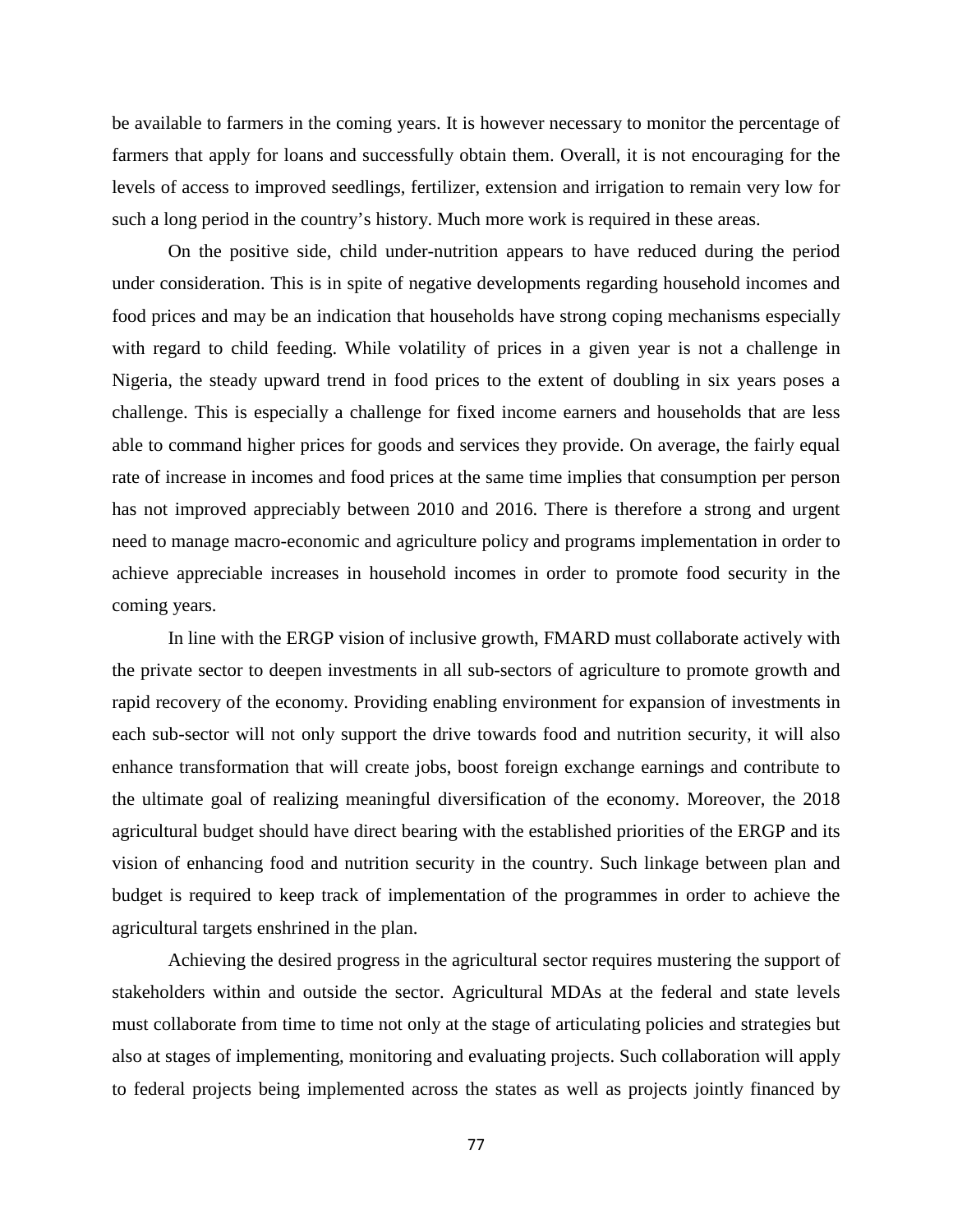federal, state and development partners which particularly call for joint actions and effective coordination. In the same vein, FMARD needs to secure the cooperation of key MDAs such as the CBN for improved agricultural financing, Ministry of Industry Trade and Investment (MITI) for improved performance in agricultural trade, NBS for proper documentation and collection of agricultural data and other MDAs that are connected one way or the other with investments in the agricultural sector to mitigate the influence of external factors on the realization of the potentials of the agricultural sector.

It should be easier for the country to record better results in terms of data availability from the next round of the JSR if the FMARD works more in concert with other stakeholders. This is important because the information required to derive the indicators for the sector review are not wholly agricultural-sector specific. For instance, information on social protection, food and nutrition security, school feeding, agricultural trade, women and youth empowerment, and so forth require inter-ministerial collaboration. This indicates the advisability of FMARD strengthening institutional platforms with MDAs associated with implementation of projects in these areas through which progress will be monitored and relevant data collected in addition to those typically available in the National Bureau of Statistics.

Finally, it is important to stress that FMARD should keep faith with the regularity of undertaking the agricultural joint sector review. An important lesson from this initial effort since the Malabo declaration is that the JSR process involves specific and sequential activities which require human and material resources. The funding of such activities should be recognized and prioritized in FMARD's budgetary process. By so doing it should be possible to sustain the review process and maintain effective participation of key stakeholders in raising the performance of the agricultural sector in the country.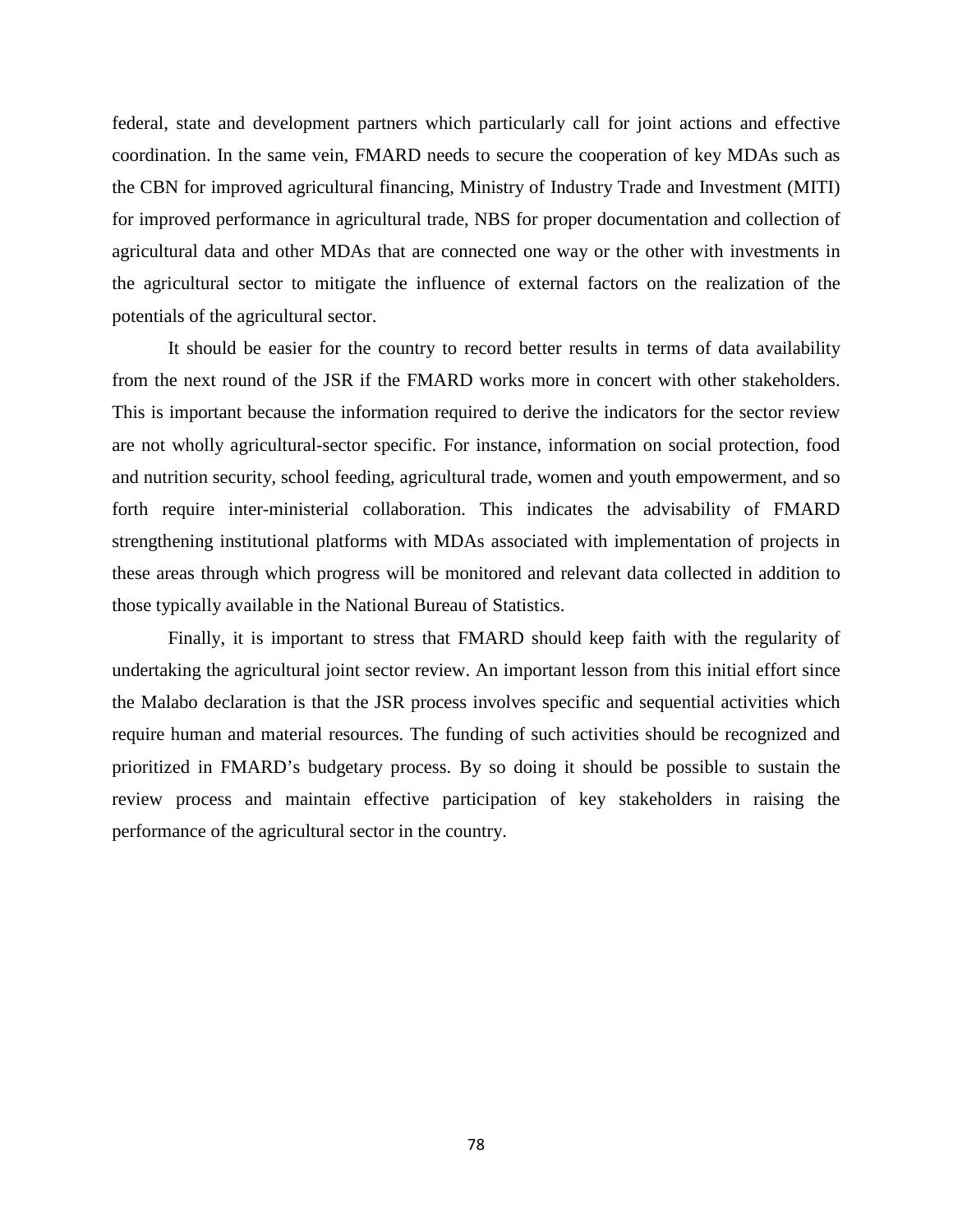## **References**

Adesugba, M., and G. Mavrotas (2016). "Delving Deeper into the Agricultural Transformation and Youth Employment Nexus: The Nigerian Case", Nigeria Strategy Support Program Working Paper 31, Washington, DC: International Food Policy Research Institute.

Africa Lead-IFPRI (2012). Report on Assessment of Nigeria Agriculture Transformation Agenda (ATA) and Capacity Building Needs. Washington, DC: International Food Policy Research Institute.

Ajakaiye, O., and A.S. Olomola (2011). "Developing Agricultural Commodity Markets for Improved Regional Trade in Africa", In International Livestock Research Institute (ILRI), Towards Priority Actions for Market Development for African Farmers: Proceedings of an International Conference, 13-15 May 2009, Nairobi, Kenya. Nairobi: Alliance for a Green Revolution in Africa (AGRA) and International Livestock Research Institute (ILRI).

Babu, S.C., G. Mavrotas and N. Prasai (2017), "Integrating Environmental Considerations into the Agricultural Policy Process: Evidence from Nigeria", International Food Policy Research Institute Discussion Paper No. 01657, International Food Policy Research Institute, Washington DC.

Babu, Suresh Chandra; Gyimah-Brempong, Kwabena; Nwafor, Manson and Edeh, Hyacinth (2014). "Capacity assessment for achieving the Agricultural Transformation Agenda in Nigeria". NSSP Working Paper 26. Washington, D.C. and Abuja, Nigeria: International Food Policy Research Institute.

Bahiigwa, Godfrey, Greenwell Matchaya and Samuel Benin (2013) Mutual Accountability and Joint Sector Reviews in the Implementation of CAADP. Workshop Presentation. Dakar, Senegal

Central Bank of Nigeria (2017) Real sector statistics. http://statistics.cbn.gov.ng/cbnonlinestats/DataBrowser.aspx

Daya, Y., Ranoto, T. R. and M. A. Lletsoalo (2006) "Intra-Africa Agricultural Trade: A Southern African Perspective" Department of Agriculture, Pretoria, South Africa, [www.nda.agric.za](http://www.nda.agric.za/)

EFINA (Various years), Access to financial services in Nigeria survey [http://www.efina.org.ng/our-work/research/access-to-financial-services-in-nigeria](http://www.efina.org.ng/our-work/research/access-to-financial-services-in-nigeria-survey/?phpMyAdmin=%2CWvBxPNpx0z2BcKe8h2UcHJI%2CXb)[survey/?phpMyAdmin=%2CWvBxPNpx0z2BcKe8h2UcHJI%2CXb.](http://www.efina.org.ng/our-work/research/access-to-financial-services-in-nigeria-survey/?phpMyAdmin=%2CWvBxPNpx0z2BcKe8h2UcHJI%2CXb)

FAO (2017) Crop production data.<http://www.fao.org/faostat/en/#data/QC>

FGN (2016) The Agriculture Promotion Policy (2016 – 2020). FMARD, Abuja

FRN (2001) New Agricultural Policy Thrust, Federal Republic of Nigeria, Federal Ministry of Agriculture and Rural Development (FMARD), October. Abuja. Nigeria